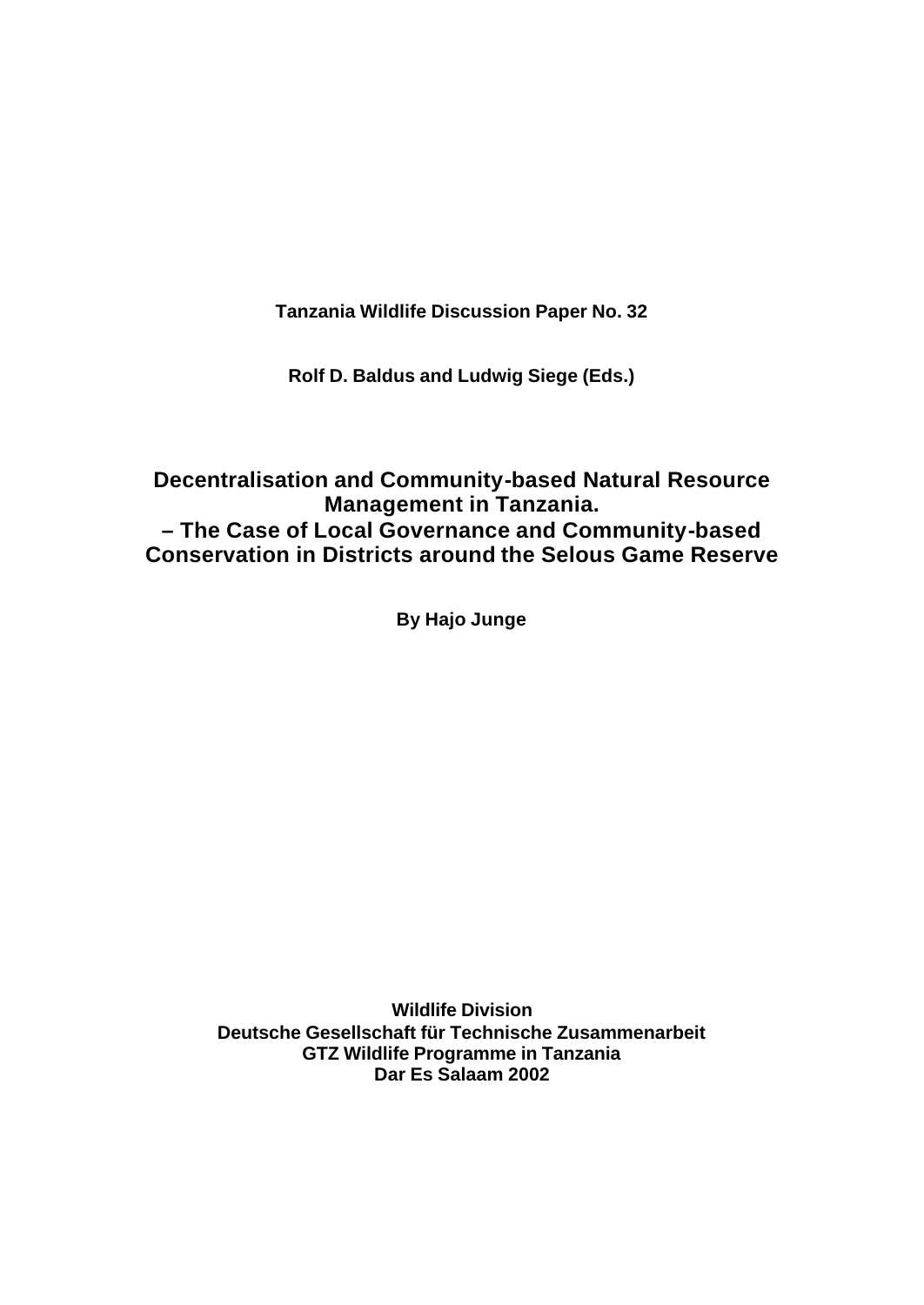### **ACKNOWLEDGEMENTS**

The preparation of this dissertation which was submitted for a Master of Social Science in the School of Development Studies, University of Natal, Durban, South Africa has been made possible through the support of the German Agency for Technical Cooperation – Selous Conservation Programme (GTZ-SCP) and the Wildlife Division of Tanzania. Financial support offered in form of a scholarship by the German Academic Exchange Service (DAAD) is highly accredited.

First, I am most grateful to my supervisor Dr. Lisa Bornstein for her advice in helping me to complete this dissertation. Her comments especially on the theoretical and organisational structure of this thesis were invaluable.

I would like to thank Dr. Ludwig Siege, GTZ-SCP Project Coordinator, and Rudolf Hahn, GTZ-SCP Project Advisor, first for the permission to conduct my research within SCP and second for the invaluable logistical support during my data collection. I am also grateful to Dr. Rolf Baldus, GTZ-Community Wildlife Management Advisor, who gave me the opportunity to gain insight knowledge and personal experience in community-based conservation initiatives in Tanzania prior to my data collection.

Special gratitude goes to David Kaggi, GTZ-SCP Senior Rural Development Officer, for his assistance and patience in providing information and answering all my questions. My special thanks also goes to James Biseko, Village Development Officer of Songea District who sacrificed his time to translate for me during the data collection in most of the villages sampled and John Myune, Village Development Officer of Morogoro District, for his translation. Furthermore, I would like to thank Nalimi Madatta, Community Wildlife Management Officer of Songea District, Dickson Koishwa, Community Wildlife Mangement Officer of Tunduru District, and Pallage Kauzeni, Community Wildlife Management Officer of Morogoro District, for their support and discussions.

I am especially indebted to all those people who agreed to be interviewed. Special gratitude goes to the members of the villages. Their openness made this dissertation possible and their hospitality will leave a lasting impression. Particular members include I. Ndomondo, Mzee A. Athuman and Mzee A. Mwinyihija.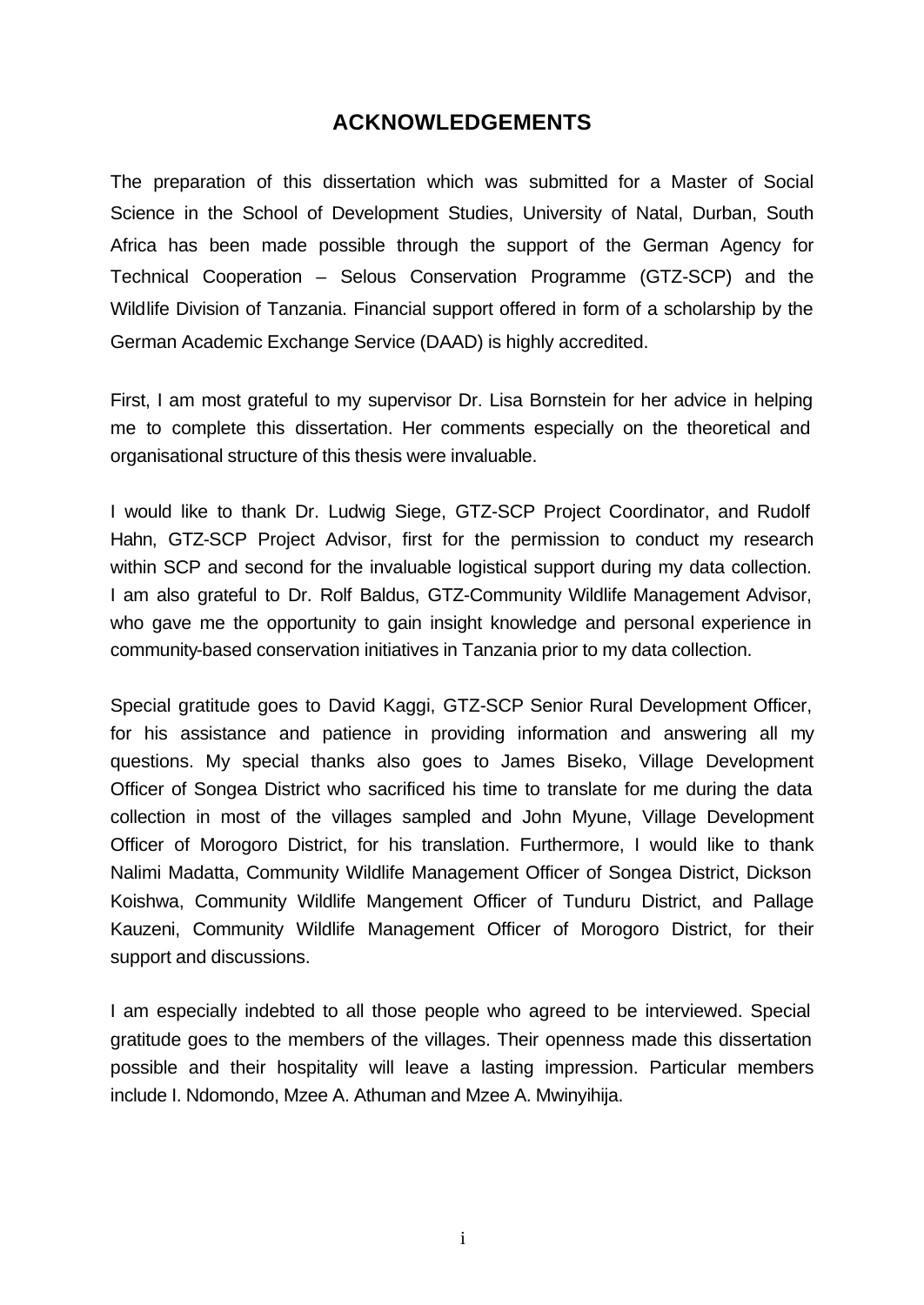Finally, I owe special thanks to my parents, Gertrud Junge and Theo Junge, who always supported my studies and my personal interest in sub-Saharan Africa.

The Discussion Papers may contain authors' views and positions which do not necessarily correspond with the official position of the Wildlife Division, GTZ and the editors.

| Address: |                                                        | Deutsche Gesellschaft für Technische Zusammenarbeit |
|----------|--------------------------------------------------------|-----------------------------------------------------|
|          | <b>Community Based Wildlife Conservation Programme</b> |                                                     |
|          | P.O.Box 1519, Dar Es Salaam, Tanzania                  |                                                     |
|          | Tel:                                                   | 255-22-2866065                                      |
|          | Fax:                                                   | 255-22-2116504                                      |
|          | Email:                                                 | $\sc{c}$ africa online.co.tz                        |
|          | Website:                                               | http://wildlife-programme.gtz.de/wildlife           |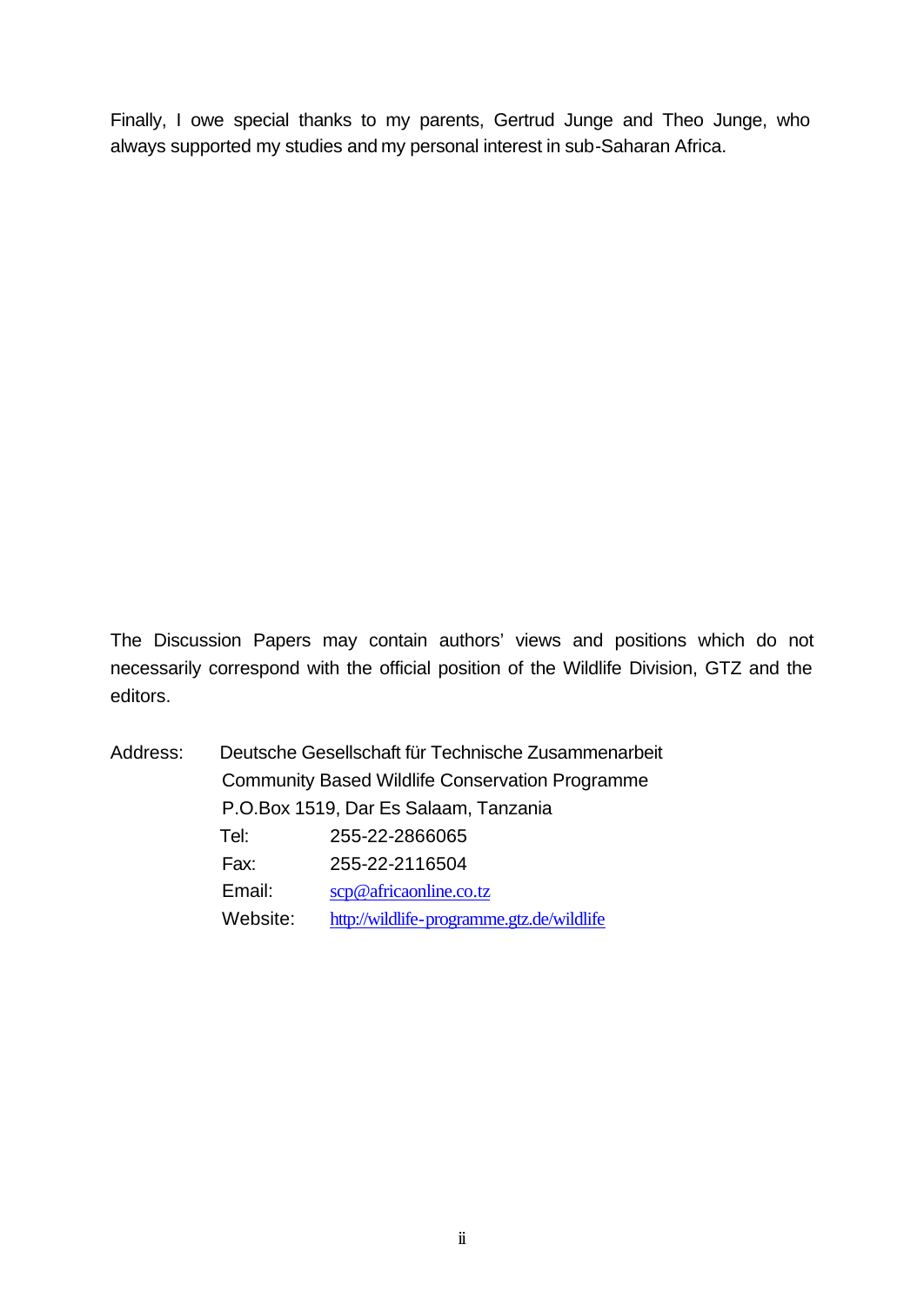### **ABSTRACT**

The dissertation presents the results of a study of the role of decentralisation and community participation in natural resource management in Tanzania. It analyses whether the shift of central government power to decentralised government units and the participation of local communities at village level result in more effective and more sustainable management of natural resources, wildlife in particular. The study uses Songea District and the Selous Conservation Programme south of Tanzania as a case study.

As the examination of the origins and meaning of community-based natural resource management and decentralisation and the analysis of international experiences show, both approaches have been adapted in a number of countries in sub-Saharan Africa. The government of Tanzania, with the support of a wide range of donors, is implementing an ambitious Local Government Reform Programme. The Selous Conservation Programme, jointly administered by the Tanzania Wildlife Division and GTZ, is promoting community-based conservation in villages bordering the Selous Game Reserve. The new Wildlife Policy, 1998, aims at the country-wide implementation of community-based conservation.

Linkages between local government reform and improved environmental management are weak from insitutional, legal and technical points of view. On the other hand, the country has a policy environment that is highly supportive to decentralised environmental management and there is potential for improvement at both local and national levels.

Songea District Council has defined the sustainable management of natural resources and the environment as one of its development priorities. Concerning the implementation of the Local Government Reform Programme, the district faces some problems and difficulties. Lack of human capacity and insufficient financial resources constrain the decentralisation process.

Until now, up to about 50 villages bordering the game reserve have established their Wildlife Management Areas utilising their hunting quota. Due to insufficient and overdue legislation, the communities cannot fully make use and benefit from their wildlife resource. If remained uncorrected in the near future, the sustainability of community-based conservation programmes is threatened.

iii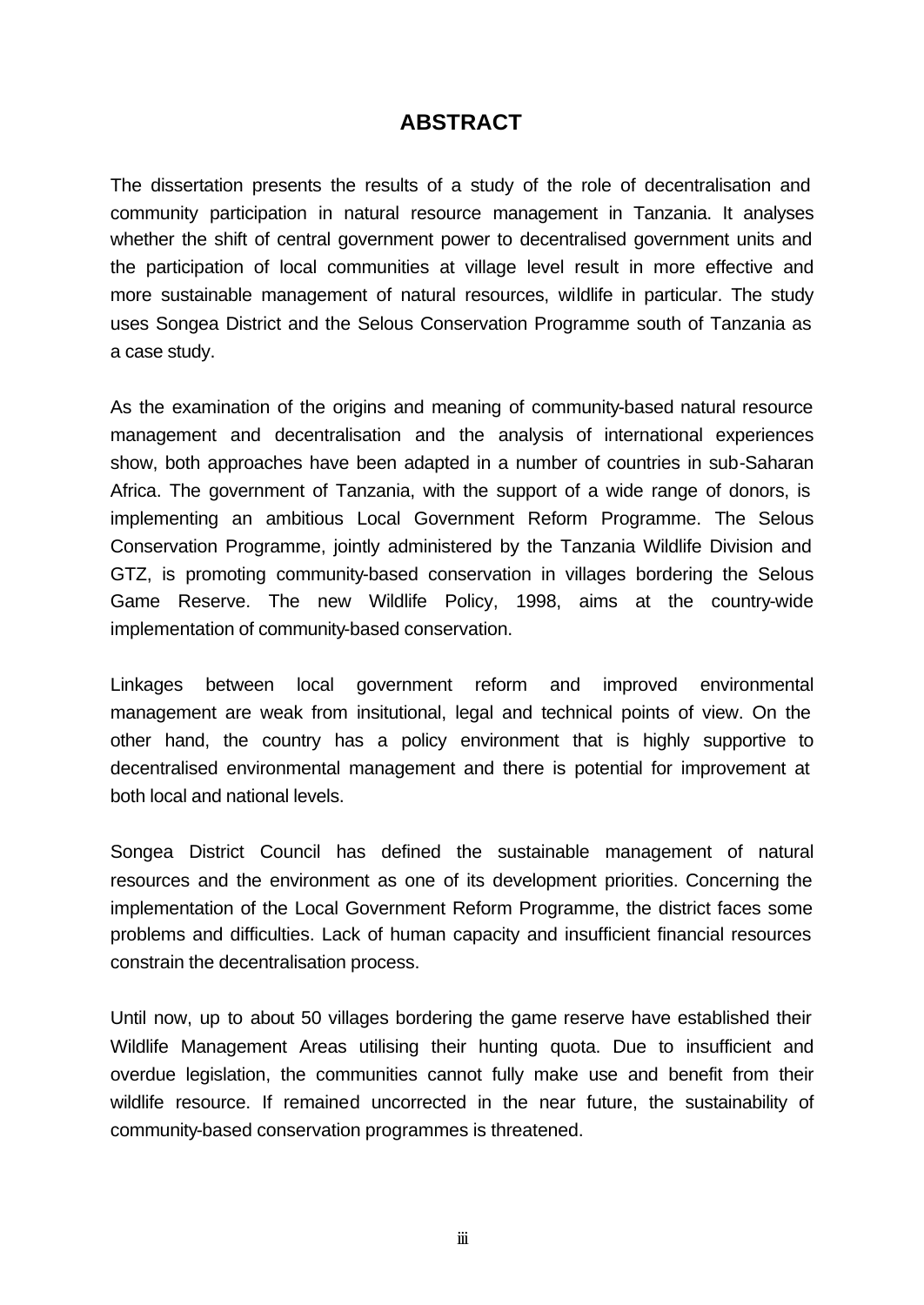### **ABBREVIATIONS**

| <b>ADMADE</b>   | Administrative Management Design for Game Management           |  |
|-----------------|----------------------------------------------------------------|--|
|                 | Areas (Zambia)                                                 |  |
| <b>ALAT</b>     | Association of Local Authorities of Tanzania                   |  |
| <b>CAMPFIRE</b> | Communal Areas Management Programme for Indigenous             |  |
|                 | Resources (Zimbabwe)                                           |  |
| <b>CBC</b>      | <b>Community-Based Conservation</b>                            |  |
| <b>CBNRM</b>    | <b>Community-Based Natural Resource Management</b>             |  |
| <b>CBO</b>      | Community-Based Organisation                                   |  |
| CC              | <b>Community Conservation</b>                                  |  |
| <b>CSRP</b>     | Civil Service Reform Programme                                 |  |
| <b>CWM</b>      | <b>Community Wildlife Management</b>                           |  |
| Danida          | Danish International Development Assistance                    |  |
| DC              | <b>District Commissioner</b>                                   |  |
| <b>DDP</b>      | <b>District Development Plan</b>                               |  |
| <b>DED</b>      | <b>District Executive Director</b>                             |  |
| <b>DFID</b>     | Department for International Development                       |  |
| <b>DGO</b>      | <b>District Game Officer</b>                                   |  |
| <b>DNRMC</b>    | <b>District Natural Resources Committee</b>                    |  |
| <b>EPIQ</b>     | Environmental Policy and Institutional Strengthening, IQC      |  |
| <b>GCA</b>      | <b>Game Controlled Area</b>                                    |  |
| <b>GDP</b>      | <b>Gross Domestic Product</b>                                  |  |
| <b>GNP</b>      | <b>Gross National Product</b>                                  |  |
| GoT             | Government of Tanzania                                         |  |
| <b>GTZ</b>      | Deutsche Gesellschaft für Technische Zusammenarbeit            |  |
|                 | (German Agency for Technical Cooperation)                      |  |
| <b>HIPC</b>     | <b>Heavily Indebted Poor Country</b>                           |  |
| <b>JUKUMU</b>   | Jumuiya ya Kuhifadhi Mazingira Ukutu                           |  |
|                 | (Society for Conservation and Wise Use of Natural Resources in |  |
|                 | the Ukutu Area)                                                |  |
| <b>LGA</b>      | <b>Local Government Authority</b>                              |  |
| <b>LGR</b>      | <b>Local Government Reform</b>                                 |  |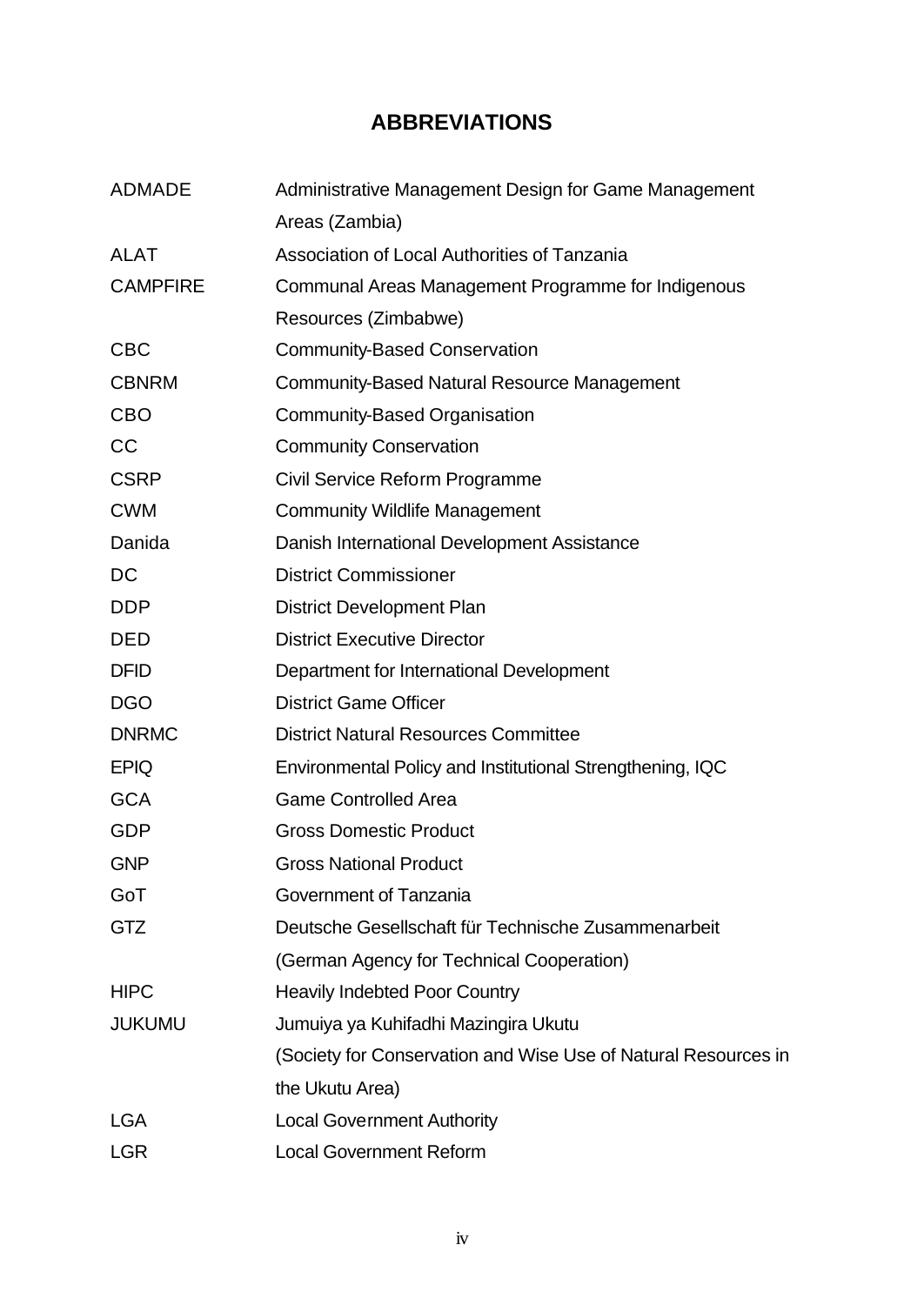| <b>LGRA</b>   | Local Government Reform Agenda                           |
|---------------|----------------------------------------------------------|
| <b>LGRP</b>   | Local Government Reform Programme                        |
| <b>MNRT</b>   | Ministry of Natural Resources and Tourism                |
| <b>MRALG</b>  | Ministry of Regional Administration and Local Government |
| <b>NGO</b>    | Non Government Organisation                              |
| <b>NORAD</b>  | Norwegian Agency for International Development           |
| <b>PA</b>     | <b>Protected Area</b>                                    |
| <b>PRSP</b>   | <b>Poverty Reduction Strategy Paper</b>                  |
| <b>SCP</b>    | <b>Selous Conservation Programme</b>                     |
| Sida          | Swedish International Development Agency                 |
| <b>SGR</b>    | <b>Selous Game Reserve</b>                               |
| <b>SNV</b>    | Netherlands Development Organisation                     |
| <b>TANAPA</b> | <b>Tanzania National Parks</b>                           |
| <b>UNCDF</b>  | United Nations Capital Development Fund                  |
| <b>UNDP</b>   | United Nations Development Programme                     |
| <b>VNRC</b>   | <b>Village Natural Resources Committee</b>               |
| VC            | <b>Village Council</b>                                   |
| <b>WCA</b>    | <b>Wildlife Conservation Act</b>                         |
| <b>WD</b>     | <b>Wildlife Division</b>                                 |
|               |                                                          |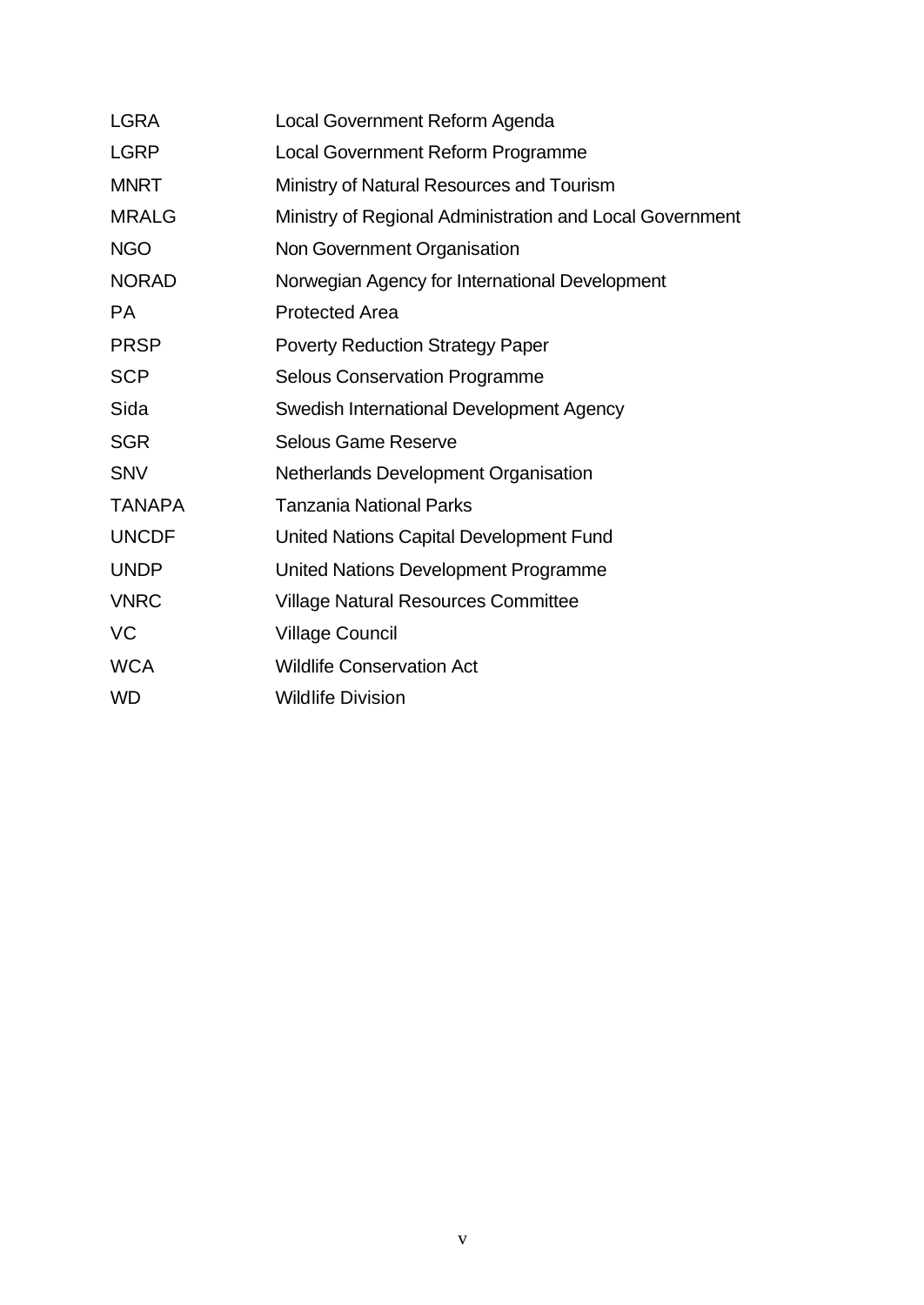|                  |       | PART ONE - LITERATURE REVIEW AND INTERNATIONAL EXPERIENCES 6     |    |
|------------------|-------|------------------------------------------------------------------|----|
| 1                |       |                                                                  |    |
|                  | 1.1   | Origins and Meaning of Community-Based Natural Resource          |    |
|                  |       |                                                                  |    |
|                  | 1.2   |                                                                  |    |
|                  | 1.2.1 |                                                                  |    |
|                  | 1.2.2 |                                                                  |    |
|                  | 1.2.3 |                                                                  |    |
| $\boldsymbol{2}$ |       |                                                                  |    |
|                  | 2.1   |                                                                  |    |
|                  | 2.2   |                                                                  |    |
|                  | 2.3   |                                                                  |    |
|                  | 2.4   |                                                                  |    |
|                  | 2.5   |                                                                  |    |
|                  |       |                                                                  |    |
| 3                |       |                                                                  |    |
| 4                |       | <b>Policy Framework for Decentralisation and Community Based</b> |    |
|                  |       |                                                                  | 39 |
|                  | 4.1   | Natural Resource Management Policy and Approaches 39             |    |
|                  | 4.2   |                                                                  |    |
|                  | 4.2.1 |                                                                  |    |
|                  | 4.2.2 |                                                                  |    |
|                  | 4.2.3 |                                                                  |    |
|                  | 4.2.4 |                                                                  |    |
|                  | 4.2.5 |                                                                  |    |
|                  | 4.2.6 | Local Government Reform and Natural Resource Management 51       |    |
|                  | 4.3   |                                                                  |    |

## **CONTENTS**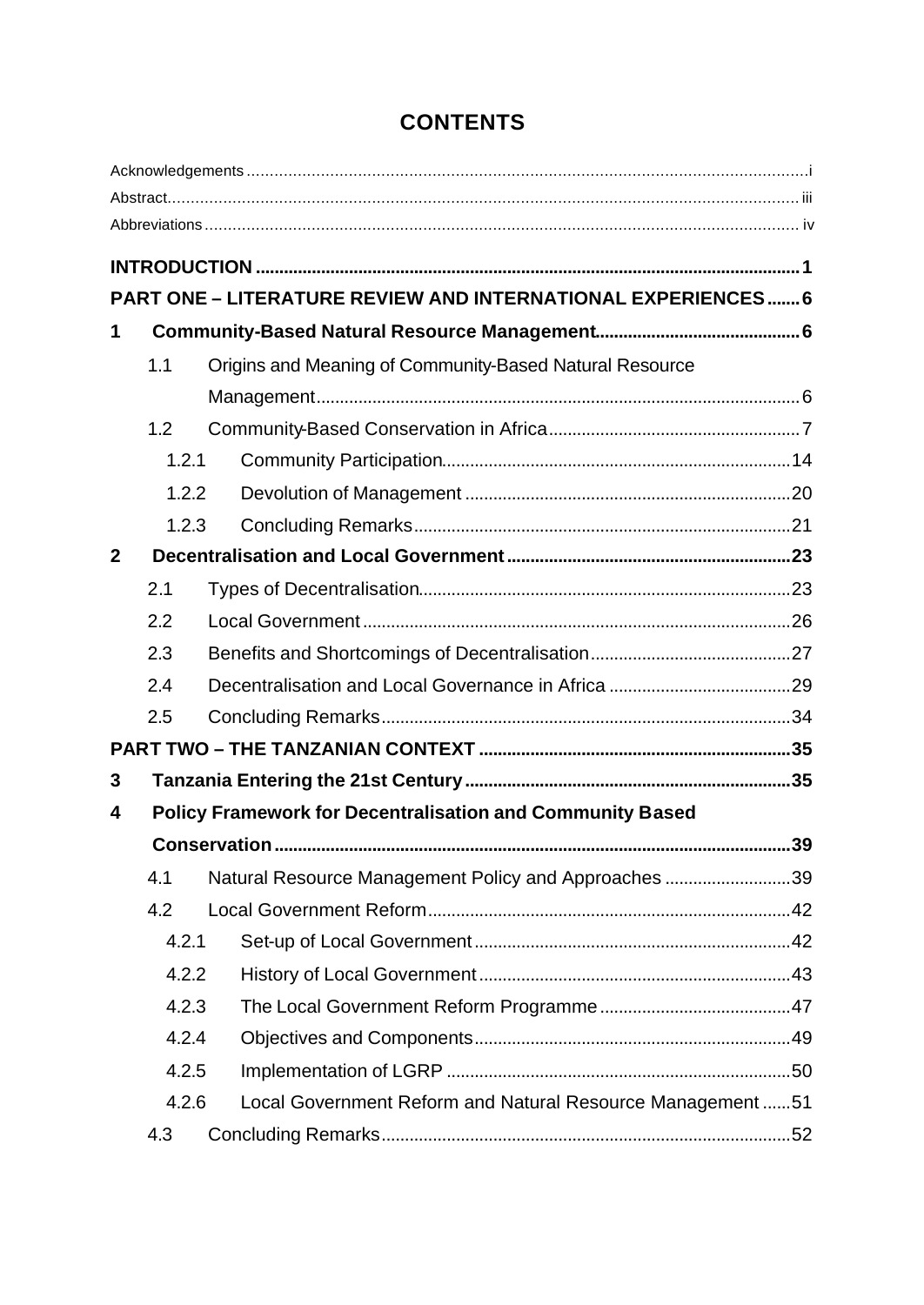| 5 | <b>Local Government and Community-Based Conservation in Districts</b> |                                                                   |  |
|---|-----------------------------------------------------------------------|-------------------------------------------------------------------|--|
|   |                                                                       |                                                                   |  |
|   | 5.1                                                                   |                                                                   |  |
|   | 5.2                                                                   | Local Government Institutions and Level of Local Participation in |  |
|   |                                                                       |                                                                   |  |
|   | 5.3                                                                   |                                                                   |  |
|   | 5.4                                                                   |                                                                   |  |
|   | 5.5                                                                   |                                                                   |  |
|   | 5.6                                                                   |                                                                   |  |
|   | 5.7                                                                   |                                                                   |  |
|   | 5.8                                                                   |                                                                   |  |
|   | 5.9                                                                   | District Planning and Natural Resource Management 69              |  |
|   | 5.10                                                                  |                                                                   |  |
|   | 5.11                                                                  |                                                                   |  |
| 6 |                                                                       | Conclusion: Programme and Development Implications 73             |  |
|   |                                                                       |                                                                   |  |
|   |                                                                       |                                                                   |  |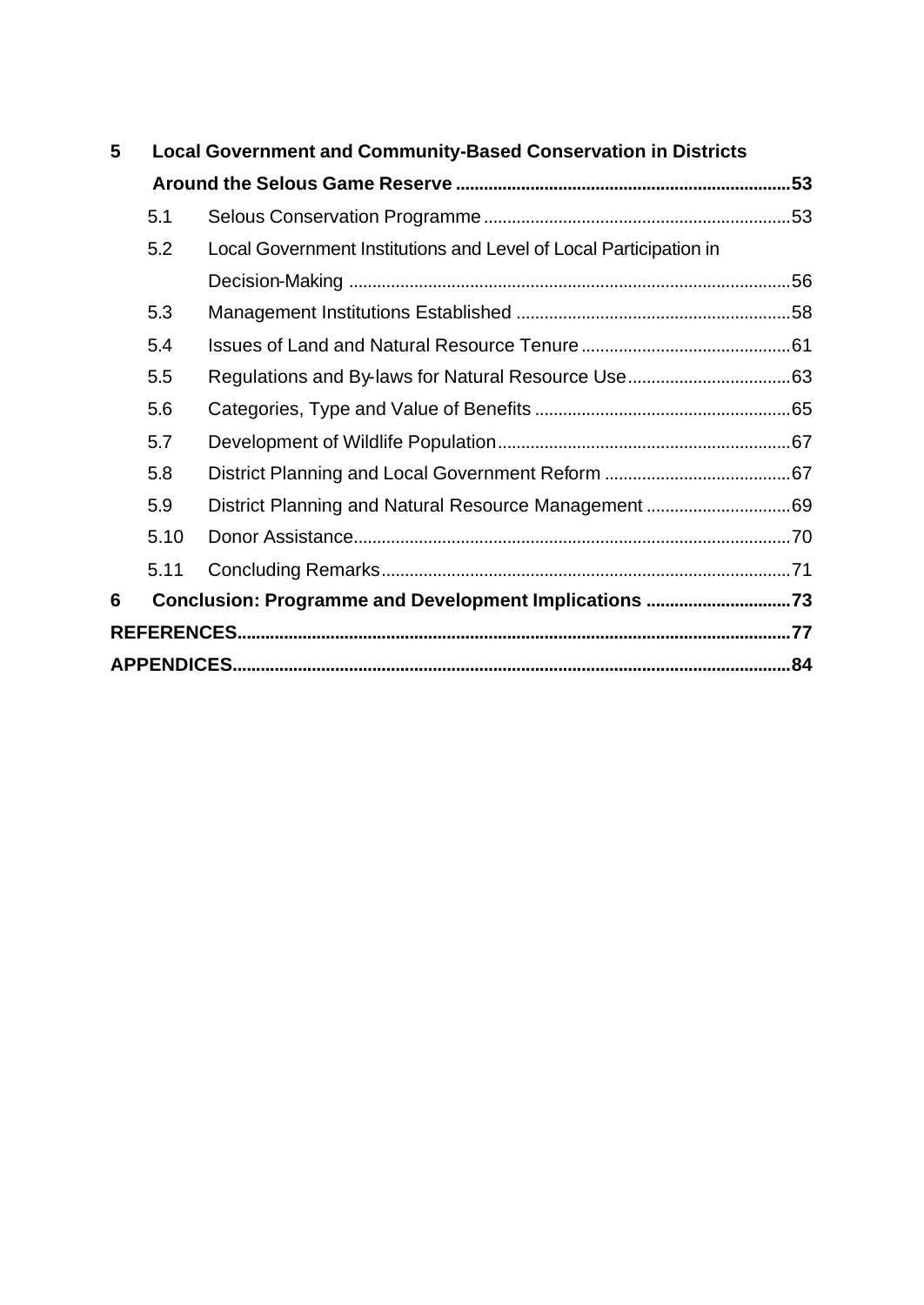### **INTRODUCTION**

The aim of this study is to examine the role of decentralisation, local governance and the participation of local communities in natural resource management in Tanzania. Of particular interest is the relationship between local government reform and the management of natural resources, wildlife in particular, at district and village level.

On the one hand, the Local Government Reform Programme (LGRP), which is currently being implemented in 38 pilot districts throughout the country, is of major interest in the discussion below. Local government reform is a key component of the far-reaching reforms that Tanzania is currently undertaking. The reforms aim at replacing the former control and command system of central government with a decentralised system that allocates authority and responsibility to local authorities.

On the other hand, community-based conservation (CBC) is of interest. Communitybased conservation as applied here broadly refers to the new management and benefit sharing arrangements in natural resource management, wildlife in particular, outside protected areas by local communities. Tanzania's new Wildlife Policy (1998) has declared CBC a country-wide approach aiming at the establishment of Wildlife Management Areas (WMAs) on village land.

Songea District adjacent south to the Selous Game Reserve (SGR) is used as a case study. Songea District is one of the pilot districts in the Local Government Reform Programme and one of the the first districts in which the Selous Conservation Programme (SCP) has promoted CBC in villages bordering the game reserve. To broaden the analysis, further experiences of CBC in Tunduru and Morogoro Districts are analysed.

The study additionally reviews the more general situation relating to the integration of environmental concerns and natural resource management into local government planning and implementation in Tanzania.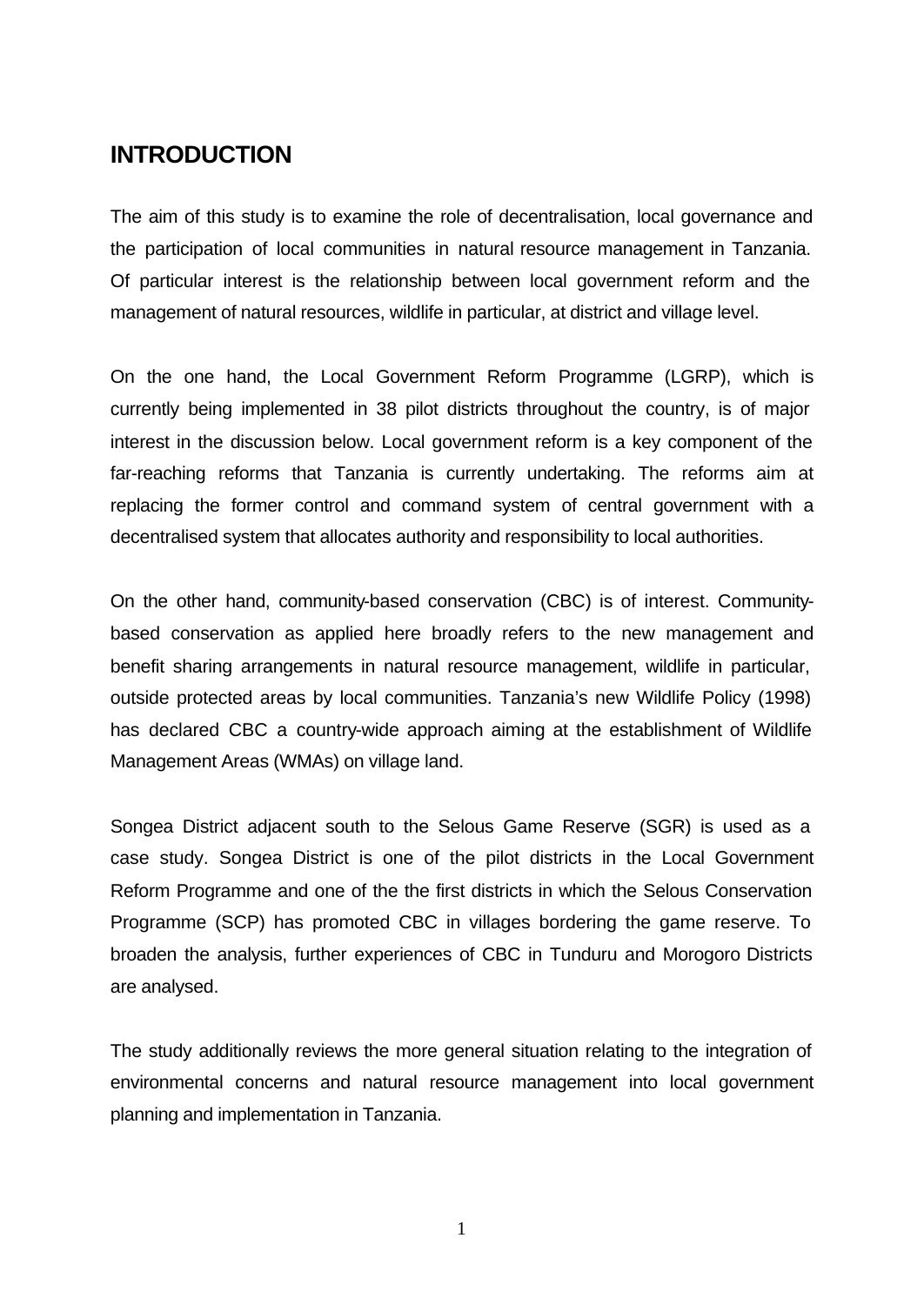### **Problem Statement**

Wildlife is a natural resource of immense economic and cultural value in Tanzania. Due to pressure of increasing population numbers and widespread poaching in the 1970s and 1980s, destruction of natural habitats and overexploitation of the nature have decreased the number of wildlife drastically. There has been an important shift in wildlife policy in Tanzania since the end of the 1980s. Past policy approaches in Africa have shown that the 'fences and fines' approach to wildlife protection has failed. Major policies now emphasise conservation with and by the people instead of conservation against the people.

Tanzania, like several other African states, has suffered from inefficient governance. The above mentioned recent policy approaches in Tanzania try to address these problems of weak governance by emphasising a shift towards decentralisation and devolution of government power to district and local government levels. Such devolution of power could have positive effects on more effective and sustainable management of natural resources at district level.

### **Research Question and Rationale**

The focal question of this paper is what role the Local Government Reform Programme plays for the management of natural resources at the community level. It is important to ask whether the shift of central government power to decentralised government units and the participation of local communities at village level result in more effective and more sustainable management of natural resources, wildlife in particular.

### **Organisation of the Dissertation**

The dissertation is divided into six chapters. The first two chapters examine the origins and meaning of community-based natural resource management (CBNRM) and CBC, **Chapter 1**, and decentralisation and local governance, **Chapter 2**. Both topics are seen as development paradigms, even developmental 'fashions', of the last decade (Leach *et al.* 1997, Manor 1999). These chapters give an overview of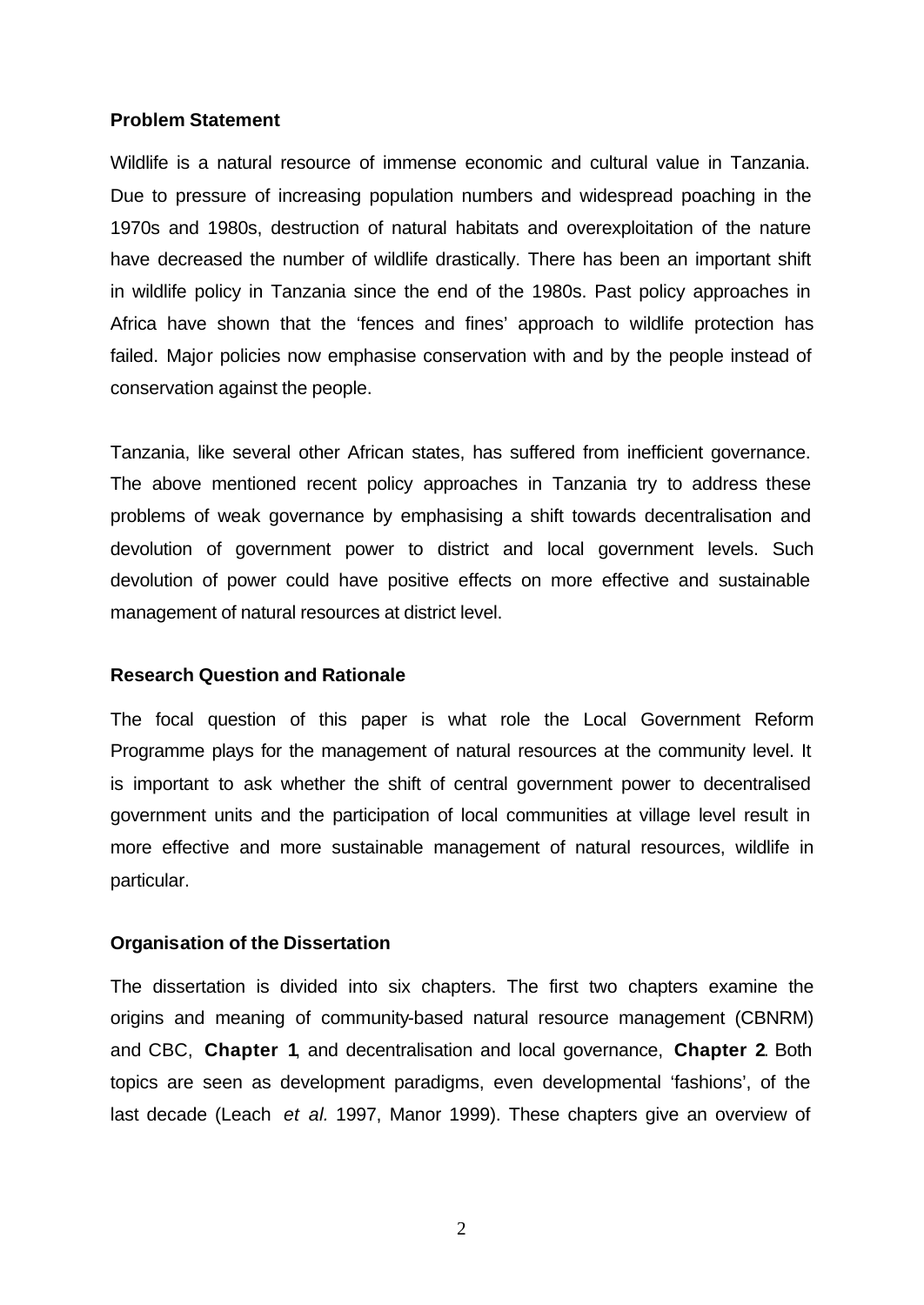relevant theories and examine international experiences, with most analyses drawn from East and southern Africa.

**Chapter 3** desribes the overall socio-economic framework of Tanzania. Tanzania has undergone several important political and economic changes since the beginning of the 1990s, with efforts aimed at the restructuring of the state to enable it to address the country's severe development challenges.

**Chapter 4** provides an overview of Tanzania's overall policy framework for decentralisation and community-based conservation. The Local Government Reform Programme (LGRP) and the new Wildlife Policy of Tanzania (1998) are of major interest. The Local Government Reform Policy covers four main areas: political decentralisation, financial decentralisation, administrative decentralisation, and changed central-local relations aiming at the creation of largely autonomous, strong and effective institutions at the local level. The goal is to improve the delivery of services to the public. The new Wildlife Policy of Tanzania commits the country to CBC. It intends to transfer wildlife management rights and revenues to the communities on the basis of the creation of Wildlife Management Areas on village land. The chapter assesses the relevance of the two policy areas for communitybased conservation and wildlife conservation.

Findings and analysis drawn from the case study are discussed in **Chapter 5**. The structure of local government is further examined and the implementation of the LGRP is discussed in the case of Songea District. Furthermore, the set-up of the Selous Conservation Programme at district and village level is analysed.

Finally, I draw conclusions from the analysis of my research in **Chapter 6**. Implications for decentralised district planning and natural resource management programmes are discussed.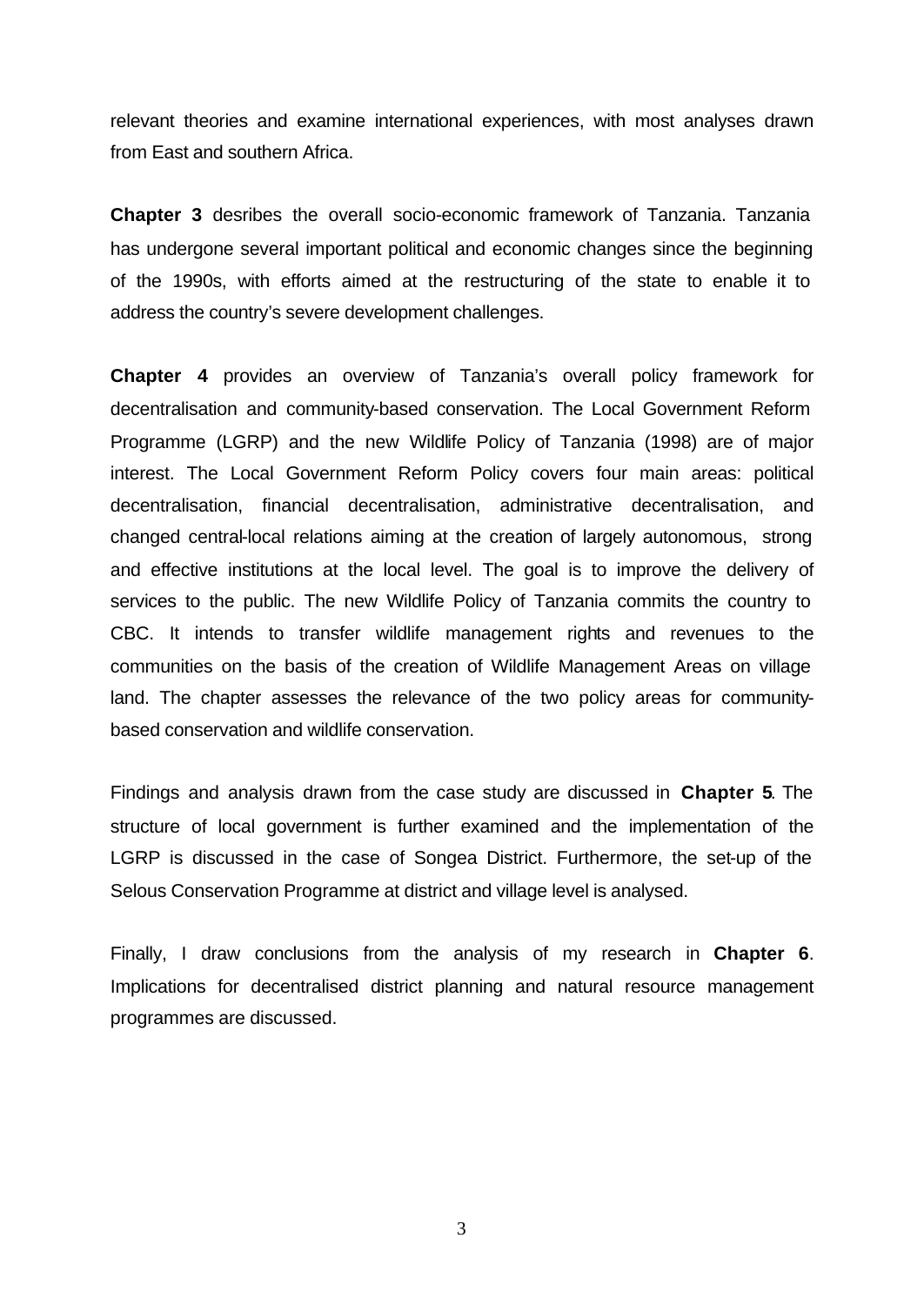### **Data and Research Methods**

My research was conducted in districts bordering the Selous Game Reserve, Songea District in particular, and in Dar es Salaam from mid October to mid December 2000.

The employed research techniques varied. For the case study, use was made of both primary and secondary data collection. Primary data included responses from semistructured interviews and a few unstructured interviews with stakeholders, such as district officials, the SCP project team, members of village government, village natural resources committees, village game scouts and individual local residents mainly in Songea District and further in Tunduru and Morogoro Districts. Furthermore, semi-structured interviews and consultations were held with the following: all major donor and development agencies involved with the local government reform, wildlife authorities, the GTZ-SCP project team, and key informants from the University of Dar es Salaam and the Association of Local Authorities of Tanzania (ALAT) in Dar es Salaam.<sup>1</sup>

Other primary sources included participant observation of planning meetings at the district level, community meetings, village natural resources committee meetings, a CBC training for village representatives and ward officials, a national workshop on village governance and democracy in the context of the Local Government Reform Programme, and a national workshop on the formulation of Wildlife Management Area guidelines.

Secondary data sources included policy papers, project progress and evaluation reports, donor publications, technical papers in workshop proceedings and newspaper publications.

The research was backed up by personal experience gained as an intern with SCP and other community-based conservation programmes in Tanzania in 1999 and 2000. I was already familiar with a number of the visited districts and villages and

l

 $1$  For a detailed list of the interviews conducted see Appendix IV.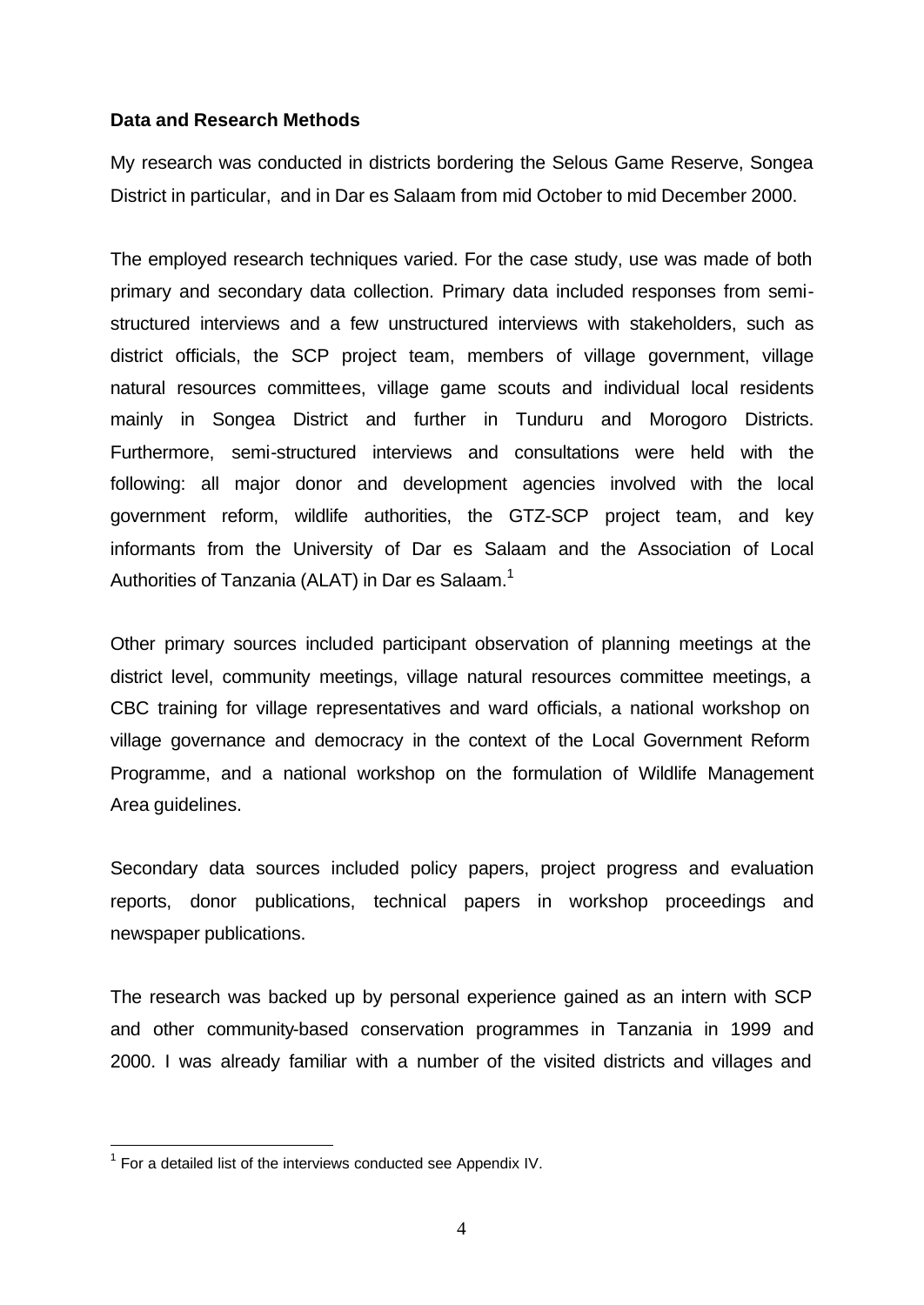previous interaction with district officials and local residents helped me to conduct the interviews comfortably.

It is important to mention that the dissertation does not intend to give an overall socio-economic analysis of the study area, i.e. the visited villages. This study rather tries to analyse the socio-political structure and the issues of governance and management concerning local government reform and community-based conservation.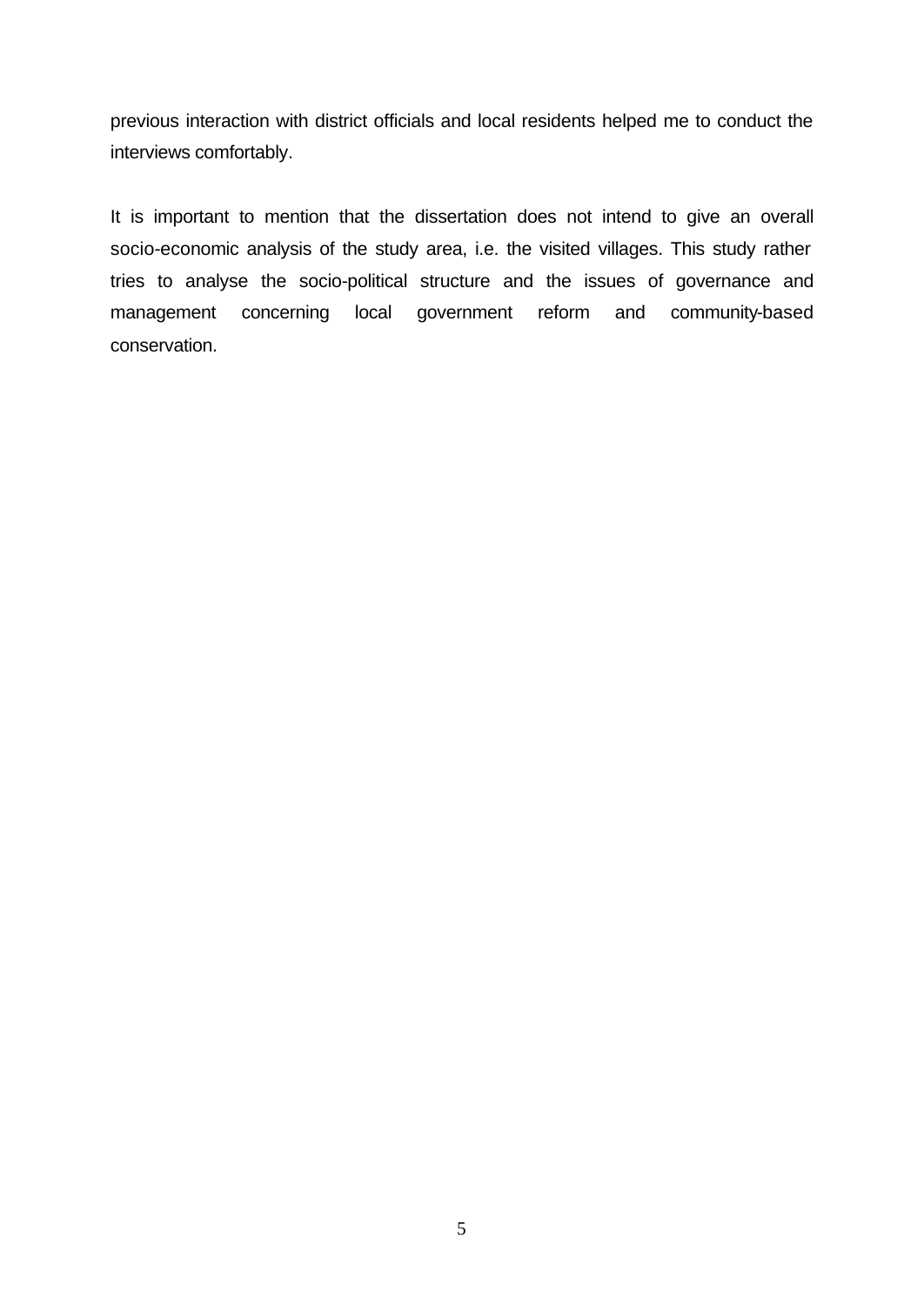# PART ONE – LITERATURE REVIEW AND INTERNATIONAL EXPERIENCES

### **1 Community-Based Natural Resource Management**

### **1.1 Origins and Meaning of Community-Based Natural Resource Management**

In the 1990s 'community-based' approaches to environment and development have become internationally accepted and seen as essential principles in the field of development. Community-based approaches to the environment have, on the one hand, evolved from statements and outcomes of the Brundtland Commission (WCED 1987) and the United Nations Conference on Environment and Development in Rio de Janeiro 1992, which put the environment firmly on international development agendas (UNCED 1992). Underlying this is the moral argument that conservation goals should contribute to and not conflict with basic human needs. On the other hand, in the broader development field equally, the concept draws on ideas about the 'community' and particularly about the need for local communities to be more involved in designing and implementing public policies. This has been emphasised in development for the last two to three decades, especially in the 1980s – by some even called the decade of participation (Chambers 1983; Ingham 1993). The overall concepts of development experienced a great shift towards 'people centred' development, public involvement, cooperative management, power sharing, decentralisation and devolution, and empowerment. There is an emerging global consensus that the implementation of what has come to be known as 'sustainable development' should be based on local-level solutions derived from community initiatives. As Ghai and Vivian (1992) argue in their call for 'grassroots environmental action' people's legitimate interest in the conservation of their resource base must be recognised and supported – not only because this is their basic right, but also because it is a pragmatic course to take in the interests of achieving sustainable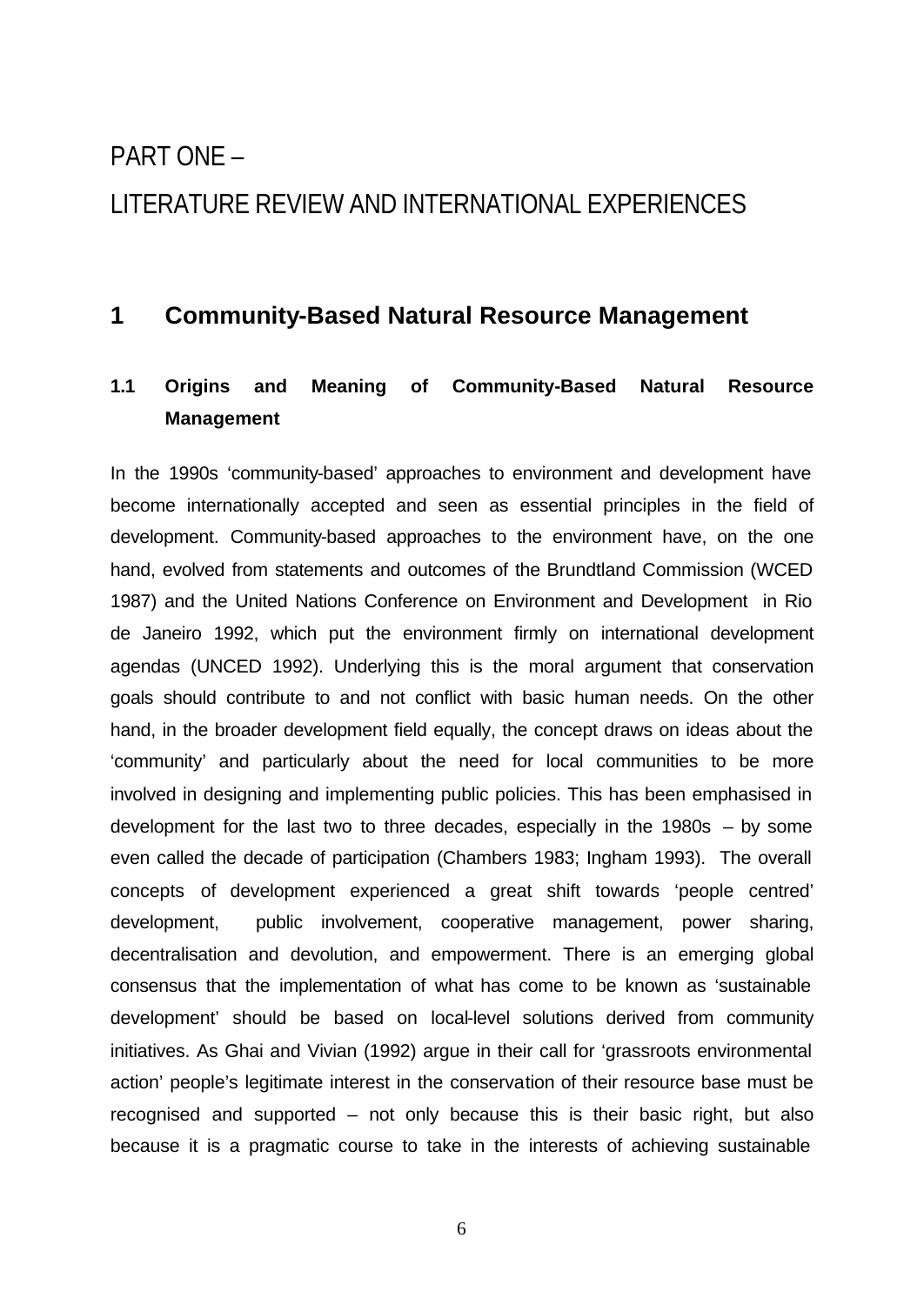development. People's participation is perceived as an important dimension of an environmentally sustainable pattern of development (Egger and Majeres 1992).

Recently, and more than in other development fields, community-based natural resource management approaches have experienced a rapid rise to prominence. Statements of intent on global environmental problems following the Earth Summit, including Agenda 21 and the Desertification Convention, strongly advocate as solutions a combination of government decentralisation, devolution of responsibility for natural resources held as commons to local communities, and community participation (Holmberg *et al.* 1993). Many academics and development practitioners see CBNRM as a great chance to grow and succeed as more responsibility, authority and capacities are handed over to the resource users (Veit *et al.* 1998).

The meaning of CBNRM is examined in more detail in the case of community-based conservation in the following section. Crucial aspects for the successful implementation of such initiatives, such as community participation, questions of ownership and devolution of management, are discussed more deeply.

#### **1.2 Community-Based Conservation in Africa**

As outlined above, the concepts, policies and practices of conservation in Africa have been challenged by a set of radical alternatives over the last decade. They have progressively been challenged by calls that stress the need not to exclude local people, either physically from protected areas or politically from the conservation policy process, but to ensure their participation (Western and Wright 1994). In its struggle to preserve wildlife the 'protectionist approach' to conservation or 'fortress conservation' (Adams and Hulme 2001) (commonly known as the 'fences-and-fines' approach) caused scepticism, lack of trust, and even hatred between wildlife authorities and the communities in wildlife areas. Yet there is a growing consensus especially among conservationists and international conservation agencies that the protectionist approach has failed to protect wildlife in Africa. A growing realisation among conservationists of the importance of understanding the needs and perspectives of human communities in wildlife areas, of interactive communication,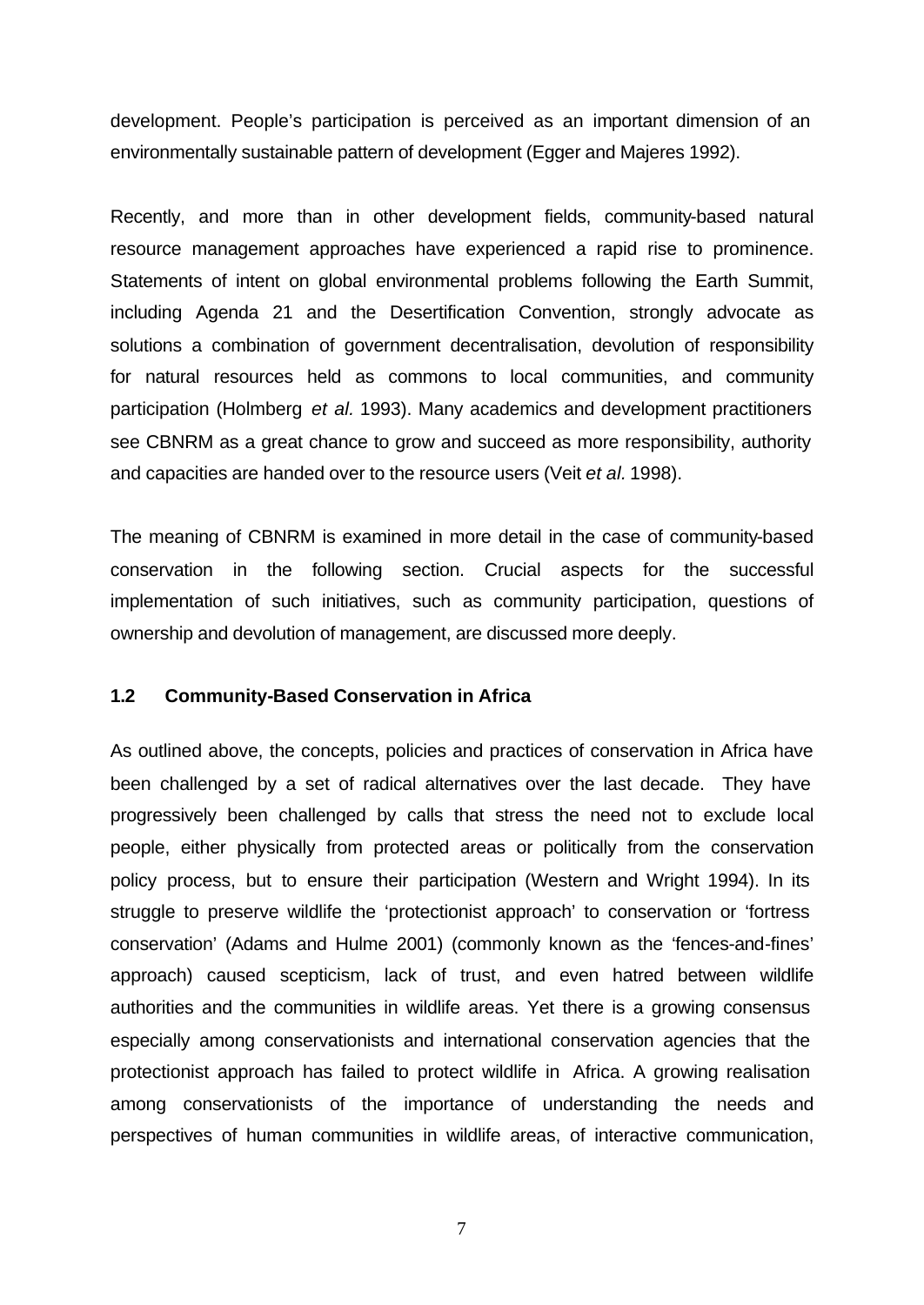and of building or strengthening community-level institutional capacity to manage wildlife emphasises approaches of 'conservation with the people' instead of 'conservation against the people' (IIED 1994).

Conceptually, a set of radical ideas of international provenance were introduced to the conservation agenda. Hulme and Murphree (2001) describe three particular strands to these ideas which are woven together in different ways by theorists, policy makers and managers of the African environment. The first is that conservation should be more based in society, it should involve the local community rather than being purely state-centric. Secondly, the concept of sustainable development has promoted the notion that the things to be conserved (species, habitats or biodiversity) should be viewed as exploitable natural resources that can be managed to achieve both developmental and conservation goals. Sustainable wildlife utilization rather than wildlife preservation might be best for conservation. Thirdly, and in keeping with the neo-liberal thinking that dominated the late twentieth century, are ideas that markets should play a greater role in shaping the structures of incentives for conservation. Following the slogans 'use it or lose it' or 'giving wildlife value', it is suggested that if species or habitats are to be conserved they must not be isolated from the market where their uniqueness and scarcity will lead to high economic values being placed on them. Thus the likelihood of conservation is greatly enhanced.

Community oriented approaches to conservation take many different forms and many kinds of projects and programmes can be found. In general, community-based conservation can be defined as "those principles and practices that argue that conservation goals should be pursued by strategies that emphasise the role of local residents in decision-making about natural resources" (Adams and Hulme 2001: 13). Two main participatory approaches – passive and active – can be distinguished. The passive participatory approach is commonly known as 'Community Conservation', the active participatory approach as 'Community Based Conservation' (Songorwa *et al.* 2000).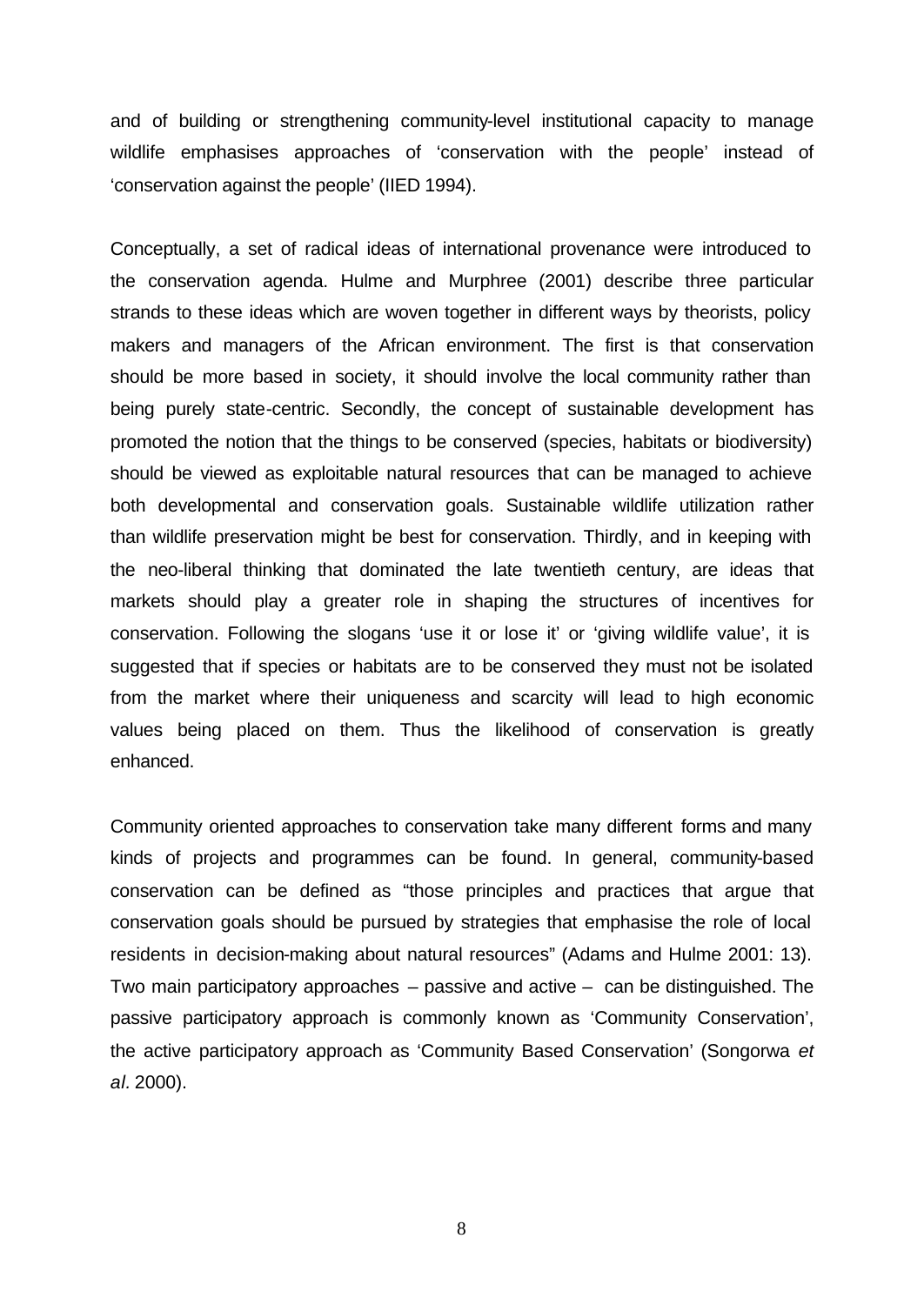The concept of Community Conservation (CC) tries to reduce conflict and improve the relationship between 'people and parks' (Wells *et al.* 1992). This concept sees the community as the protected area's neighbours and not as proprietors. Such an emphasis leads to a focus on park outreach strategies (revenue-sharing, public relations, conflict resolution, community development). Park outreach programmes can influence attitudes towards national parks among local communities without materially altering the balance of costs and benefits experienced by them (Hulme and Infield 2001; Kangwana and Mako 2001). These programmes achieve conservation objectives without contributing greatly to bcal development, a 'win-lose' result. They can, however, create a degree of benefit for local people by creating new financial opportunities (for example through eco-tourism), or by allowing material benefit flows to commence or recommence (for example if CC allows people to harvest products from a formerly closed reserve). However, the cost of such Community Conservation programmes is high. The primary objectives of such CC programmes are the integrity of protected areas and the conservation of certain wildlife species and their habitats (Infield and Adams 1999). The contribution of such programmes to rural livelihoods and community institutions result from these efforts and are thus means rather than ends. While initiatives and programmes of Community Conservation require significant policy changes they stand for an incremental and non-radical approach towards community involvement in conservation which does not seek to devolve tenure over natural resources to local communities (Hulme and Murphree 2001).

In comparison to Community Conservation, the active participatory approach aims at devolving much of the decision-making process and significant control over important wildlife resources to the community level. Commonly known as Community-Based Conservation (CBC) this active participatory approach is also called Community Wildlife Management (CWM). The underlying thinking of CBC/CWM is that local communities have been alienated from a resource they should rightfully own, control, manage, and benefit from (Songorwa *et al.* 2000). In CBC, communities are perceived not as mere beneficiaries but as active participants capable of carrying out wildlife management activities. One of Africa's first CBC initiative has been Zimbabwe's acclaimed CAMPFIRE (the Communal Areas Management Programme for Indigenous Resources) programme. CAMPFIRE has been hailed internationally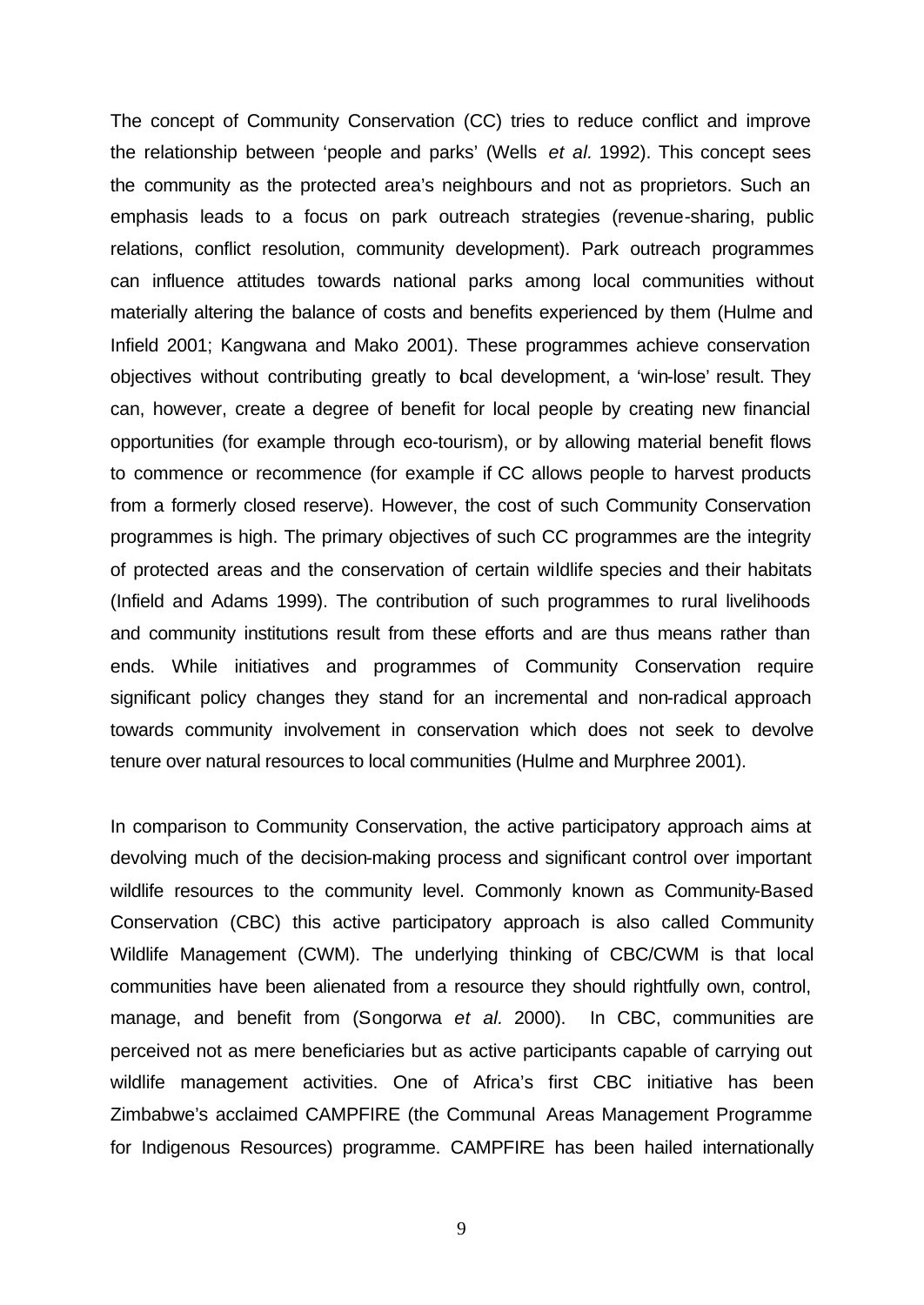for its participatory approach and its innovative strategies for confronting the developmental and environmental problems of some of the most marginal rural areas by promoting local control over wildlife management and use. Within Zimbabwe CAMPFIRE has been praised as a means of overcoming the legacies of colonial development practices, which focused on technical prescription, coercive implementation, and, through a battery of rules and regulations, undermined people's control over their environment and legal rights to resources (Hasler 1996). Despite its achievements the programme still faces fundamental challenges which are further discussed in the section of devolving management in this chapter.

Other experiences of more devolutionary approaches can be found in Namibia where a CBC project in the arid Kunene Region has evolved over time from a focus on halting poaching to ensuring community benefit from wildlife and ultimately to communities as proprietors of the wildlife resource (Jones 1999). Such a programme, similar to others in southern Africa, typically focuses on providing rural communities with strong proprietorship over their land and resources, establishing or strengthening existing community resource management institutions, and strengthening community organisational, institutional and resource management capacity. These programmes represent a potentially powerful development paradigm, addressing issues of governance and rural development as well as conservation. However, as a result of the multiple levels at which such programmes operate they are necessarily complex and time consuming to implement. Most participatory wildlife management programmes are neither passive nor active, as they tend to combine initiatives associated with both (IIED 1994).

Besides Community Conservation (protected area outreach) and Community-Based Conservation another type of approach can be identified in policy and practice: collaborative management (Table 1.1). Collaborative management "… seeks to create agreements between local communities or groups of resource users and conservation authorities for negotiated access to natural resources which are usually under some form of statutory authority" (Barrow and Murphree 2001: 31). Collaborative management differs from protected area outreach in permitting local people access to and use of state-controlled conservation resources.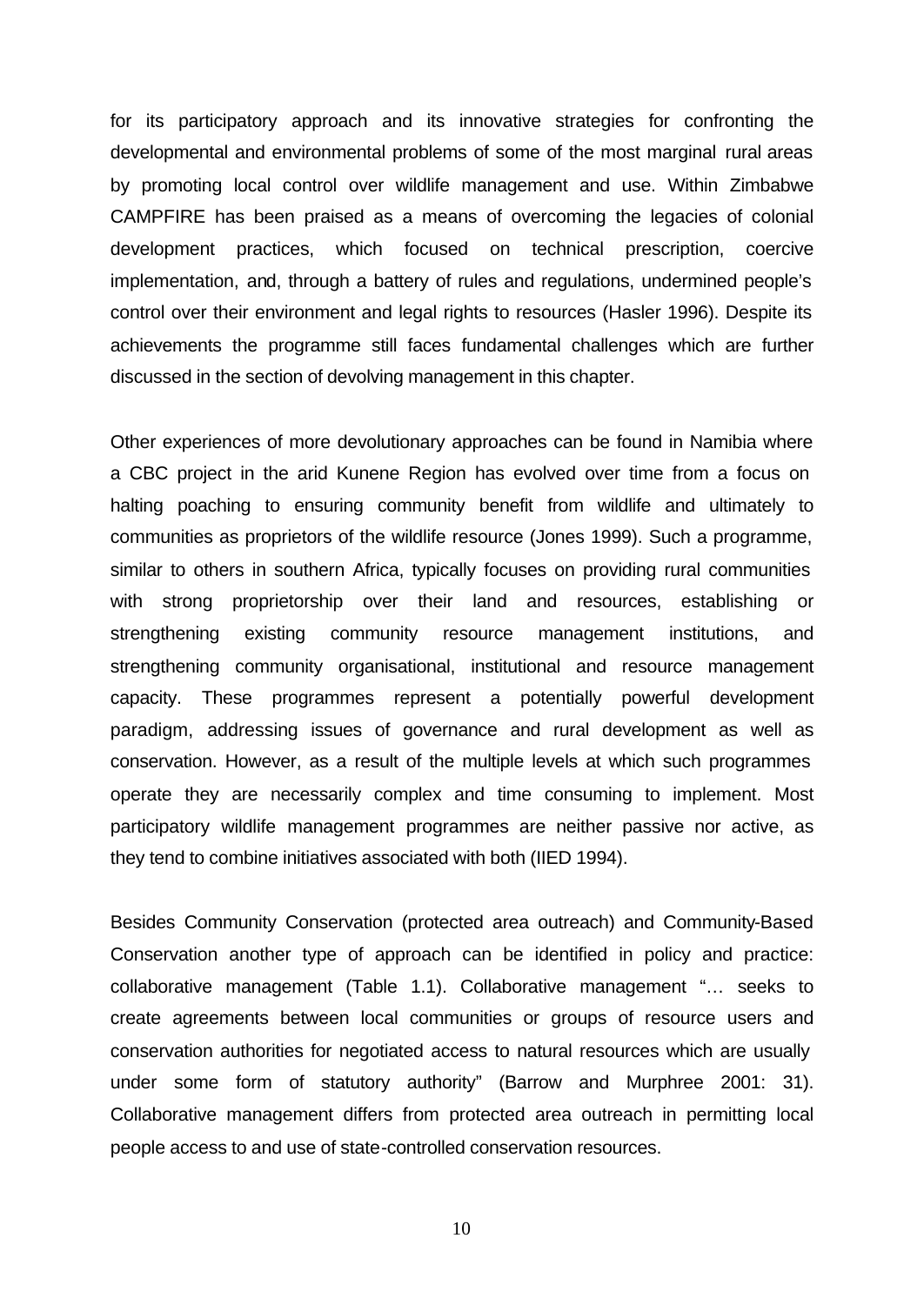### **Table 1.1** Community approaches to conservation and some key characteristics

|                                             | <b>Protected area</b><br>outreach                                                           | <b>Collaborative</b><br>management                                                                                                                                       | <b>Community Based</b><br><b>Conservation</b>                                                                                     |
|---------------------------------------------|---------------------------------------------------------------------------------------------|--------------------------------------------------------------------------------------------------------------------------------------------------------------------------|-----------------------------------------------------------------------------------------------------------------------------------|
| <b>Objectives</b>                           | Conservation of<br>ecosystems, bio-<br>diversity and species                                | Conservation with some<br>rural livelihood benefit                                                                                                                       | Sustainable rural<br>livelihoods                                                                                                  |
| <b>Ownership/tenure</b><br>status           | State-owned land and<br>resources<br>(e.g. national parks,<br>forests and game<br>reserves) | State-owned land with<br>mechanisms for<br>collaborative<br>management of<br>certain resources with<br>the community.<br>Complex tenure and<br>ownership<br>arrangements | Local resource users<br>own land and resources<br>either de jure or de<br>facto. State may have<br>some control of last<br>resort |
| <b>Management</b><br>characteristics        | State determines all<br>decisions about<br>resource management                              | Agreement between<br>state and user groups<br>about managing some<br>resource(s) which are<br>state owned.<br>Management<br>arrangement critical                         | Conservation as an<br>element of land use. An<br>emphasis on developing<br>the rural economy                                      |
| <b>Focus in East and</b><br>southern Africa | Common in East Africa.<br>with a little in southern<br>Africa                               | East Africa, with some<br>in southern Africa                                                                                                                             | Predominant in<br>southern Africa, but<br>increasing in East Africa                                                               |

*Source*: Barrow and Murphree 2001

Community oriented approaches to wildlife conservation usually have a strong economic rationale. They are typically based on the premise that if local people participate in wildlife management and economically benefit from this participation a 'win-win' situation will arise whereby wildlife is being conserved and community welfare is improving at the same tme. It is argued that if wildlife cannot contribute sustainably to local livelihoods then it stands little chance of survival (Emerton 2001). In combination with other forms of local participation in wildlife management, benefits have tended to be provided by returning a proportion of the revenues earned by the state from wildlife back to local communities through indirect benefit-sharing arrangements and grassroots development activities: mainly the provision of social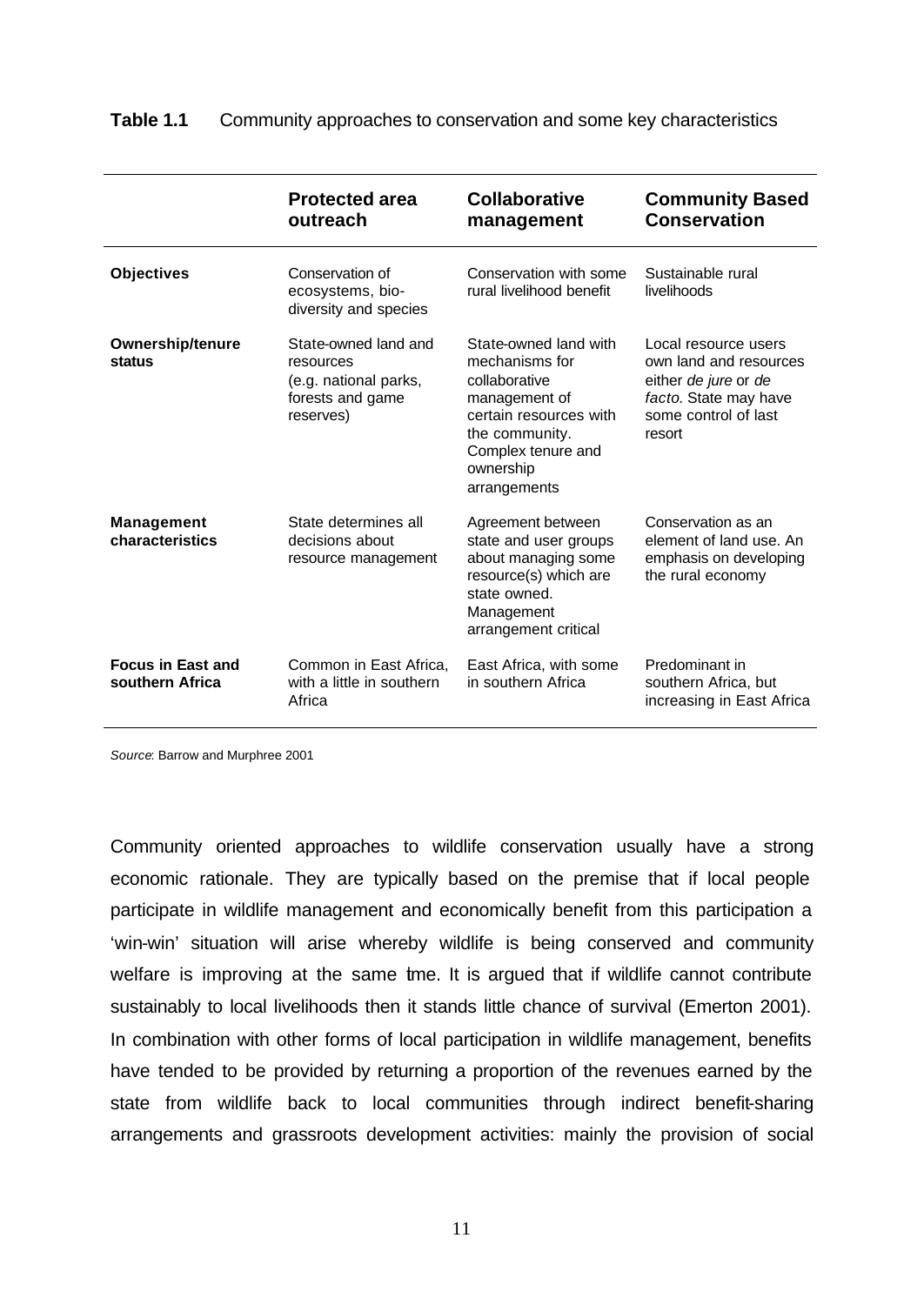infrastructure such as schools, water supplies and health facilities. Emerton (2001) argues that generating broad development or social infrastructure benefits is a necessary but in itself may not be a sufficient condition for communities to engage in wildlife conservation because it does "… not ensure that the presence of wildlife generates a net local economic gain and is not the same as providing economic incentives for conservation" (:225).

Wildlife imposes a lot of costs on local communities in cash and livelihood terms. Livestock and crop loss through wildlife damage to agriculture can have major impacts on already insecure rural livelihoods and make them even more marginal in economic terms. Furthermore, the opportunity cost<sup>2</sup> of alternative land uses, such as agricultural production and local resource utilisation, forgone or diminished by the presence of wildlife can load a heavy burden on communities (Emerton 2001). As Infield and Adams (1999: 311) describe in the case of Uganda "… the benefits experienced (as expressed by participants mainly construction of schools, roads, water flowing from the Park in streams, and some employment) do not out-weigh the perceived costs of lost agricultural production, lost grazing and natural resources (bamboo, water, thatching grass, medicinal plants and sites for beehives)". "Providing communities with economic incentives to conserve wildlife means ensuring that they are better off in financial and livelihood terms with wildlife than they would be without it, at the same time as overcoming the root economic factors which cause them to engage in economic activities which threaten or deplete wildlife resources" (Emerton 2001: 226).

Economic and financial benefits are often seen as the most crucial factor to ensure the sustainability of CBC initiatives. But there are other incentives which are based on intrinsic cultural and religious values. As experiences from East and southern Africa illustrate, rural Africans place an intrinsic value on wildlife. Local residents value wildlife for its existence and wish their children and grandchildren to be able to enjoy seeing wild animals (Jones 2001; Kangwana and Mako 2001). Religious beliefs

l

 $2$  The opportunity costs of wildlife are the income and profits forgone from those activities which are precluded or diminished by allocating resources to wildlife conservation. In East and southern Africa. where wildlife areas predominantly lie in subsistence agricultural zones, agricultural production and local resource utilisation forgone are major components of the opportunity cost of wildlife conservation.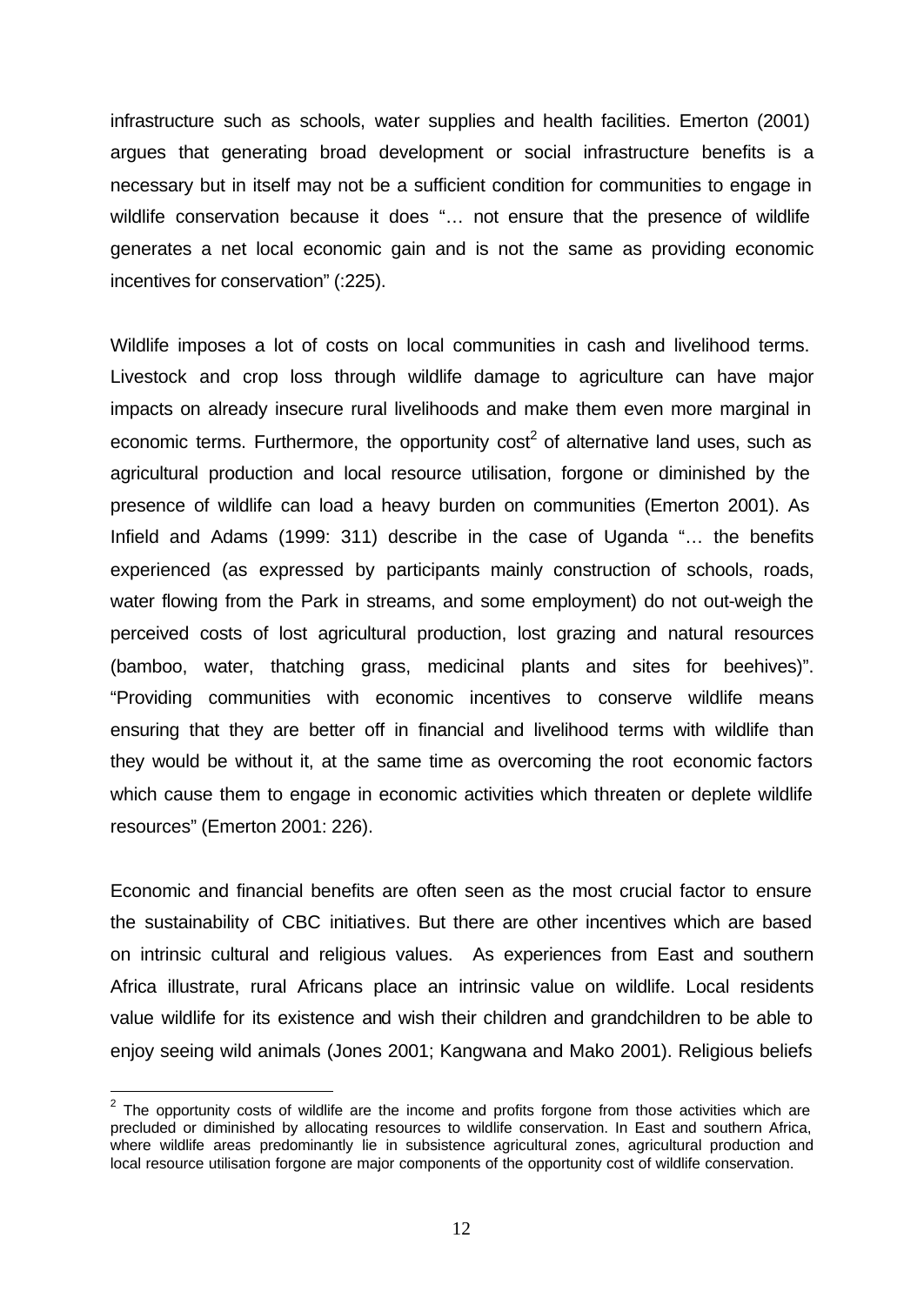in many African societies also promote respect for wildlife and have contributed to the development of systems of use and non-use (Matowanyika *et al.* 1995). Conservation appears to be dependent on a complex and dynamic interaction between cultural values, livelihood issues, human relationships and economic benefits.

Although CBC is mainly concerned with wildlife conservation, potentially it has political, social, and institutional implications beyond wildlife conservation. As part of the advocacy for popular participation in development, the approach has the "… potential of becoming a catalyst for socio-political and institutional changes in the communities where it is introduced, and may spread to other parts of the country, and lead to a demand for an even greater devolution of power" (Songorwa *et. al* 2000: 608). This element of CBC, a broader democratisation and decentralisation process, is of central importance for the analysis of decentralisation and CBC in the Tanzanian context. These new approaches to conservation, CBC and CC, are not simply about technical choices or changes in laws or formal organisations. They are part of a wider process of social change and about attempts to redistribute social and political power (Hulme and Murphree 1999). While being shaped by these wider processes they contribute to them at the same time. In particular, this means that while community approaches promise to 'empower' communities they may also be seen as threatening those who will have reduced control over resources or flows of benefits.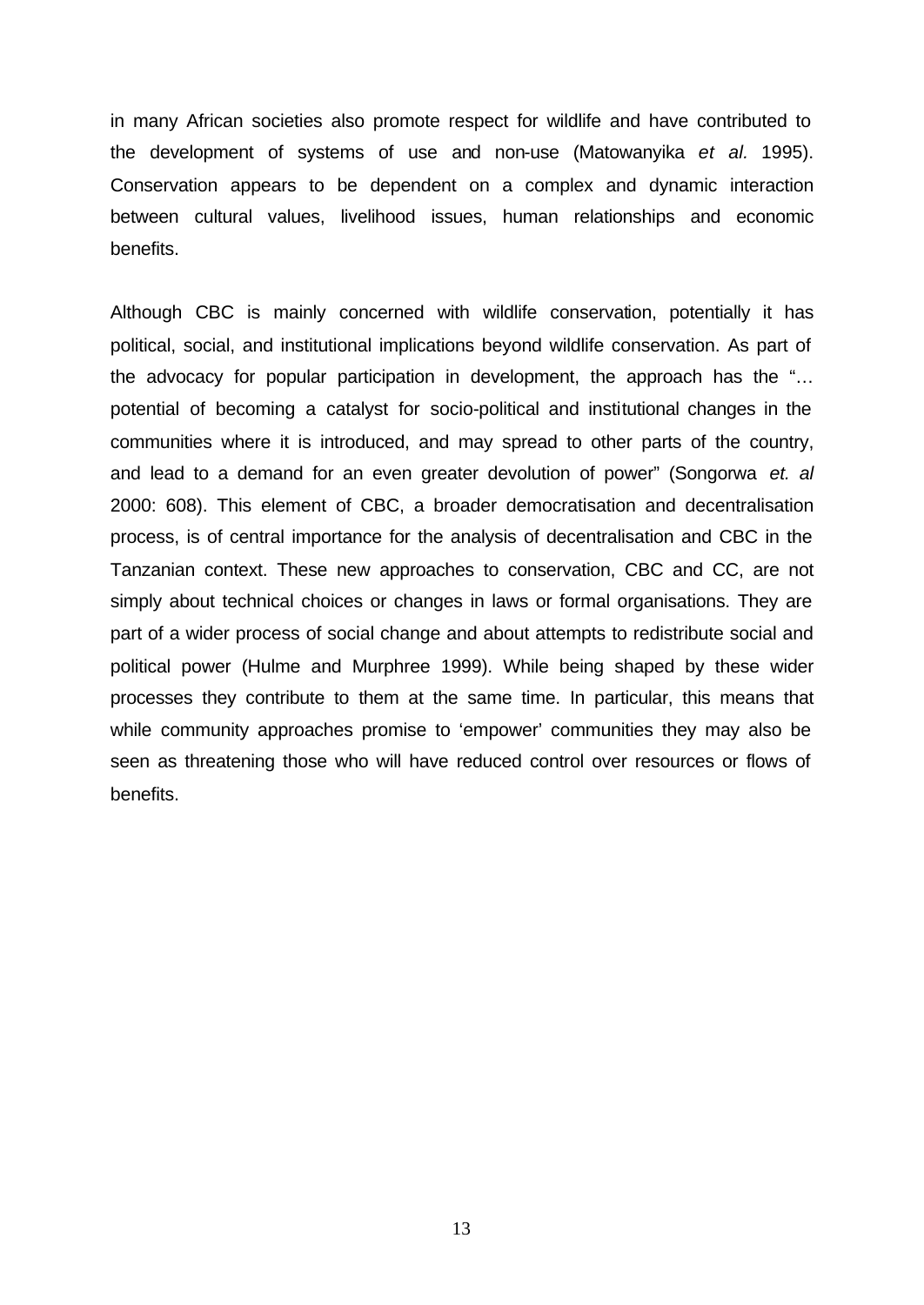### **1.2.1 Community Participation**

It is widely accepted that 'participation' is not merely desirable but essential to the success of rural development and natural resource management projects, policies, and regulations (Hoben *et al.* 1998). As mentioned above community participation is one of the central principles and a key to the success of community-based conservation and wildlife mangement. To understand the concept of participation and its crucial role for CBC it is necessary to have a closer look at the origins and meaning of the terms 'participation' and 'community'.

Contemporary critiques of CBNRM and CBC note that communities are often seen as homogeneous and consensual entities resulting in misleading analyses which inform community-based sustainable development initiatives (Leach *et al.* 1997). CBNRM and CBC strategies are said to be guilty of oversimplifying the complex socio-economic and institutional circumstances that prevail in rural areas throughout most African countries (Ainslie 1999). The reality shows that most rural communities in sub-Saharan Africa are not homogeneous and not free of conflict (Little 1994). Differences between communities and within communities by age, gender, social group, and poverty and wealth, or differences of capability and disability, education, livelihood strategy, types of assets, and much else are almost universal and significant (Chambers 1997). Even individuals have more than one status (for example a man may at the same time be old, male, poor, head of his family, and a Muslim) and the relevance of these various statuses to their interests may depend on the context.

In its study of community approaches to wildlife management, IIED (1994: 4) points out that the concept can be approached in spatial, socio-cultural and economic terms. Spatially, communities can be viewed as "groupings of people who physically live in the same place". Socio-culturally, they can be considered as social groupings who derive a unity from common history and cultural heritage, frequently based on kinship. Economically, they can be considered as "groupings of people who share interests and control over particular resources". Combining these constructs, one can derive a model of community as an entity socially bound by a common cultural identity, living within a defined spatial boundary and having a common economic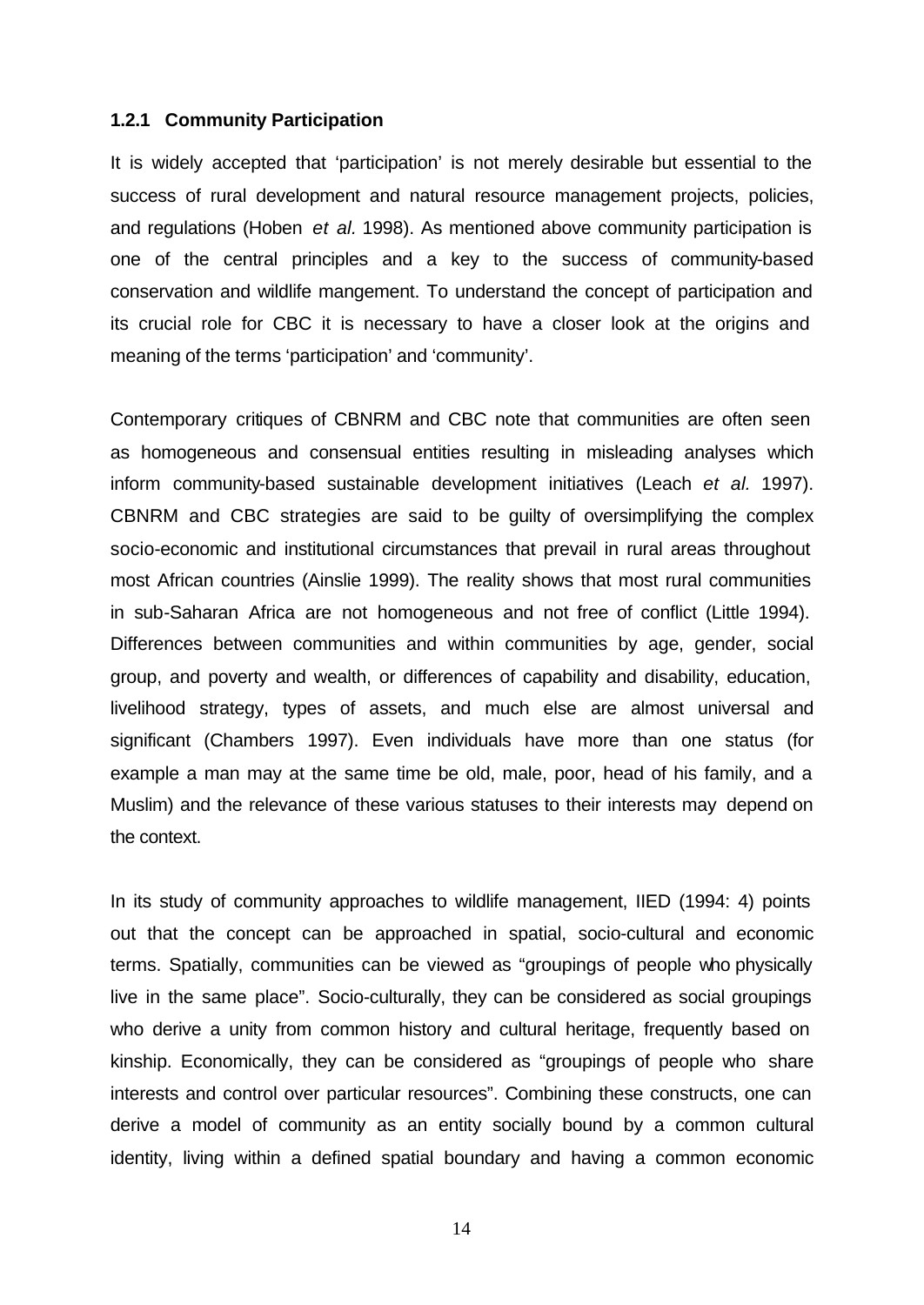interest in the resources of this area. Such a model of 'communities of place' is rather problematic when applying it across contemporary rural Africa as it does not consider the heterogeneity, changing membership, and composition of rural localities due to forced relocation, migration, rural/urban labour and resource flows, and changing agricultural practice in a sufficient manner (Barrow and Murphree 2001). 'Communities' are far more internally differentiated and dynamic than such a model implies. In some parts of sub-Saharan Africa clearly bounded social and residential units may not be present. Locating the community is especially problematic in East and central Africa, where many people live in dispersed hamlets and households instead of in nucleated villages, as well as among pastoral and agro-pastoral peoples throughout Africa as they move about in complex patterns in response to short- and long-term variation in conditions (Hoben *et al.* 1998). Their boundaries also change as development shifts land from one jurisdication to another and governments impose new units of local governance on rural areas. Other problems arise when the spatial dimension of the model does not match socio-cultural or economic boundaries as described in the case of land rights problems and conflicts of interest in natural resources around the Mkambati Nature Reserve, situated in South Africa's Eastern Cape province (Kepe 1997). The uncertainty around the meaning of 'community' can be a problem for both, policy makers who may easily get confused and blurred by local realities, and local people engaged in struggles in terms of social and territorial groupings. Such different implications of this term may constrain many government and development programmes (Kepe 1998).

Participation is often described as a problematic concept while " …so widely and so loosely used, like many other catchwords in development jargon, that the meaning of the concept has become rather blurred" (Mikkelson 1995: 62). In the most general sense participation is understood as "a process through which stakeholders influence and share control over development initiatives and the decisions and resources which affect them" (World Bank 1995: 3). The meaning of stakeholders describes all those individuals, groups, and organisations which will be affected, positively or negatively, by a development intervention. In this broad sense, stakeholders include politicians, the various organisations that constitute government, groups within the private sector, voluntary sector organisations, and various groups and categories of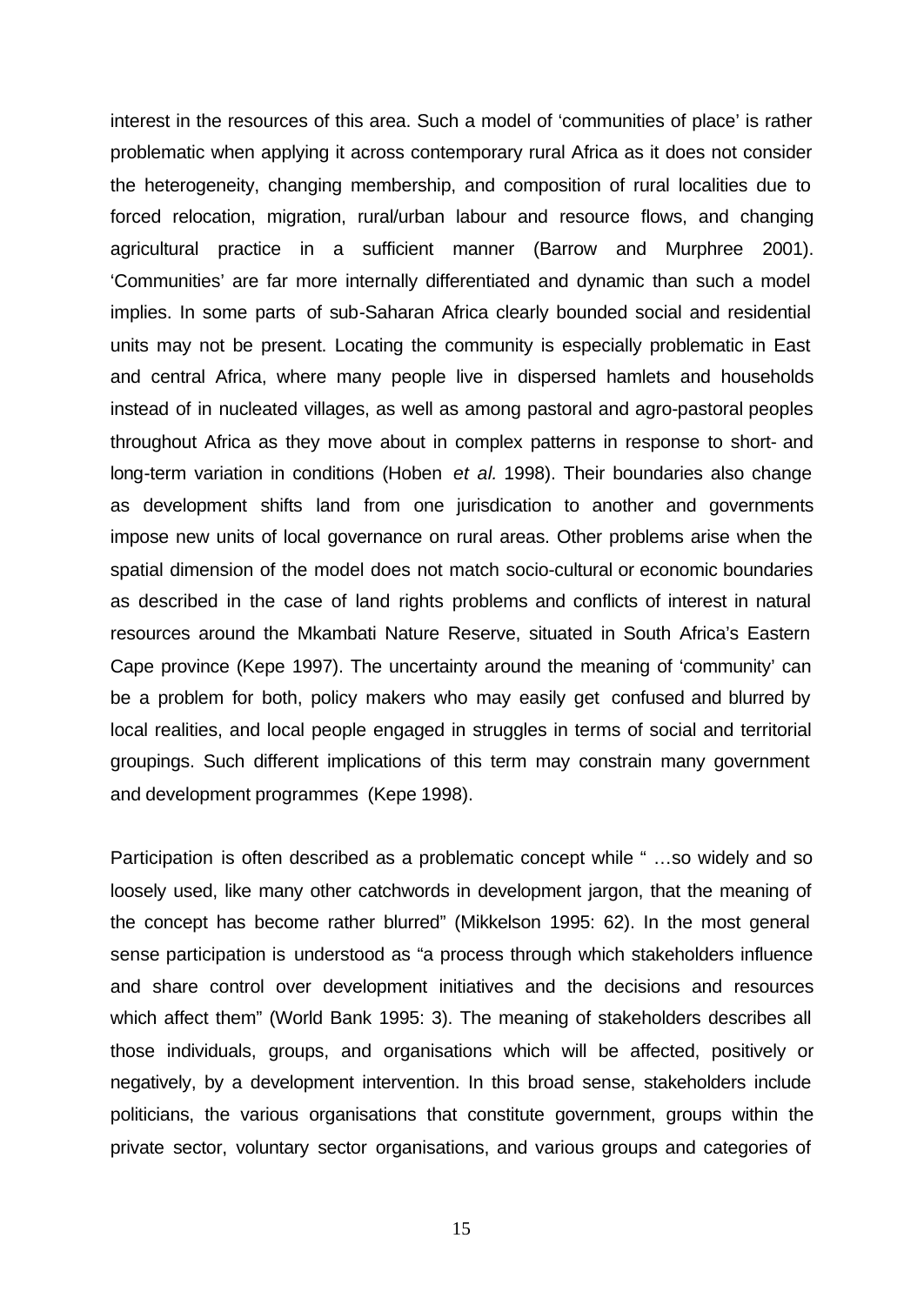ordinary citizens. In the same sense Blackburn (1998:169) argues that "…the heart of participation means allowing the proposed beneficiaries to increase their stake in the design, implementation and review of a project, whatever its nature".

It is always an important question in the development field whether to take participation as a 'goal' or as a 'means' (Vivian 1992; Ingham 1993). As already mentioned above, participation in community conservation and park outreach programmes, as in the case of Uganda's Mgahinga Gorilla National Park, is viewed in an instrumental sense: as a means to achieve goals and conservation objectives, as a means to efficiency in the programme management (Adams and Infield 2001). Although community-based conservation aims at empowering and actively involving local people in the whole process of wildlife conservation, participation can still be viewed rather as a means than a goal. In terms of the roles assigned to local people in participation, the categories of 'passive' and 'information giving' (Table 1.2) as described in the participatory typology after Barrow and Murphree cannot be considered for community conservation initiatives since they do not involve local collective action. It is only in the last four categories in the table that collective activity is required and that the concept of 'community' has relevance. While the nature of participation varies greatly in community conservation and community-based conservation the most commonly found forms in East and southern Africa are consultative and functional (Barrow and Murphree 2001).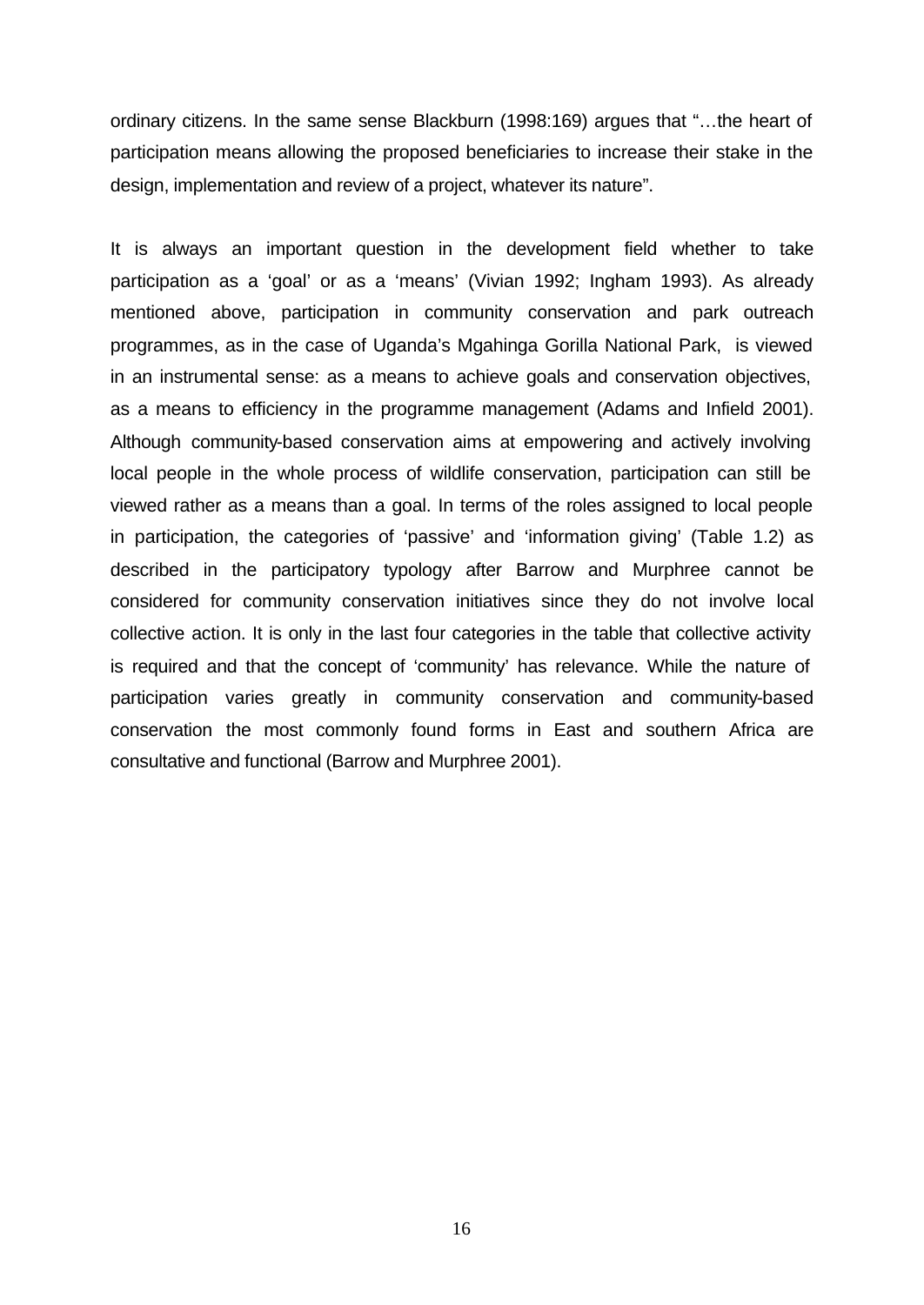| Passive                             | Told what is going to happen or already happened. Top-down,<br>information belongs to external professionals                                                                                |
|-------------------------------------|---------------------------------------------------------------------------------------------------------------------------------------------------------------------------------------------|
| Information giving                  | Answer questions from extractive researchers. People not able to<br>influence analysis or use                                                                                               |
| Consultative                        | Consulted. External agents listen to views. Usually externally defined<br>problems and solutions. People not involved in decision-making                                                    |
| Functional                          | Form groups to meet predetermined objectives. Usually done after<br>major project decisions made, therefore initially dependent on<br>outsiders but may become self-dependent, and enabling |
| Interactive                         | Joint analysis and actions. Use of local institutions. People have stake<br>in maintaining or changing structures or practices                                                              |
| Self-mobilisation or<br>empowerment | Take decisions independent of external institutions. May challenge<br>existing arrangements and structures                                                                                  |

#### **Participatory typology Roles assigned to local people**

*Source*: Barrow and Murphree 2001

It is important to see participation as a dynamic political process and not just as an implementing tool to deliver development products as soon and as effectively as possible (White 1996; Botes and Rensburg 2000). There are always questions to be asked about who is involved, how, and on whose terms. Participation can open great opportunities for people to challenge existing power relations, both within communities, e.g. challenging local elites, and in wider society, and government structures. This of course can result in conflicts. As Alexander and McGregor (2000) describe in the case of the Gwampa Valley, which is situated in Zimbabwe's Matabeleland North province, that the CAMPFIRE programme, despite having democratic potential, has become a focus of resistance and fear among local residents. CAMPFIRE transformed from its democratic and decentralising ideals into authoritarian practice and "… CAMPFIRE became a word associated not with development, but with dispossesion" (Alexander and McGregor 2000: 625).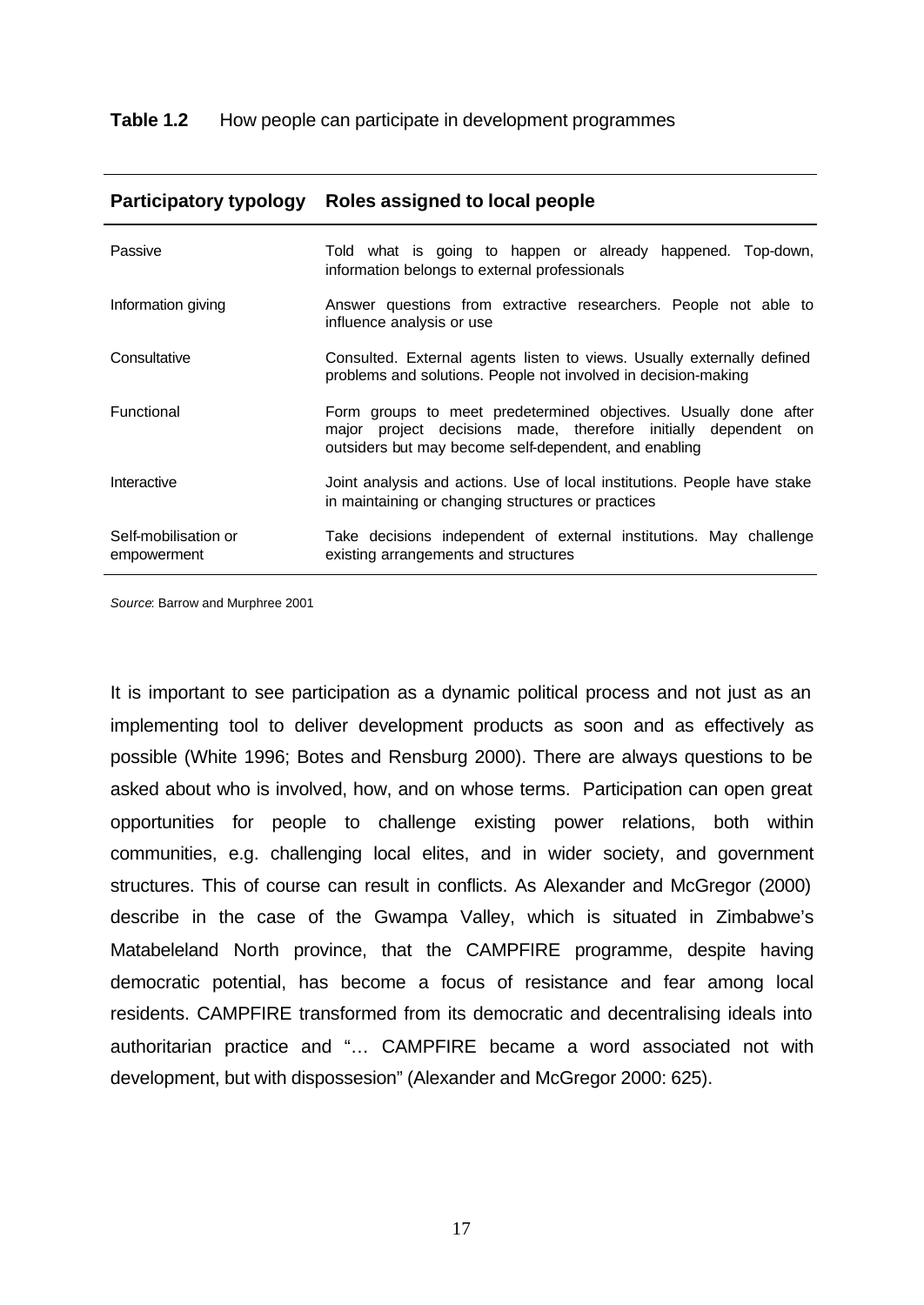Furthermore, despite the best of intentions, efforts to engage local residents run the risk of neglecting the poor and marginalised. "Those who are marginalized and powerless are likely to be both unorganized and silent" (Thomas-Slayter 1994: 1486). This threat is especially evident in rural areas in many sub-Saharan African countries which are characterised by symptoms of the kinds of weaknesses in civil society and democratic process. One of the biggest challenges remains "… to ensure that the people who neither have the capacity, nor the desire to participate, are involved in the development process" (Botes and Rensburg 2000: 46).

Another factor which appears to be fundamental in the context of community participation in conservation is the question of ownership. Lack of local ownership has often been seen as a major reason why so many development initiatives in the past decades despite having good intentions have not been sustainable (Eylers and Forster 1998). In community-based conservation the question of ownership is especially important in the case of tenure. In the context of CBC the term tenure covers the rights of secure, long-term access to land and other resources, their benefits, and the responsibilities related to these rights. The terms of (common) property, proprietorship and entitlement all relate to these rights (Barrow and Murphree 2001).

Tenure conditions in sub-Saharan Africa are generally insecure and not favourable for community-based natural resource management and conservation programmes. As inhabitants of what is technically state land, the residents of most communal lands in Africa do not have strong property rights and their tenure is rather uncertain. Without secure rights of access to natural resources, rural people do not have a longterm interest in managing them or participating in community-based conservation. Without assurance that their access to the natural resources on which their livelihood depends are protected against arbitrary appropriation by government or private outsiders, they are unlikely to invest in improvements on the land or to be eager to participate in community-based natural resource management programmes with only long-term benefits (Hoben *et al.* 1998).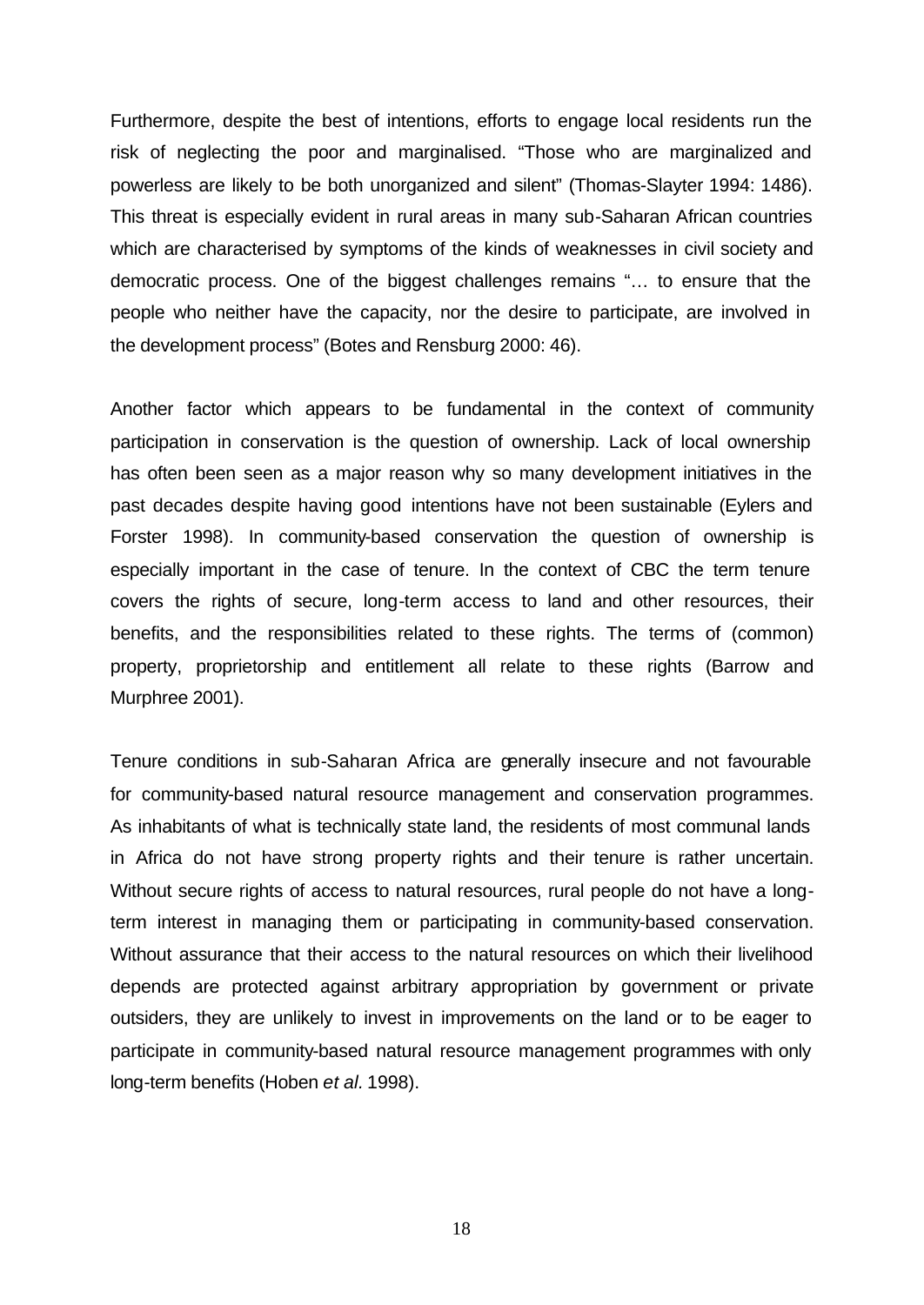Resource tenure rights do not need to be private to be secure. Tenure rights in many countries in sub-Saharan Africa derived from membership in culturally based local groups are often more secure than those based on freehold or leasehold introduced and backed by the state. Contrary to earlier assumptions, customary resource tenure is not insecure, inflexible, and less productive (Hoben *et al.* 1998). Common property resource theory has fundamentally challenged the notion of Hardin's (1968) 'tragedy of the commons'. Hardin argues that group management of the commons will invariably lead to resource degradation since the private benefit of maximising returns exceeds the private cost because the costs of maintaining the commonage are shifted onto the group as a whole. This view has largely lost theoretical support as the distinction between common property regimes<sup>3</sup> (which consist in essence of jointly held property) and open access systems (which have no restrictions on resource use, and which are in fact subject to degradation) has become clear. Thus, group ownership of land does not necessarily result in the 'tragedy of the commons'. Indeed, under common property, the use rights of individuals are defined and limited to prevent over-exploitation of the common resource base (Vivian 1992; Shackleton *et al.* 1998).

Recent experience and research support a view that the expansion of the commons in conjunction with the devolution of decision-making over the management of common land to the lowest possible level has the effect of increasing ecosystem complexity, diversity and sustainability (Rohde *et al.* 1999).

 $\overline{\phantom{a}}$ 

<sup>3</sup> Common property regimes are structured arrangements in which group membership is defined, boundaries are clear, outsiders are excluded, rules are developed and enforced, incentives exist for co-owners to conform, and sanctions work to ensure compliance (Shackleton *et al.* 1998).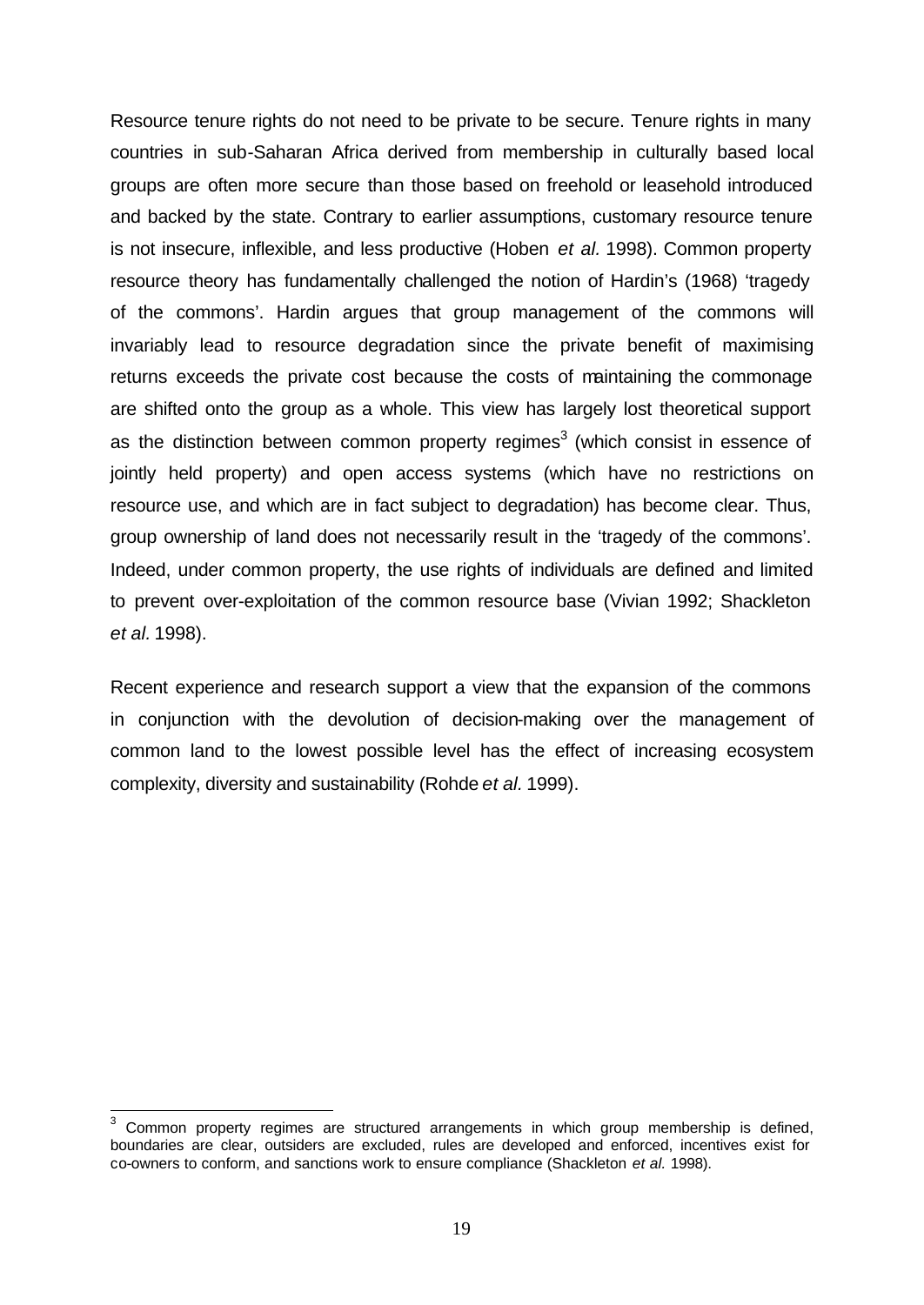#### **1.2.2 Devolution of Management**

The issue of governance plays an important role in community-based conservation as most CBC programmes aim at decentralising and devolving powers to a lower level of government. Without giving a detailed examination of governance and decentralisation in general, as the origins and meaning of the terms local governance, decentralisation and devolution are examined in Chapter 2 in more detail, the importance of decentralised structures for decision-making and planning for CBC is discussed in the following.

In the case of Zimbabwe's CAMPFIRE programme decentralisation and devolution plays a crucial role for the implementation of community-based conservation. Despite widely being regarded as one of Africa's most successful contemporary conservation initiative and despite its achievements to reduce the rate of loss of wildlife habitat in many areas, the programme still faces fundamental challenges (Bond 2001). In particular the development strategies of households in CAMPFIRE areas are focusing on land uses that are incompatible with wildlife – population in-migration, the extension of cropping and increased livestock numbers (Murombedzi 1999). To a significant degree these problems arise because CAMPFIRE has only been able to devolve authority over natural resources, property rights and management from the central government to rural district councils, which are designated as the 'appropriate authority' for wildlife in communal lands (Chitsike 2000). Despite CAMPFIRE principles requiring full participation and decision-making by producer communities rural district councils have failed to devolve authority of natural resource management to lower tier structures of administration, such as village CAMPFIRE Committees and ward CAMPFIRE Committees (Mamimine 2000).

Critics argue that CAMPFIRE is in fact a 'district-based' and not community-based programme and "… stands at present as a partially decentralised programme of wildlife conservation and use in which power rests at the 'meso' level of the rural district council" (Murombedzi 1999: 292). This lack of devolution constitutes a mismatch between the unit of authority (rural district councils) and the unit of responsibility (producer communities). If the CAMPFIRE programme is to be effective in the future "… there has to be complete and unambiguous devolution of control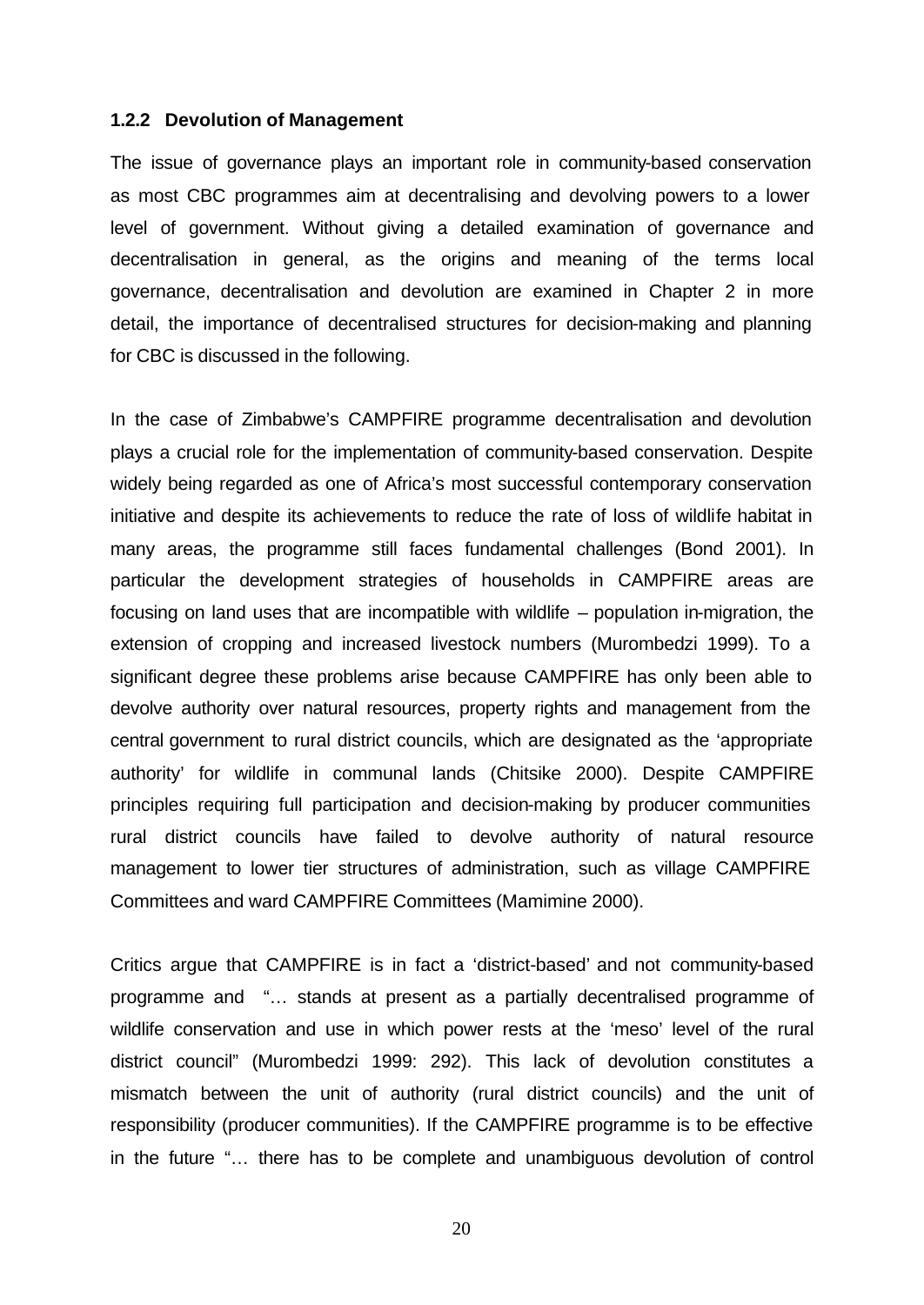over resources to the communal residents themselves", and "… they must determine how wildlife is to be used and what role wildlife should play in the evolving patterns of land use in these difficult environments" (Murombedzi 1999: 292).

Experience from the southern African region illustrates that in most cases governance issues in CBNRM have never been able to successfully go below the district level (Mujakachi 2000).

Another example illustrating the importance of the question where to locate the decision-making body and management authority is the Administrative Management Design for Game Management Areas (ADMADE) in Zambia. The programme has opted for a governance system at local level of the traditional authority. This has facilitated rapid implementation and reduced the costs of institutional development. However, critics of the programme describe it as a chief-based conservation. Chiefs used ADMADE initiatives to secure more power and resources for themselves rather than to facilitate local participation or wildlife conservation. Because ADMADE policy did not stipulate clearly the composition or operation of the Sub-Authority, as an important decision-making body, chiefs generally controlled its agenda and membership (Gibson and Marks 1995).

Mamimine (2000) emphasises the importance of decentralised and devolved structures in natural resource management and the centrality of decentralisation to good governance and development, "… decentralisation is the quintessence of democracy in the strictest sense of government by the people, for the people and with the people" (: 11).

### **1.2.3 Concluding Remarks**

*'This approach to wildlife management is still evolving… experience has shown that implementation is a complex and demanding process'* (IIED 1994: 37).

As examined above community-based approaches to conservation in Africa are rather complex and highly diversified and outcomes of CBC and CC initiatives differ from country to country, region to region, and community to community. Experiences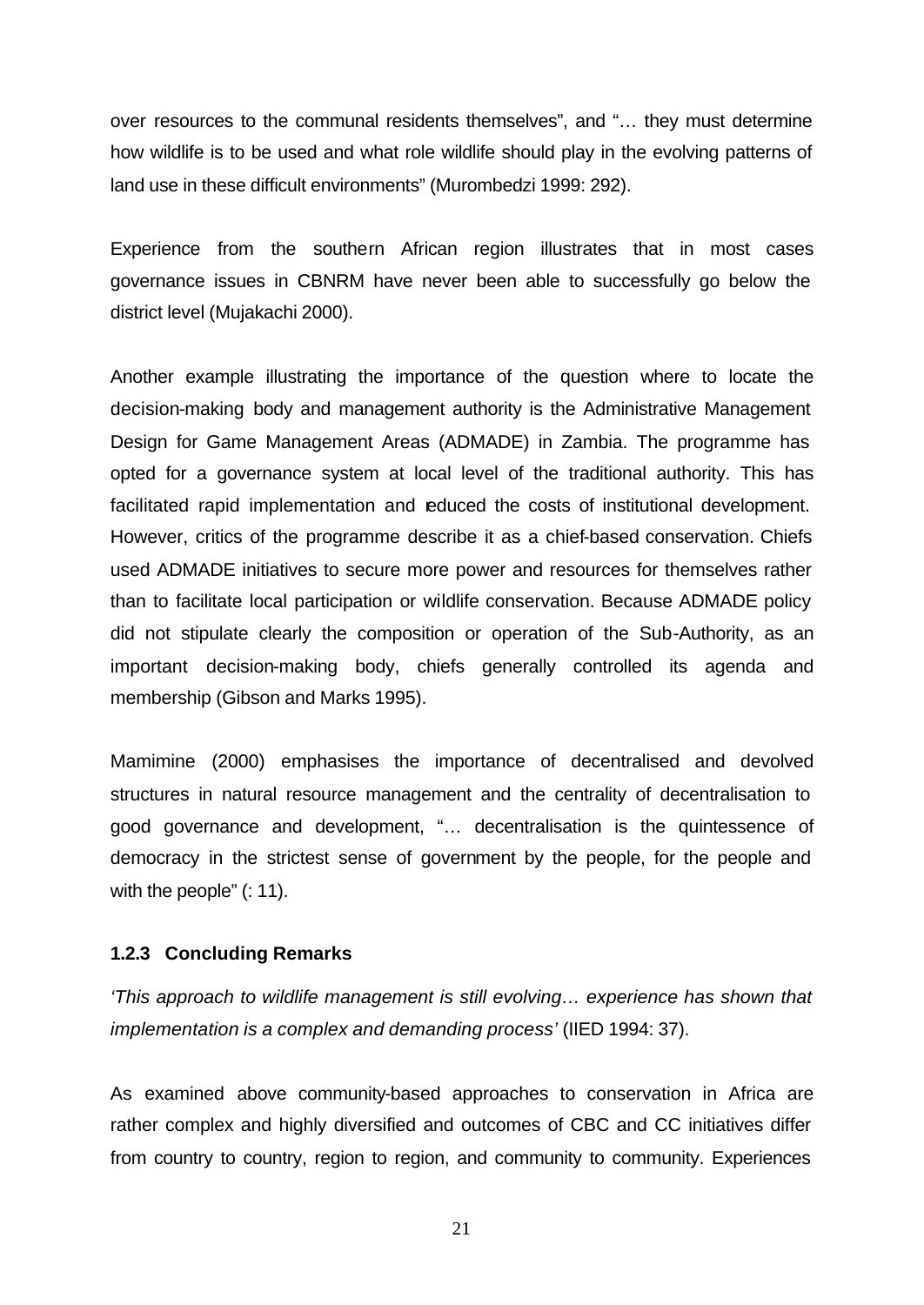of programme and project activities in Africa show very positive outcomes and success, others are neither contributing to conservation nor the improvement of livelihoods of rural communities participating in programmes.

Experience shows that community-based approaches to conservation have not proved the 'panacea' for the problems and challenges conservation and rural development faces (Hulme and Murphree 2001). These approaches are more complex than the simple dynamic of a shift of responsibility and authority from the state to the 'community' suggests. It must be recognised that conservation is a complex issue of governance and "… it is about the roles and relationships of the state, of society (of which communities are elements) and of markets" (Hulme and Murphree 1999: 283). CBC requires a set of governance processes which allow all three actors to operate in the fields of conservation and development while being accountable to the other actors. They have to be flexible enough to permit relationships, policy and practice to evolve as environmental, economic and social conditions change (Hulme and Murphree 2001).

Although the experience shows that CBC approaches have not proved the panacea to solve Africa's problems in wildlife conservation, these new approaches are worth pursuing. If "… conservation is about handling change, and about the transition from past to future" (Adams 1996: 96-97 in Hulme and Murphree 2001) then the 'new conservation' provides the basis for a set of experiments, through which conservation policies and practice in Africa can more effectively respond to the transition from its unsatisfactory past to its uncertain future.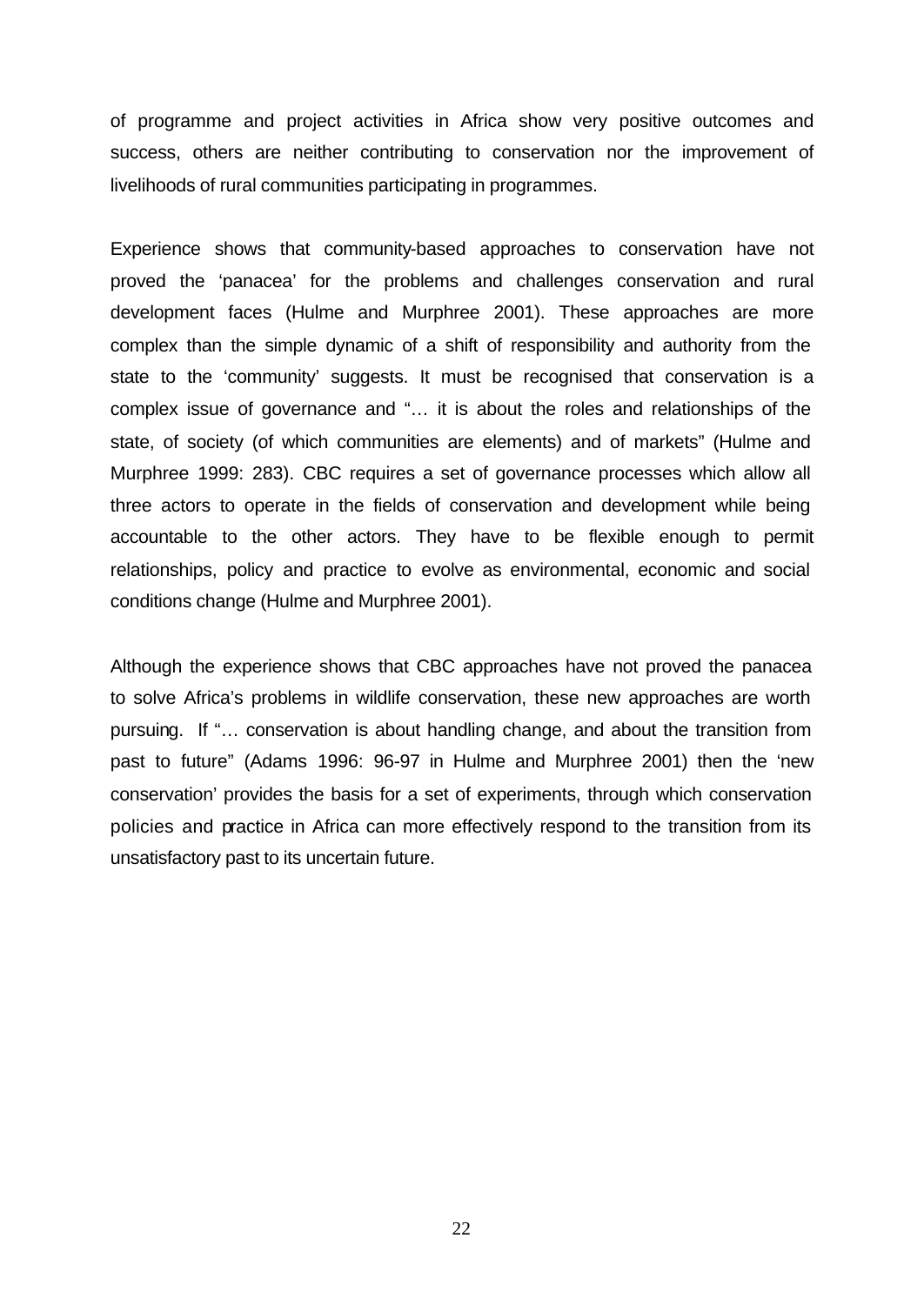### **2 Decentralisation and Local Government**

Decentralisation has been a very fashionable concept in the development literature since the early 1980s. But yet a wave of new decentralisation processes has occurred over the past decade. The 1990s have witnessed a major resurgence and interest in decentralisation as a key element of public sector policy reform and management in sub-Saharan Africa (Stockmayer 1999; UNCDF 2000). The majority of countries have adopted decentralisation policies, including strengthening local government and initiating processes of devolution, in their national and sub-national development planning and programming (Reddy 1999a). Many bilateral donors and international development agencies have sought to encourage this. The World Bank (1997; 1999; 2000a) has seen decentralisation as one of the key components to face the world's development challenges entering the  $21<sup>st</sup>$  century, such as reducing poverty and promoting sustainable development.

The fundamental aim of decentralisation is to bring government closer to the people in the interests of enhancing efficiency and democratic accountability. Transfer of power and resources to the local level will help to empower communities to work together to define and resolve their problems (Reddy 1999b; Stockmayer 1999).

Before discussing the origins of the current wave of decentralisation in Africa and its implications, different terms and types of decentralisation, the notion of local governnment, and benefits and shortcomings of decentralisation are examined below.

### **2.1 Types of Decentralisation**

Numerous definitions of decentralisation emerge from the literature and it is generally accepted that it is impossible to standardise the word decentralisation (Manor 1999; Reddy 1999b). However, in a broad sense decentralisation denotes the transfer of power, authority or responsibility for decision-making, planning, management or resource allocation from the central government to its field units, district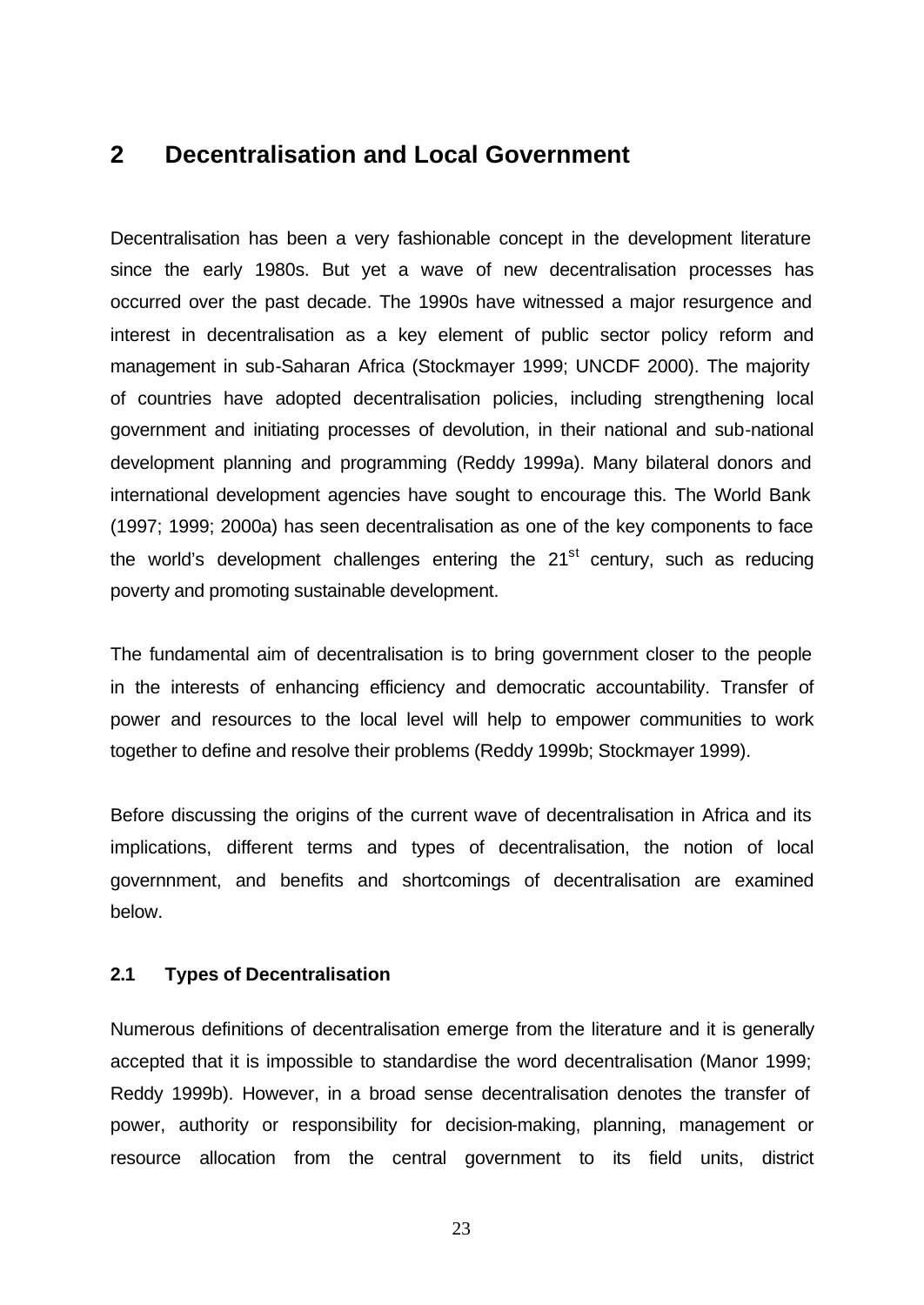administrative units, local governments, regional or functional authorities, semiautonomous public authorities, parastatal organisations, private entities and nongovernmental private or voluntary organisations (Rondinelli and Cheema 1983). More often decentralisation refers to the formal devolution of power to local decisionmakers (see below). "A government has not decentralized unless the country contains autonomous elected subnational governments capable of taking binding decisions in at least some policy areas" (World Bank 1999: 108).

Decentralisation can be either horizontal or vertical. Horizontal decentralisation disperses power among institutions at the same level, while vertical decentralisation, which is more useful, allows some of the powers of a central government to be delegated downwards to lower tiers of authority. Four major types of decentralisation are commonly described in the literature, namely delegation, deconcentration, devolution and privatisation (Rondinelli and Cheema 1983, Reddy 1999b). Manor (1999) emphasises another type of decentralisation referring to fiscal transfers.

*Delegation* is the transfer of some responsibility and decision-making powers to organisations that are outside the regular bureaucratic structure and are only indirectly controlled by the central government. Delegation has only rarely been attempted. When it has been tried it has either failed to facilitate a genuine decentralisation of decision-making or it has impeded project implementation, or both (Manor 1999).

*Deconcentration or administrative decentralisation* is the passing-down of selective administrative functions to lower levels or subnational units within central government ministries and agencies (Reddy 1999b). The central government is not giving up any authority. It is simply relocating its officers at different levels or points in the national territory. In such circumstances, it tends in practice to constitute centralisation (Manor 1999).

*Devolution or democratic decentralisation* is the transfer of resources, tasks and decision-making power to lower level authorities which are largely or wholly independent of the central government and which are democratic in some way and to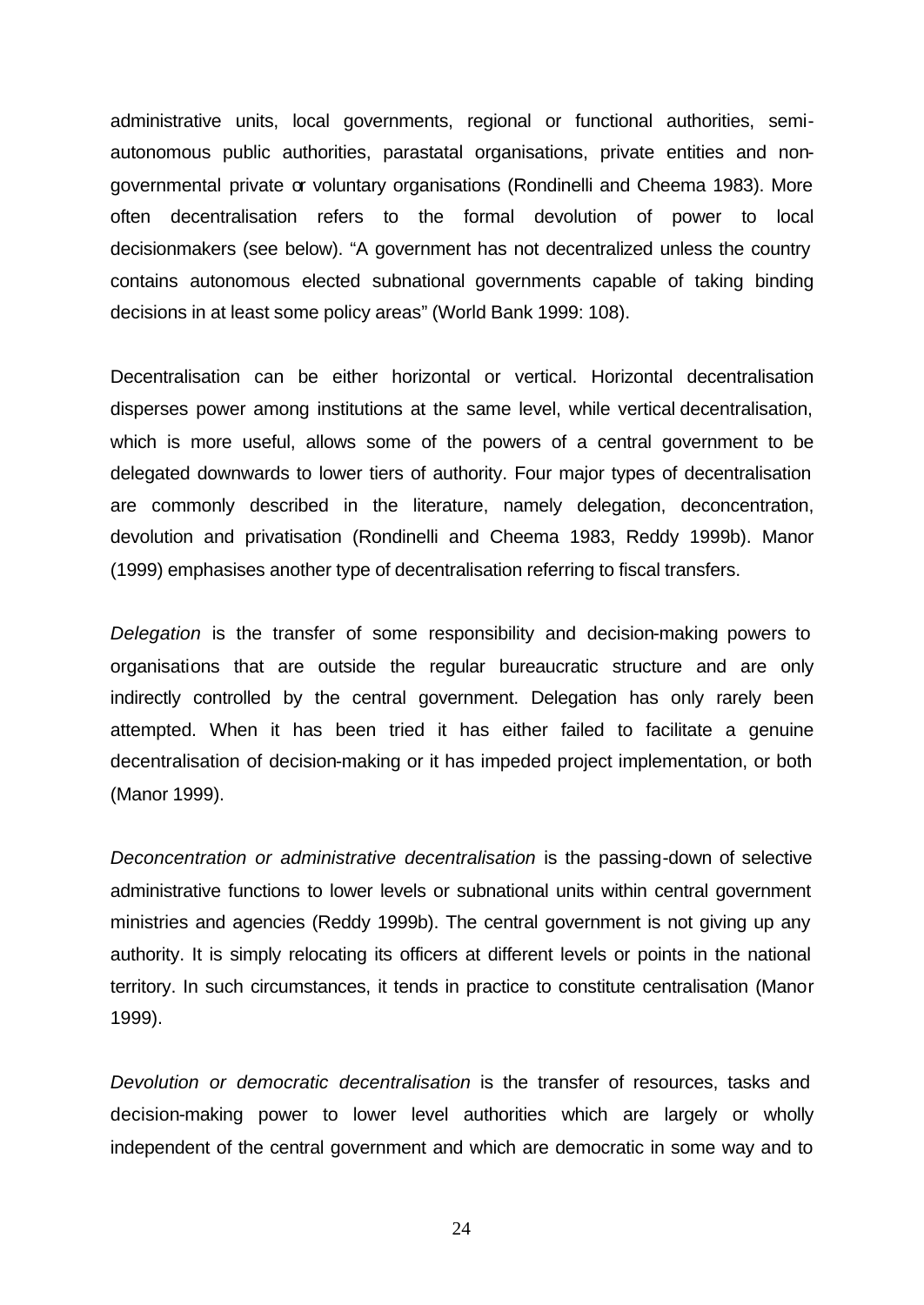some degree (Manor 1995). This includes financial power as well as the authority to design and execute local development projects and programmes (Hope 2000). This type of democratic decentralisation will be of further interest in the discussion below and plays an important role in the Tanzanian context.

*Privatisation* refers to the transfer of all responsibility for government functions and services to private enterprises or non-governmental organisations independent of the government (Reddy 1999b). Critics argue that the private sector firms which take over the tasks from the state are themselves often quite large so that, far from being decentralised, power is actually passing from one major power centre to others. They also argue that user charges, which often come with privatisation, exclude many poor people and thus do not necessarily increase choice (Manor 1995; Manor 1999).

Sometimes decentralisation refers to down-ward fiscal transfers by which higher levels in a system cede control over budgets and financial decisions to lower levels. This authority can pass either to deconcentrated bureaucrats and/or unelected appointees on the one hand, or to elected politicians on the other. When the latter occurs, fiscal decentralisation becomes relevant to democratic governance (Manor 1999).

As devolution or democratic decentralisation is of major interest below, some further points are important to raise. Manor (1999) argues that devolution or democratic decentralisation on its own is likely to fail, "democratic authorities at lower levels in political systems will founder if they lack powers and resources – meaning both financial resources and the administrative resources to implement development projects" (: 7). Decentralisation must be attended both by some fiscal decentralisation (since that supplies financial resources) and by some deconcentration or administrative decentralisation (since that supplies bureaucratic resources required for implementation). If it is to have significant promise, decentralisation must entail a mixture of all three types: democratic, fiscal and administrative decentralisation.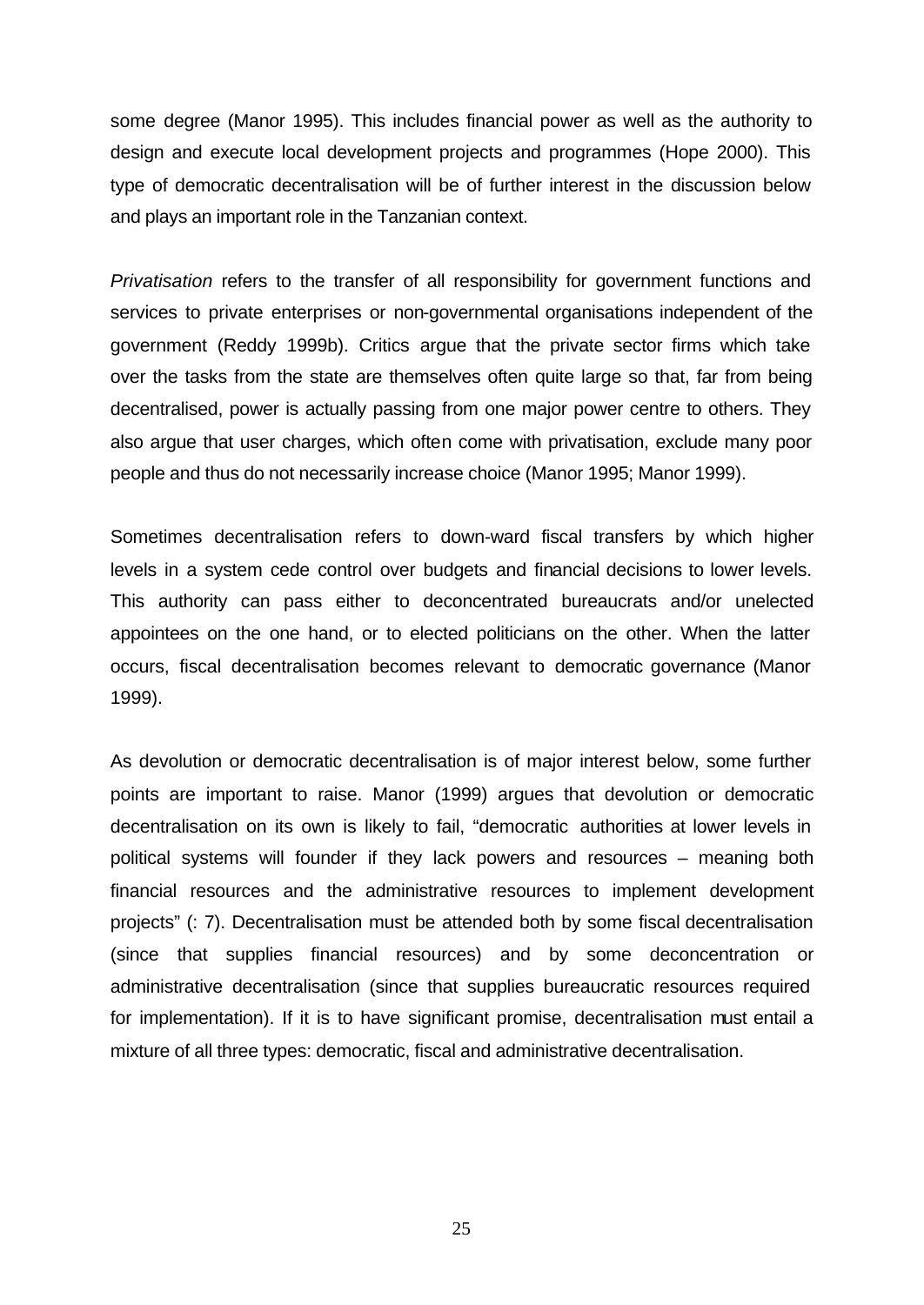#### **2.2 Local Government**

Local government is a second or third level of governance created to ensure that government is brought to the grassroots population to give its members a sense of involvement in the political processes that control their daily lives. Reddy (1999b) emphasises the importance of local government as the basis of all structures of governance – it is vital in the universal quest for a stable democratic society. UNDP (2000) defines local governance "… as the exercise of economic, political and administrative authority to manage a country's affairs at the local level" (: 26). According to this definition, local governance may be seen as a system that is in place or to be achieved.

Local government, or decentralised political decision-making and management, is the level of democracy that is closest to the people and that allows the local populace to actively participate in affairs which affect them directly. Local governments can regulate matters that pertain to their local citizenry using their own knowledge and local expertise and consulting a democratically elected, local representative body (Reddy 1999b).

The emphasis on promoting local governments is heavily based on the principle of subsidiarity. In every aspect of life the level or area can be defined which is best suited to fulfil certain tasks (Scholz 1997). The principle that subsidiary structures are better is based on the idea that citizens and their organisations are more creative and cooperative in the cause of 'their' community for the one they are responsible for. The objective of maximising both economic efficiency and citizen participation is more easily achieved the closer one gets to the local populace, since smaller administrative units are better suited to this task than larger ones (Scholz 1997; Stockmayer 1999). Obviously local government is better equipped to carry out local functions and act on behalf of the local populace, provided it has the powers and resources to do so (Reddy 1999b).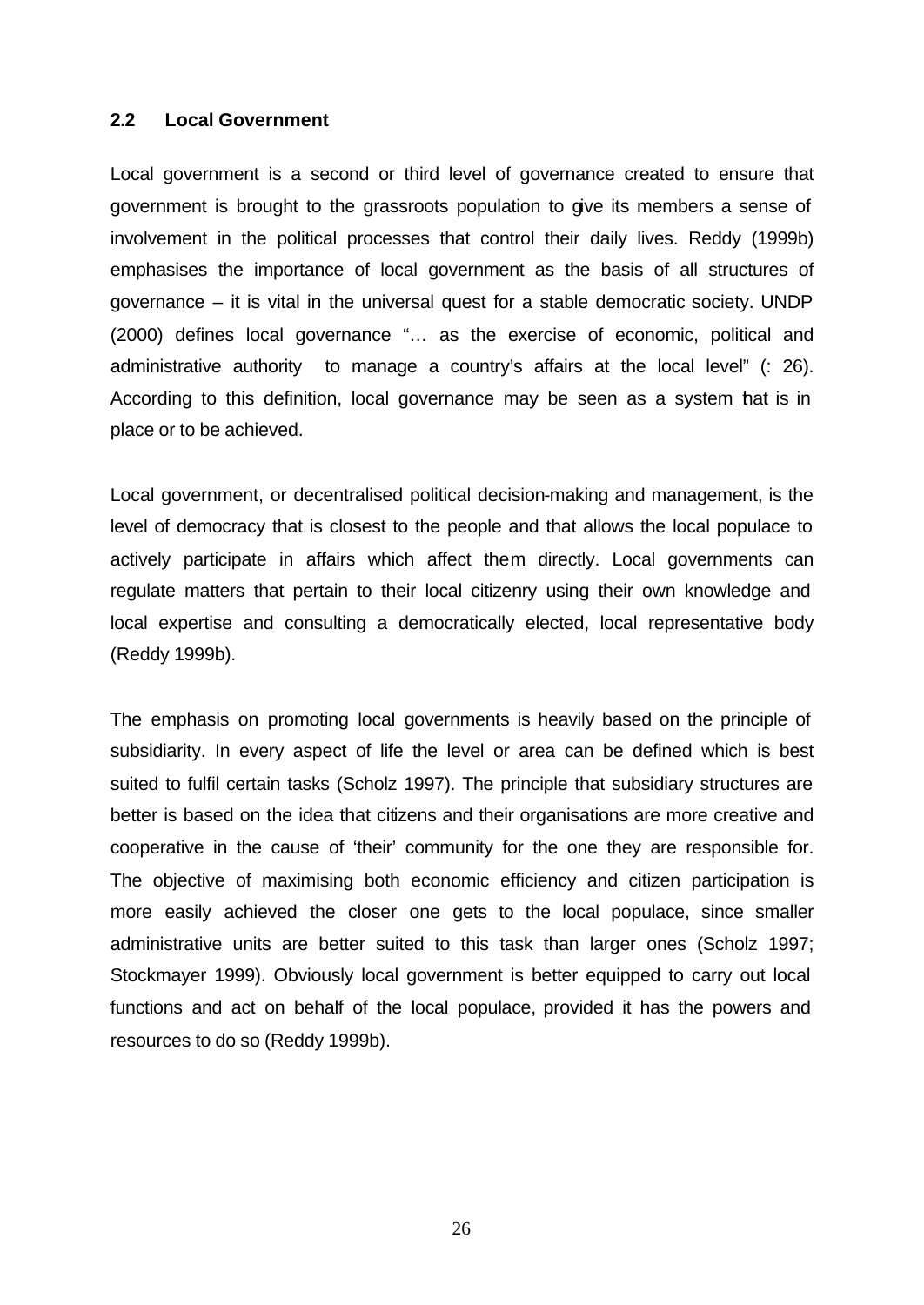### **2.3 Benefits and Shortcomings of Decentralisation**

It has been generally accepted that effective and participatory decentralisation yields substantial benefits and has many virtues when it works well (Manor 1999; Reddy 1999b; Hope 2000).<sup>4</sup> Reddy (1999a) argues that "... effective and fair forms of decentralised local self-government that is given the required support could constitute the basis for a new and improved relationship between the local citizenry and the state" (: 17-18).

Manor (1999: 87-93) describes a number of matters in which decentralisation has considerable promise. For practical reasons for this paper only the most important are outlined in the following.

- 1. *Promoting greater political participation and associational activity*. Participation grows both at elections (in terms of voting and of participating in campaigns) and between them – through increased contact or petitioning of elected representatives and (to a lesser degree) of bureaucrats, through attending official and unofficial meetings, through protests, and the like. Levels of both tend to be high in Africa. This tends to occur even where civil society has previously been weak.
- 2. *Enhancing the responsiveness of government institutions*. Democratic decentralisation tends strongly to enhance speed, quantity and quality of responses from government institutions. Since it usually entails some empowerment and autonomy for elected bodies at intermediate or local levels, or both, those bodies usually possess the authority and resources to respond quickly to problems and pressures from below – without waiting for the approval of agencies at higher levels.

 $\overline{\phantom{a}}$ 

 $4$  It is often mentioned in the literature that it is quite difficult to make statements about the impacts of decentralisation due to a distinct shortage of reliable research about the workings of many experiments with decentralisation and the consequences of decentralised governmental and administrative practice. Furthermore, institutions which are being assessed are still quite young. (Manor 1999; Stockmayer 1999).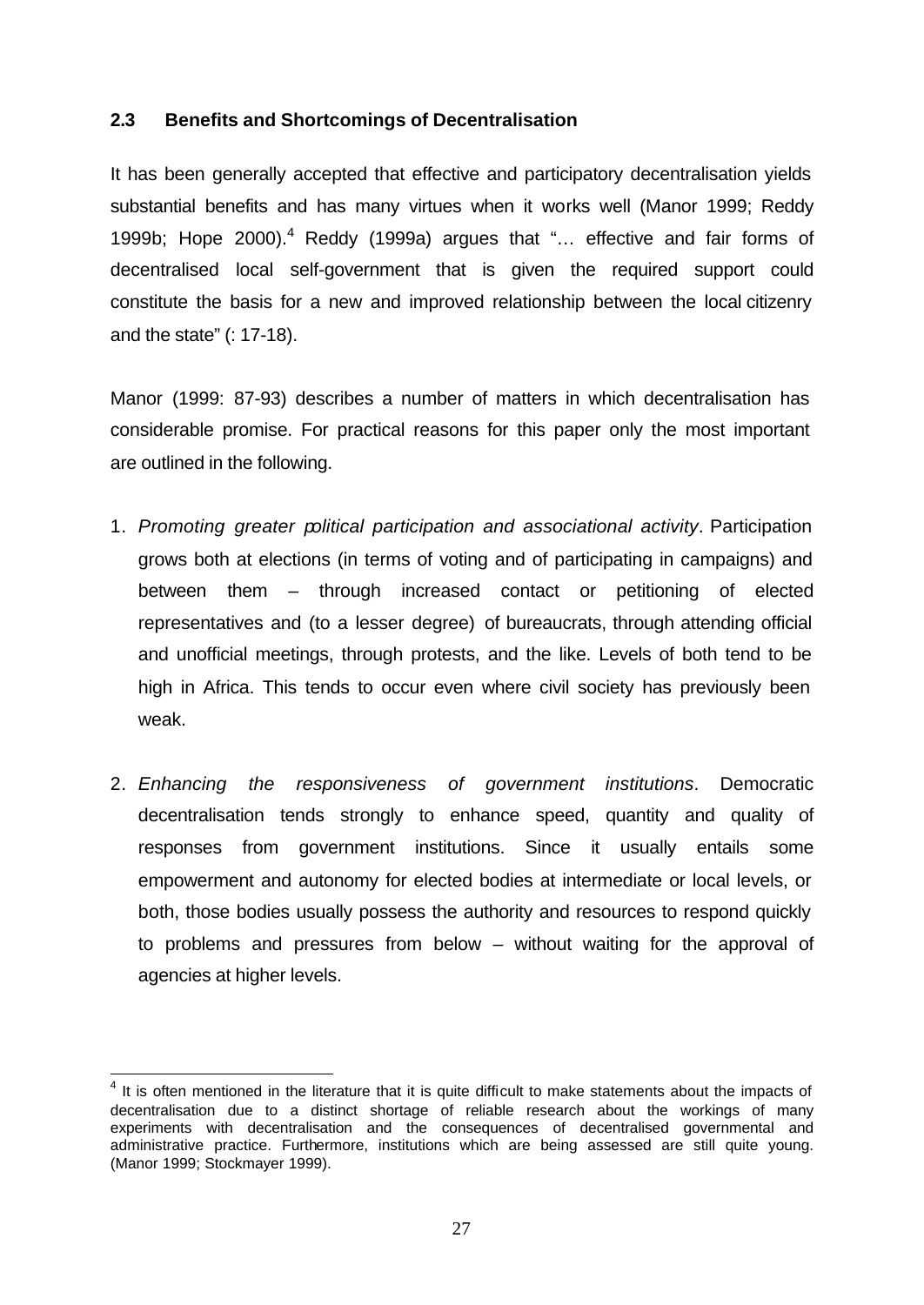- 3. *Increasing the information flow between government and people*. This is again quite commonly a major gain from democratic decentralisation. Elected members and heads of local and / or intermediate authorities usually live near or within their constituencies (unlike many members of higher level parliaments). Voters know that these people owe their position to a popular mandate and that they (usually) have the power to shape government action, so they tend to put their views to these representatives and to bureaucrats now more often than before decentralisation. This results in a considerable and often enormous increase in the amount of information flowing to persons in government. Democratic decentralisation also, although to a lesser degree, enhances the flow of information from government to citizens. Many gains often occur in government programmes, such as health, environment, etc..
- 4. *Making development programmes more sustainable*. If people at the grassroots are drawn, even quite marginally, into decisions or just discussions about rural development projects, they develop the belief that they have a stake in their success. And since the quality of responses from government institutions tends to improve in the sense that they are more congruent with locally felt needs, people naturally identify more strongly with development projects. This does a great deal to make those projects more sustainable. This applies to the management of natural resources, service delivery and much else.
- 5. *Enhancing transparency*. When large numbers of decentralised bodies are thrown open to people who usually live within their constituencies, their neighbours and constituents become far better able to see and understand what goes on within government institutions. The same is true of the elected representatives themselves, who explain their doings and decisions in order to cultivate popular support.
- 6. *Promoting greater accountability*. For the reasons outlined above, and because positions of power are obtained by election, democratic decentralisation tends to enhance the accountability of elected representatives to citizens.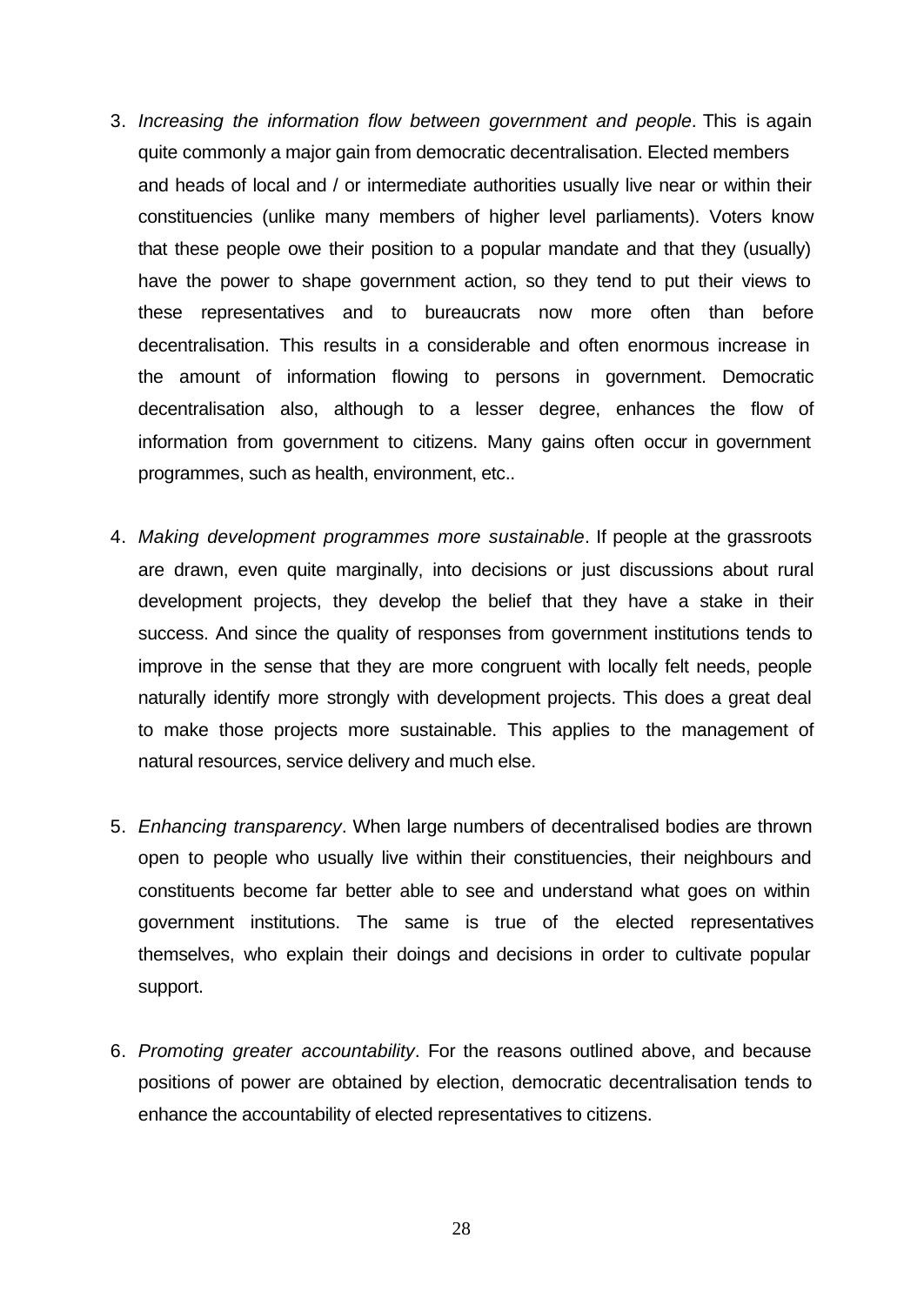7. *Achieving political renewal*. The creation of elected authorities at intermediate and local levels opens up a large number of positions of power for people – many of them young – who aspire to political influence.

Despite the benefits illustrated above, it should always be reminded that decentralisation is no panacea for all governmental and developmental problems and that opportunities offered by it should not be overestimated (Stockmayer 1999). The successful implementation of decentralisation programmes heavily depends on national frame conditions. Manor (1995) emphasises the lack of democratic experience and the lack of adequate financial resources prevailing in many African countries as major constraints on the successful implementation.

There are certain areas in which decentralisation tends to fall short of expectations. An important matter in this context is poverty alleviation. Does decentralisation help rural poor people or marginalised and vulnerable groups such as women or minorities? Manor (1999) argues that decentralisation tends to help in the case of poverty which afflicts remote, underdeveloped and underrepresented subregions. The creation of elected authorities within such arenas often provides vulnerable groups with a stronger voice and a fairer share of the resources distributed by the state. The major concern is that decentralisation has so far had little impact on inequalities within subregions or localities. This tends to be a more serious concern than inequalities between them. It can even make things worse since hierarchical relations and elite biases against the poor tend in many countries to grow stronger as we move from higher levels down towards the grassroots. Decentralisation initiatives cannot replace national programmes to reduce poverty.

#### **2.4 Decentralisation and Local Governance in Africa**

As mentioned above, decentralisation has become increasingly significant on the African continent and the majority of countries have adopted decentralisation policies, including strengthening local government and initiating processes of devolution in their national and sub-national development planning and programming. At the national level many countries have recognised the limitations of centralised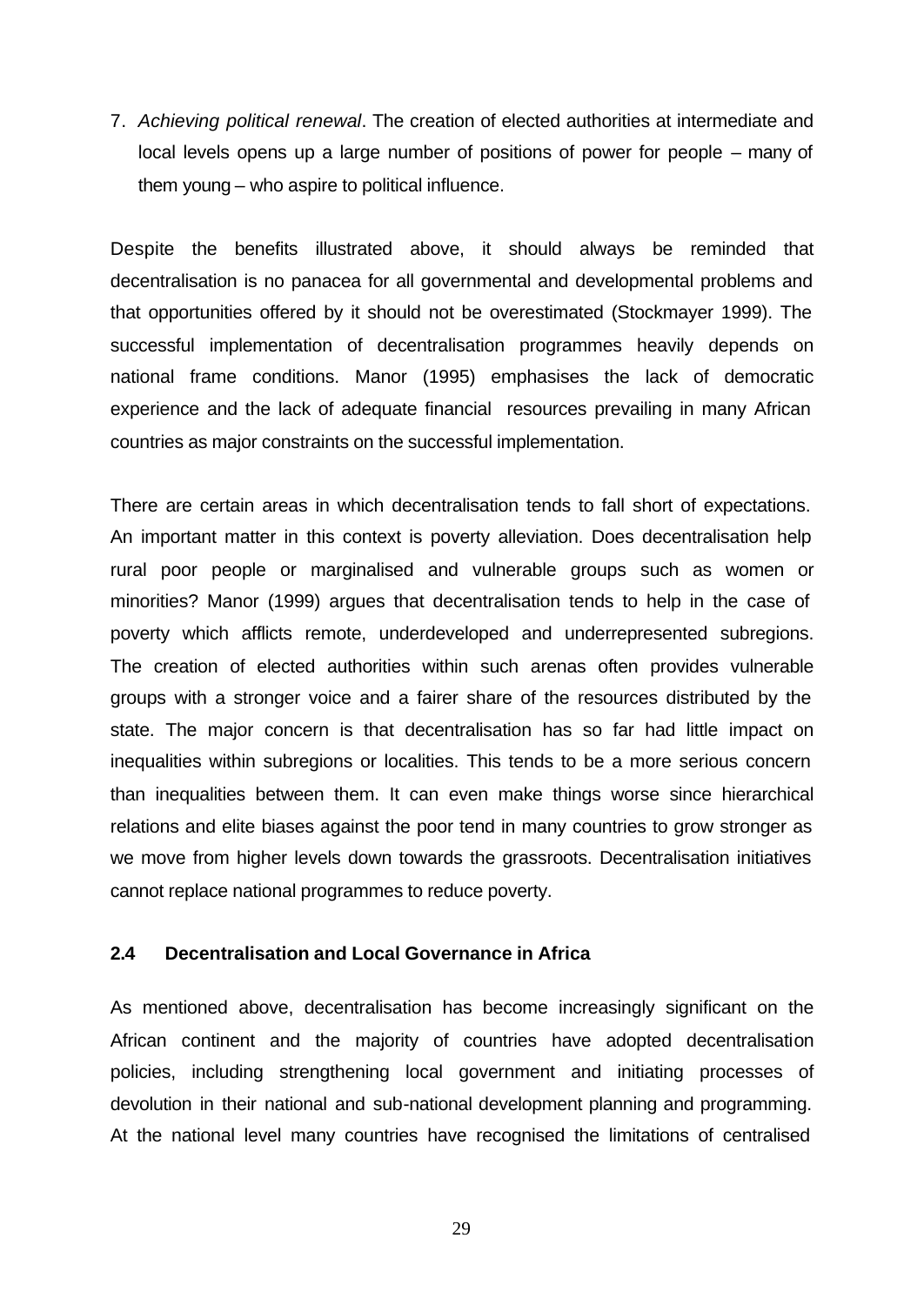planning and management which has stifled local level participation and resulted in significanct inefficiencies and bottlenecks in the delivery of services. The call for decentralisation has come from a technocratic and efficiency argument, which projects more effective and efficient planning and management outcomes out of decentralised arrangements. Another call has come from the political opening of space with the adoption of democratic multiparty systems of governance which have stimulated the opening up of formerly closed systems with a desire for political inclusiveness and plurality. Local government becomes an instrument for giving political power and responsibility to local levels (UNCDF 2000).

The reasons why governments emphasise decentralisation is linked to a variety of political, economic and social factors at the national and global levels. The causes of decentralisation differ substantially from one country to another. Manor (1999) tries to explain the latest waves of decentralisation from a political economy perspective, linking the democratisation process to decentralisation, highlighting the political dimensions but recognising the diversity of origin of decentralisation. He argues "… that no single cause, or even a small number of them, triggered decisions to decentralise" (: 26).

In general, the decentralisation rationale for Africa is an outcome of a variety of governance problems that were being experienced in the 1970s and 1980s. These included monopolisation of political power by narrow groups of elites (political/military), corruption and the collapse of the systems of public sector management (Pasteur 1999). These factors created significant pressure locally and internationally for the democratisation and liberalisation of the political systems, which form the basis for the current thinking on democratic decentralisation. Most of the countries which had previously followed the centralised model, controlled through one-party systems, witnessed the combined pressure of a local desire for greater democracy, and increasing pressure from the donor community demanding for greater accountability and transparency in decision-making (UNCDF 2000).

In the early 1960s, when most African countries achieved political independence, they inherited centralised political and administrative structures of government and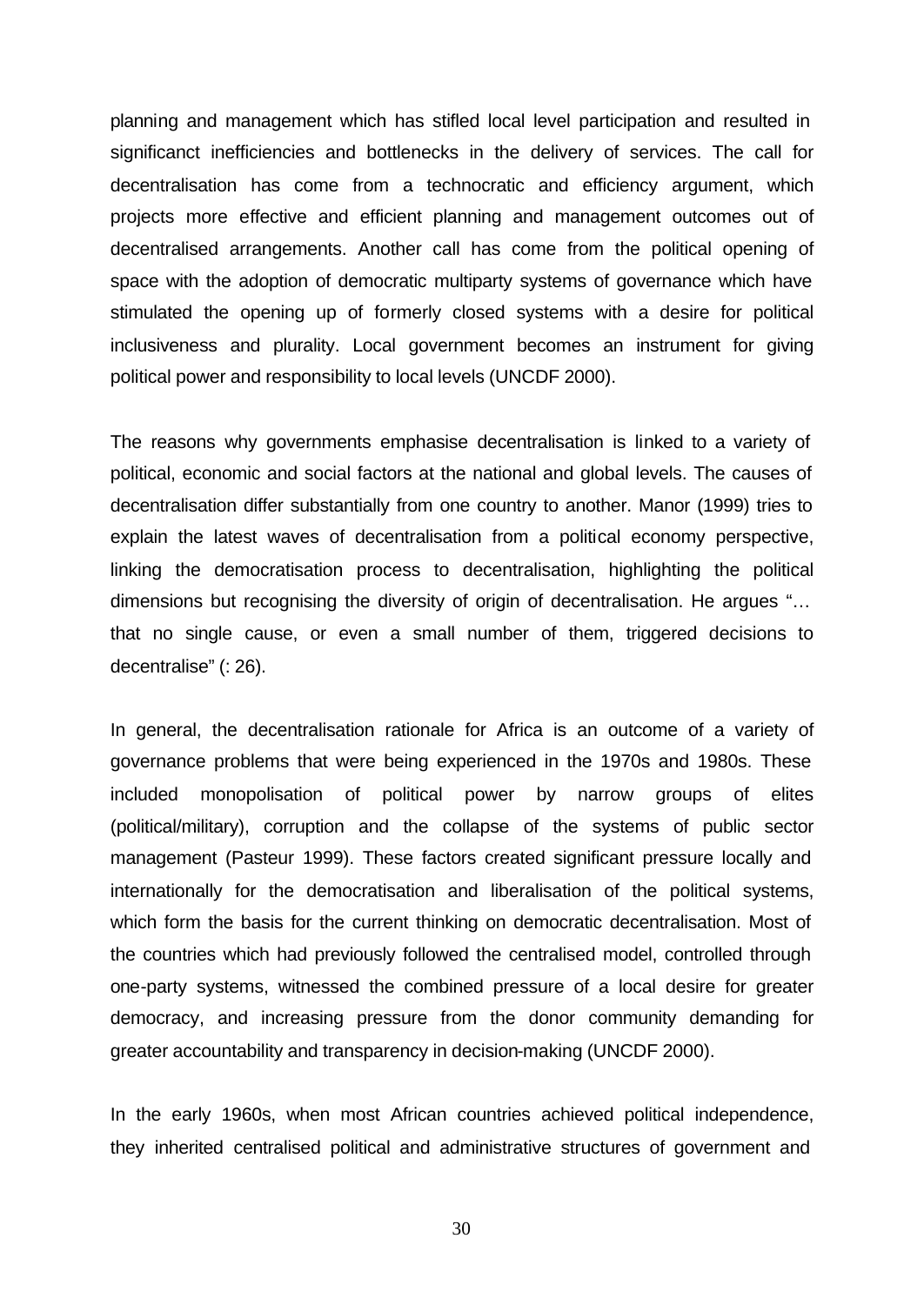local governments were largely confined to urban areas and responsible for control of local development and providing basic social services. Rural local government was relatively undeveloped, in most cases relying on an authoritarian mode of government controlled by the District Commissioners in anglophone countries and Prefects in francophone countries. The initial preoccupation of the newly independent governments was the consolidation of political power and promotion of development to reach the formerly neglected rural areas. The primary objective required the state to expand its apparatus and so decentralisation was largely viewed in terms of deconcentration and creating lower level subnational structures. The 1960s and 1970s was an era of one-party states and state socialism, and therefore local governments were viewed as defacto extensions of central government and the power of ruling parties. The result in many African countries was very Imited civic participation at local government levels and participation was defined in terms of belonging to the political party, excluding the majority of ordinary people from decision making. The emerging landscape of local government was not democratic. Decentralisation programmes in the 1960s and 1970s were largely about deconcentration of central government institutions, top down and they failed to empower the citizens. By the end of the 1970s it was clear that the institutional apparatus and set up had neither promoted participation nor promoted meaningful economic and social advancement and by the 1980s there was disillusionment with socialism and centralised planning (Pasteur 1999; UNCDF 2000).

Ghana and Uganda are often mentioned as being highly committed to democratic decentralisation and making great process in devolving powers to the local level. Although the local government system has only recently been reformed, it is comparatively strong and well established (Engel 1999; Pasteur 1999).

Uganda stands out as one of the most radical and ambitious examples of devolution in the African context. Decentralisation has served as a path to national unity. The broad-based politics of 'resistance councils' and committees that had been developed during the years of civil war helped pacify most parts of the country. This system – which entails giving power to the people of a village (the council) to freely choose their leaders (committees) – served as the basis for the local government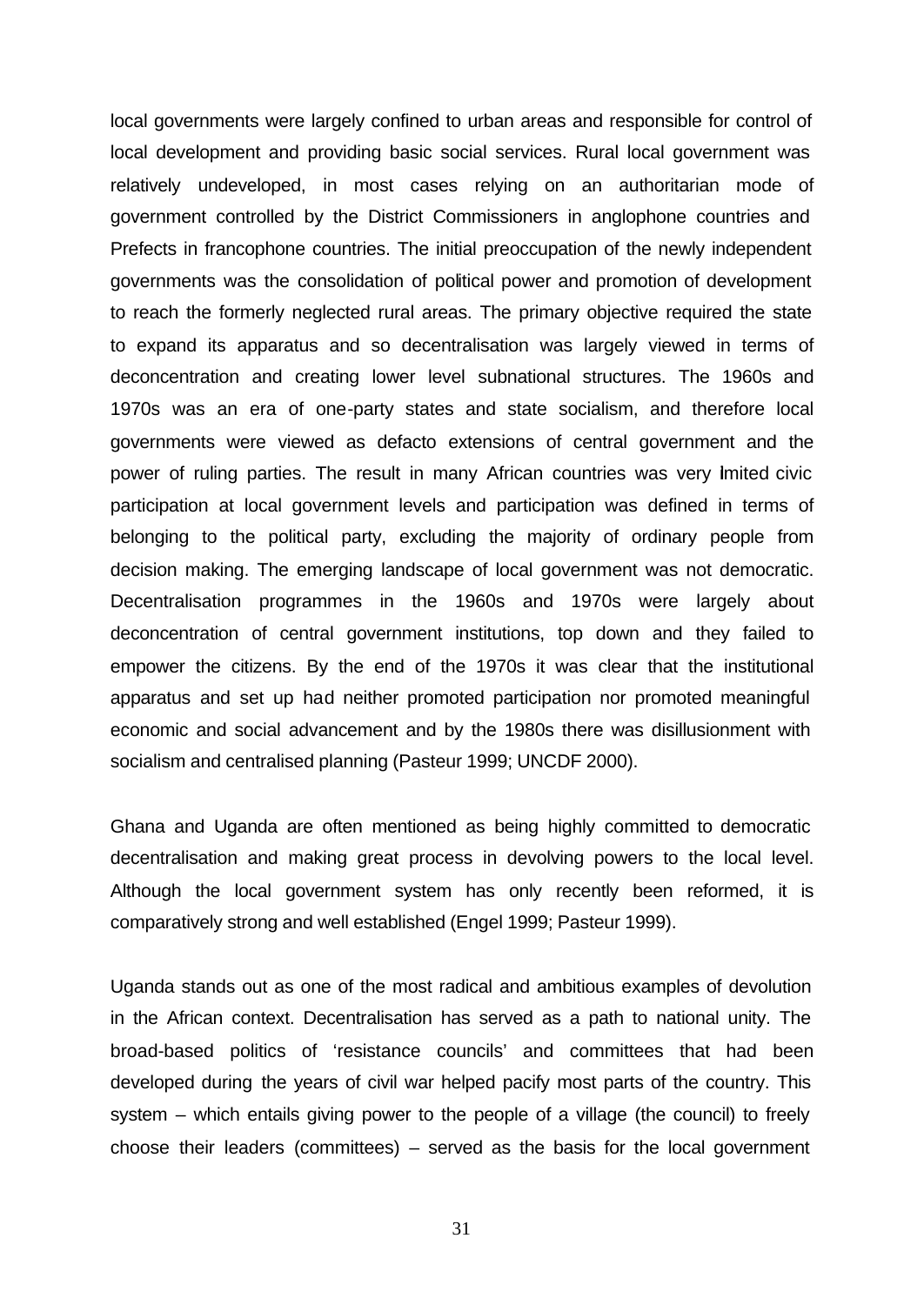policy enshrined in the 1995 constitution. The 46 districts, which are subdivided into smaller units down to the village level, have taken on substantial responsibilities for education, health and local infrastructure. They now account for 30 percent of overall government spending (World Bank 1999).

Botswana is one of those countries which is formally committed to the promotion of democratic decentralisation and representative local democracy has been promoted in a far-reaching way (Hope 2000). Despite this formal commitment to decentralisation, local government in the country remains underdeveloped. Centrallocal government relations are characterised by a strong and dominant centre with limited autonomy of local government and the capacities of local government remain limited (Sharma 1999).

In Mozambique, political and administrative decentralisation is given high emphasis within the country's national policy agenda and the National Reconstruction Programme. Although the principle of a decentralised, self-governed local community/municipality was proclaimed, its realisation is very limited in scope, content and territorial extension. Instead of the far reaching administrative reform and decentralisation of power initially legislated in 1994, the constitutional amendments of 1996 and legislation revised in 1997 basically restricted local self-government to cities, secondary towns and district centres and simultaneously maintained structures of central administration in the latter. There will be no self-governing, democratically legitimised local authorities in rural areas (Engel 1999; Weimer and Fandrych 1999).

Limited local capacity is often described as a major constraint on successful implementation of decentralisation processes. Bornstein (2000) describes in the case of district development planning in Mozambique's Sofala Province that "… neither the district directors nor the planning delegate had any experience in planning; some were barely literate and numerate" (: 249). Inadequate planning and coordination skills and lack of administrative competence at district level were also identified as core problems of the Zambian decentralisation strategy (Engel 1999). Similar problems can be found in Ghana where actors in the districts lack the required know-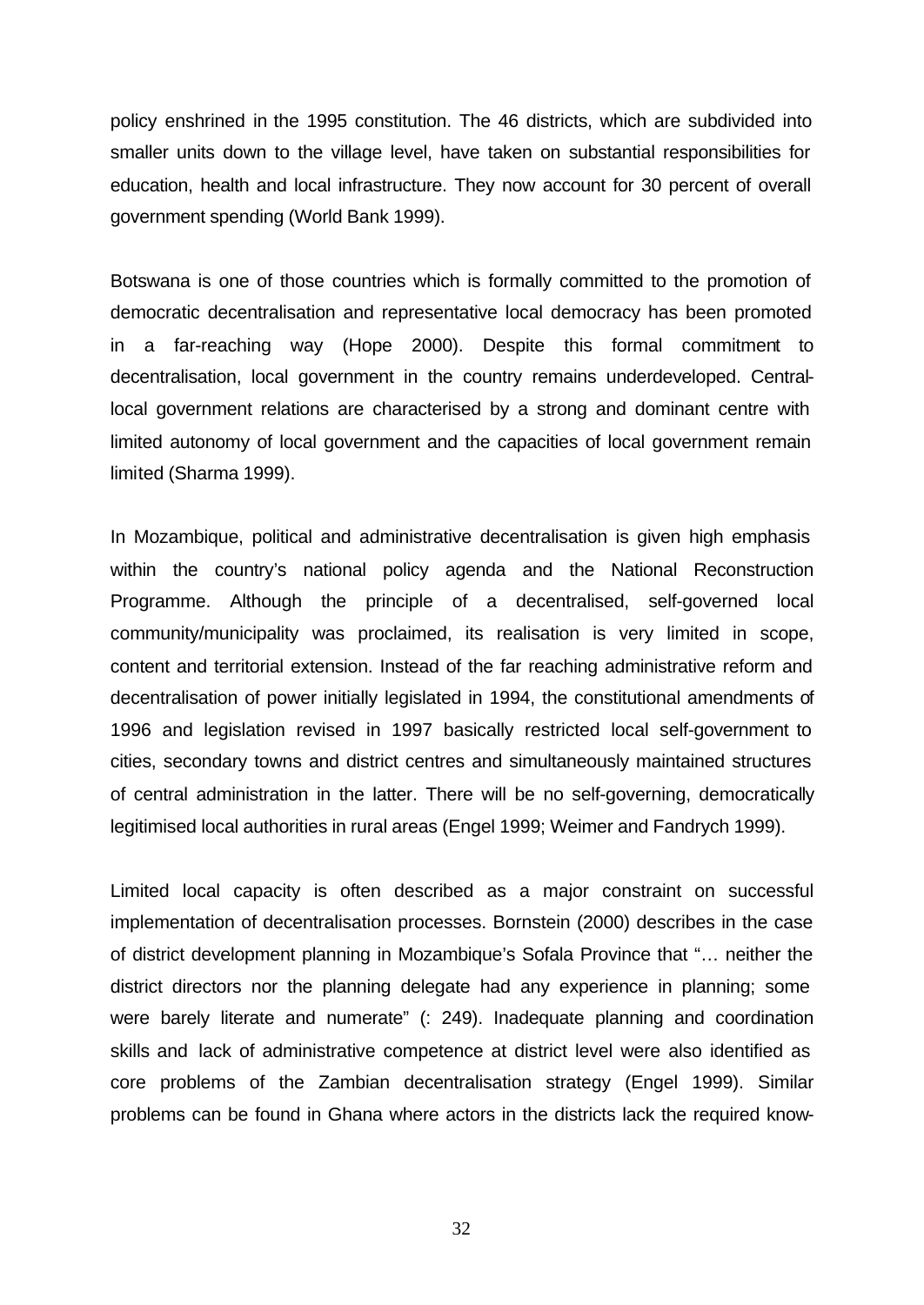how and expertise which prevents decentralisation processes being implemented consistently in most of the 110 districts (Engel 1999).

More problems can be traced to a lack of political restraint as Kullenberg and Porter (1999) describe in the case of Uganda's UNCDF supported District Development Project: to keep expenditure within approved budget limits, to observe rules and regulations for financial management. Corruption and collusion disrupt revenue collection, contracting and the accountability of politicians. Kullenberg and Porter further emphasise the pressing need to develop a system of incentives and sanctions to promote accountability and establish a clear link between taxes and transfers received and services delivered.

Local government officials very often state the lack of political commitment of central government to devolve powers and resources as a major constraint on successful implementation of decentralisation policies. As UNDP experience in Mali and Uganda illustrates, centralist tendencies prevailed at many levels and in many branches of central government administration. Typically there was an observed reluctance on the part of central authorities to assume their new roles of policy and guidance as opposed to those of administration and control. This was manifested in a difference of views of capacities at the central and local levels: on the one hand, many central authorities (usually ministries responsible for local government, finance and planning) stated that they were reluctant to delegate too much (financial authority) owing to serious capacity limitations at the local levels. On the other hand, local authorities often complain that central authorities were simply unwilling or resistant to give up power and territory (UNDP 2000).

Being part of political powerplays, resistance to decentralisation might be strong. Decentralisation means devolving powers from central to lower levels of government. In many cases, members of central government, e.g. sector ministries, are not prepared to lose control over their limited resources (Rauch 1999). Furthermore, it is always important to ask who takes a decision on decentralisation and why (Manor 2001).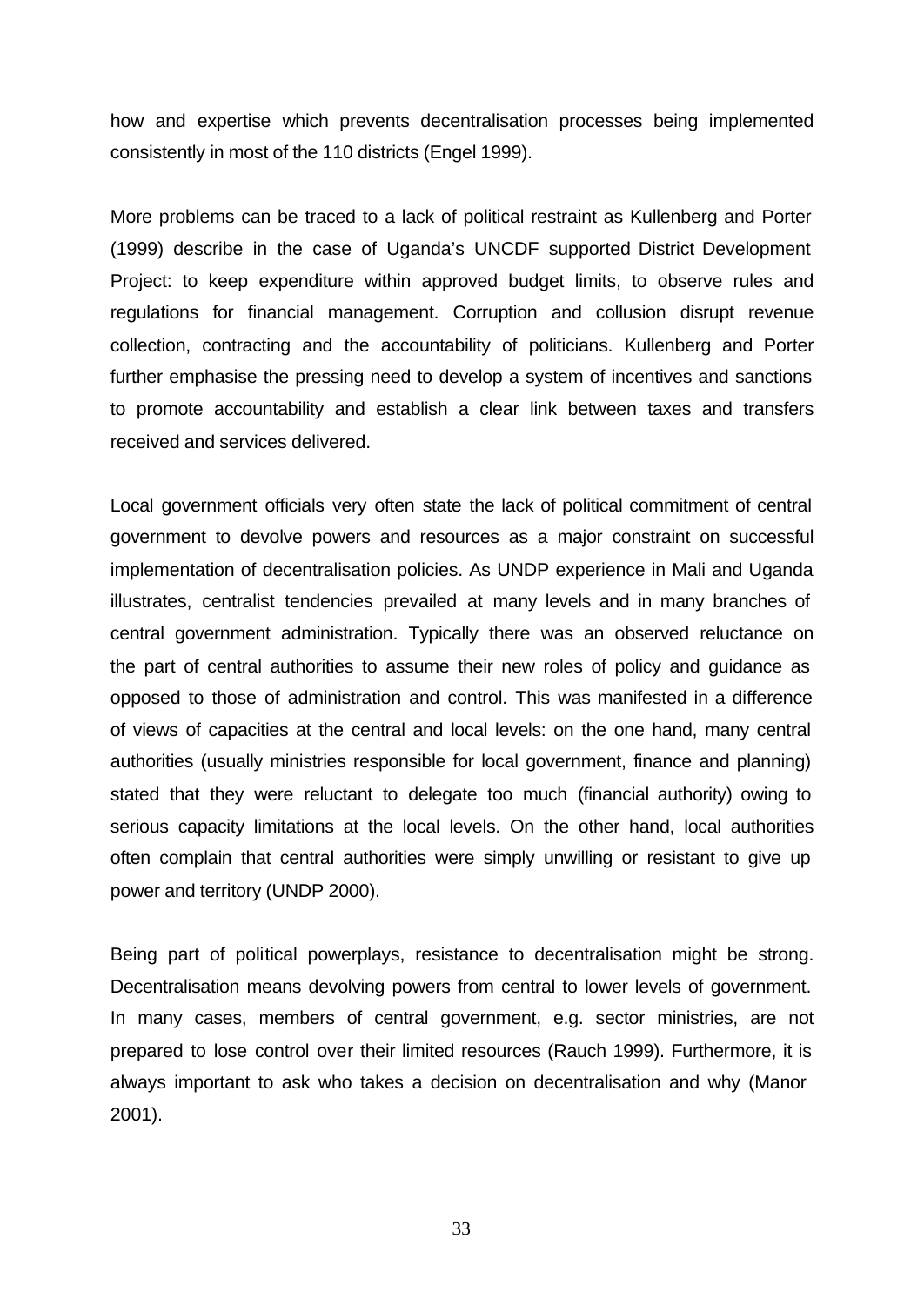#### **2.5 Concluding Remarks**

Democratic decentralisation in the African context can be seen as the means to an end, namely the development of communities and improved provision of services.

Decentralisation is a long-term process. A number of difficulties stand in the way for a rapid and smooth implementation in the majority of countries in Africa and a longterm struggle has to be taken into account (Rauch *et al.* forthcoming). Many of the decentralisation policies have faced major problems of implementation and have not achieved the desired results. As illustrated above, limitations of basic human resources, capacity and know-how especially at local level in rural areas and hesitation of central government to devolve real powers and sufficient resources to local authorities constrain the reform process in many countries. It is imperative that decentralisation initiatives be accompanied with corresponding financial (guaranteed) and human resources (administrative and technical capacity) to ensure that the process is succesful and will have the desired political and administrative effect.

While the success of reform programmes is by no means assured, there seems to be commitment by central governments of a number of countries to democratic decentralisation and to the process of reform that will lead to it.<sup>5</sup> Furthermore, promising progress has been made in a number of countries, e.g. Uganda, Ghana and South Africa. The fact that democratic decentralisation is a worldwide trend makes it more likely that it will not be a passing phase, but will be a foundation for long-term development.

 5 At the ministerial conference held in Victoria Falls, Zimbabwe, in September 1999, delegates from 20 countries made strong commitments to supporting and promoting the vision of decentralisation and to building systems of planning and budgeting to strenghtening local governments. In May 2000 the second AFRICITIES conference was held bringing delegates from cities and municipalities to share experiences on financing local level development. The main theme was 'Financing local government' and all key recommendations pointed to the need for central governments to put in place enabling legislation for subnational governments to function (UNCDF 2000).

Another important international conference was hosted by GTZ in 1999 on Decentralisation and Rural Development and the key issues that were identified in the implementation of decentralisation were: fiscal decentralisation, institutional capacity building, community participation, role of NGOs and the private sector. These issues were considered central in the agenda for researchers and policy makers in Africa and the conference recommended further dialogue on design and implementation issues.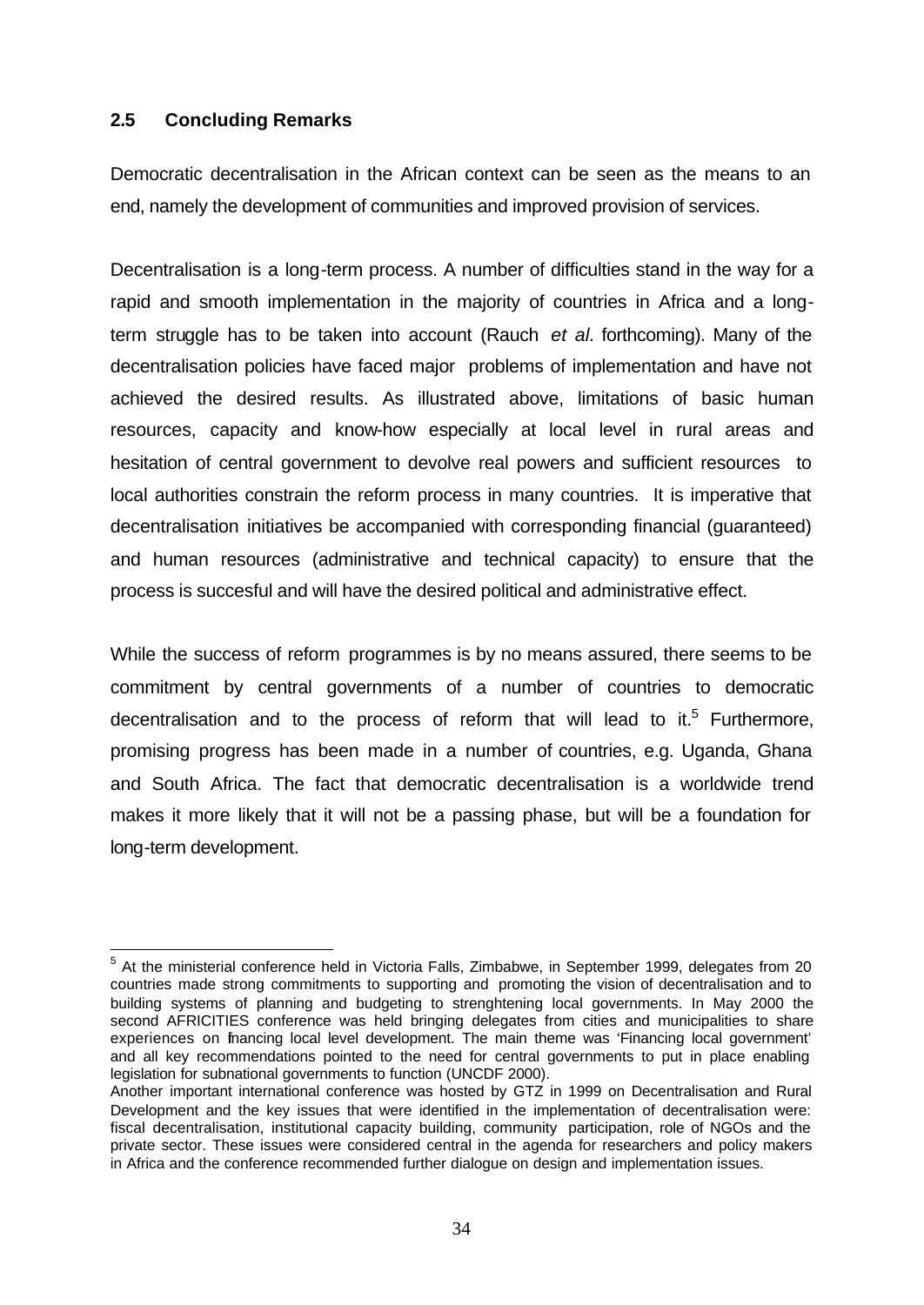# PART TWO – THE TANZANIAN CONTEXT

### **3 Tanzania Entering the 21st Century**

This chapter analyses development problems Tanzania is currently facing with relevance to the country's local government reform and the management of natural resources discussed in the chapters below.<sup>6</sup>

Tanzania is one of the poorest and most indebted countries in the world. Per capita income is estimated at about US \$ 250. About 50 percent of the estimated 33 million people (1999) live below the poverty line with about 92 percent in rural areas. Women are especially affected by poverty (World Bank 2000b).

The government spent 23 percent of the 1997/98 domestic budget revenue on foreign debt service, with 30 percent of the domestic budget revenue spent on total (including domestic debt) debt service (Drescher 1999). While aid dependency remains extremely high, Tanzania is one of the first countries eligible for debt relief under the IMF's Enhanced Heavily Indebted Poor Countries (HIPCs) initiative framework.

The political situation in Tanzania is characterised by two major transformation processes: firstly, economic reforms have converted the command-based economy into a market-oriented economy; secondly, the transformation from a one-party state dominated by the CCM (*Chama cha Mapinduzi*) Party for over three decades to a multi-party democratic system. Multiparty elections were held at local level in late 1994 and 1999, presidential and parliamentary elections in 1995 and October 2000.

l

 $^6$  For additional relevant data also see Appendix I: Tanzania Data Profile.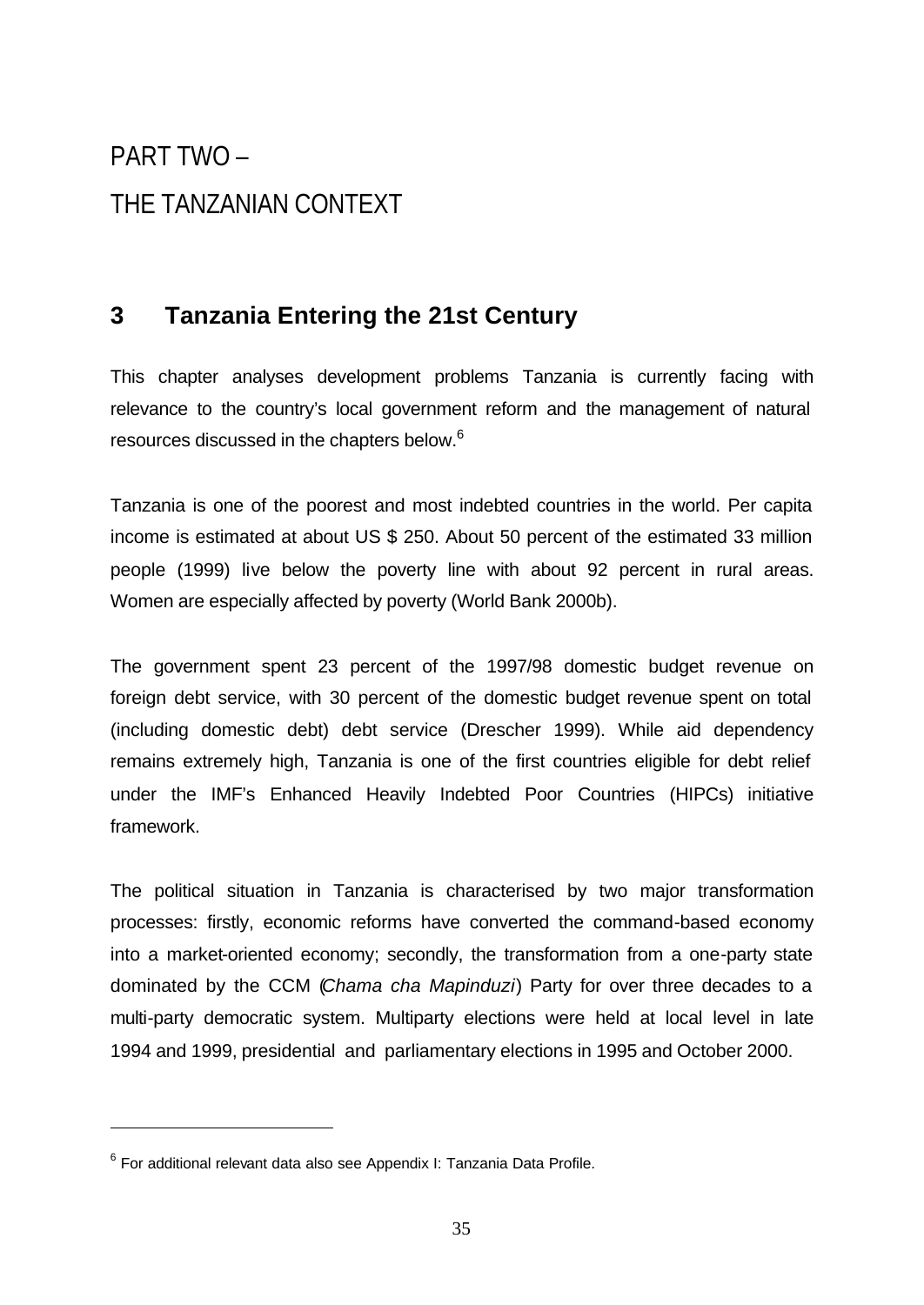Yet the newly established opposition parties have not gained significant political powers and have not become a real alternative to the ruling party in personal and programmatic terms. While the political situation on the mainland is rather stable, the conflict between the mainland and the islands of Zanzibar constitutes a major political conflict having recently resulted in political violence on the islands. The majority of Zanzibar's mainly Muslim dominated population of Arabic descent supports Tanzania's major opposition CUF (Civic United Front) party. The presidential and parliamentary election in Zanzibar in October 2000 were seriously affected by disruption and numerous people were arrested and even some killed. CUF blaimed the Mkapa government and boycotted the second round of elections repeated in some constituencies.

Despite attempts of the Mkapa Government to fight mismanagement and corruption<sup>7</sup>, corruption remains a major problem hindering the country's development efforts. According to the annually published Transparency International Corruption Perception Index, Tanzania is ranked  $82<sup>nd</sup>$  out of 91 countries in the 2001 report (Transparency International 2001). $8$  International donors blame the government for not implementing forcefully enough the anti-corruption strategy, and the action plan has not been given the total strength needed to be effective (The Guardian 24/05/00; The Guardian 04/12/2000). A major problem constitutes the administration of justice which is said to be seriously afflicted by corruption and legal security in Tanzania remains unsatisfactory (BMZ 2000).

After the deferment of IMF and World Bank programmes in 1994 and an interruption of balance of payment assistance from several donors, the Mkapa Government, which came into power in November 1995, has heavily focused on improving fiscal

 7 In December 1996 the Warioba Commission, which was appointed by the newly elected President Mkapa, presented the 'Report of the Warioba Commission on Corruption'. The report mercilessly describes the dimension of corruption rampant in all sectors of economy, public services and politics in the country. In February 1999 the government presented a detailed report ('Tanzania's Third Phase Government Fight Against Corruption: A Brief on Achievements and Challenges 1995-1999'; President's Office/State House, February 1999) on measures taken in the fight against corruption at the Consultative Group Meeting in Paris. An anti-corruption action plan has followed and an anticorruption strategy has been implemented.<br><sup>8</sup> The Cerruption Persentian Index which

The Corruption Perception Index, which Transparency International has now been compiling for several years, ranks countries in terms of the degree to which corruption is perceived to exist among officials.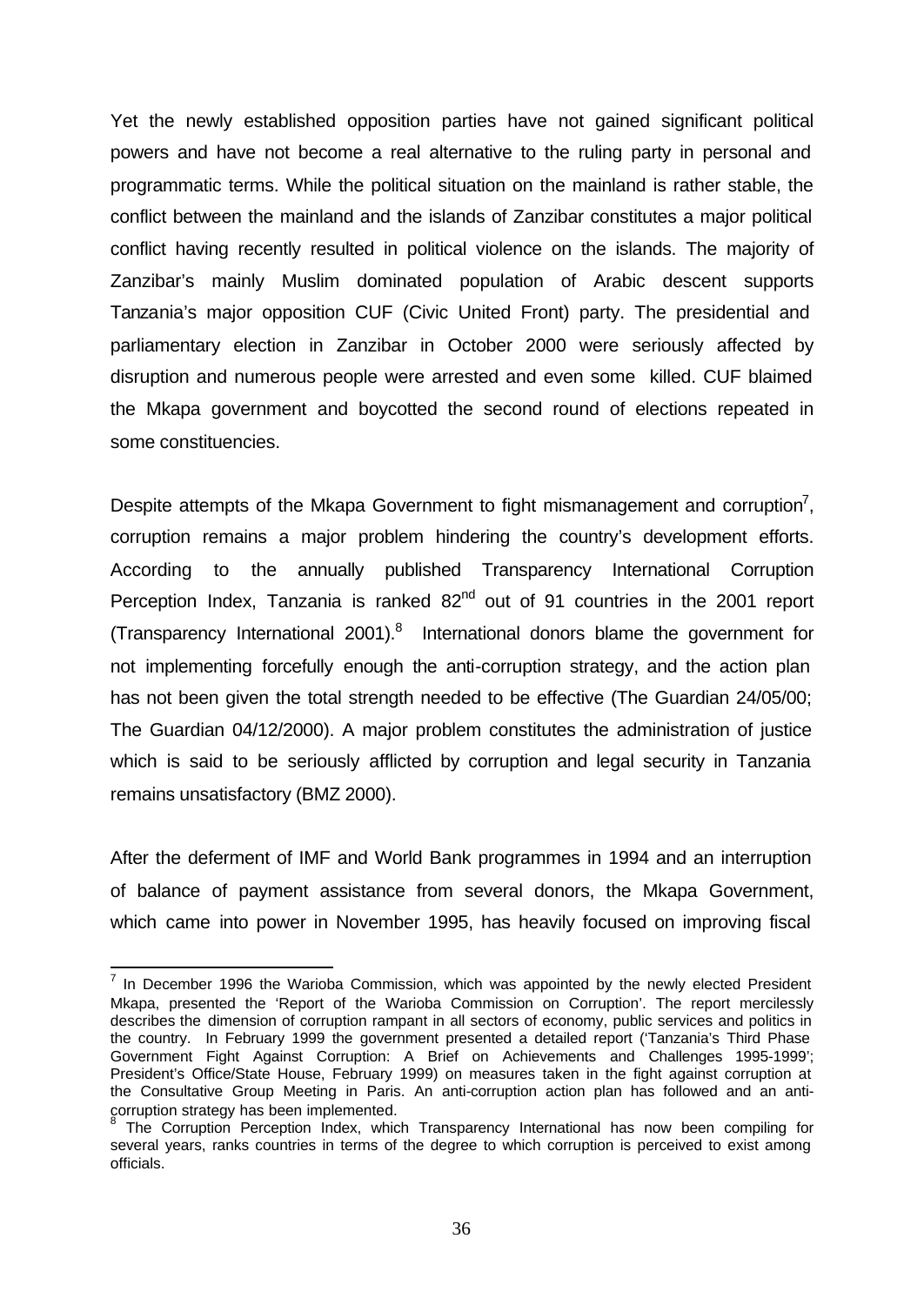performance and instituting structural reforms. In early 1996 the government committed itself to a shadow programme monitored by the IMF, and from September 1996 a three-year Enhanced Structural Adjustment Facility (ESAF) was underpinned by a Policy Framework Paper. In 1997 the World Bank agreed on a Structural Adjustment Credit. In this context, the Mkapa Government focuses on structural adjustment policy aiming at macro-economic stability. The aim is to create conditions for a sustainable economic development supported by the private sector and an efficient public service (Drescher 1999).

The tight budget seriously constrains government development attempts. 79.1 percent of the 1999/2000 budget cover recurrent expenditure (mainly salaries and debt service) and only 21 percent are used for development expenditure. Foreign loans and grants cover about 33 percent of the national budget (Drescher 1999).

As illustrated above, poverty remains a major development problem. More recent efforts to tackle poverty and other development problems have been pursued under relatively decentralised, but largely complementary policy initiatives. 'The Tanzania Development Vision 2025' lays out the long-term developmental goals and perspectives<sup>9</sup>, against which the strategy for poverty alleviation 'National Poverty Eradication Strategy' (NPES) was formulated (United Republic of Tanzania 1998a; United Republic of Tanzania 1998b) . The 'Tanzania Assistance Strategy' (TAS) is the result of a mutually felt need by the Government of Tanzania and its international partners for a comprehensive development agenda. TAS is an " … initiative aimed at restoring local ownership and leadership, as well as promoting partnership in designing and executing development programmes" and "… it is also about good governance, transparency, accountability and capacity building and effectiveness of aid" (United Republic of Tanzania 2000a: 1). The 'Poverty Reduction Strategy Paper'

**EXECTS**<br><sup>9</sup> Tanzania of the year 2025 is envisaged to have the following features: high quality livelihoods; peace, stability and unity; good governance; a well educated and learning society; and a competitive economy capable of producing sustainable growth and shared benefits.

It is interesting to mention that the so called 'donor dependence syndrome' is seen as a major obstacle to development, "The mindset of the people of Tanzania and their leaders has succumbed to donor dependency and has resulted in an erosion of initiative and lack of ownership of the development agenda", implementation of the Vision 2025 requires to "… reactivate the commitment to self-reliance and resourcefulness in order to curb the donor-dependence syndrome which has led many Tanzanians into unprecedented apathy" (United Republic of Tanzania 1998b: 8).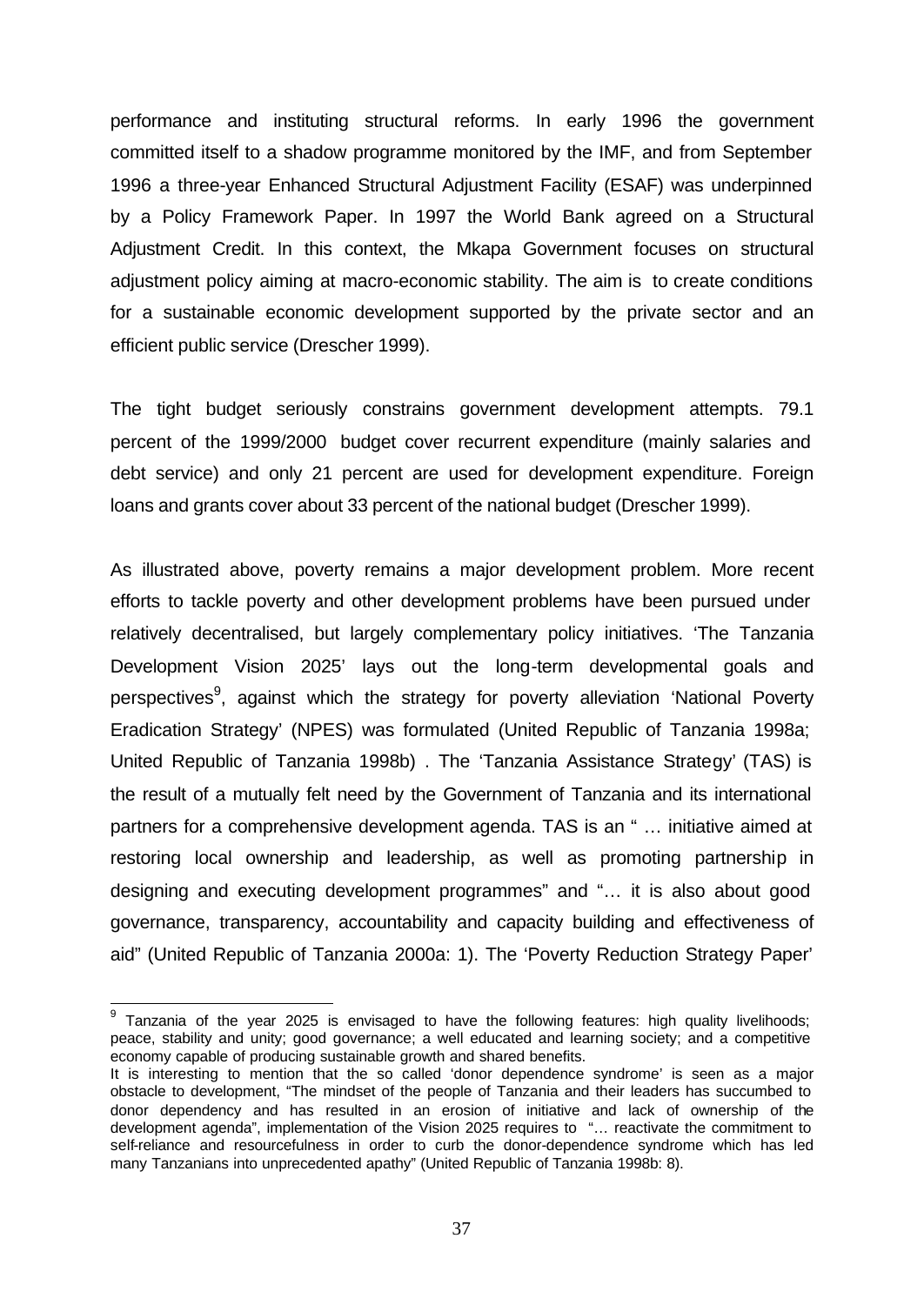(PRSP) is an integral part of the HIPC process, focusing mainly on poverty alleviation, subject to a relatively hard (central government) budget constraint (United Republic of Tanzania 2000b).

The over-exploitation and degradation of natural resources, such as soil, forests, wildlife and to a certain extend also water, constitutes a major challenge for the country. This is mainly caused by the pressure of increasing population numbers and inappropriate land use practices. This deterioration of the natural resource base directly affects the livelihoods of rural people. On the other hand, it also has immense negative impacts on the national economy. Decreased numbers of wildlife for instance would mean dramatic losses of income from the tourism sector.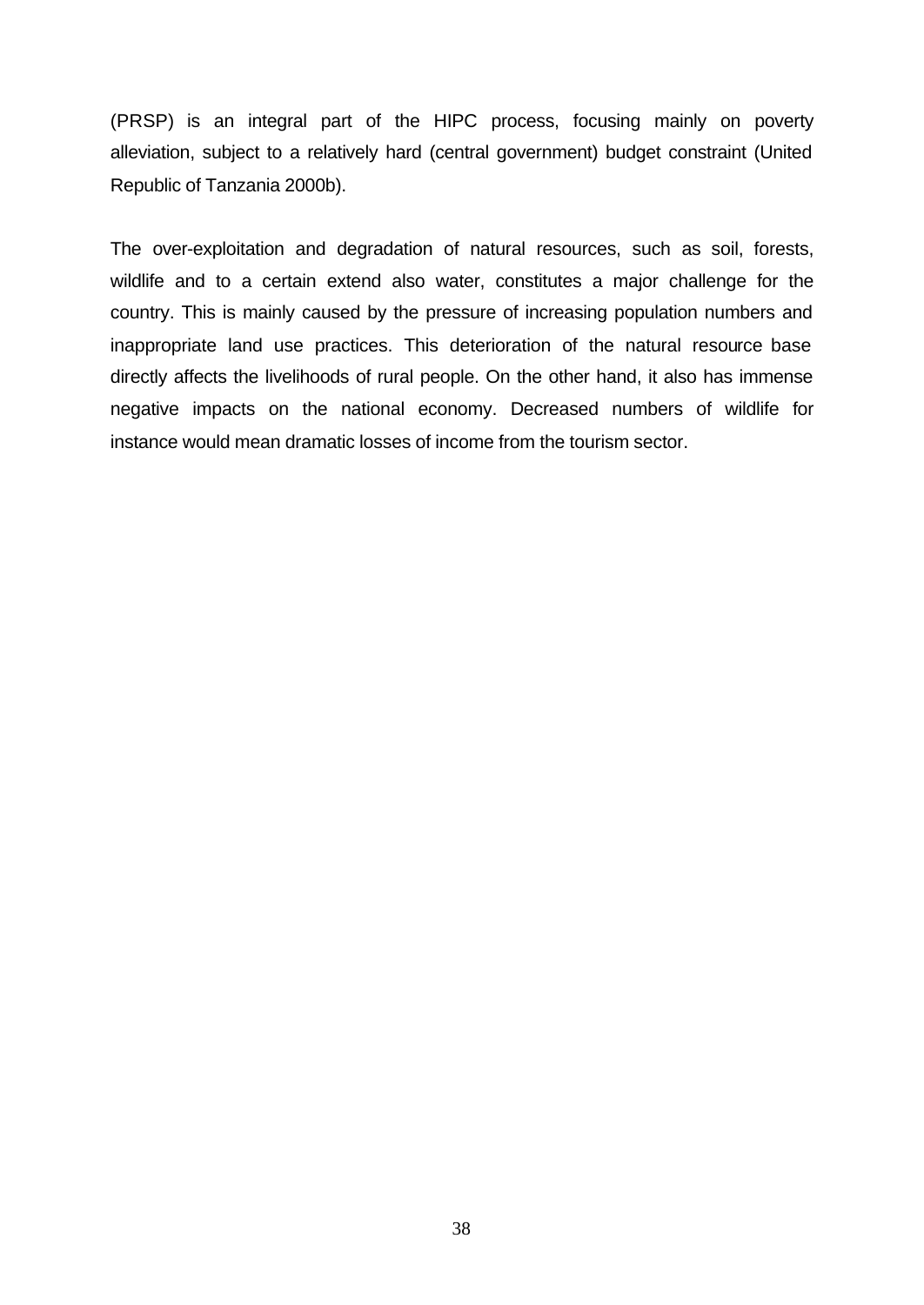## **4 Policy Framework for Decentralisation and Community Based Conservation**

The following chapter explores the extent to which the recent government reforms in Tanzania adequately promote decentralisation, local governance and the management of natural resources. Whether these policy reforms are conducive to community-based conservation is discussed below.

#### **4.1 Natural Resource Management Policy and Approaches**

Until recently, there was no devolution of management of natural resources in Tanzania. In the past, the colonial and the independent state introduced a systematic dilution of customary tenure to natural resources and land, inhibiting access to resources of the majority of Tanzanians who live in rural areas. The state and its parastatals controlled natural resources.<sup>10</sup> Villages, which are the lowest level of community-based administration, were not given tenure over natural resources (Shauri 2000).

Several reforms have changed Tanzania's overall framework for environmental and natural resource management in recent years. New policies have been formulated and changes in legislation are taking place in several sectors underpinning environment and natural resource management and aiming at the devolution of management from central government authorities to local communities. For example, the National Environment Policy, 1997 (United Republic of Tanzania 1997a), provides strong policy support to the process of decentralisation of environmental management and the National Forest Policy, 1998 (United Republic of Tanzania 1998c), provides for the designation of village forest reserves to be managed by communities. The new Wildlife Policy, 1998 (United Republic of Tanzania 1998d), is of major interest in the discussion below. Policies and legislation with further

 $\overline{a}$ 

 $10$  However, a semblance of devolution existed in the forest sector in which the devolution went down to the highest ladder of the local government structure, that is, the district council.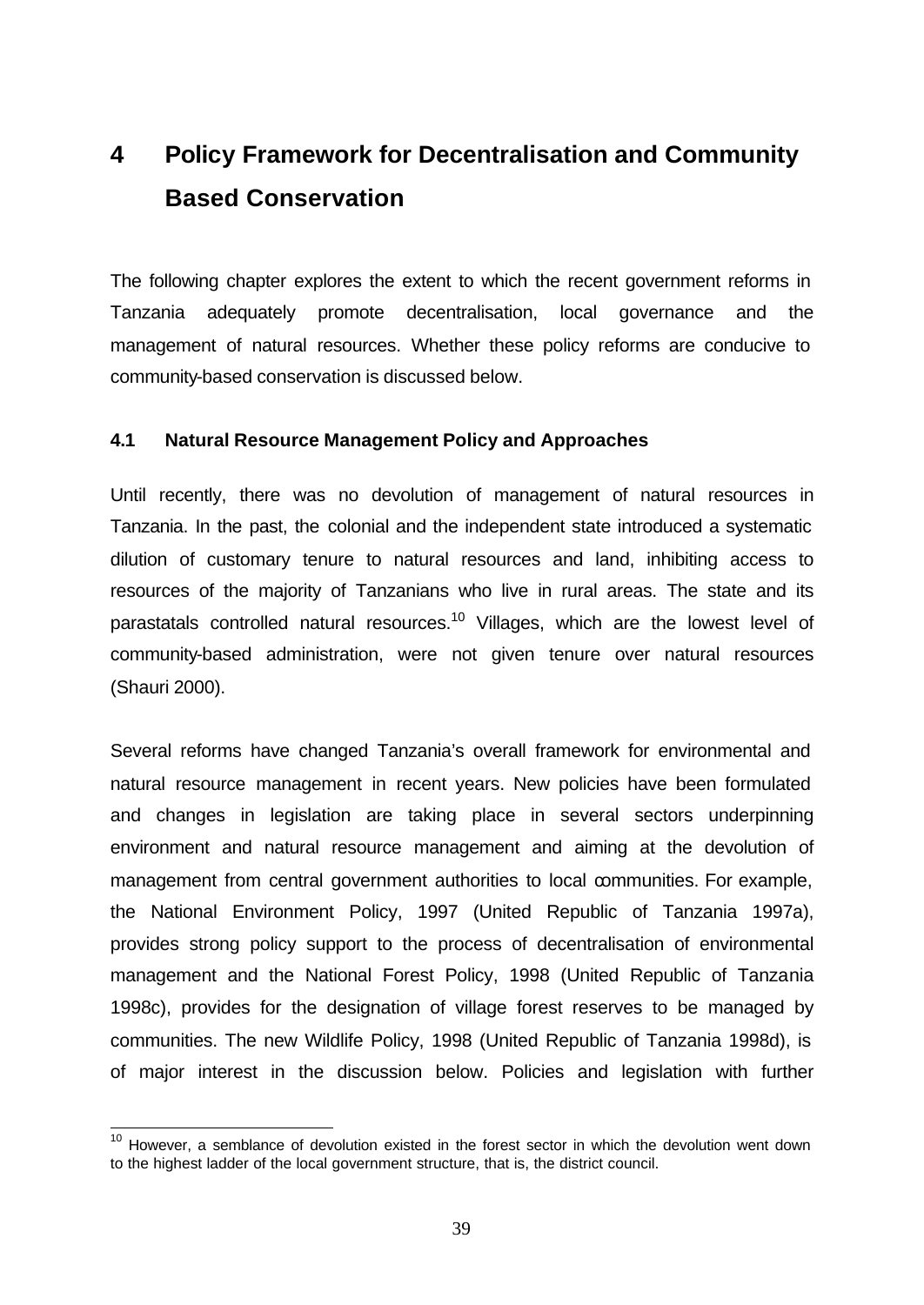relevance to the management of natural resources and wildlife in particular, are examined in the context of the case study below.

The Wildlife Policy of Tanzania, 1998 (WPT), is taking a clear step towards devolving management to local communities and allowing communities to benefit from wildlife in their areas. The WPT recognises wildlife endowment of the country and its potential in the economic and development of local communities.

It elucidates some of the constraints in reaching the potential to contribute to the economy of the local communities as:

- Failure of wildlife conservation as a form of land use to compete adequately with other land uses, especially in rural communities.
- Inadequate financial and human resources to enable the government to devolve wildlife management responsibilities to the rural people countrywide.
- Inadequate wildlife user rights especially for rural communities.

In addressing the constraints the WPT puts forward the following challenges:

- To promote the involvement of local communities' participation in wildlife conservation in and outside the protected area network;
- To integrate wildlife conservation with rural development;
- To foster sustainable and legal use of wildlife resources;
- To ensure that wildlife conservation competes with other forms of land use; and
- To enhance rural people's recognition of the intrinsic value of wildlife.

In ensuring that the challenges of community participation are met, the policy has specific objectives:

• To promote the conservation of wildlife and its habitats outside core protected areas by establishing Wildlife Management Areas (WMAs)<sup>11</sup>: and

 $\overline{a}$  $11$  The Wildlife Policy defines WMA as: 'An area set aside by village government for the purpose of biological natural resource conservation'.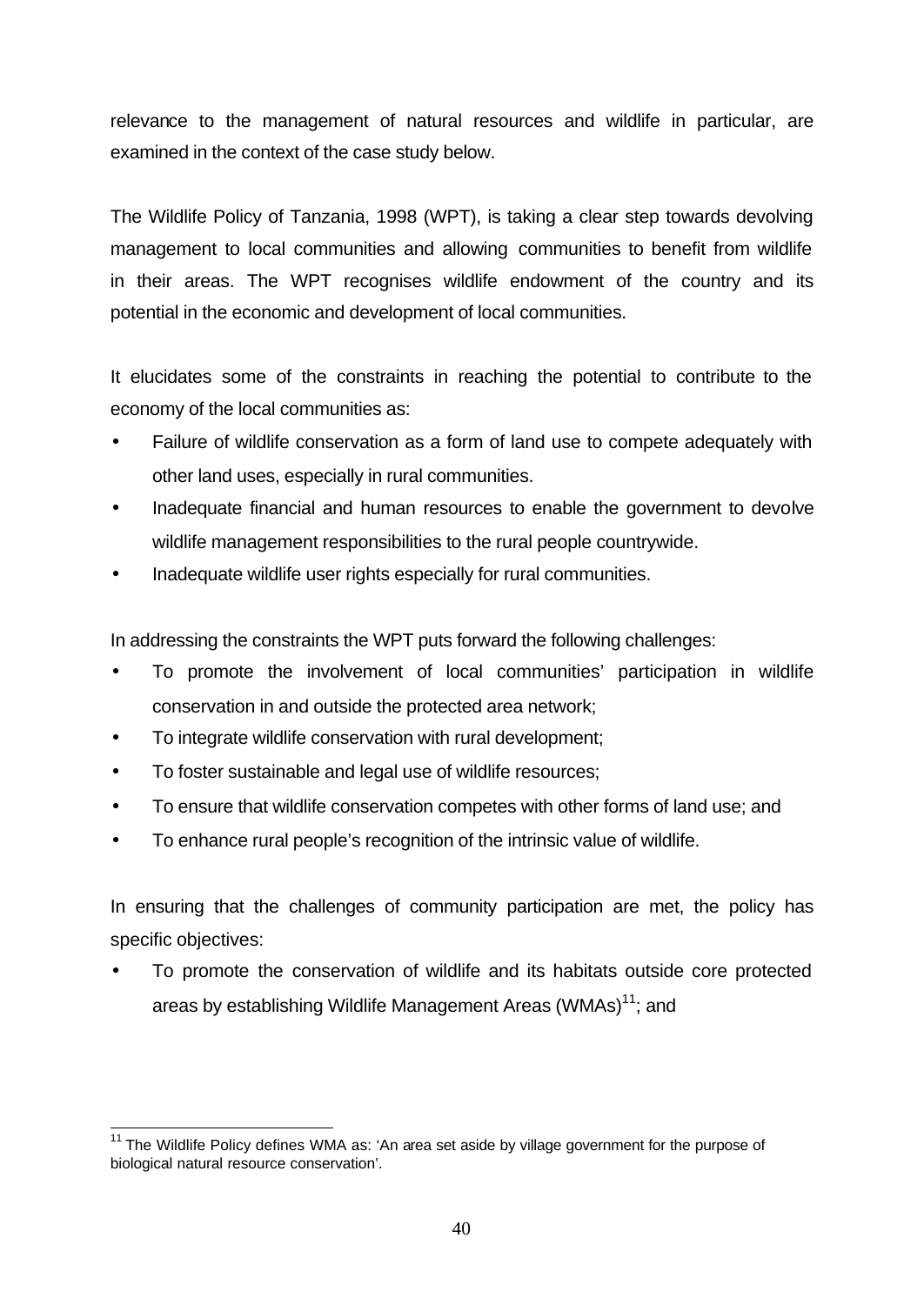• To transfer the management of WMAs to local communities, thus taking care of corridors, migration routes and buffer zones and ensure local communities obtain substantial tangible benefits from wildlife conservation.

Strategies for conserving and managing wildlife resources are:

- Devolving management responsibilities of the settled area outside the unsettled protected areas to rural people and the private sector, and those for integrating wildlife conservation and rural development; and
- Adopting measures that bring an equitable share of revenue from tourist hunting to the rural communities, on whose land the industry is practised.

Transfer of wildlife management responsibilty to the local communities in WMAs entails the creation of this new category of a protected area, since this type of wildlife conservation area does not exist today. The policy says that this category of a protected area is created for the purpose of effecting CBC. It further defines CBC as conservation of wildlife resources based on the participation of the local communities.

The focus of the wildlife policy is on assuring user rights of wildlife and allowing local communities to actively engage in wildlife conservation and entrepreneurship thereof while ensuring protection of the resource for their own benefits. Since the state maintains the overall ownership of wildlife, the government controls the use of the same resources throughout the country, including wildlife on the village land. However, the aim of the new wildlife policy is to ensure that this mode of production system contributes significantly to the improvement of the livelihood of local communities, particularly in agricultural marginal areas, and therefore the government provides support to the local communities to ensure local communities' right over the resource.

To sum up, the Wildlife Policy of Tanzania commits the country to CBC. It intends to transfer wildlife management rights and revenues to the communities on the basis of the creation of WMAs on village land.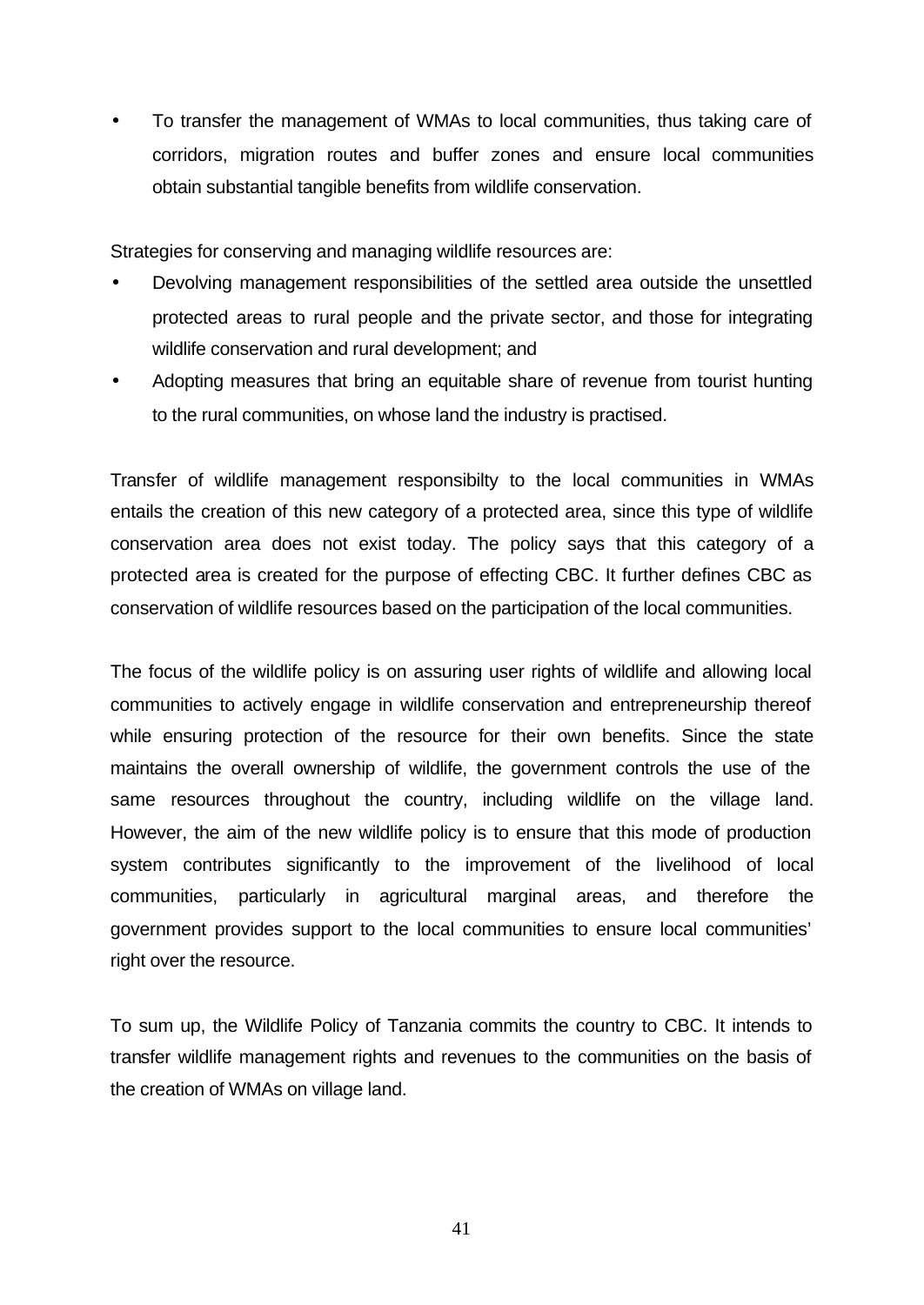To accommodate this new policy, the Wildlife Conservation Act No. 12 of 1974 (WCA) is about to be revised. However, in Tanzania it takes a long time, most probably up to several years, for a law to be formulated, passed and made operational. Since review of the WCA might be delayed, it is obvious that interim mechanisms have to be formulated soon. Guidelines are being formulated that are assisting the communities and other partners to establish and manage WMAs.

#### **4.2 Local Government Reform**

Tanzania is currently undertaking far-reaching reforms of which the local government reform is a key component with the aim to replace the former control and command system of central government with a decentralised system that allocates authority and responsibility to local authorities.

#### **4.2.1 Set-up of Local Government**

Before embarking on a historical analysis of local government in Tanzania, it is appropriate to lay down the basic features of the system. The administrative set-up of Tanzania comprises of regions (20 in Tanzania mainland), districts (some 115) (see map of Tanzania, Annex II), divisions, wards, villages and sub-villages (hamlets). Local governments entail district councils, urban councils (established for bigger towns) and municipal councils.

The 'District Commissioner' (DC) represents the central government administration in the district. The divisional secretaries are the only administrative staff directly answerable to him/her. Until recently, the DC was the 'Assistant Proper Officer' of the district council. The position of proper officer has been abandoned and the 'Regional Commissioner' (RC) or the Minister for Regional Administration and Local Government are now the supervisory bodies for the district councils (see below). Although the DC now does not have a legitimate supervisory role to play in the district, he still considers himself and is still respected to be the overseer of all affairs in the respective district. His future role remains to be seen.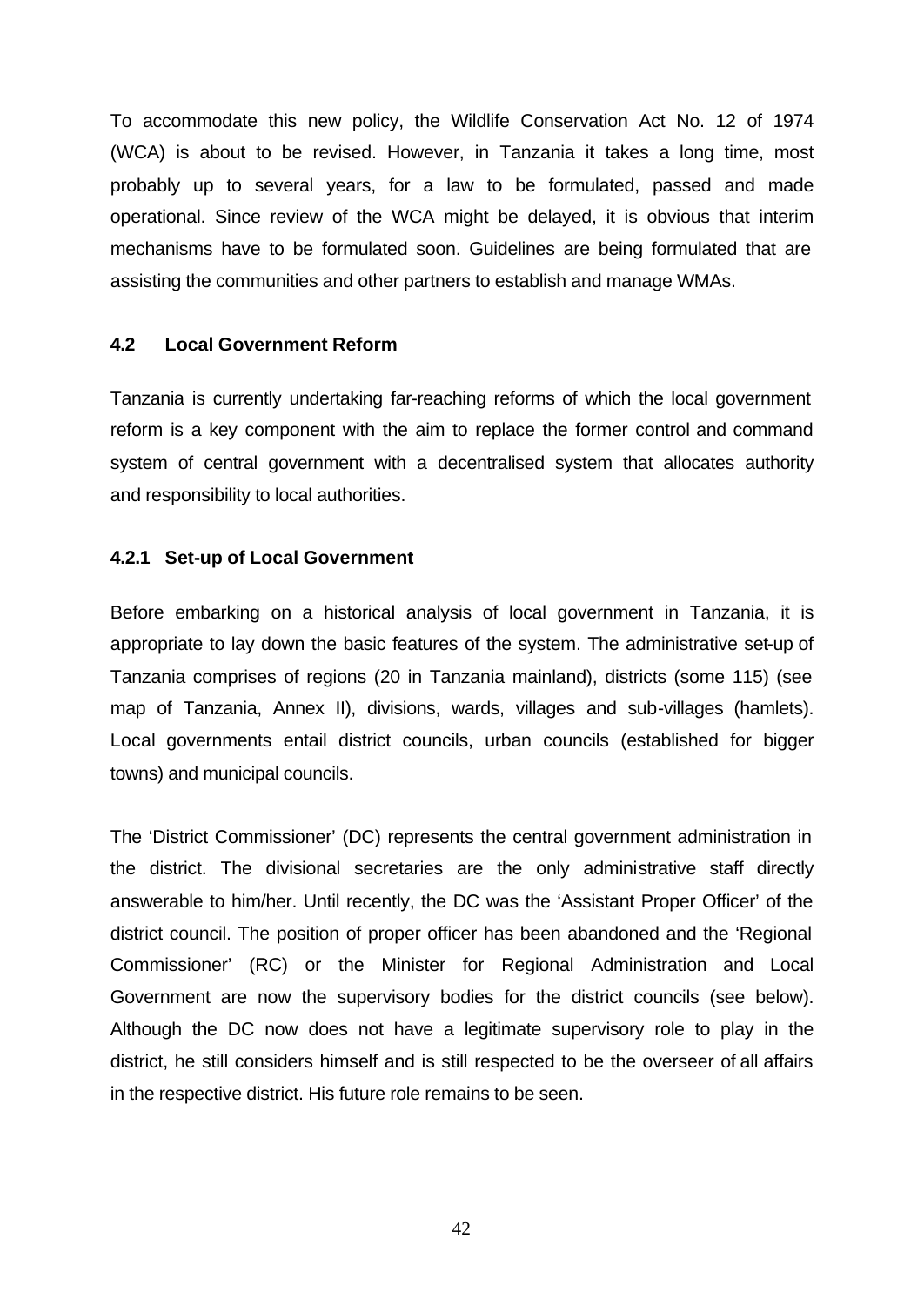Village councils and hamlet leaders are part of the local government of a district council. The administration of a district council entails the 'District Executive Director' (DED), 'Ward Executive Officers' (WEO), and village secretaries. Hence, local government is well organised right down to the sub-village level.

Since 1984, most of the technical staff (for example in the sectors of education or natural resources) have been directly answerable to the district council. In 1999, the agriculture staff was made answerable to the district council as well, the remaining sectors are to follow in the course of the local government reform. The staff of the latter in the districts, e.g. in the health sector, are currently still answerable to their parent ministry through their regional representative in the office of the 'Regional Administrative Secretary' (RAS).

The central 'Local Government Service Commission' appoints all technical and administrative staff in the districts above a certain salary scale, i.e. more or less all staff with formal training. Central government also pays the salaries for this staff through subsidies.

Financially the district councils up to now rely almost entirely on central government subsidies. Local revenues – through taxes (mainly direct taxes), licences, levies and fees – only constitute some 10 percent of the annual budget of an average district council of about US \$ 150,000 (Lipp 1999).

It should also be noted that the Local Government Reform Programme involves Tanzania mainland only and it does not in any way touch Zanzibar. This is partly because local government is not a Union matter.

#### **4.2.2 History of Local Government**

A number of factors arise from Tanzania's long and varied history of local government restructuring – of particular relevance to the present reform process. A brief historical review follows, highlighting key developments.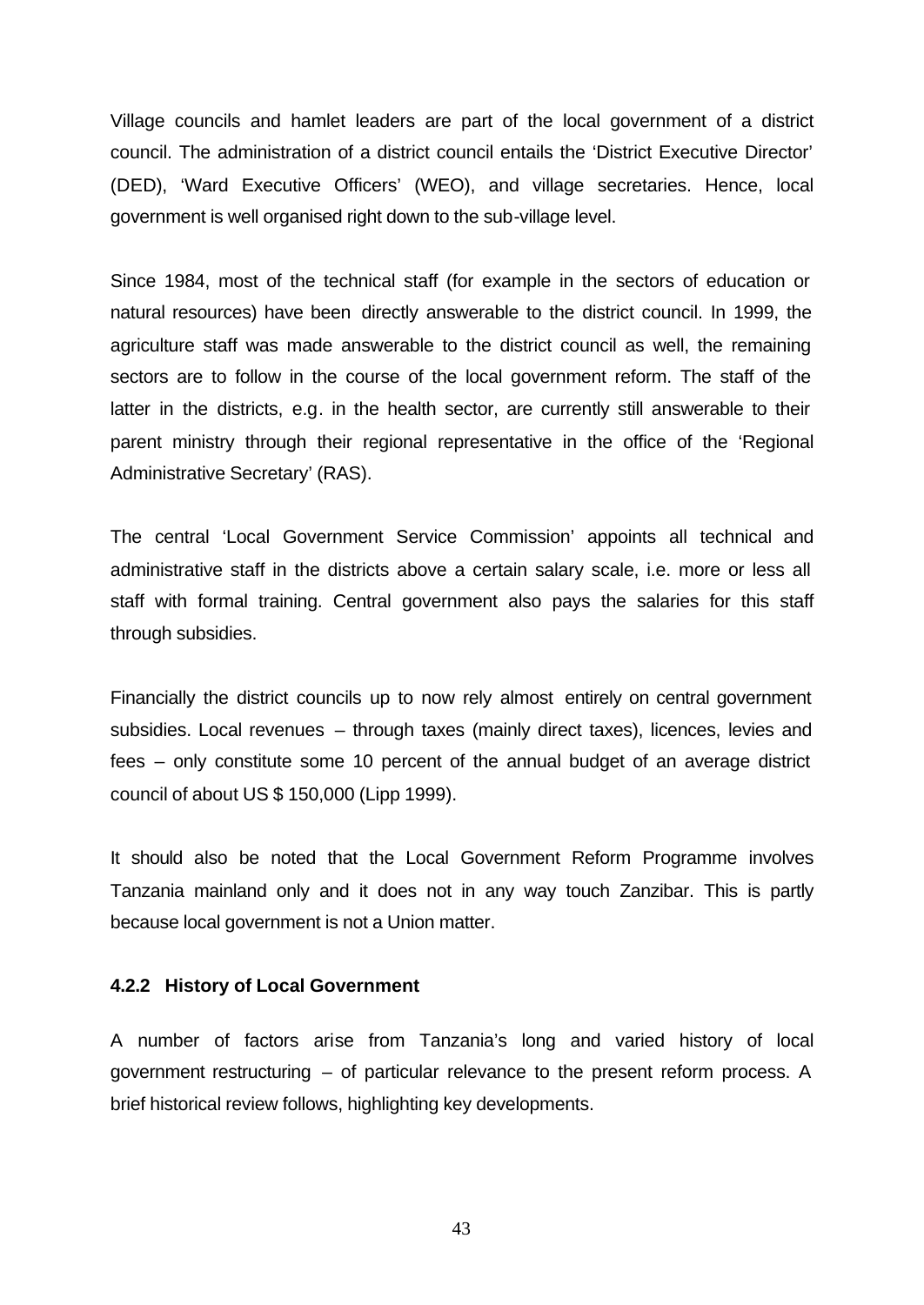Tanzania mainland has been subjected to decentralisation programmes during the German colonial period (1884-1919) as well as during the subsequent British colonial administration (1919-1961). In the administration of the territory, Germans preferred 'direct rule' and monitoring of activities and supervision were done by commissioned officers from the central government. In the first years of their rule, the British were content with the administration left behind by the Germans. In the years between 1926-1954 the British introduced the system of 'indirect administration/indirect rule' whereby the British Government ruled through or used Chiefs to govern the country and its people (Warioba 1999).

During the first years of independence, the country's local government policies were in a transitory phase. The official recognition of chiefs in local government was abolished in 1962, and local authorities with elected representatives were established. From 1966 onwards these were conducted as one-party elections. Throughout the 1960s, the local authorities expanded their activities as providers of essential services, including health and education, and their total expenditure increased substantially. The income base of the authorities, on the other hand, was static or falling. The authorities also lacked qualified manpower to keep abreast with their increasing responsibilities. Local authorities started from a very low resource base at independence, and the young nation simply did not have the sufficient resources to build up local capacities at a pace that could keep up with requirements of the people at the local level. A number of other central government decisions put local governments on the road to bankruptcy and collapse. Following the Arusha Declaration of 1967, the country's policy of socialism and self-reliance (commonly known as *Ujamaa*) strenghthened central government rather than local authorities. The central government formally abolished district councils in 1972 although they had already ceased to operate from 1969 (Liviga and Mfunda 1999).

The main purpose of the new decentralisation scheme introduced by President Nyerere in 1972 was to foster increased popular participation. Central Government was brought closer to the people as powerful Development Committees consisting of centrally appointed members were established at Regional and District levels. The Regions assumed greatly expanded powers and responsibilities as organs of policy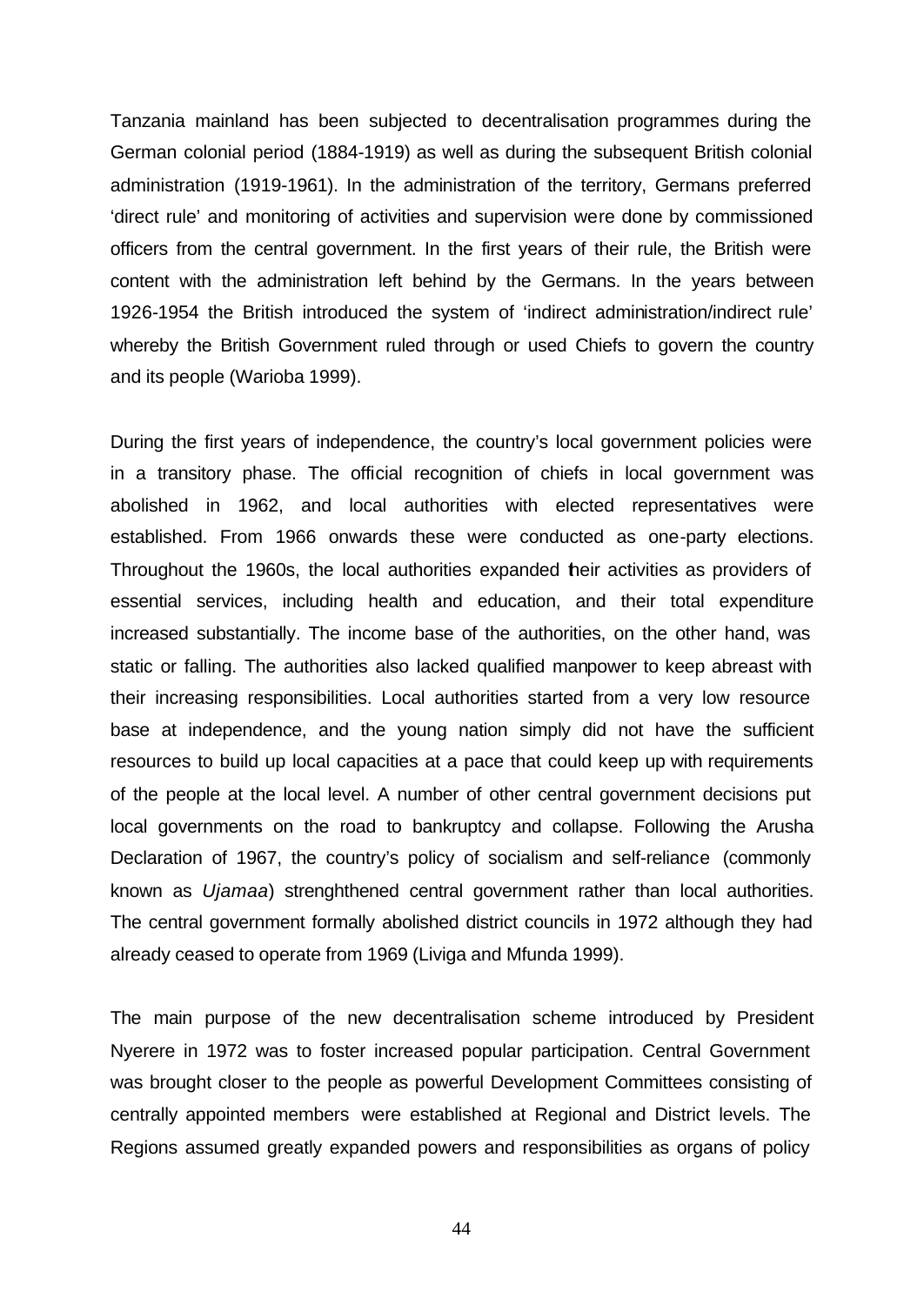making and implementation. It had been expected that the incorporation of party cadre into the structure of local government would serve as a boost to local participation, strenghten the legitimacy of the councils and give rise to self-help activities. These gains failed to materialise, however, and local government institutions were increasingly seen to be accountable to central government, rather than to their own constituents, and the legitimacy of the local councils deteriorated.

The villagisation drive of the early 1970s, which entailed the resettlement of the rural population, added another level to the local government structure. With the Village Act of 1975, Tanzania's villages were formerly included in the local government hierarchy. Elected councils and development committees were established at the village level. Decentralisation and villagisation was part and parcel of the vision of centrally planned development led by State and Party. This approach scored some early achievements, notably in the attainment of Universal Primary Education in the late 1970s. However, the benefits of this progress was partly offset by a decline in the standard of services provided, as existing resources were spread more thinly, and with steadily decreasing resources for regular maintenance of physical infrastructure. Towards the end of the 1970s, central government was facing worsening budgetary constraints, at the same time as the public grew increasingly critical of weak provisions for transparency and accountability in central and local government.

In 1982, elected District Authorities were re-established.<sup>12</sup> The 'new' local government system differs from the 1972-1982 decentralisation system in a number of important respects (Liviga and Mfunda 1999: 249):

The new local governments took over, in addition to other functions, most of the staff and functions of the central government administration run by the district development directors at the district level.

 $\overline{a}$ 

 $12$  The decision to reintroduce local governments was a reaction to an economic crisis that threatened not only the existence of the state but also total collapse of social services, the provision of which formed part of the leaderships's basis for legitimacy (Liviga and Mfunda 1999).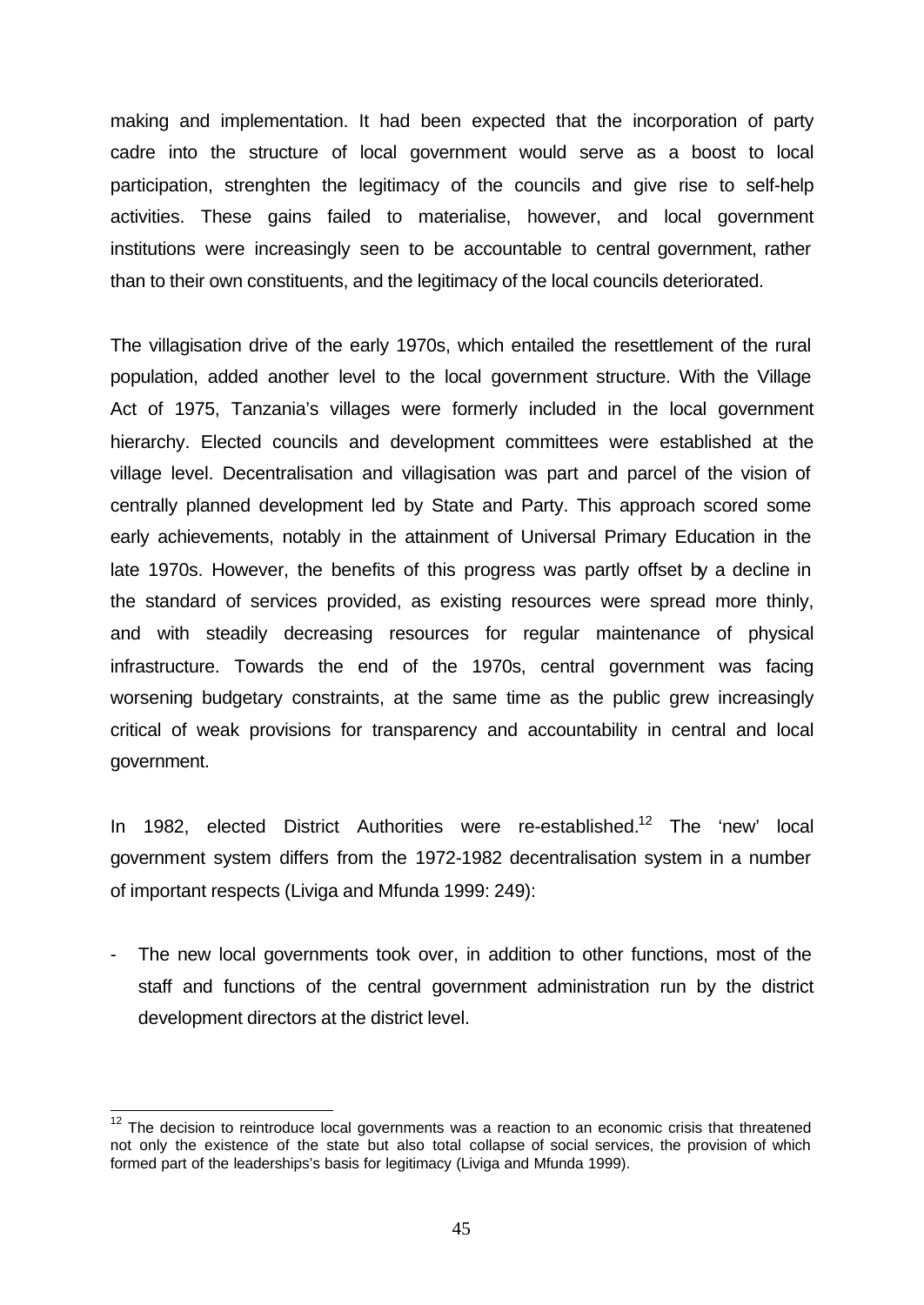- The new local authorities were given powers that the district development directors, for example, never had. $13$
- The new local authorities are dominated by elected councillors and the appointed officials do not have the right to vote in the councils.

These differences notwithstanding, the principal organisational form still remains the same, that is functional rather than territorial.

The reinstated authorities were faced with serious problems at their inception. First, and regarded as a core problem permeating all aspects of local government (council) work, but particularly prevalent in the field of finance, accountancy and other technical areas, is insufficient qualified human resources. The second major problem is the inadequacy of funds. The third problem, which is endemic in all sectors and professions, is the scarcity of technical equipment and materials. The inability of the local governments to deliver social services to their constituencies without help from central government is the fourth problem.

The reinstatement of elected councils at district level caused further problems by a lack of clarity in the lines of authority and accountability between the civil service and the political authorities. Large parts of the regulatory structures put in place through decentralisation were kept in place, with an added political dimension consisting of the elected councillors reporting to the Prime Minister's Office. Despite the establishment of the elected councils at district level the regional offices remained significant power centres with considerable authority over policy and management. The authority of central government, represented by the line ministries and district and regional commissioners appointed by the president, and local government, represented by elected councils and the Prime Minister's Office, would subsequently frequently overlap and conflict. In the administration of land, for example, this resulted in frequent cases of 'double allocation' of land, as officials of local councils and the Ministry of Lands both claimed the authority to allocate land. This kind of confusion of authority worked against the objective of improving local services

 $\overline{a}$  $13$  These powers included hiring their own staff, making their own budgets and taxing the residents in their areas of jurisdiction.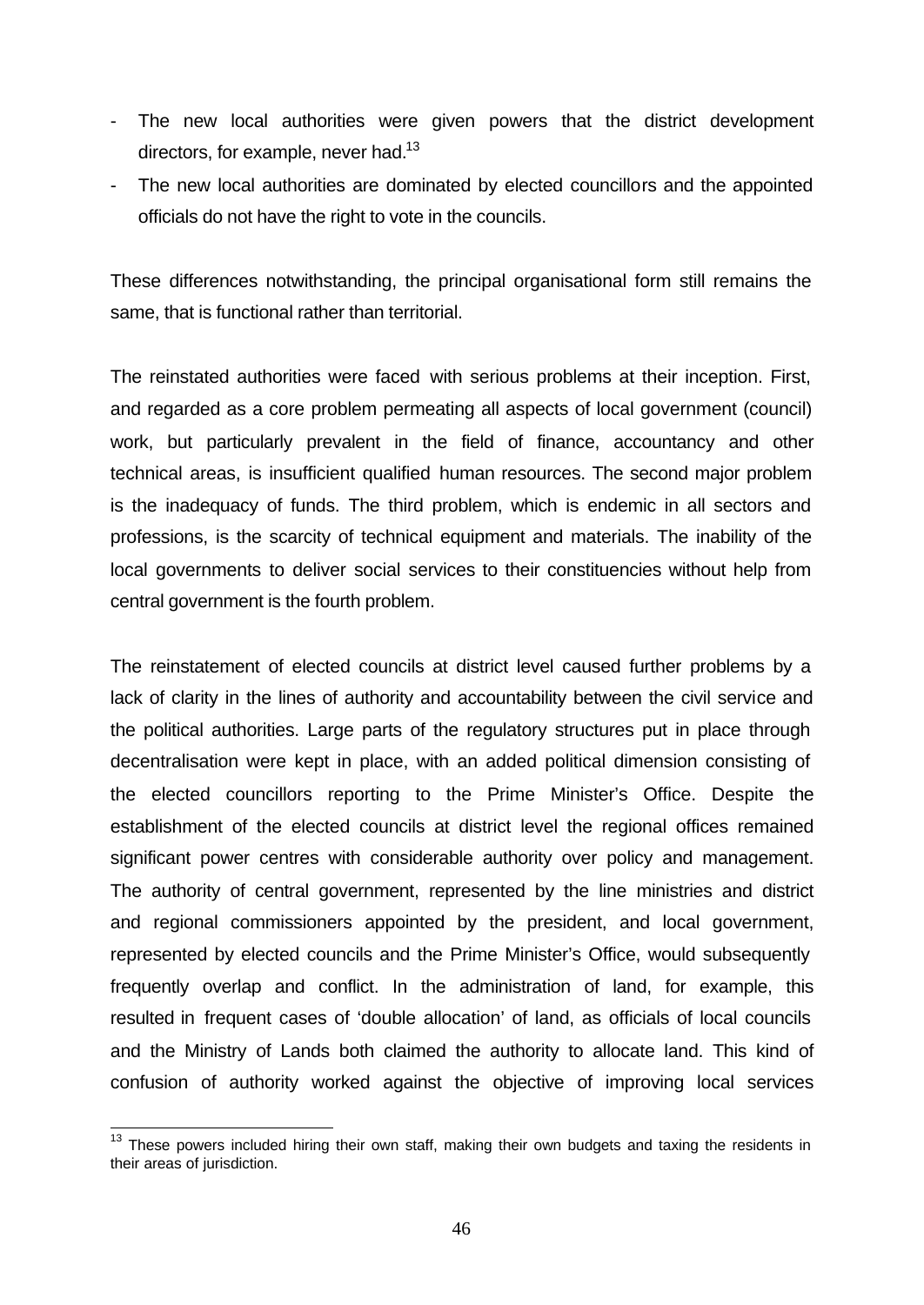through strenghtened provisions of accountability. The dual problem of lacking resources and weak authority significantly eroded the interest and participation in local elections (UNDP 2000b).

#### **4.2.3 The Local Government Reform Programme**

Local government reform in Tanzania in the 1990s was first taken up as one of the core elements of the Civil Service Reform Programme (CSRP) in 1994 with the common goal – to improve service delivery to the public. In 1996 a comprehensive policy document on local government reform, the Local Government Reform Agenda (LGRA), was presented (United Republic of Tanzania 1996). The LGRA argues for devolution of powers from central to local government through the creation of largely autonomous institutions at the local level, which are strong and effective. The LGRA was approved by the Government of Tanzania (GoT) and presented to donors at a round table meeting in 1997, which also in effect marked the launching of the Local Government Reform Programme (LGRP).

The LGRP was institutionally separated from the CSRP and a Local Government Reform Team (LGRT) has been set up under the Prime Minister's Office and charged with the responsibility to organise and lead the reform process (United Republic of Tanzania 1999a). In 1998, the Policy Paper on Local Government Reform was adopted and the Government established the Ministry of Regional Administration and Local Government (MRALG) (United Republic of Tanzania 1998e).

During this period, the Local Government Reform Agenda was developed into a comprehensive operational programme – the Local Government Reform Programme (LGRP) with an Action Plan and Budget (APB). The APB has provisions for this organisation to be supported by Zonal Reform Teams and for the setting up of task forces at the regional and district levels. The APB has been revised and elaborated several times and the latest version is of October 1999 (United Republic of Tanzania 1999b).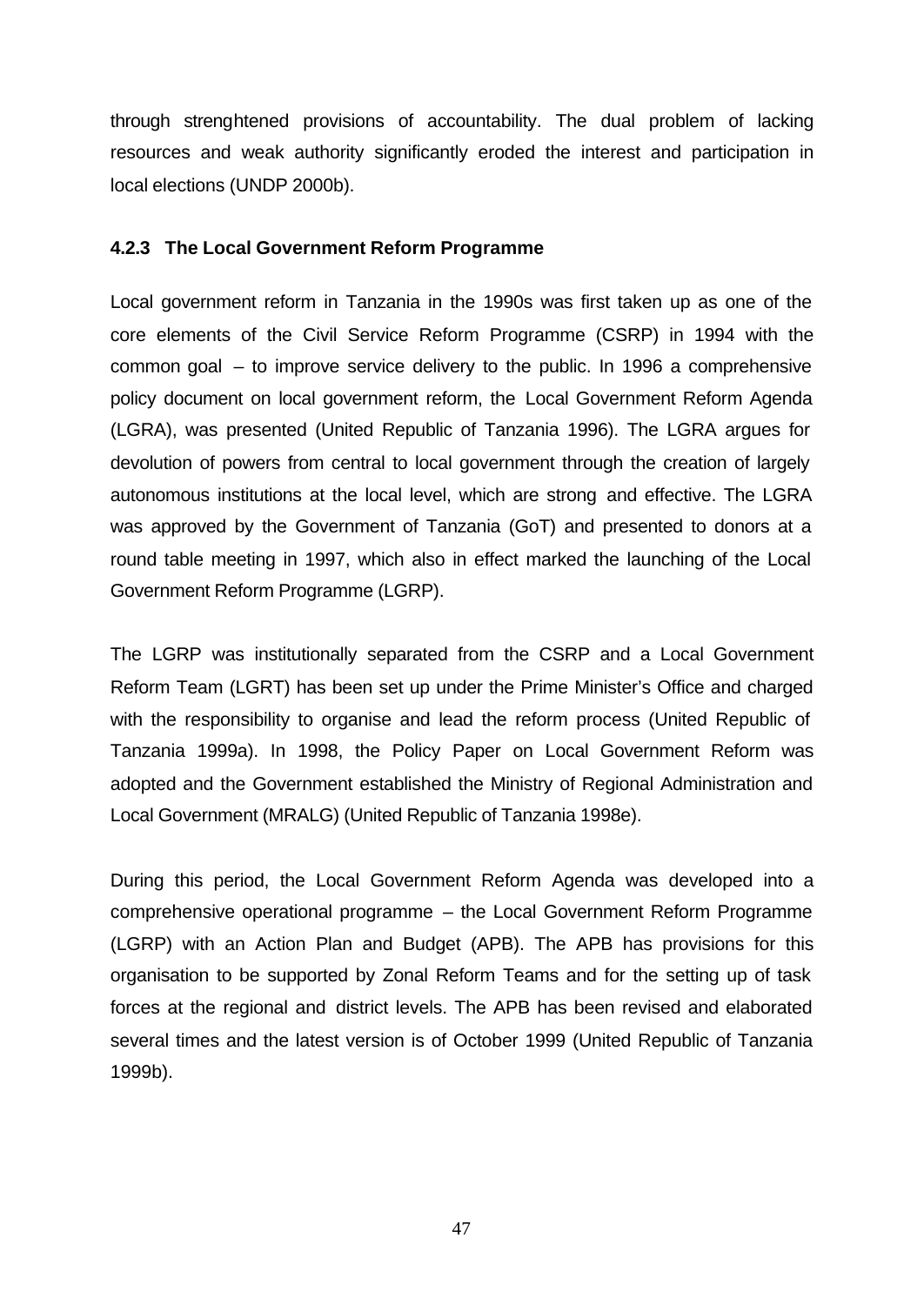The development of the LGRP has taken place in close consultations between the GoT and a group of donors supporting the general policy of local government reform in Tanzania. To co-ordinate donor contributions and to facilitate the contact between donors and the LGRT (including the flow of donor funds into the reform programme), a basket funding arrangement has been put in place. The Common Basket Fund has provided funding for the planning activities and for the LGRT. Donor-GoT coordination and contact is more formally structured through a Local Government Consultative Forum which meets monthly and which, *inter alia*, approves terms of reference for the Basket Fund Steering Committee. The main donors contributing to the Common Basket Fund are Denmark, the Netherlands, Norway, United Kingdom, Ireland, Finland and UNCDF. Furthermore, the MRALG is supported by UNDP and a Japanese government advisor.

Since the initial launching of the LGRP key enabling legislation and a number of institutional changes have been introduced in order to facilitate decentralisation to local government in Tanzania:

- Regional administration underwent substantial restructuring in 1997, whereby most of the regional staff was transferred to the districts and the regional secretariat under the Regional Commissioner was left with core staff for coordination and support activities vis a vis local authorities (United Republic of Tanzania 1997b).
- A Policy Paper on Local Government Reform has been developed and approved by the Cabinet (United Republic of Tanzania 1998e).
- With effect from October 1998 a separate Ministry for Regional Administration and Local Government has been set up. Local government affairs were formerly under a Minister of State in the Prime Minister's Office.
- In the Parliamentary session ending on 13<sup>th</sup> of February 1999 the Bill proposing substantial amendments of the Local Government Law was approved. The legislative changes thus adopted are a formal prerequisite for a number of the reforms suggested in the LGRP.

The LGRP has become an integral part of the National Framework on Governance, which was initiated by Government in 1997, in order to improve the governance situation in general. The National Framework on Governance has contributed to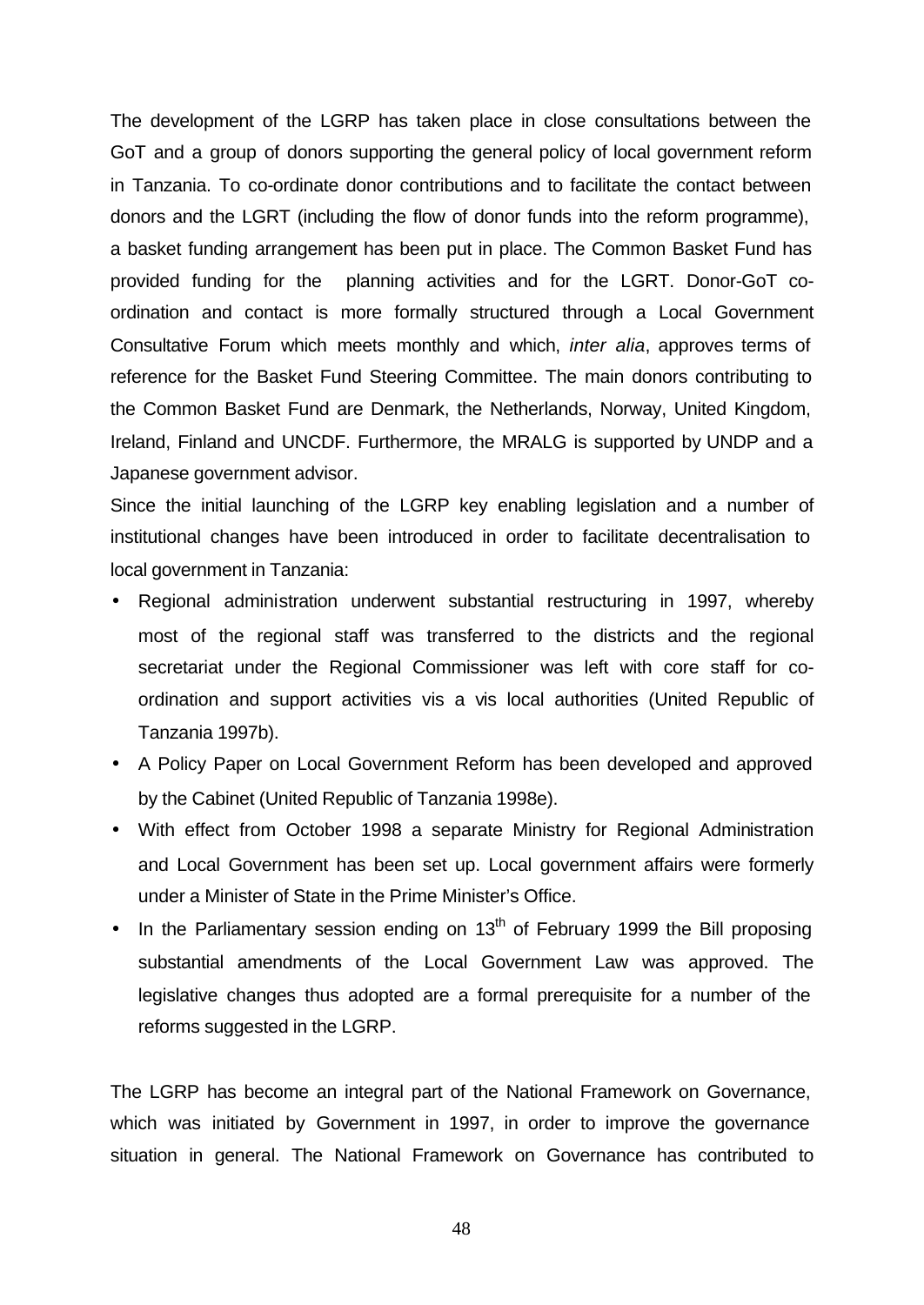further elaboration and inclusion of governance concerns at the local level in the local government reform (UNDP 2000b). All policy and sector reforms aim at a slim state. In future central government shall be restricted to regulatory functions (political and legal framework, monitoring and audit, law enforcement, etc.), communities and the private sector shall be given more security and autonomy to drive development.

#### **4.2.4 Objectives and Components**

The overall goal of the LGRP has been defined as "to improve the quality of and access to public services provided through or facilitated by Local Government Authorities (LGAs)" (United Republic of Tanzania 1999b: 12). The local government reform addresses four main areas: political decentralisation, financial decentralisation, administrative decentralisation, and changed central-local relations aiming at the creation of largely autonomous institutions at the local level, which are strong and effective.

As outlined in the LGRA (United Republic of Tanzania 1996) the key objectives of the local government reform are as follows:

- That local governments will be more transparent in managing their administrative, personnel and financial affairs and determining their own priorities.
- That local governments will operate in a more transparent and democratic manner, reflecting enhanced accountability to the people they are supposed to serve.
- That staff will be responsible and accountable to their councils in terms of appointment, performance and discipline.
- That councils will have enhanced capacity in terms of staff who are better trained in relevant skills.
- That local governments will have more financial resources through improvements of their own resource mobilisation as well as central government and donor grants. Their financial management should improve significantly.
- That local governments will provide more equitable and better quality services and will facilitate and enable other agencies to do the same.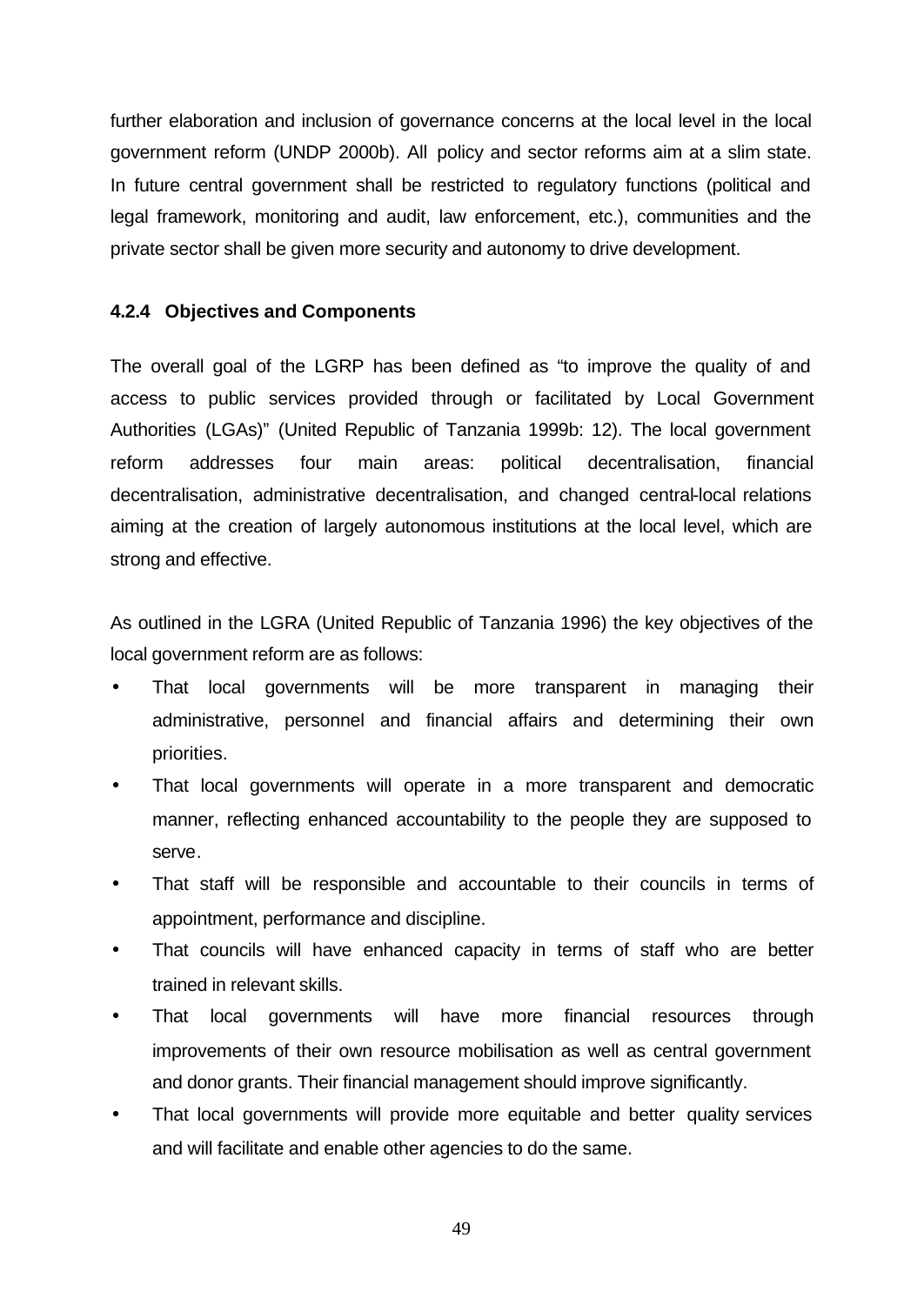• That relevant national institutions will improve their capacity to enable and empower local governments to grow stronger.

The LGRP has six major components (United Republic of Tanzania 1999b: 12):

- Governance: To establish broad based community awareness of and participation in the reform process and promote principles of democracy, transparency and accountability.
- Local Government Restructuring: To enhance the effectiveness of Local Government Authorities in delivering quality services in a sustainable manner.
- Finance: To increase the resources available to LGAs and improve the efficiency of their use.
- Human Resource Development: To improve the accountability and efficiency of human resource use at LGA level.
- Institutional and Legal Framework: To establish the enabling legislation which will support the effective implementation of Local Government reforms.
- Programme Management: To support the effective and efficient management of the overall Local Government Reform Programme and in particular, the work of the LGRT.

#### **4.2.5 Implementation of LGRP**

Taking into consideration the substantial changes in the local government structure, the local government reform will be implemented in phases spread over four years.

Nevertheless, certain reform measures will be introduced countrywide subsequent to the changes of law:

- Decentralised management of staff;
- New code of conduct for councillors and local government staff;
- Minimum requirements for council chairpersons; and
- Strenghtening democracy.

In-depth reform measures will be implemented in three phases with about one third of the country's district councils each phase. The plan projected that the first batch of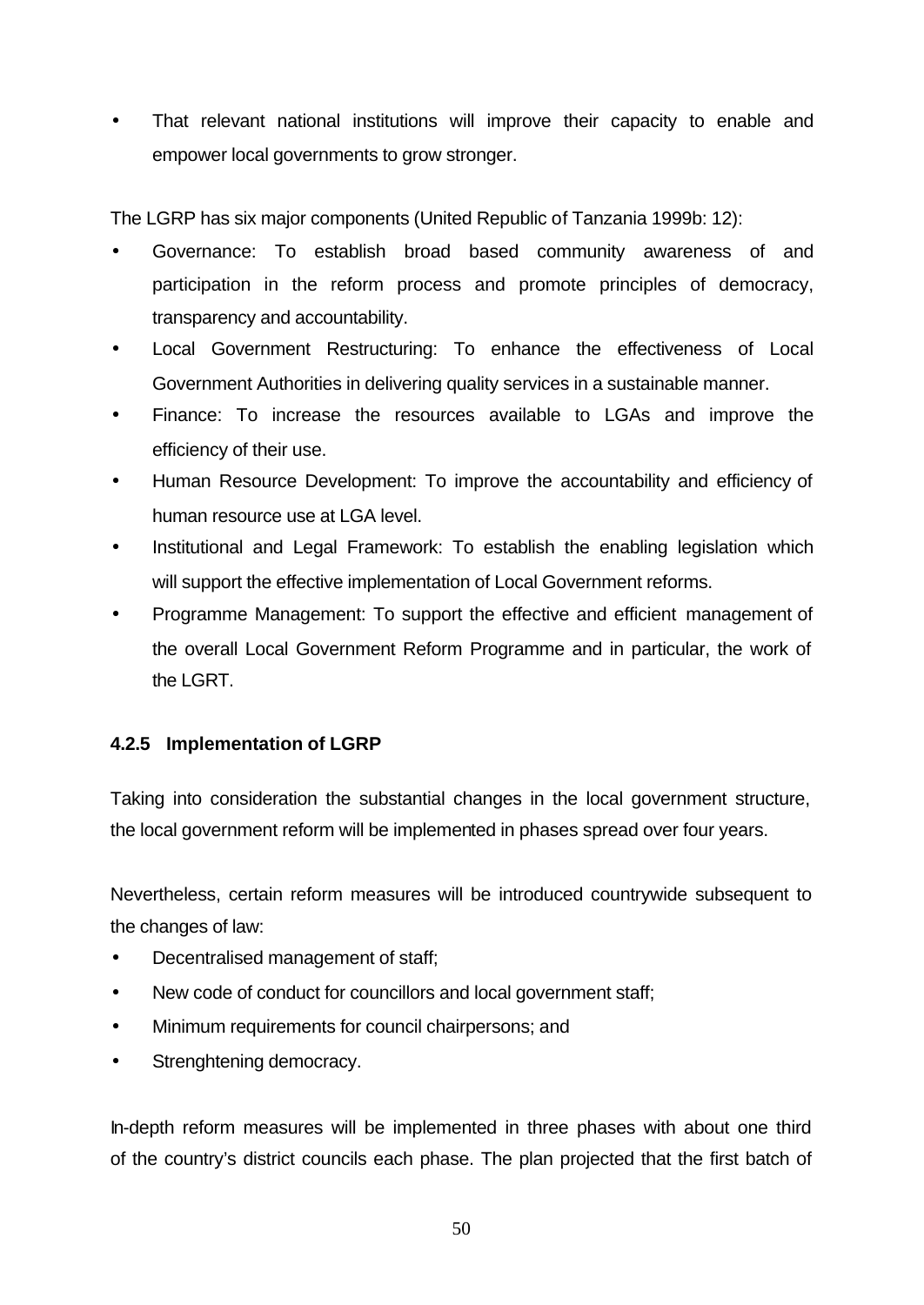councils would start implementation in January 2000, the second batch in January 2001 and the third batch in January 2002. Six months for mobilisation has been included in advance of the implementation of each phase. Actual implementation will cover two years and the process is planned so that experiences from Phase I will feed into the implementation of the second batch of councils. Due to a six months delay Phase I implementation was only started in 38 districts in July 2000. More serious delay is expected especially in Phase II and Phase III districts as these councils seriously lack human capacity and financial resources. It is noteworthy that the criteria for the selection of the first 38 districts are, besides human capacity and willingness to reform, a considerable donor support and the capability to raise local revenue generation. Hence, it is understood that the first 38 councils are 'strong' councils with higher prospect of successful implementation.

The tasks in the districts encompass:

- Restructuring council administration and committee structure;
- Procedures and criteria for retrenchment:
- 'Revamping' revenue collection, administration and control;
- System to make council appointing and employing authority; and
- Training councillors on their new rights and responsibilities.

#### **4.2.6 Local Government Reform and Natural Resource Management**

As illustrated above, decentralisation and the other reform processes in Tanzania aim at improving the delivery of services to the population. In this context, development is understood as the provision of water, health facilities, education and roads. Sustainable development or the consideration of natural resource aspects is of no concern in the Local Government Reform Programme.

There are, however, many ways in which the overall reform process and the general principles of the programme could benefit environmental management in districts and municipalities. The decentralised local government structure places increased responsibility on districts to define their own development priorities. Local government councils will be the political body responsible to ensure environmental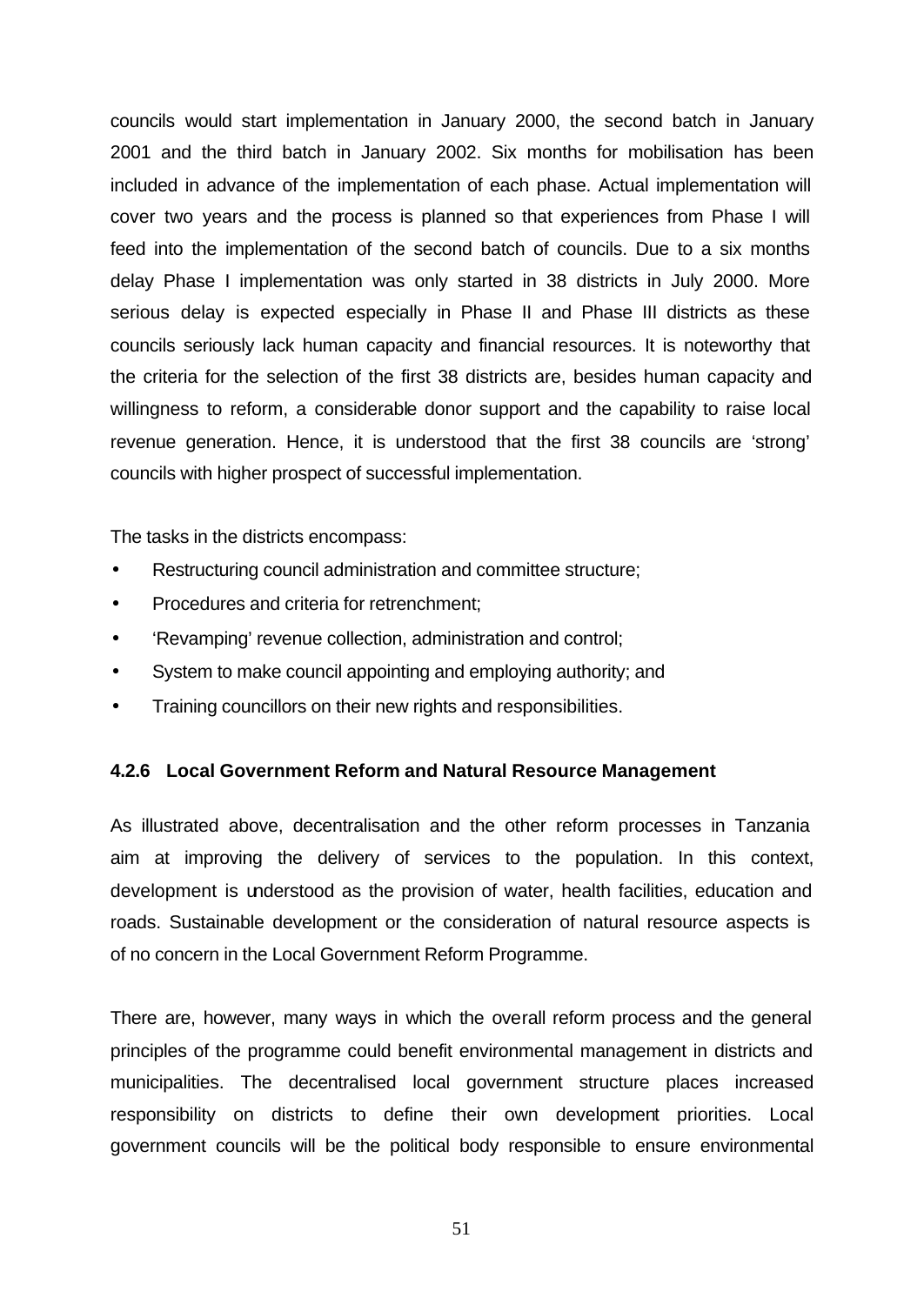issues within their jurisdication. This is the level where good governance, political and financial accountability, and public participation could be effectively applied for sustainable environmental management.

#### **4.3 Concluding Remarks**

As the above discussion illustrates, Tanzania has an overall policy framework which is highly conducive to decentralisation and local governance at district level. The Local Government Reform Programme is a far-reaching reform rarely seen elsewhere in sub-Saharan Africa. If implemented, it will mean complete devolution of power unseen in the country before.

Key important areas for the implementation of decentralisation being successful as outlined by Manor (1999) have been addressed in the LGRP, namely: political, fiscal and administrative decentralisation.

While aiming at the improvement of service delivery, the sustainable management of natural resources is of no concern in the local government reform process. However, there are ways in which the overall reform process could benefit environmental management emphasising the creation of largely autonomous institutions at the local level.

Recent policy reforms in the field of environmental management reinforce this new, decentralised strategy. The new Wildlife Policy, 1998, commits the country to community-based conservation intending to transfer wildlife management rights to the communities. While aiming at the devolution of authority over natural resources to the villages, problems as outlined by Murombedzi (1999), Chitsike (2000) and Mamimine (2000) in the case of Zimbabwe's CAMPFIRE programme discussed in Chapter 1.2.2 have been addressed in the new policy.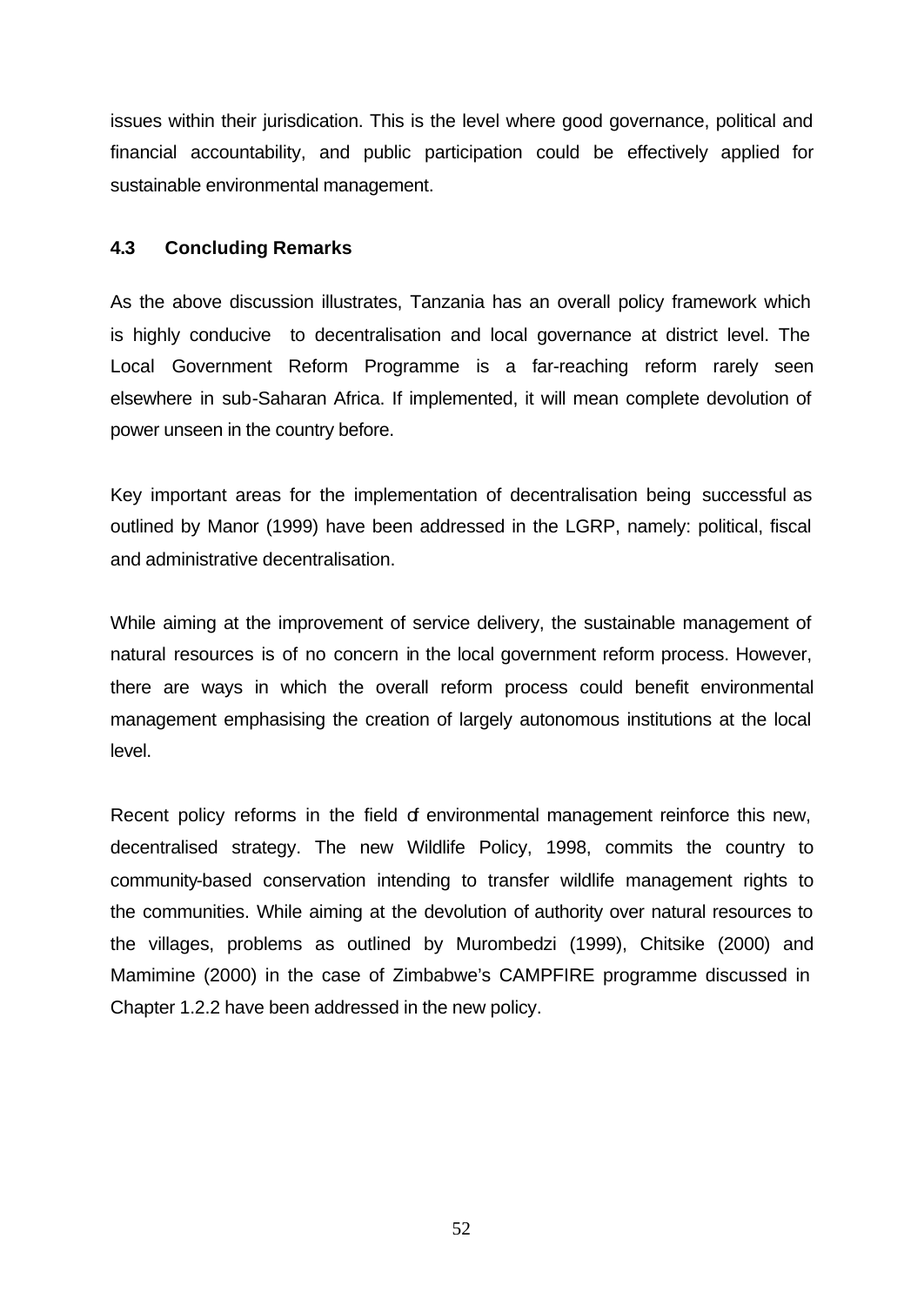## **5 Local Government and Community-Based Conservation in Districts Around the Selous Game Reserve**

The chapter examines the experience of Songea District with local government reform and community-based conservation within the Selous Conservation Programme. Where seen as appropriate and important for the analysis, additional experience of other districts bordering the Selous Game Reserve is examined to a lesser degree. The following discussion focuses on the key questions around CBC and decentralisation identified in Chapter 1 and Chapter 2:

- To what extent do local people participate in CBC?
- To what extent have appropriate decision-making and management institutions developed?
- To what extent is CBC supported by an appropriate legal framework?
- What sort of benefits have accrued?
- What problems have resulted, i.e. with respect to wildlife?
- Are local governments capable to fulfil their new tasks?
- Have local authorities being provided with sufficient human capacities and financial resources?
- Has decentralisation and the devolution of power and control overall political support?

#### **5.1 Selous Conservation Programme**

Wildlife conservation in the districts bordering the Selous Game Reserve (SGR) has been framed by the Selous Conservation Programme (SCP), the first pilot initiative in Tanzania that targets rural people as a basis for more effective wildlife conservation. The programme is aimed at integrating conservation of the Selous Game Reserve by empowering local communities living on the periphery of SGR to manage the natural resources, wildlife in particular, on their land. SCP, jointly administered by the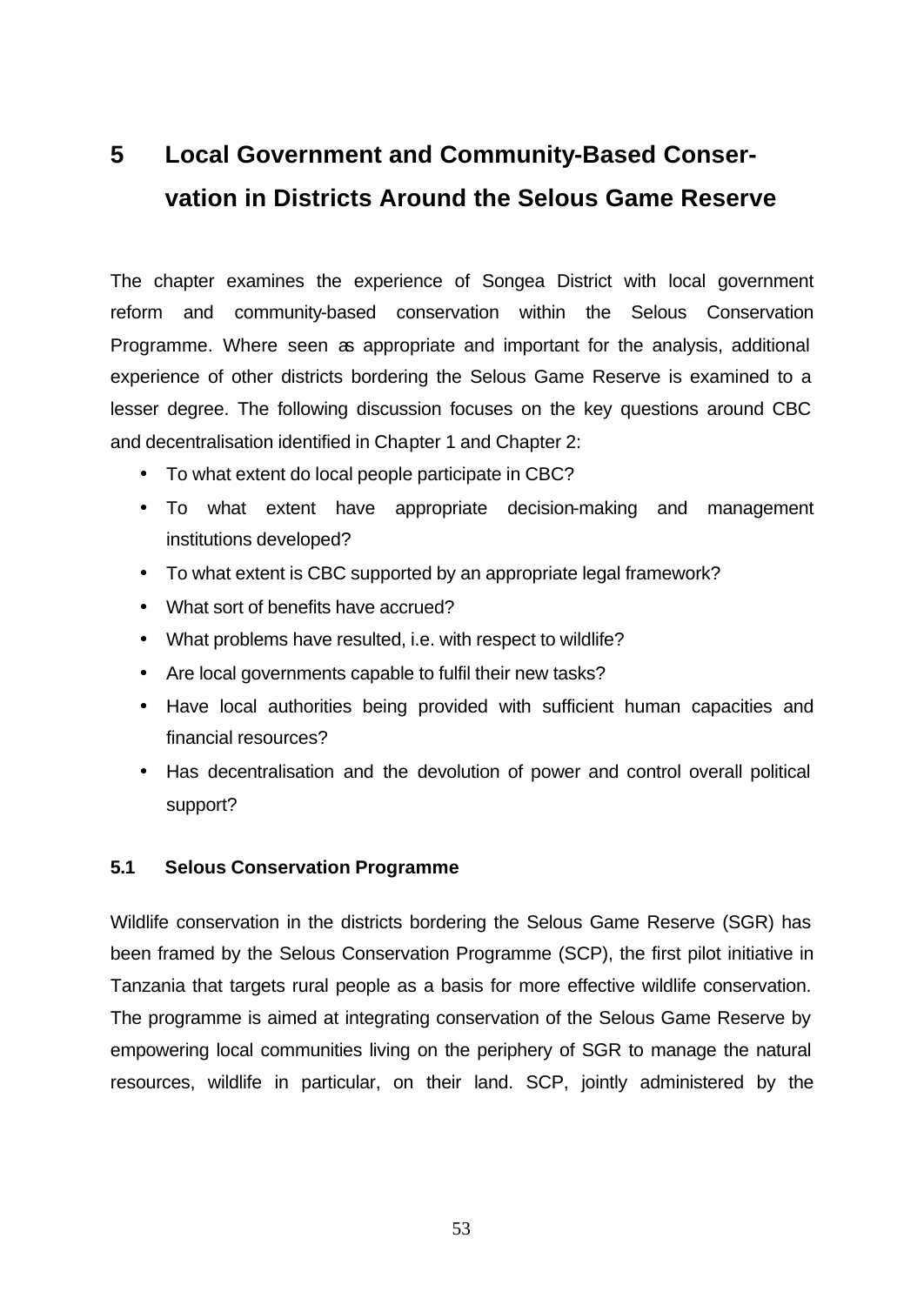Tanzania Wildlife Division<sup>14</sup> and the German Agency for Technical Cooperation (GTZ), started in 1988.

The Selous Game Reserve is located in southeast Tanzania covering an area of approximately 50,000 sq. km or 6 percent of the country's land surface (see map of Tanzania, Appendix II). A declared UNESCO 'World Heritage Site' SGR is a protected area of exceptional conservation value in terms of its biological resources and ecosystem functions. SGR encompasses a wide variety of wildlife habitats, including open grasslands, Acacia and Miombo woodlands, riverine forests and swamps. Two factors make SGR a protected area of great importance. Firstly, its sheer size making it the largest protected area in Africa. Other protected areas on the Selous periphery, such as Mikumi and Udzungwa National Parks, and Kilombero Game Controlled Area, conserve other habitats not represented in SGR itself and add a further 10,440 sq. km to the area under protection. The adjacent areas of low population density contribute an additional 40,000 to 50,000 sq. km to the ecosystem. Secondly, SGR is a refuge to some of the largest and most important populations of elephants<sup>15</sup>, buffalos, wild dogs and hippopotamus in Africa. Furthermore, with its extensive area of Miombo woodland, the Selous is one of the largest continuous forest areas under protection (Ndunguru and Hahn 1998; Siege 2000).

The major issues facing the management of SGR prior to the establishment of SCP stem from problems of under-funding, extensive poaching and incompatible land use practices in the buffer zones that propagated human-wildlife conflicts. Peasants around SGR severely suffer crop damage from wildlife such as bush pig, baboon, buffalo and elephants. It is estimated that up to one fifth of the food crops produced in the area are destroyed by animals (Masunzu 1998). As in most rural areas of Tanzania, farming of food and cash crops is the major source of income.

l

<sup>&</sup>lt;sup>14</sup> The Wildlife Division is one of the four major divisions in the Ministry of Natural Resources and Tourism. Its principle responsibility is that of managing and administering the Game Reserves and Game Controlled Areas that have been declared national projects. Tanzania's National Parks are administered by TANAPA.

About 50 to 60 percent of Tanzania's elephants are found in SGR and there are also black rhinos remaining in isolated areas. Furthermore, there is evidence that elephants migrate to and from northern Mozambique through corridors in Songea and Tunduru Districts.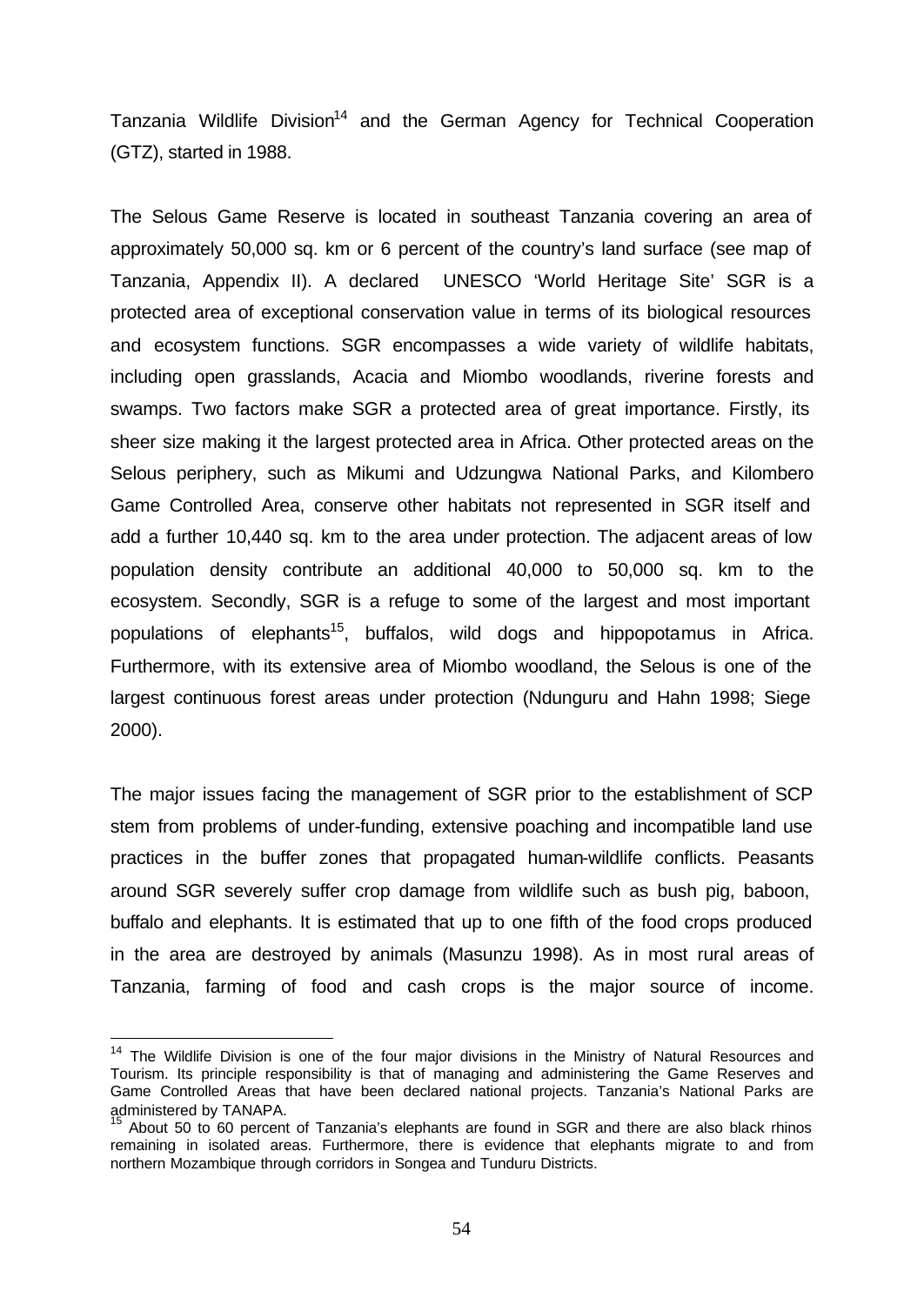Furthermore, wild animals cause serious threats and death to people.<sup>16</sup> Livestock keeping is hardly possible due to the prevalence of the Tsetse fly transmitted disease. Although villagers were dependent on game meat as an important source of protein, they had no legal access to game meat. Communities surrounding SGR did not accrue any direct benefits from wildlife. As a result, villages served as entry points for poachers. Villagers did most of the poaching because they are knowledgeable about the area and the distribution of game. Even though villagers received little money from illegal sales of ivory, poaching was the only activity from which they could earn money easily. During the 1980s commercial poaching for ivory and rhino horn reached disastrous levels. The elephant population had been reduced from more than 100,000 in the 1970s down to around 30,000 in the late 1980s. In addition, the SGR management authorities were severely constrained through the lack of sufficient trained personnel, finances and equipment to effectively service their mandates (Ndunguru and Hahn 1998; Siege 2000).

The overall goal of SCP is to develop a pragmatic and lasting solution for sustainable conservation of the Selous ecosystem.<sup>17</sup> The programme has two major objectives (GTZ 1999a):

- To safeguard the existence and ecological integrity of the Selous Game Reserve as a conservation area; and
- To significantly reduce conflicts between the reserve and the local population by developing mechanisms to make the protected area a vehicle for rural development for the local communities.

The programme is expected to achieve the following results/outputs (SCP 1998):

- 1. Potential for revenue from wildlife explored and tapped;
- 2. Collaboration with similar projects and relevant institutions enhanced and attraction of others promoted as appropriate;
- 3. Selous Game Reserve management capacities further strengthened;

 $\overline{a}$  $16$  It is estimated that an average of 30 people are killed by wild animals around SGR annually, an average of 200 people in the whole of Tanzania.

 $17$  The project planning matrix (PPM) defines the project development goal as "Selous eco-system is secured and sustainably yields benefits for local communities and the nation" and the project purpose as "Wildlife Division and local communities efficiently manage and ensure sustainable utilisation of wildlife in the Selous Game Reserve and the bufferzones" (SCP 1998: Annex 1).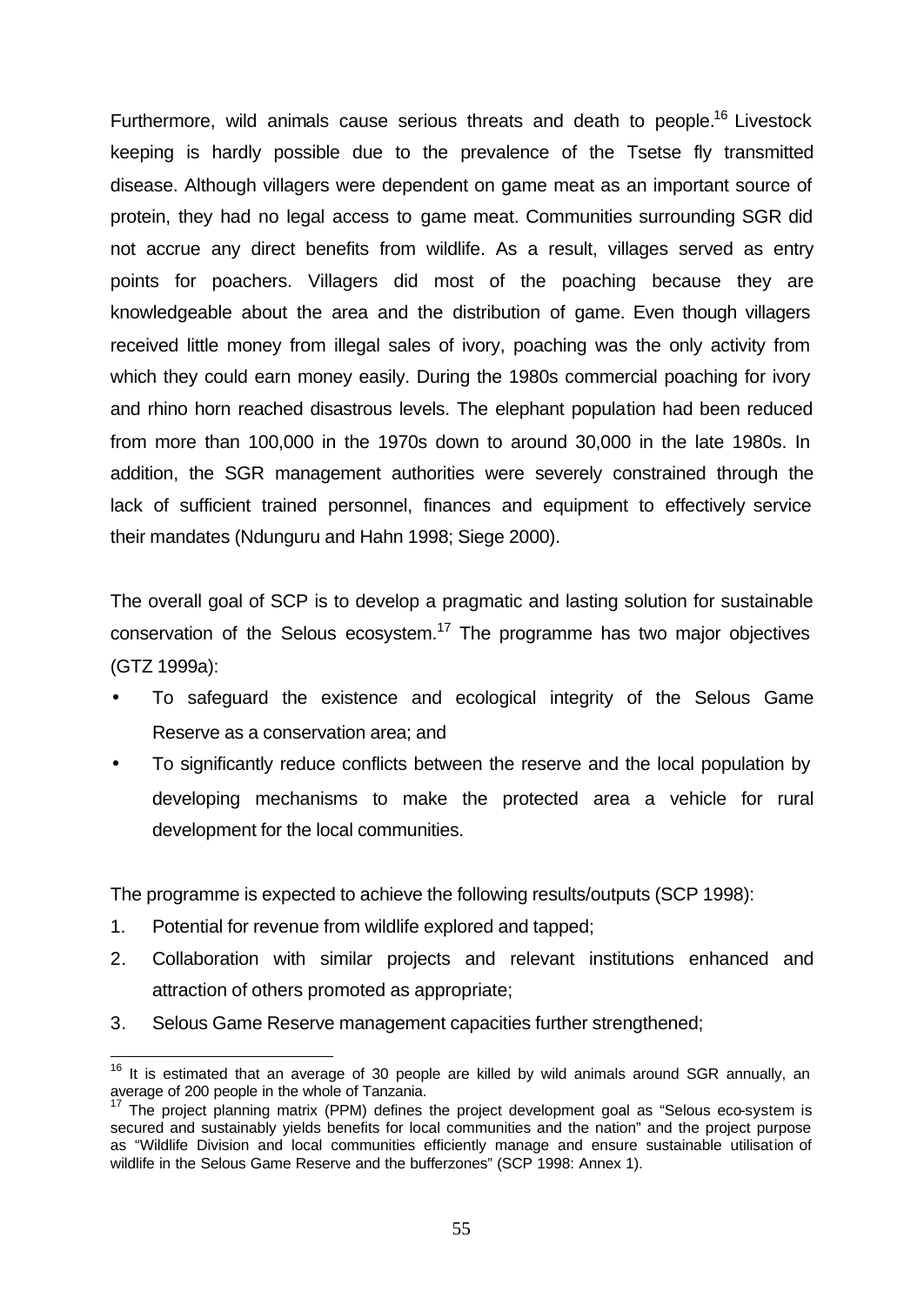- 4. SGR infrastructure and equipment further improved;
- 5. Wildlife Management Area established, demarcated and effectively managed;
- 6. Community Wildlife Management institutional set-up supported.<sup>18</sup>

Besides giving support to the reserve's administration, SCP has introduced mechanisms for community wildlife management in the villages around SGR. Until now, the project supports CBC in five districts adjacent to the reserve, namely Songea, Tunduru, Liwale, Rufiji and Morogoro with 47 villages participating in the scheme (see maps of Tanzania and SGR, Appendices II - III).

Before embarking on the CBC set-up at district and village level, the local government structure is further examined in more detail below.

### **5.2 Local Government Institutions and Level of Local Participation in Decision-Making**

As illustrated in Chapter 4, Tanzania's local government structure is well organised right down to the village, sub-village level.

The institutions of governance at village level are the Village Assembly and the Village Council. The Village Assembly (VA), the 'supreme authority' in the village, consists of all adults over the age of 18 years and an elected Village Council (VC), which shall consist of not less than 15 and not more than 25 members. According to the Local Government (District Authorities) Act 1982, the Village Council is an independent legal entity able to sue and to be sued, hold property and enter into contractual arrangements. Democratisation has made the VC the starting point of governance. The VC is formed by the Village Chairpersons, Village Executive Secretaries from all the sub-villages, sub-village chairpersons, all extension officers – mainly from the agriculture and livestock and community development, and heads of other institutions such as dispensaries, churches, mosques, and primary schools.

 $\overline{a}$ 

 $18$  The results/outputs did not exhibit a means ends relationship among themselves. Consequently the placement of the results does not indicate prioritising or any form of ranking.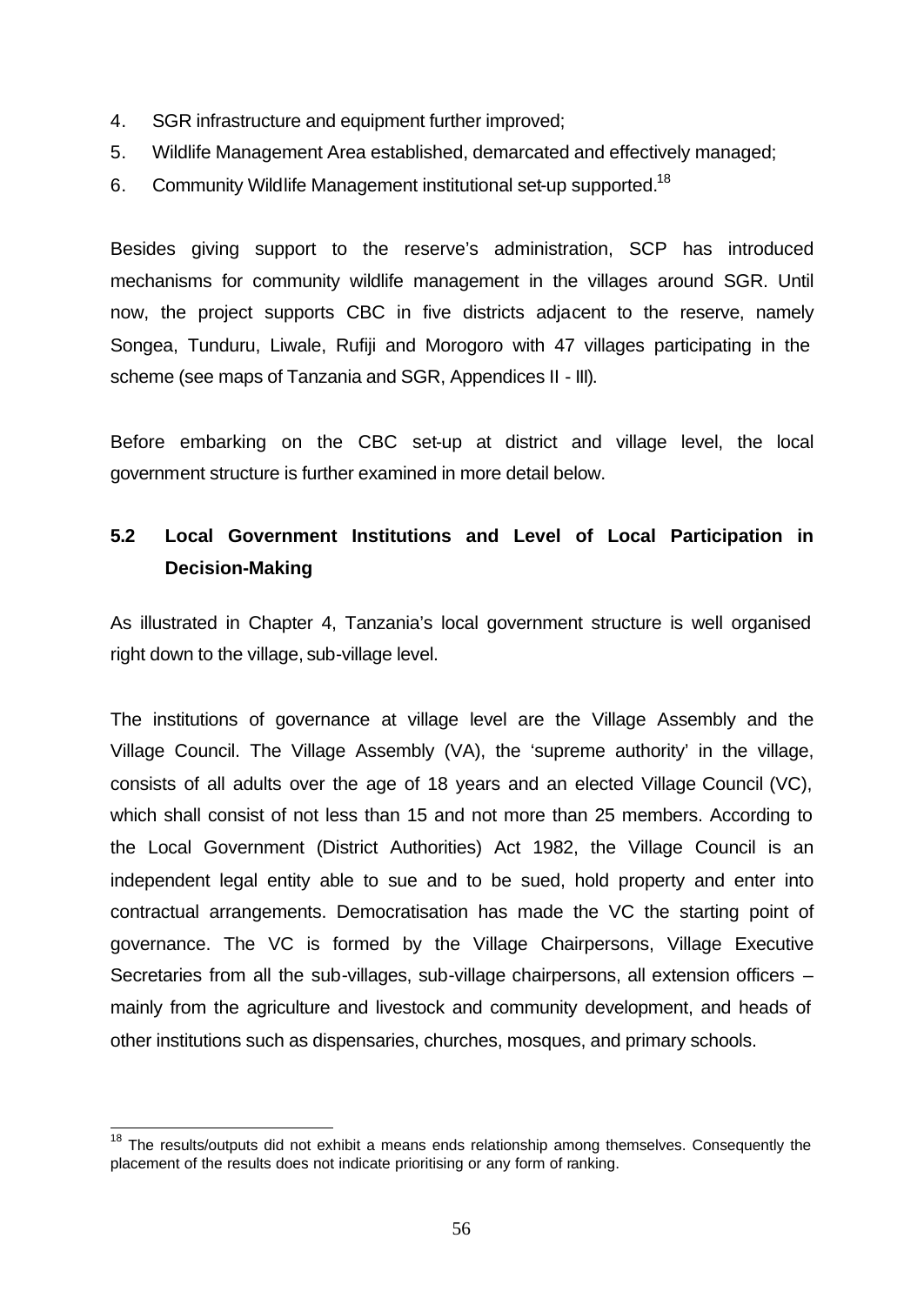The Village Government forms several functional committees, including a finance and planning committee, a services and self-help committee, and a security and defense committee. Where necessary, mechanisms exist for reducing management to the level of sub-villages or even smaller sub-divisions.

Districts are sub-divided into wards. Unlike the Village Council or the District Council, the ward does not have a democratically elected leadership or organ. There are functionaries who manage the ward under the direction of the Ward Development Committee (WDC). The functionaries who are in charge of the ward are the Chairperson and the Ward Executive Officer. The Ward Executive Officer is an appointee of the District Council. The Ward Development Committee is composed of the Ward Councillor, Ward Executive Officer, Village Chairpersons and appointed members.

The main functions of the WDC are to organise and generally oversee the issue of peace and stability in the Ward. At a theoretical level, they are also supposed to prepare their own development plans and make input into the district development plans. However, practice indicated that even where WDCs prepare such plans and forward them to the district level they are rarely acted upon. Rather than base themselves on ward and village plans, district authorities tend to prepare district plans in accordance with national priorities and vision of development. Although the intention might be to plan bottom- up and thus integrate ward and village plans in district plans, the traditional top-down planning continues to operate in practice in many cases (Shivji and Peter 2000).

The District Council, which was also created by the Local Government (District Authorities) Act No. 7 of 1982, meets four times annually and is made up by the Members of Parliament, the District Executive Director (DED), the Ward Councillors, the District Commissioner, the District Council Chairperson, the District Administartive Secretary (DAS), the District Heads of Departments, Ward Development Officers and one representative from each village. At district level there is also a District Development Committee.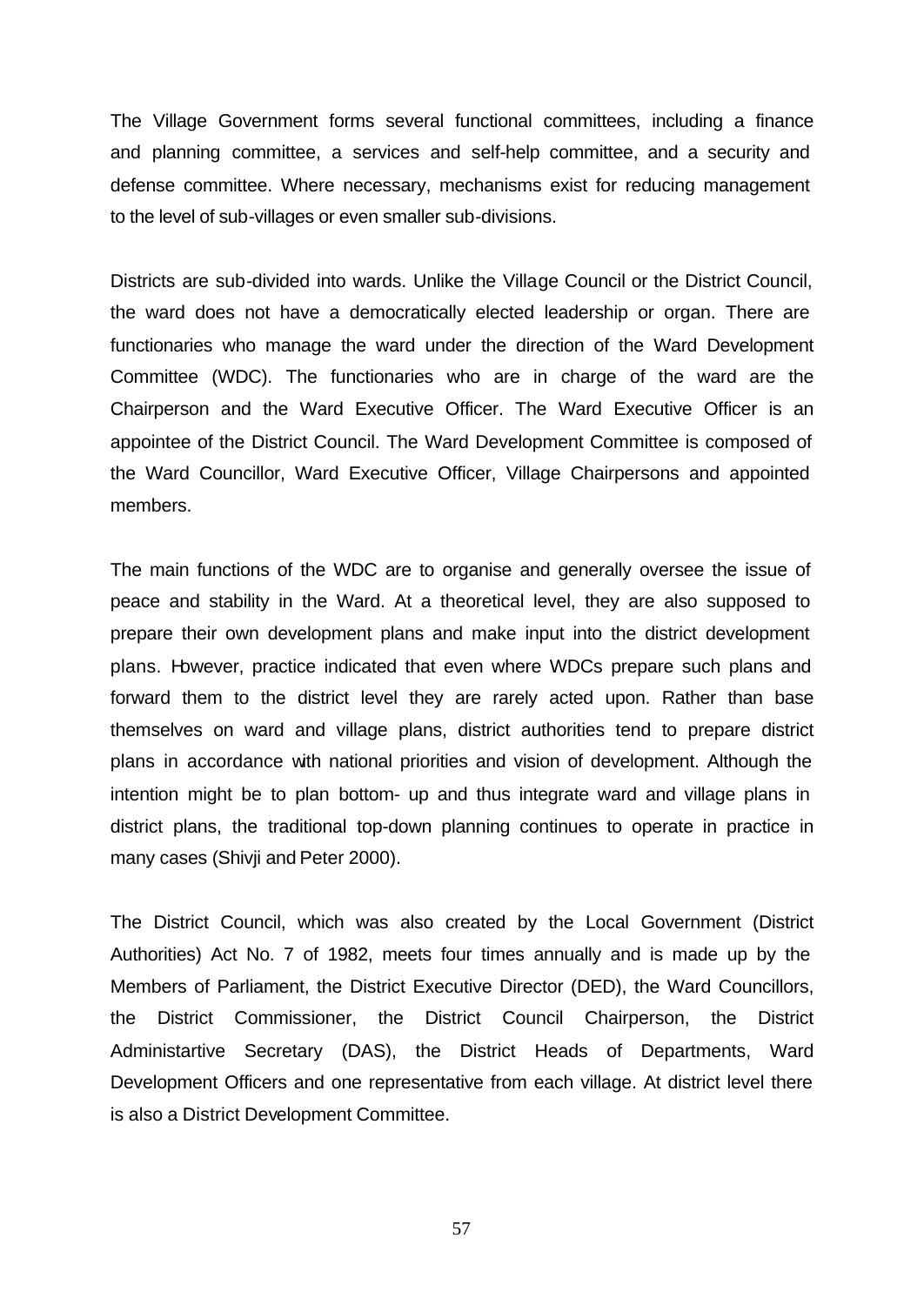#### **5.3 Management Institutions Established**

Institutional development at the local level can be seen in the districts and villages participating in the CBC scheme. To secure the sustainability of the programme and not to build parallel administrative structures, SCP is implemented through existing government structures and has forged strong links with development and natural resources staff in the districts within which they operate. SCP has facilitated the formation of committees, provided training and has put in place procedures and modalities for district level facilitation. At district level, the District Game Officer (DGO) took over the function as a Community Wildlife Management Officer (CWMO) to assist villagers in conservation and sustainable utilisation of natural resources. A Village Development Officer (VDO) further assists and trains the villages in basic management tools such as bookkeeping, planning, and budgeting.<sup>19</sup>

At village level, Village Natural Resources Committees (VNRC) have been established. These VNRC comprise 10 to 12 members elected by the Village Assembly, namely a Chairperson, Secretary, Treasurer and ordinary members. The responsibilities of the VNRC include $^{20}$ :

- Prepare village land use plans;
- Supervise and coordinate patrol including crop protection;
- Oversee communal hunting and distribution of meat;
- Manage and keep records of the profits earned from wildlife-related enterprises;
- Prepare work plan and budget;
- Formulate village by-laws;
- Educate the community on sustainable use of natural resources; and
- Use funds according to the wishes of the entire community.

Observations in the villages suggest that the management institutions established show success. The VNRC of Nambecha village has, besides wildlife management, further taken over additional activities. The community members have approached the District Natural Resources Officer asking for assistance for the establishment of a

 $\overline{a}$ 

<sup>&</sup>lt;sup>19</sup> Interview with D. Kaggi, GTZ-SCP.

<sup>20</sup> Interview with D. Raggi, C.L. Co. 1<br>20 Interviews with VNRC in Kitanda and Nambecha villages, Songea District.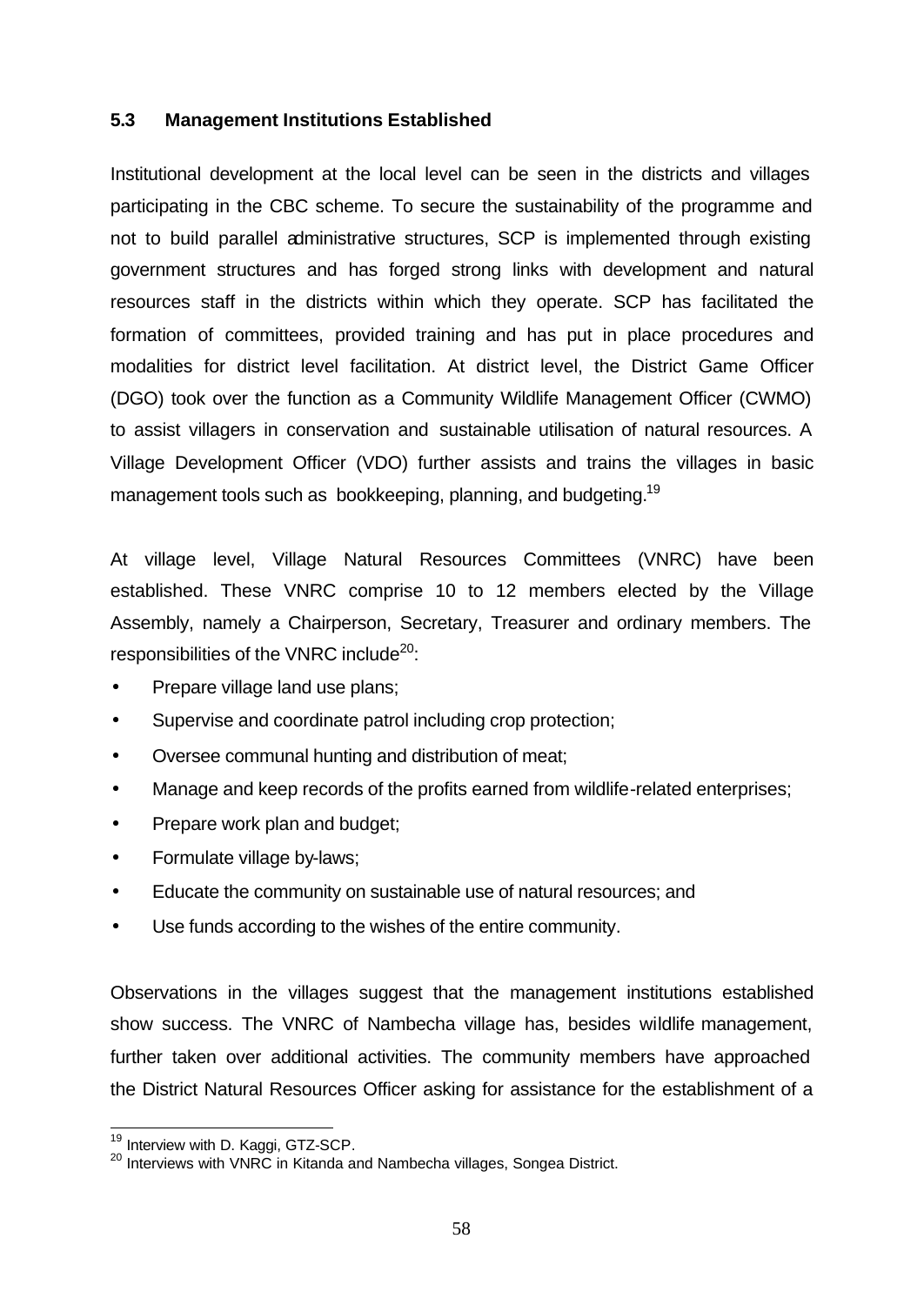nursery. The VNRC now successfully runs the nursery planning to use the trees for the purpose of afforestation.

The Village Assembly is responsible for selecting – strong and energetic, usually six, village game scouts (VGS).

The duties of the VGS include $21$ :

- Schedule and undertake patrol activities in the village wildlife areas at least 10 days a month;
- Arrest and apprehend poachers;
- Monitor game populations;
- Prepare hunting trails for hunting, camping sites, prevent encroachment and boundary demarcation;
- Supervise resident and tourist hunting;
- Conduct problem animal control;
- Conduct hunting for meat for the village; and
- Carry out bush fire management.

Both the village scouts and the village officials are trained in the Community Based Conservation Training Centre (CBCTC) in Likuyu-Sekamaganga, Songea District. The centre provides training in natural resource legislation and basic management tools like bookkeeping, budgeting and planning for the VNRC and further hunting skills training for the VGS.

A District Natural Resources Management Committee (DNRMC) for villages with WMAs has been established to facilitate district level involvement in the programme. The committee comprises the District Natural Resource Officer, District Game Officer, Forestry and Beekeeping Officer, Fisheries Officer, Agricultural and Livestock Officer, the District Executive Director and the SGR Sector Warden, as the representative of the game reserve. Committee meetings are held biannually and are chaired by the District Commissioner. The DNRMC is responsible for settling disputes and conflicts, developing guidelines for wildlife management, proposing

l

 $^{21}$  Interviews with VGS in Kitanda and Nambecha villages, Songea District.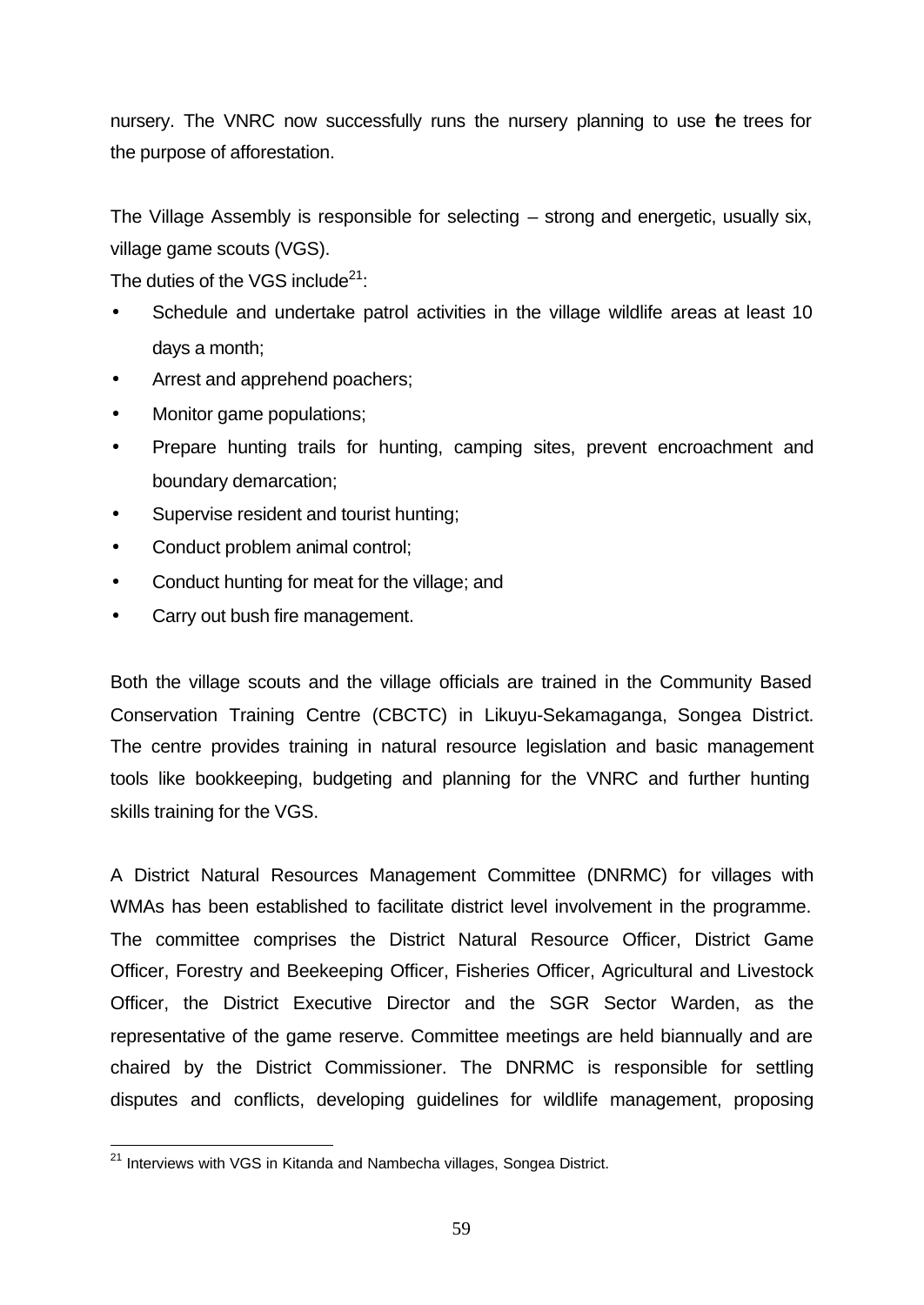hunting quotas for utilisation and overseeing the overall natural resources management.

Observations at the district meetings in Songea and Tunduru suggest that village representatives have developed a good understanding of CBC and have strengthened knowledge about their rights in recent years. Most of the villagers openly raise their questions and state their problems towards the district officials and the project team. The district officials seem to be committed to CBC and recognise the potential benefits it holds for future development. The DC for example, encourages villagers to raise questions and to discuss their problems and conflicts they face in regard to natural resource management. He also emphasises the importance of the sustainable use and management of natural resources for securing the future livelihoods of the people. $22$ 

In Morogoro District north of SGR, 19 villages, with a population of about 45,000 people, have jointly registered a non-governmental organisation (NGO) called JUKUMU Society in 1996. $^{23}$  In order to improve the management of their small wildlife areas and to reduce overhead costs the villages opted to form a NGO, which is administering the Wildlife Management Area. JUKUMU is composed of a tenmember central committee, which is the central administrative body. The committee is elected by the council made up of three representatives of all 19 villages. A fivemember board of trustees is further elected. After the joining of the individual areas the common WMA has a size of 750 sq. km..

It is further interesting to mention that villages south of SGR, in the corridor to Mozambique, have organised themselves without any support of SCP. As the news of CBC activities has been spreading, the communities have collected mussleloaders and snares, formed VNRC and selected village game scouts themselves. Afterwards, they have approached SCP to join the CBC scheme.

l

 $^{22}$  Personal participation in district meetings and interviews with D. Kaggi, GTZ-SCP and N. Madatta, CWMO of Songea District.

<sup>23</sup> JUKUMU stands for JUMUIA YA KUHIFADHI NA MATUMIZI BORA YA MALIASILI UKUTU or translated "Society for Conservation and Wise Use of Natural Resources in the Ukutu Area".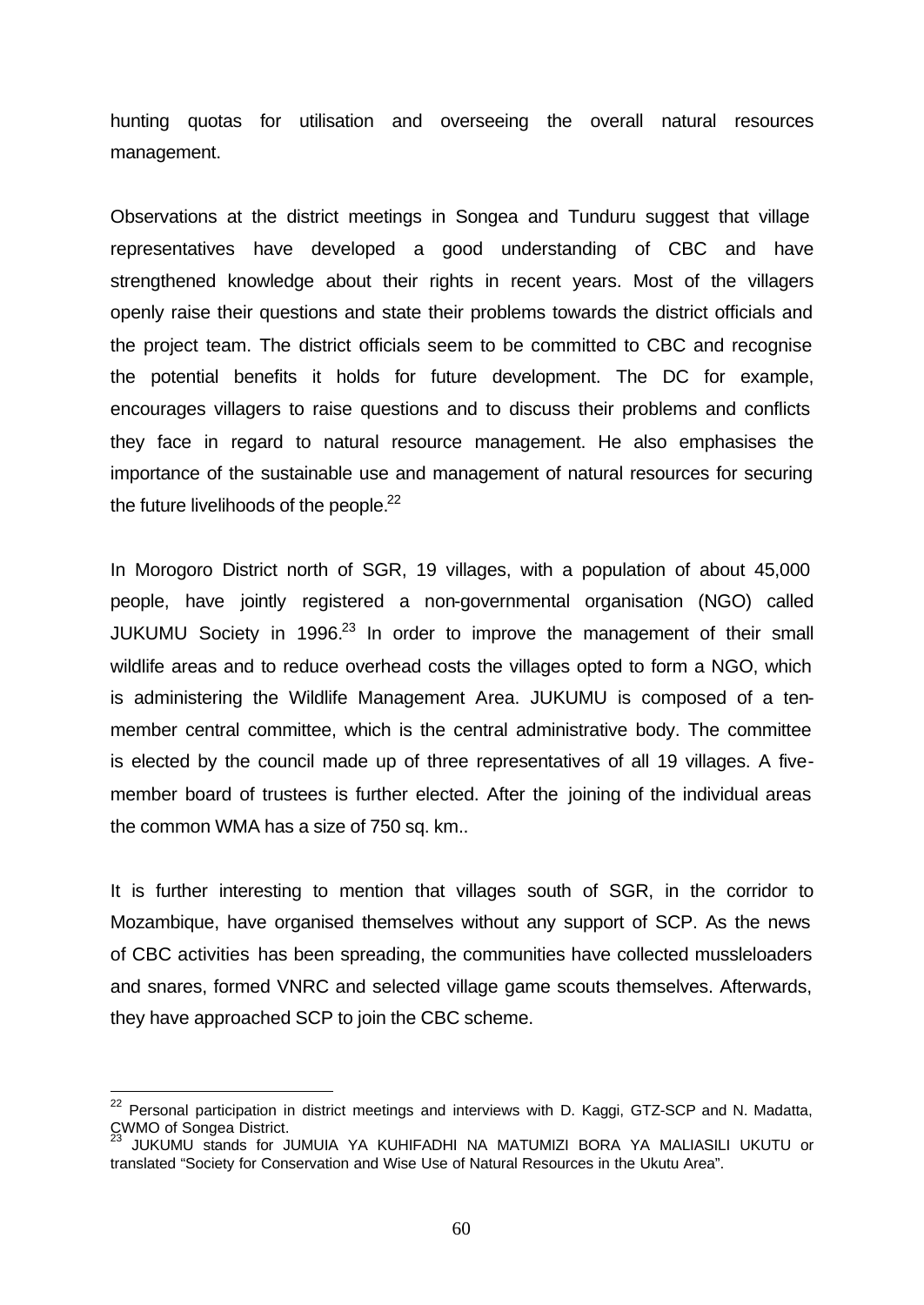As the above analysis illustrate, participation in the villages studied can be best characterised as functional, according to Barrow and Murphree's typology (see Table 1.2).

#### **5.4 Issues of Land and Natural Resource Tenure**

As discussed in Chapter 1.2.1, appropriate land and natural resource tenure systems are the fundamental basis of the long-term nature of CBNRM / CBC strategies, as it allows communities access to natural capital. It is important to comment that wildlife management and land management are inseparable disciplines. In Tanzania, land tenure system and land use planning are necessary considerations for the success of the 1998 Wildlife Policy with its consequent Guidelines for Wildlife Management Areas.

Until recently, the legal framework for village land has remained unclear and a potential source of enormous conflict in Tanzania (EPIQ 2000). With the objective of updating and overhauling the Land Ordinance, 1923, the new land laws Land Act No. 4 (1999) (United Republic of Tanzania 1999c) and the Village Land Act No. 5 (1999) (United Republic of Tanzania 1999d) have been finally drafted and approved by parliament after several years. The acts still have to be empowered to become law. Whereas the law, mostly through caselaw prior to 1999, had defined customary land rights vaguely, the Village Land Act, 1999, clarified this important point. The Customary Law right of occupancy is as definite as a granted right of occupancy. The Village Land Act has also put in place an elaborative formal and transparent procedure for obtaining a customary right of occupancy.

Under the Land Act Tanzania is divided into three major categories of land for the purpose of land management and administration, i.e. general land, village land and reserved land. The Commissioner for Lands will administer all land other than village land area demarcated and administered by their respective Village Assemblies and Village Councils (VC) under the Local Government Act (District Authorities) Act, 1982. Each village will be granted certificate of boundary and the VC empowered to issue subtitles (customary rights of occupancy) to villagers for land within the village.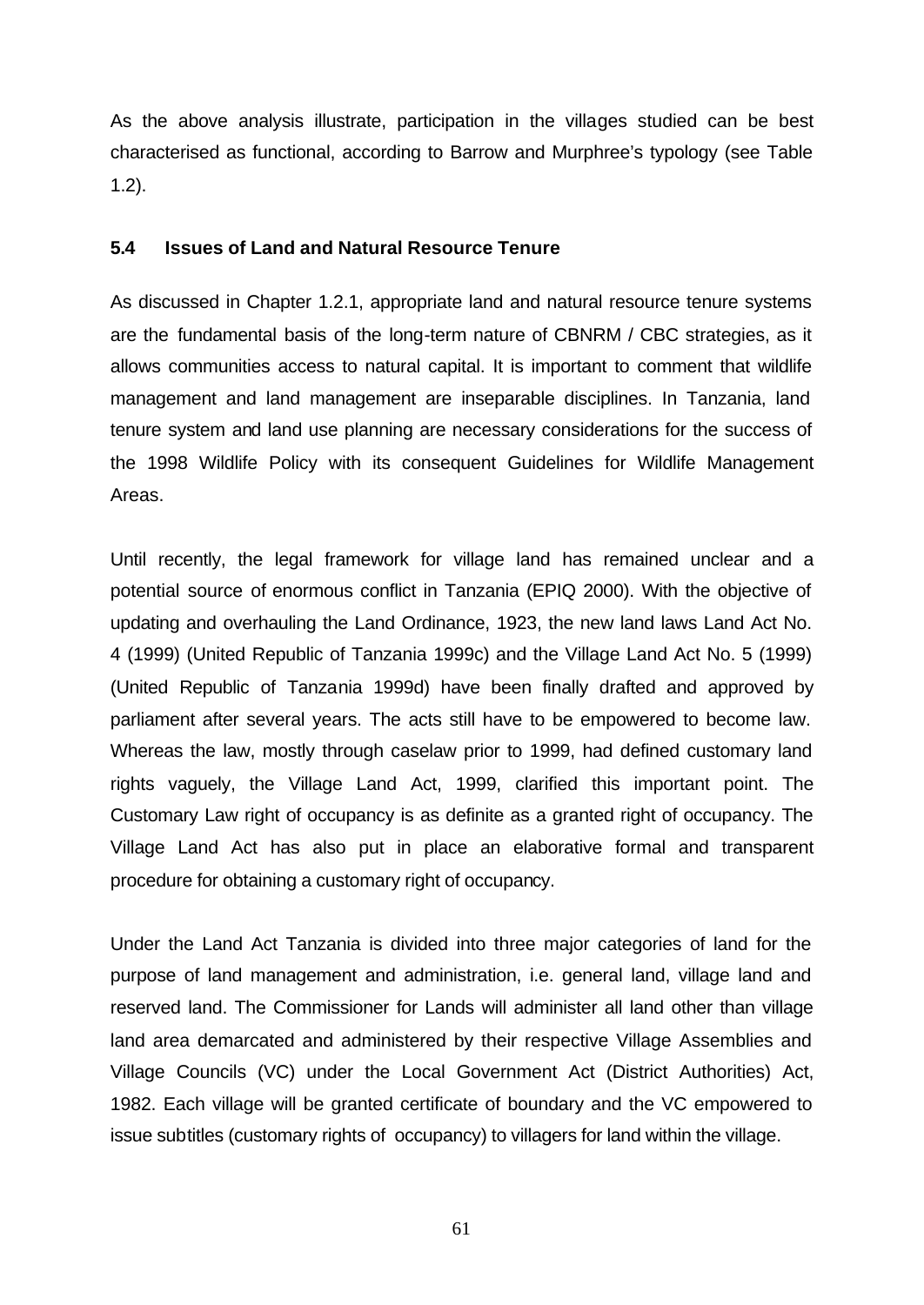The Village Land Law defines village land to mean:

*"All land within the boundaries of a village registered under section 22 of the Local Government (District Authorities) Act, 1982; and all land designated as village under land tenure (Village Settlements) Act, 1965; area demarcated as village under law; and land which had been used by a village for at least 12 years before the enactment of the proposed Village Land Act, 1999."* 

The Village Land Law allows villages to declare as common land designate a part of their land as WMAs.

Until now, 50 villages out of 85 around SCP have developed village land use plans (VLUPs) with the assistance of the respective land offices. Villages were assisted to survey and demarcate their land and to obtain certificates of land boundaries. $^{24}$ 

The major forms of land use that were identified were areas for settlement, agriculture, fuelwood, livestock grazing, areas for future expansion and areas for wildife management. To minimise conflicts between land uses such as agriculture, livestock grazing and wildlife, the different land uses were zoned far apart. WMAs have been zoned out as buffer areas to SGR and are used for sustainable wildlife utilisation with the goal of procuring sustainable economic benefits from wildlife resources. Each WMA has legal administrative boundaries based on VLUPs approved by the districts and may include one or more villages. Other designated forms of land use include forestry reserves, wood lots, bee keeping, swamps, agricultural areas, roads and settlements.

 $\overline{\phantom{a}}$ 

 $24$  Experiences with assisting villages to prepare and implement village land use plans have been gained in several GTZ and other donor supported projects and have been summarised in a village land-use planning manual which is available in in both Kiswahili and English. It is to be used making sure that all beneficiaries to the new land laws comprehensively understand the rights, duties and obligations under the new land laws (United Republic of Tanzania 1998f, GTZ 1999b).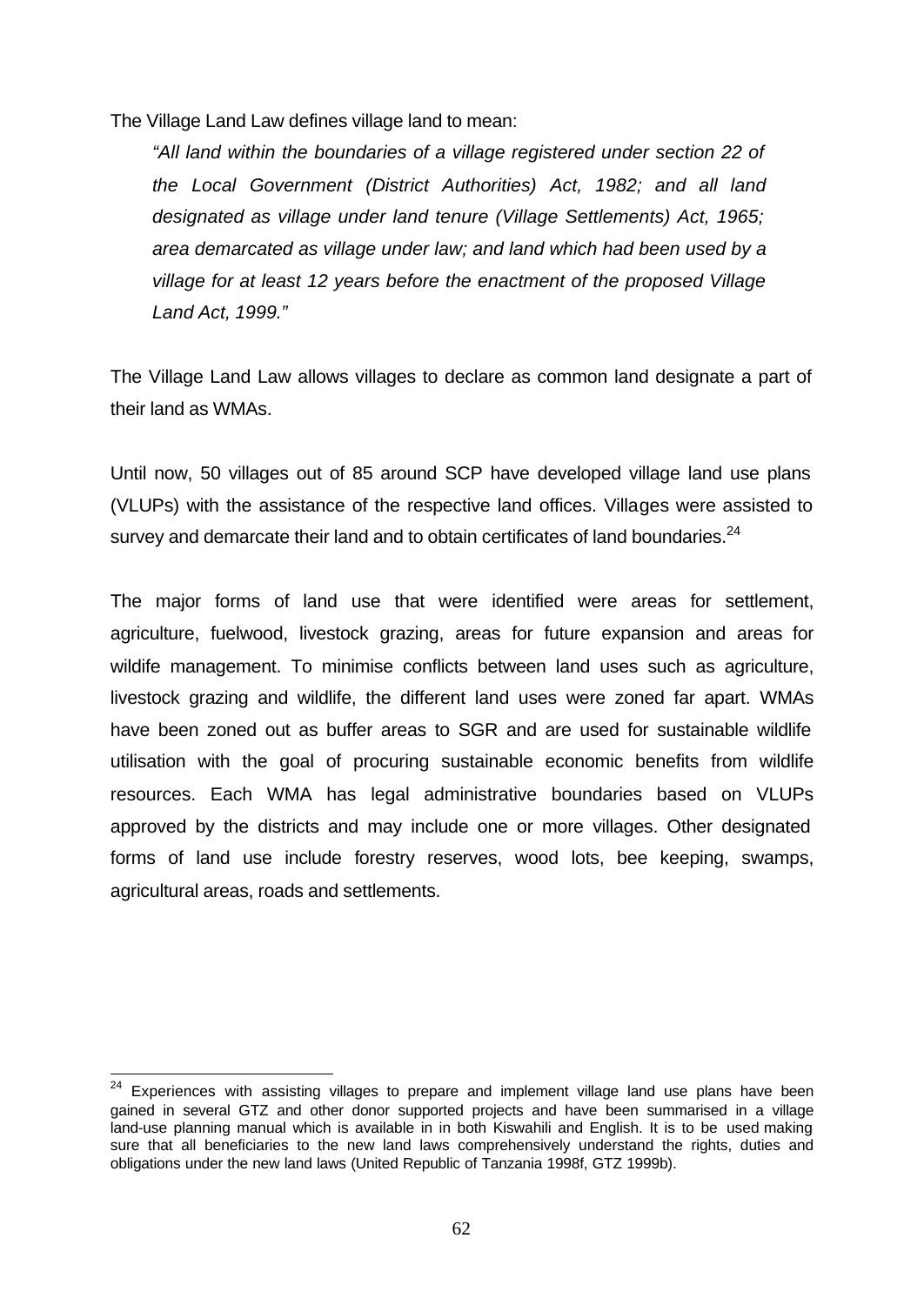Respondents at the district and village level said that villagers were generally eager to participate in village boundary demarcation and most of the community members acknowledge the identified areas. Some problems of encroachment have arisen in Kitanda village where one member of the community started to clear cut an area of the WMA for the purpose of farming. In response the VNRC and VC issued an ultimatum to leave the area after the first harvest. $25$ 

#### **5.5 Regulations and By-laws for Natural Resource Use**

The formulation of by-laws<sup>26</sup> is an essential precondition that quides the management and protection of the resources within the village land area. SCP supported the villages in the formulation of by-laws. Under SCP village stake holding over the areas has consolidated as the villages succeed in establishing rigorous and effective protection regimes and use-regulations. The project has activated the capacity of registered Tanzanian villages to make by-laws in respect of any village matter or resource as stated in the Local Government (District Authorities) Act No. 7 of 1982. In collobaration with the district staff and by drawing on experiences of other projects, SCP has facilitated project villages to develop appropriate natural resource by-laws that will enable villages to utilise the allocated game in an institutionalised legal way. Village governments have defined clear objectives for wildlife management, are

 $\overline{\phantom{a}}$  $^{25}$  Interviews with Kitanda VNRC and N. Madatta, CWMO of Songea District.

 $26$  By-laws can be defined as all those laws that have been passed by an authorised authority on behalf of the Parliament, which received the power to do so by a specific mandate from an Act of Parliament. To put it simply, by-laws are expected to provide specific details that the Parent Act could not provide. This means, by-laws are supposed to lead to the smooth implementation of the Parent Act. There are four sources of by-laws in Tanzania important for the management of natural resources and these are:

<sup>(1)</sup> The Chief Justice and Ministers are empowered by various Acts of Parliament to make subsidiary legislation in terms of orders, rules and regulations to cater for various circumstances and situations. These by-laws may apply to a selected area, district, region, or the whole country as the case might be;

<sup>(2)</sup> The Minister responible for local government under section 147 of Act. No.7 of 1982 is empowered to make rules for villages, and District councils;

<sup>(3)</sup> District Councils, under section 148 of the Local Government Act No.7 of 1982 and section 7 and 13 of the Local Government Finances Act (No.9 of 1982), have powers to make by-laws on a wide range of issues in their respective districts. These powers, however, are only exercisable subject to the consent of the Minister responsible for local government; and

<sup>(4)</sup> Village Councils under sections 163 have been given powers to make by-laws for the better functioning and administration of their respective villages and the resources found therein. This power is exercisable subject to the approval of the District Council (EPIQ 1999).

These sources of by-laws could, therefore, be utilised to regulate many sectors of life in Tanzania, one of which is natural resource management and environmental protection.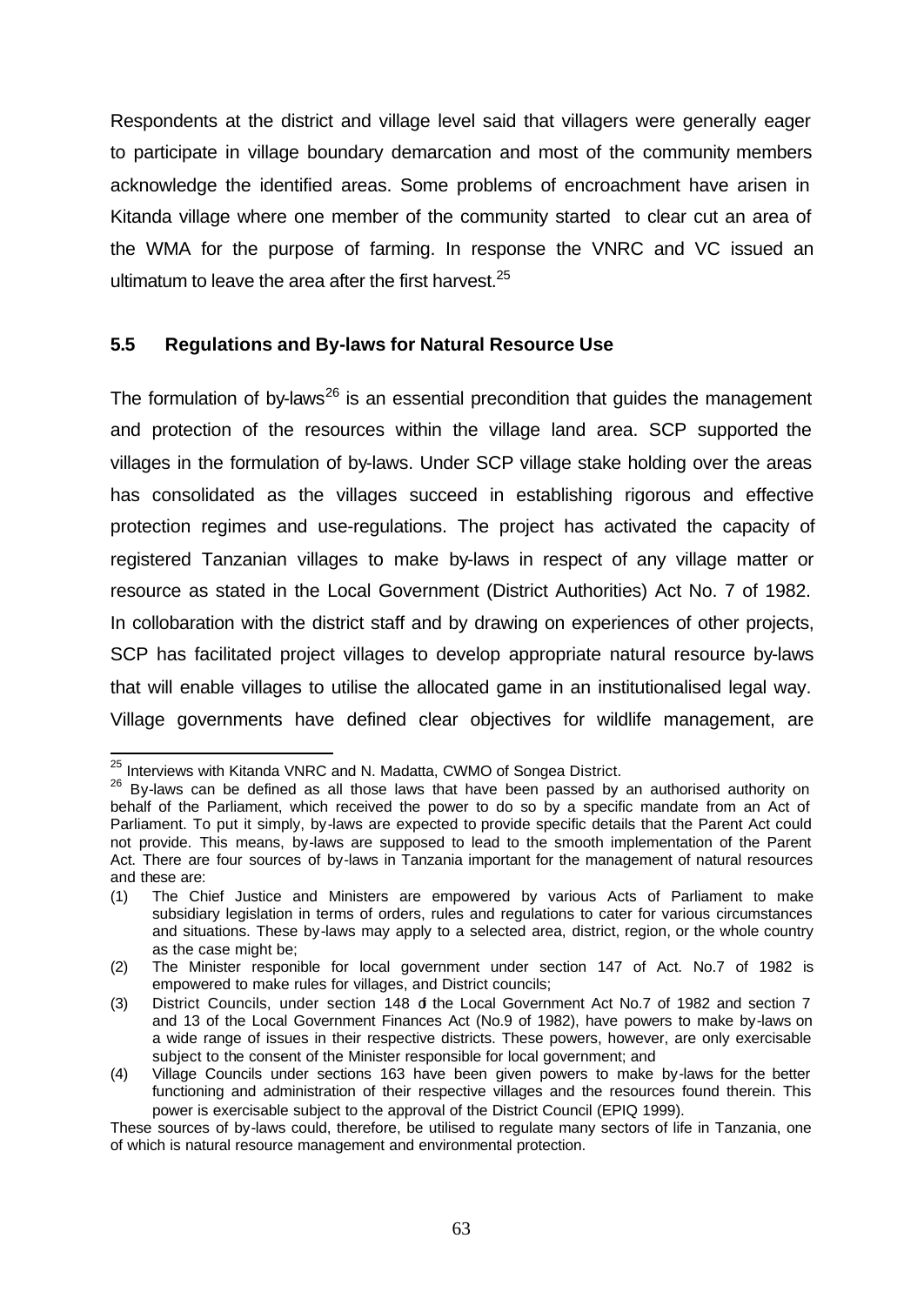willing to combat illegal use of wildlife and have developed by-laws to enforce compliance. These by-laws are binding to all persons, irrespective of whether they belong to the community or not. Without approval by the District Council the rules cannot enter statutory law and be upheld in courts. Village leaders and natural resource committees have been exposed to existing legal provisions that would enable the development of these by-laws. Use regimes have matured and become more detailed, usually as a consequence of conflict between the users and the VNRC, or the evidence that a rule was unworkable, or unfair.

While the villages around SGR have been assisted in making by-laws, many communities lack the capacity and knowledge to go about creating and enforcing them. Experience shows that the assistance of district and project staff is critical in facilitating the existence of functional by-laws that are not in conflict with other existing laws (EPIQ 2000). Further experience shows that in most cases by-laws passed by the Councils and Ministers apply a top-down, control oriented approach and have undermined local government authority. The problem with this approach is the lack of community ownership: involvement of the people in the discussion, formulation and passing of a by-law is absent or minimal. This has led to widespread failure in the implementation of projects at district and village level in Tanzania (Kikula *et al.* 1999).

The making of by-laws by village governments faces many practical problems. A study on village democracy and district governance identified the following problems (Shivji and Peter 2000):

- The district council, rather than the village council, make most of the subsidiary legislation affecting the villages.
- A lot of legislation passed by the district council concerns the imposition of taxes, fees and charges, or imposing mandatory minimum acreage cultivation to encourage cash crops.
- Village councils generally lack both a policy-orientation and the necessary training to prepare their own by-laws. Furthermore, district and municipal councils do not generally create a facilitative environment to encourage village bodies to adopt their own by-laws.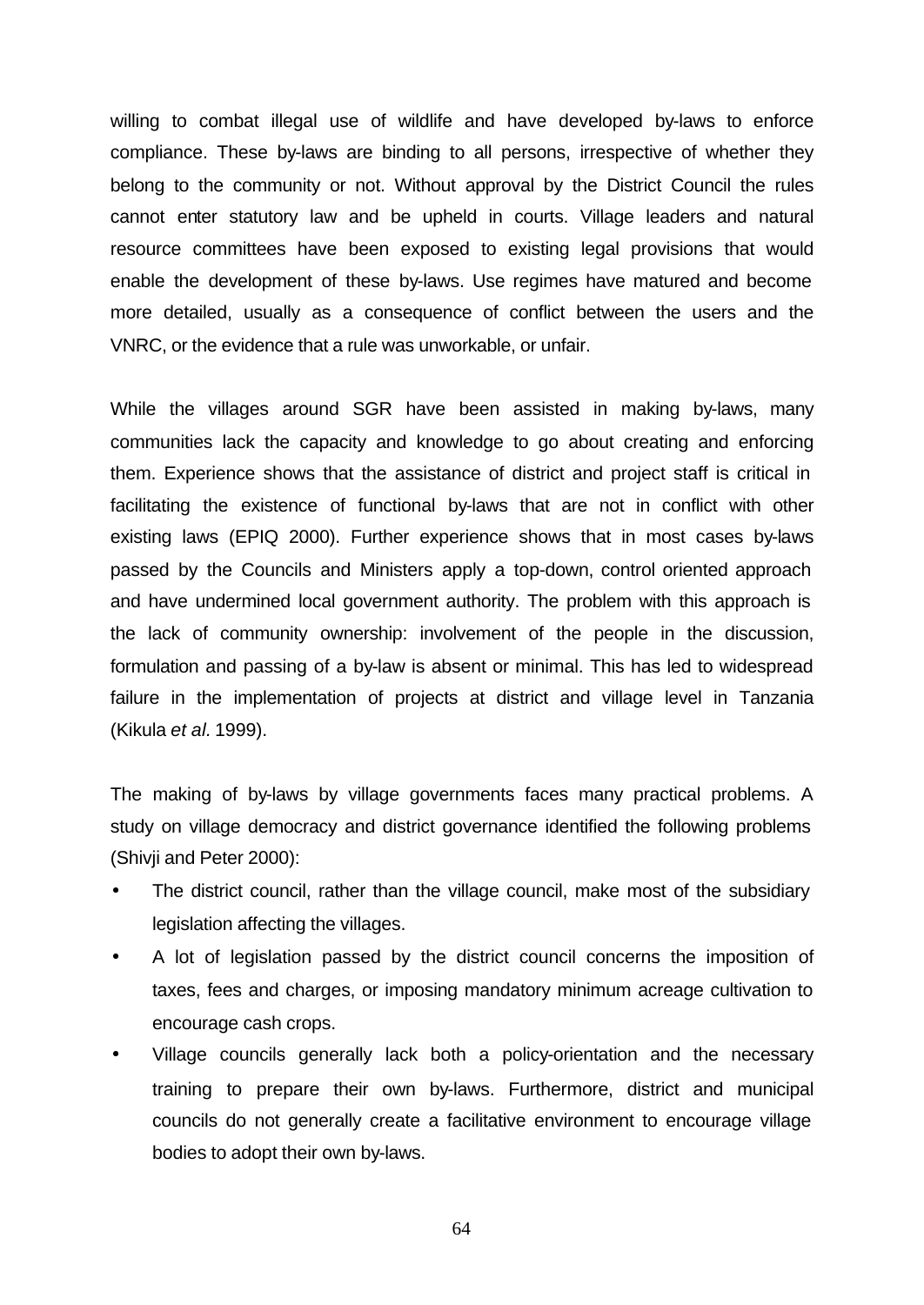- Village councils, and much less village assemblies, are scarcely involved in making village by-laws.
- The enforcement of by-laws is replete with problems of lack of resources, impartial adjudication and inadequate collection and local retention of fines.

#### **5.6 Categories, Type and Value of Benefits**

Benefits, direct and indirect, are crucial for the future success of CBC programmes and if wildlife cannot contribute sustainably to local livelihoods then it stands little chance of survival (see 1.2, Emerton 2001). In the area of the Selous Conservation Programme the main income potential of communities rests with safari hunting. A good hunting block can produce between 50,000 and 100,000 US \$ per year for the government. Unfortunately communities are not yet entitled to this income because safari hunting is administered by the Wildlife Division and the majority of the revenues goes straight to the central government's Treasury. This is resented by the villages, because the demanding task to manage the wildlife rests now with the community but tens of thousands of US \$ earned from safari hunting are by-passing them. Under a decree by the Prime Minister a nominal 25 percent of the safari hunting revenues (game fees) of the districts are channelled back to the communities via the districts; in the case of the Selous the actual share is less than 10 percent, because it is calculated after different retention schemes. However, Songea District still receives about 5 million Tanzanian Shillings (Tshs.)<sup>27</sup> from game fees annually. Neighbouring Tunduru District receives around 10 million TShs., Liwale District even around 26 million TShs..  $^{28}$  The district councils are supposed to pass these funds, mainly in the form of social development projects, back to the villages where wildlife revenue is generated. In many cases District Coucils have been reluctant to transfer the money to the communities and the villages were only able to receive funds through facilitation of SCP.

Photographic tourism is now picking up in the northern section of SGR. The first contract between JUKUMU and a private tour operator who built a lodge on village

 $\overline{\phantom{a}}$  $^{27}$  TShs. 800 = US \$ 1

<sup>28</sup> Interview with R. Hahn, GTZ-SCP.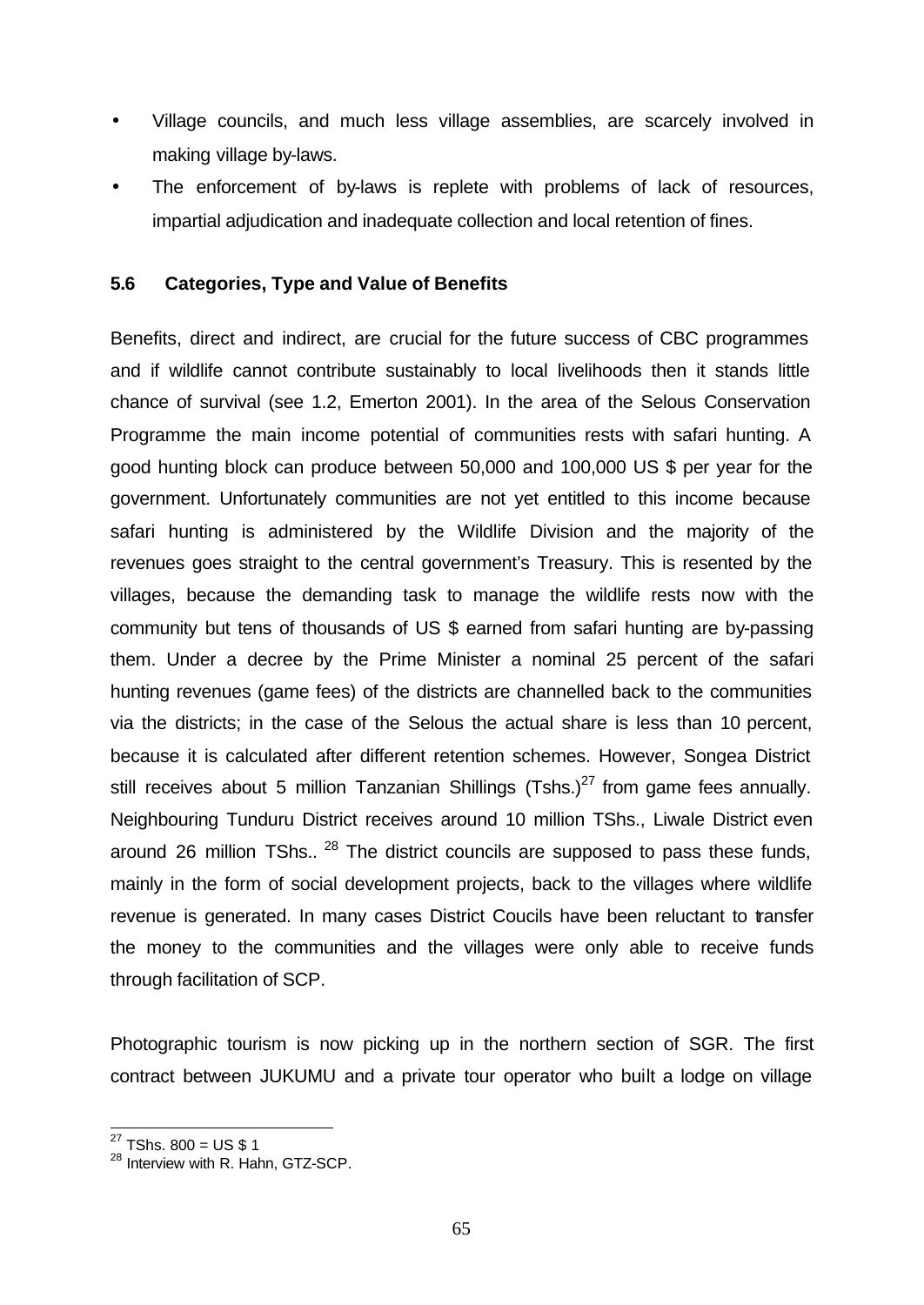land have been signed. The value of the contract is around 200,000 US \$ over a period of 10 years.<sup>29</sup>

SCP has tried to push the hunting companies to contribute at least 4 million TShs. per annum to the villages. Except from the Gonabis Game Controlled Area north of the Selous, the companies have paid much less. The contributed money is supposed to be passed to the District Natural Resources Committee which transfers the money to the villages. In the case of Songea District, the money from the 1999 hunting season was almost distributed by a Member of Parliament who tried to use the money for the purpose of his election campaign throughout the entire district. At the end, and only through the pressure of the District Game Officer, most of the money reached the villages participating in CBC. Such cases illustrate the importance of facilitation by the project team and the district. $30$ 

Until now, the major source of income for the communities has come from meat hunting as the villages are allowed to harvest a quota of game for their own consumption. The VNRC is allowed to sell the meat in their locality.

Major changes and an increase of financial revenues are expected with the endorsement of the government Guidelines for the Establishment of Wildlife Management Areas and in the future with the enactment of the revised WCA.

Statements of respondents in Kitanda and Nambecha villages suggest that community members also place an intrinsic and cultural value on wildlife (see 1.2, Kangwana and Mako 2001). Local residents highlighted their satisfaction when being able to spot animals, like elephants, again, which have been absent in the area for many years (see below).

Additionally, and not less important, are the socio-political benefits being an important outcome of CBC. As already discussed above (compare 5.3), CBC has the

 $\overline{\phantom{a}}$ <sup>29</sup> Interview with JUKUMU Chairperson.

<sup>&</sup>lt;sup>30</sup> Interview with R. Hahn, GTZ-SCP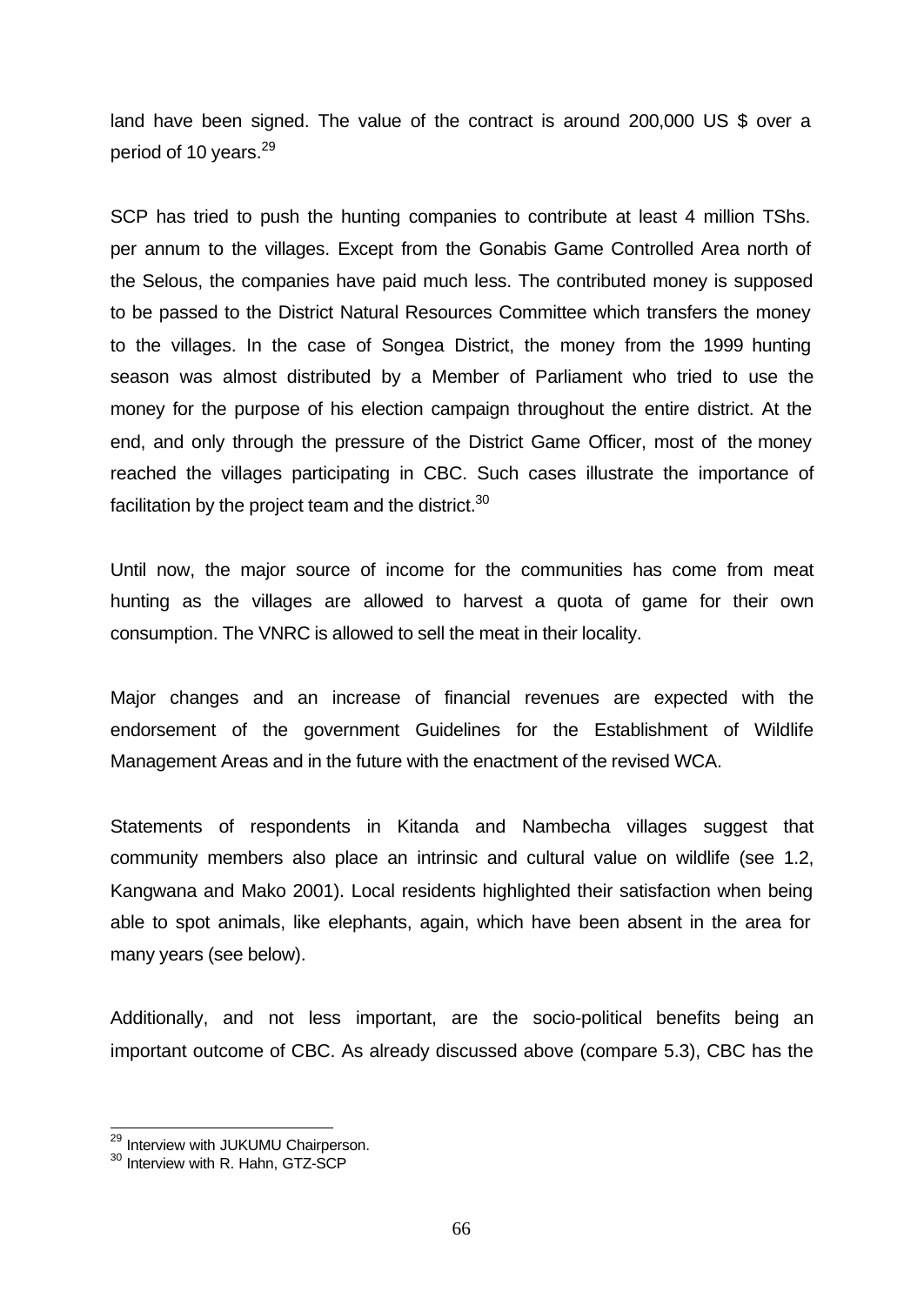potential of becoming a catalyst for socio-political and institutional changes in the communities.

#### **5.7 Development of Wildlife Population**

There is strong evidence that the number of wildlife has increased or at least stabilised in and outside SGR since the beginning of SCP in the late 1980s. Apart from the community wildlife programme, other efforts were also involved in combating commercial poaching. In 1989, Tanzania had responded to the ivory poaching situation by carrying out 'Operation Uhai', an antipoaching campaign supported by army and police. The country was also in the forefront to facilitate the ivory trade ban at the CITES-Conference of Parties in Paris in 1989. Since then, commercial poaching had reduced drastically.

Analyses of the aerial wildlife censuses of 1989, 1991, 1994, and 1998 suggest that population numbers have stabilised and increased. The elephant population, for example, has increased by an average of around 6,5 percent p.a. since 1989. The Selous ecosystem now probably contains over 60,000 elephants.<sup>31</sup>

Statements from village game scouts and VNRCs in Songea and Tunduru Districts suggest that wildlife is now coming back to areas where it has been absent for many years. As a result, crop damage conflicts are on the increase in the bufferzone areas. Villagers and game scouts spend an increasing amount of time protecting their cultivated land.

#### **5.8 District Planning and Local Government Reform**

Songea District is one of the pilot districts in the Local Government Reform Programme. Even as one of the 'better off' districts in the country, the district faces major capacity problems, i.e. qualified manpower for financial management and lack of funds. $32$ 

 $\overline{\phantom{a}}$  $\frac{31}{10}$  For a detailed analysis of the different surveys carried out in and around SGR see Siege 2000.

<sup>&</sup>lt;sup>32</sup> Interview with B.J. Kilonzo, DED of Songea District.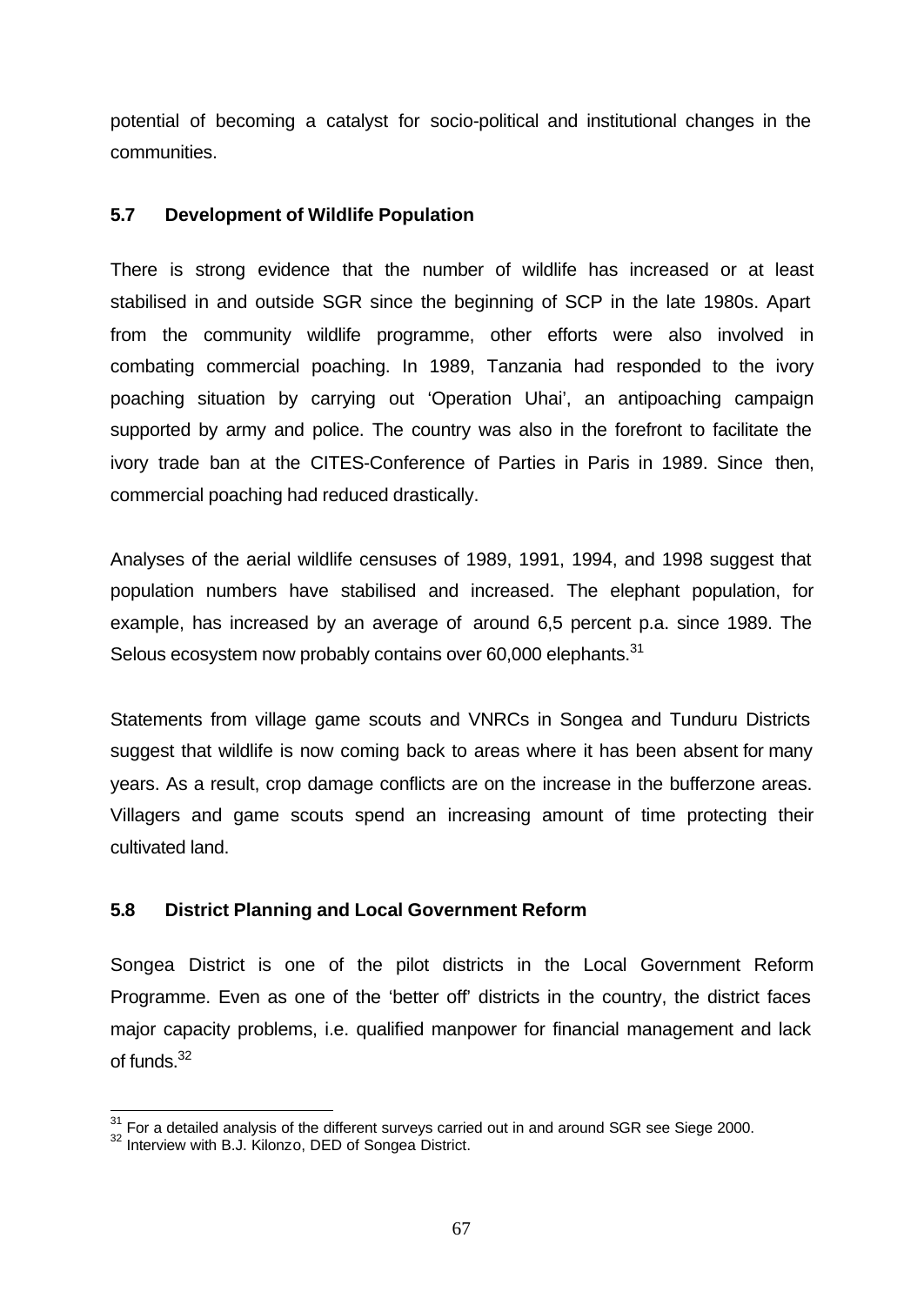Songea District Council is supported by the Netherlands Development Organisation (SNV) in building district planning capacity. SNV gives technical assistance to the LGRP process in the form of one District Management Officer and one Financial Management Advisor. Financial support consists of approximately 500,000 US \$ annually which is allocated to the council budget and used as part of its resources.

On a careful reading of the Local Government Reform Programme, it becomes clear that the thinking on local government reform was aimed at the district level and the reform was not set up below the district. The sub-district level has not been intergrated in the LGRP nor conceived as an integral part of the reform programme. The administrative and governance framework of the village level remains as it was established by the Local Government Act (District Authorities) Act of 1982. Neither the Policy Paper, other consultancy reports deriving therefrom, nor the Local Government (Miscellaneous Amendments) Act, 1999, which gives prelimanary legal effect to LGRP, directly address the legal or institutional framework at the village level. A national workshop on village governance and the LGRP tried to address these problems discussing in which way the sub-district level could be addressed in the reform process.

Furthermore, concerns have been raised whether the decentralisation of extensive central government responsibilities to the local level is feasible in Tanzania, where the overall political system is irresponsible in itself. Problems, such as corruption, might decentralise as well. Additionally, there is evidence of strong resistance of government officials themselves being afraid of losing their political powerbase.<sup>33</sup>

As mentioned above, the 'new' role of the Regions remains unclear. Officially, the regional staff, i.e. the Regional Commissioner and Regional Secretary have remained with an advisory role coordinating and supporting activities vis-àvis local authorities. However, some regional staff members still behave as Proper Officers. As the case of Songea District illustrates, the Regional Game Officer severely interrupts CBC activities telling village game scouts to stop their quota hunting and

 $\overline{\phantom{a}}$ 

 $33$  Interview with Dr. A. Liviga, Department of Public Administration and Political Science, University of Dar es Salaam.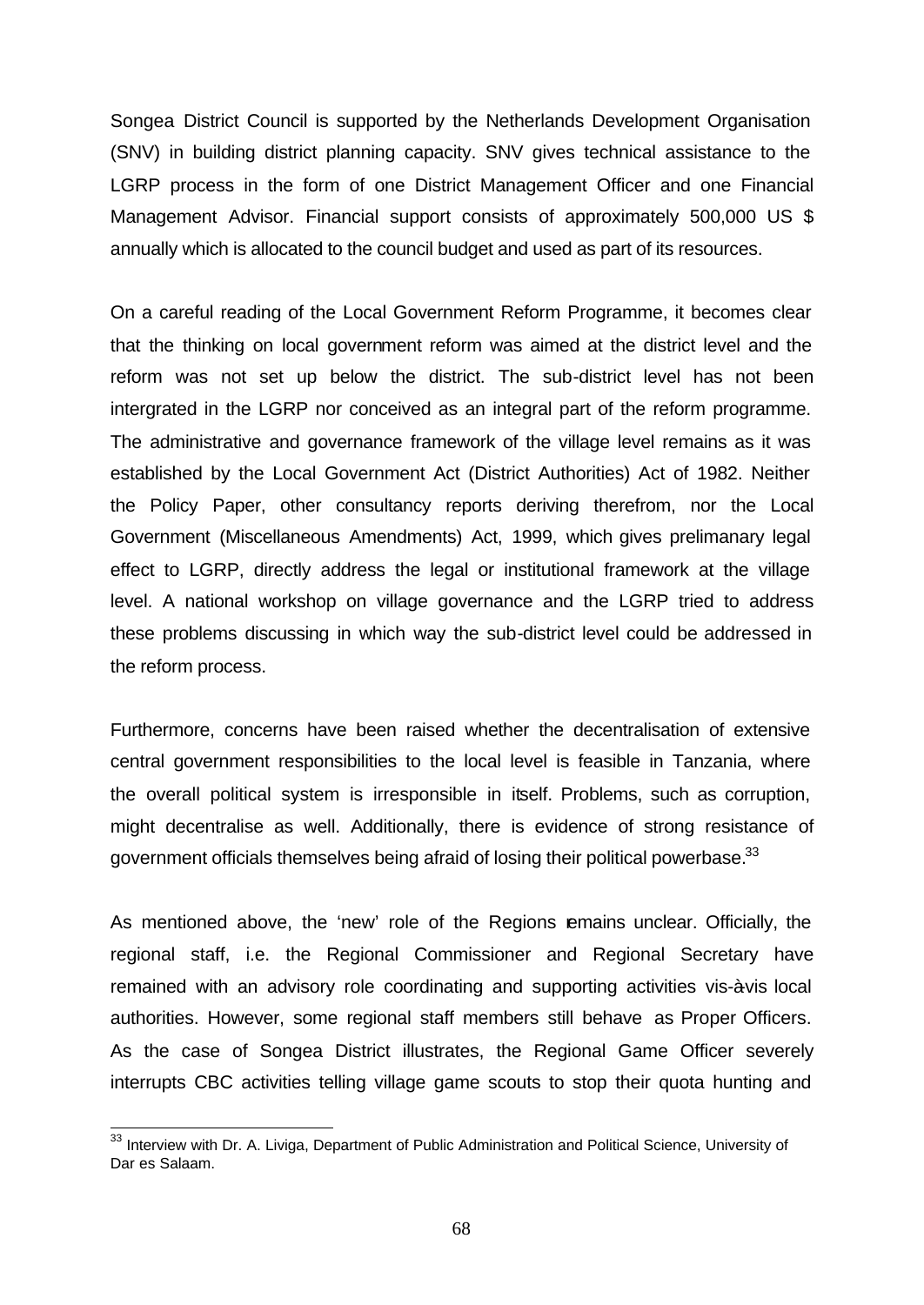issuing licenses to private hunters. Fortunately, the DED is aware of such problems using his political powers to pressurise the regional officials. Additionally, the line ministries do not really accept that they do not hold the powers at district level anymore constituting in resistance to the local government reform process. $34$ 

Local government reform has been put on top of other sector reform programmes, causing bad feelings and resistance in sector ministries. Some of the ministries felt robbed as money is now supposed to go straight to the districts. Hence, there is an enormous power struggle between MRALG and line ministries.

Songea District officials blame the central government of not devolving sufficient financial resources. In 2000, the Songea District Council was supposed to receive 65 million TShs. Only five million TShs. were passed from central government down to the district until November 2000. $35$  As local government revenues are much too small, district councils heavily depend on block grants for specific sectors. From the start of the LGRP it was acknowledged that the local authorities would not be able to raise sufficient revenue on their own to finance the delivery of the improved services envisaged under the programme. However, for the moment the sectors to be financed are determined by central, not local, government.

#### **5.9 District Planning and Natural Resource Management**

The Songea District Council drafted a three year District Development Plan 1999- 2001 (DDP) in 1998 which incorporates priorities formulated by the district council, village assemblies held in most of the villages in Songea District as well as the main development agencies in the district (Songea District Council 1998). The format used for the plan followed the logical framework approach.

 $\overline{\phantom{a}}$ 

 $^{34}_{2}$  Interview with B.J. Kilonzo, DED and N. Madatta, DGO of Songea District.

<sup>35</sup> Interview with Mr. Mchome, District Planning Officer of Songea District.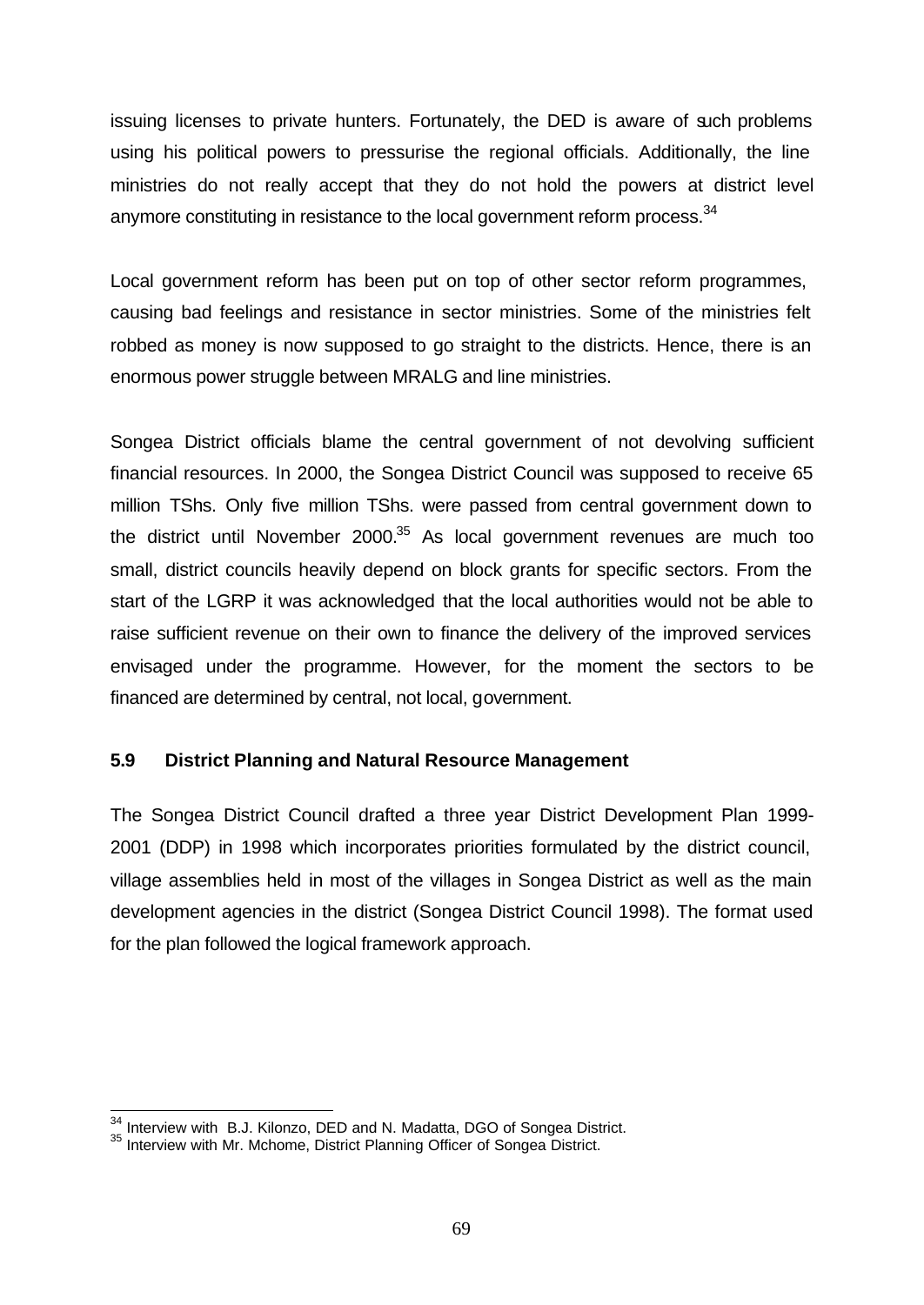The goal of the DDP has been formulated as:

*"To structurally improve the well-being of men and women in Songea rural, by enhancing food security, rural income and improving social services, in a sustainable, efficient and equal way".* 

The objectives of the DDP focus on seven programme components:

- District Management, Administration, Finance and Planning;
- Empowerment;
- Economic Development and Food Security;
- Health and Water:
- Education;
- Rural Access Infrastructure; and
- Natural Resources and Environment.

The programme component 7 on natural resources and environment is of central importance for this paper. The objective of the programme 7 on natural resources and environment is:

*"To manage the natural resource base in Songea sustainably, meaning that:*

- *Present and future generations can live in the environment comfortably, grow their food and generate an income from the land; and that*
- *Resources will be used without causing irreversible damage to flora and fauna."*

The Songea District Council defines the sustainable management of natural resources and the environment as one of its development priorities. This recognition of the importance of natural resources is absolutely crucial for the future success of CBC initiatives in the district.

#### **5.10 Donor Assistance**

In both, CBC and local government reform, international donors have become key players in the policy formulation and implementation process.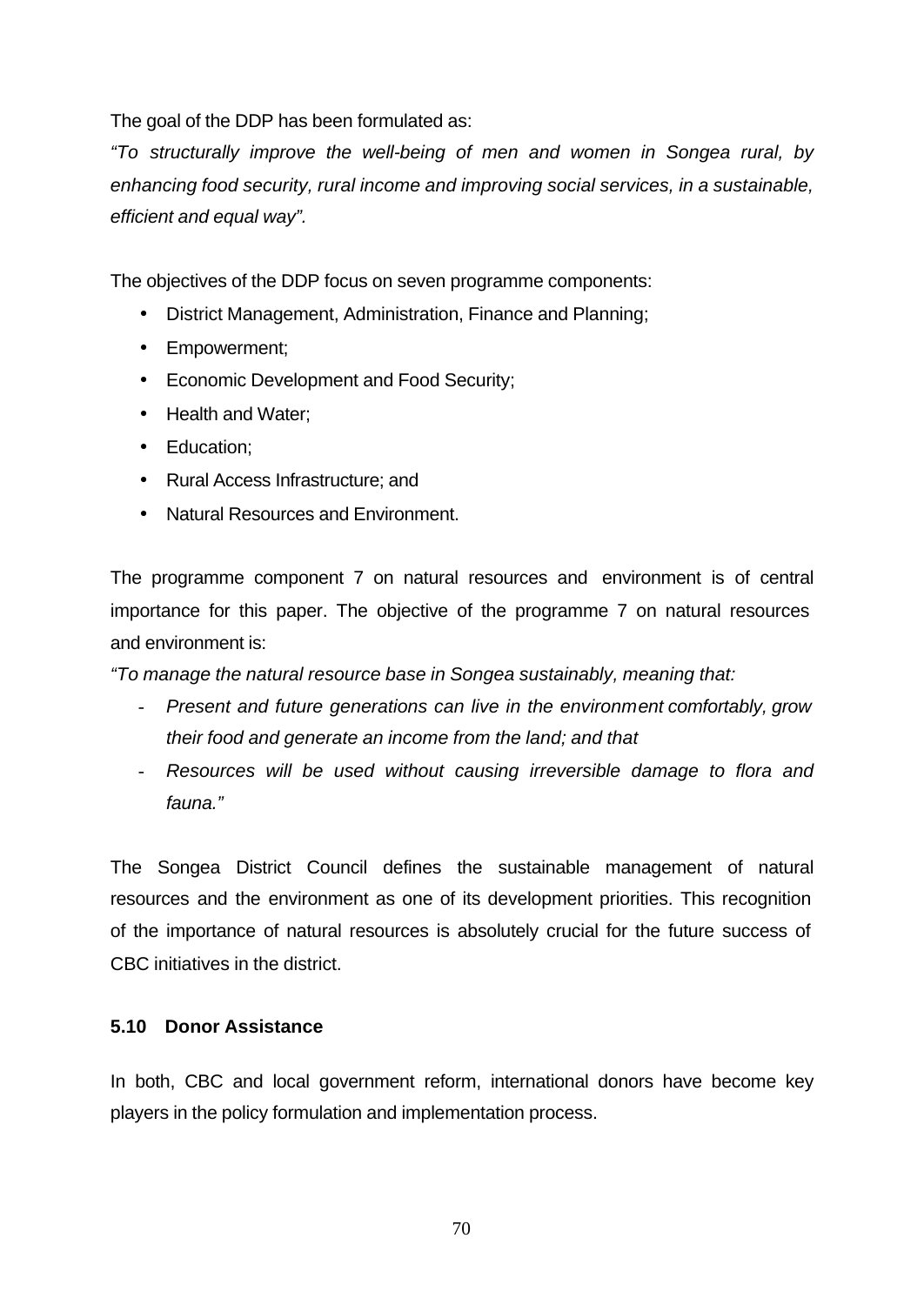Critics argue that the local government reform process is heavily donor driven while over 95 percent ("... probably even 100 percent ...")<sup>36</sup> of the LGRP is financed through international aid. This lack of own commitment constitutes a serious lack of national ownership. Even some of the donors involved perceive this inefficient financial contribution as a serious problem resulting in lack of national ownership. However, sufficient financial resources are not available in Tanzania and the political commitment of national government on the topics seems to be substantial.<sup>37</sup>

In the case of CBC, bilateral and multilateral donors are supporting almost all the CBC activities in the country. For the start-up phase, the main funding sources for some of the pilot CBC programmes include GTZ, DFID, Frankfurt Zoological Society, USAID, NORAD, Sida and others include local funds through TANAPA. The amount of external funding surpasses the local component and the duration of funding can last from a year to several years, funding different components and stages of project, but generally declining as a CBC initiative becomes more self-sufficient. Overall, in most cases external funding is over 80 percent of the total funding, a situation which calls into questions, the sustainability of the programmes.

#### **5.11 Concluding Remarks**

 $\overline{\phantom{a}}$ 

Community-based conservation in Songea District has been framed by the Selous Conservation Programme. Villages participating in the CBC scheme have set up Village Natural Resources Committees elected by the Village Assembly. The committees together with the village game scouts are responsible for the wildlife management in their areas. The Songea District Council has committed itself to sustainable natural resource management and CBC.

While still being in the first phases of implementation of the Local Government Reform Programme, problems constraining the decentralisation process in Songea District can already be identified. The district council severely lacks human planning and management capacity and sufficient funds. Political resistance from higher levels

<sup>&</sup>lt;sup>36</sup> Interview with Dr. A. Liviga, Department of Public Administration and Political Science, University of Dar es Salaam.

 $37$  Interview with J. Vloet, SNV and M. Eirola, Embassy of Finland.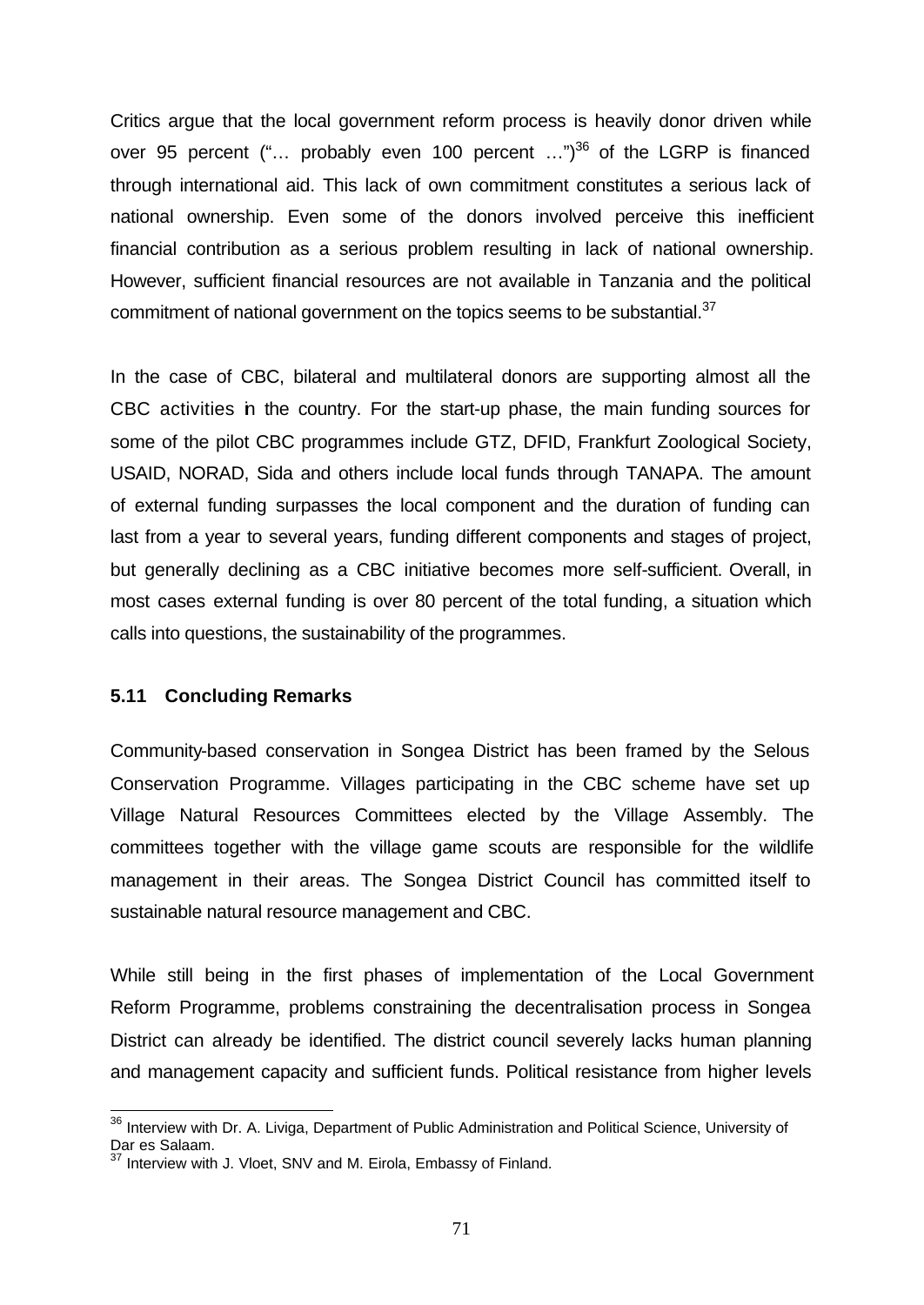of government, i.e. the Region, additionally constrains the implementation of both the LGRP and CBC.

While the institutional and management set-up of CBC is established in the villages, an inadequate legal framework constrains the reform process. The communities cannot fully assert their right over the natural resources in their areas.

Limited benefits from sale of meat or hunting revenues to communities constitute a major constraint to the implementation of CBC. An increase of crop damage conflicts caused by a growing number of wildlife in the bufferzone areas additionally constrain the implementation process.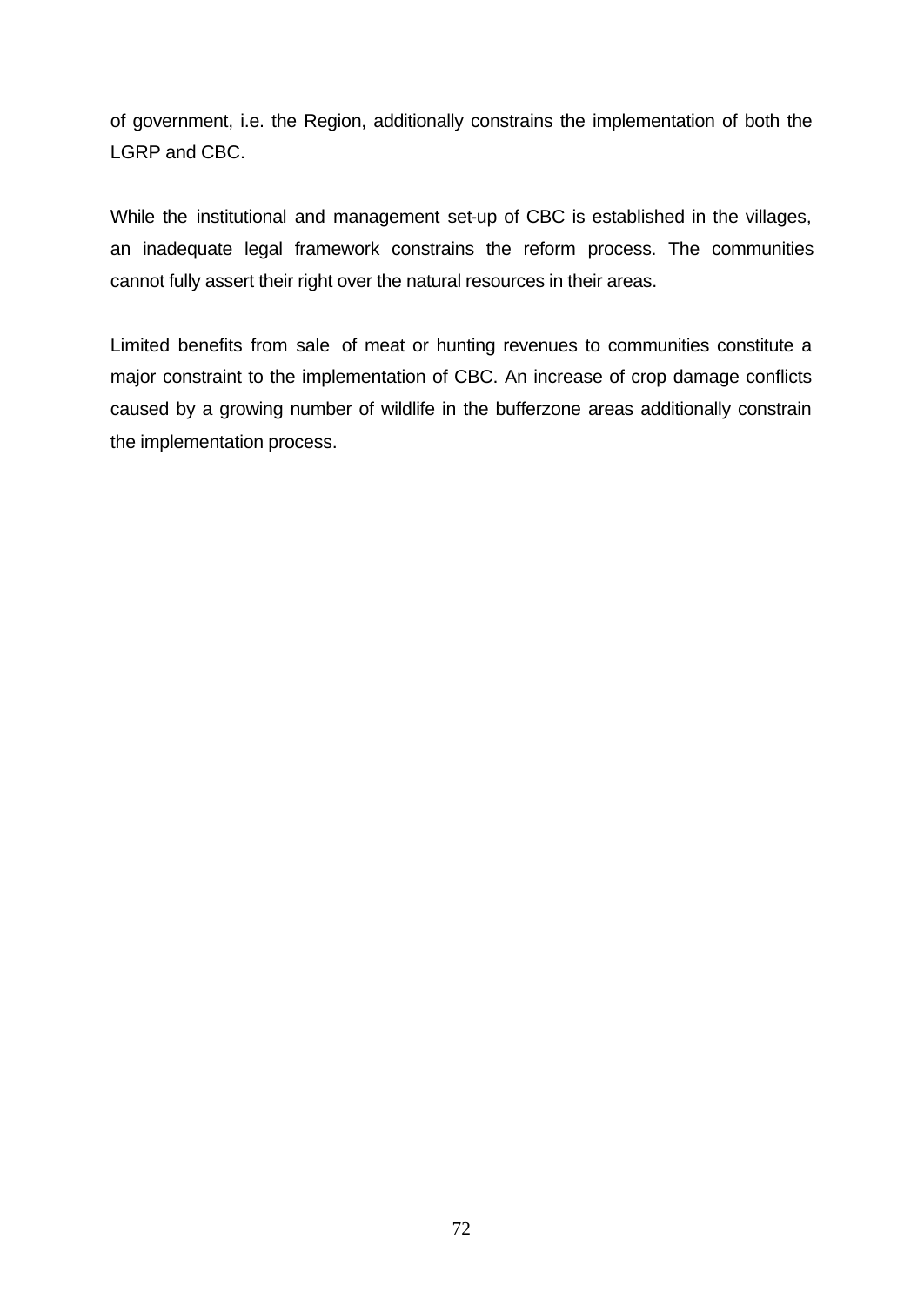# **6 Conclusion:**

# **Programme and Development Implications**

Community-based natural resource management approaches have emerged over the last ten years in the African region. In parallel, a major resurgence and interest in decentralisation as a key element of national policy has emerged. The majority of the countries in sub-Saharan Africa have adopted decentralisation policies, initiating a process of devolution of functions based on the principle of subsidiarity and undertaken local government capacitating programmes.

As the case of Tanzania illustrates, both community-based conservation and decentralisation are high on the national development policy agenda. The country has an overall policy environment that is highly supportive to decentralised district planning and environmental management at the community level. The envisaged reforms are far-reaching in the Tanzanian context and rarely seen elsewhere in Africa. However, the implementation of the reform processes faces some problems and difficulties.

In the case of SCP, the implementation of CBC has made progress in numerous villages bordering SGR resulting in reduced poaching and the increase of wildlife population in the area. Until now, almost 50 villages participate in the scheme. They have set up Village Natural Resources Committees and a village game scout force to utilise their hunting quota. The income from meat hunting constitutes the largest source of income for the villages. At present, the benefits from sale of meat or hunting revenues to communities are very limited. To ensure the sustainability of CBC in the districts around SGR, increased benefits in the form of financial income at district and village level are absolutely essential. Until now, the benefits are too small. Effective and sustainable management will not be successful until real powers will be passed from central government down to local communities.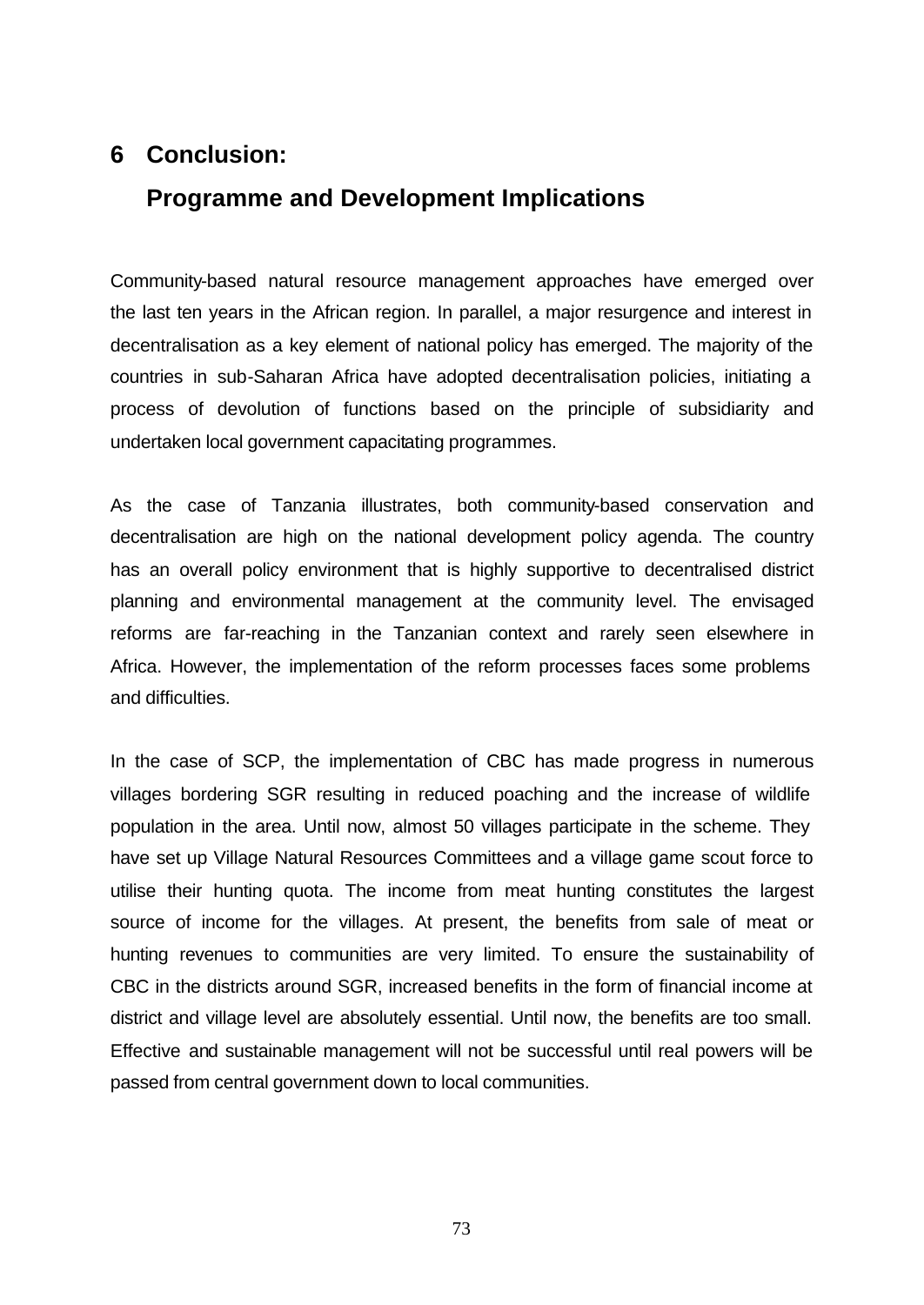The Guidelines for the establishment and management of WMAs are overdue and the revision of the WCA has to be speeded up to open up opportunities for the communities to benefit from the wildlife in their areas. The Guidelines have to be made public and translated into understandable Kisuaheli. Otherwise, communities cannot fully assert their right of access to and tenure of natural resources resulting in a rapid deterioration of the natural reource base as being witnessed already in many areas of the country.

As the example of JUKUMU illustrates, private business can substantially contribute to the success of CBC establishing lodges and camps on village land and contributing to village development. Such linkages with the private sector should further be strengthened.

Songea District Council seems to be committed to CBC. Some problems constitute the management of funds generated from tourist hunting as the district council has been reluctant to pass the money to the respective villages bordering SGR. This makes clear that most of the financial revenues from the trophy hunting should be passed straight down to the producer communities, the respective villages participating in CBC.

While the villages around SGR are highly supported by SCP, other areas that are not supported by any donors face serious problems. Challenges for CBC include closing or at least narrowing the gap between well-intended legislation on paper and practice in the field.

Although implementation of LGRP is only starting – and there is little direct attention paid to environmental concerns in the present design – there is potential to use LGRP as a vehicle to deliver improved environmental management services to local communities. In the case of Songea District the right steps have been taken into the right direction. The importance of the natural resource base has been recognised and the sustainable management of natural resources has been put on the district development agenda.

74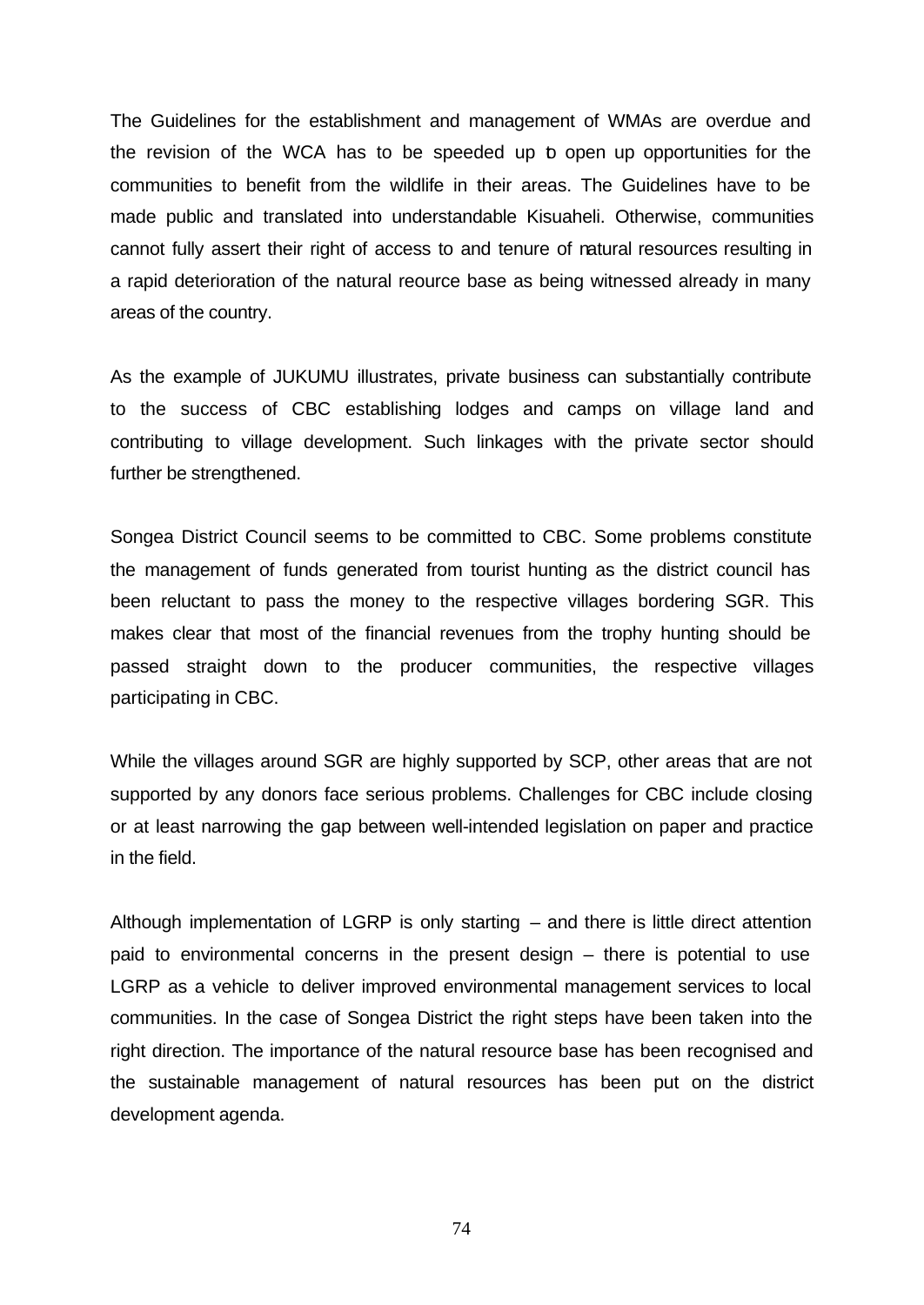However, sustainable development and the consideration of natural resource aspects must be promoted in the context of LGRP. If uncorrected, this would have detrimental consequences especially in districts where natural resource management does not receive the required attention and donor assistance is absent.

The local government reform itself is very risky and the possibility of failure is very high. However, it is an absolutely necessary reform, trying to find a solution to the serious problems by the 'failed' Tanzanian centralised state.

Decentralisation seems to be the right way into the right direction. But democratic and administrative decentralisation has to go along with fiscal decentralisation as local government in Tanzania is seriously constraint with respect to financial resources to promote development demanded by the people. If the district councils do not receive the needed funds, decentralisation is very likely to fail. This lack of fiscal decentralisation illustrates the hesitation and even resistance of central government to devolve real powers and sufficient resources to local authorities. The fear of central government to face a considerable loss of power seems to be high. There are signs that similar resistance occurs in the line ministries, e.g. the Ministry of Natural Resources and Tourism. The overdue Guidelines for the establishment and management of WMAs seem to demonstrate this resistance.

Another crucial factor, which has to receive immense attention, is the promotion of democracy at all levels. This is especially important at village level. LGRP has to take governance at village level into account. It cannot stop at district level, resulting in key failure of the whole reform process.

CBC can play an important role in the promotion of democracy at village level. As the case study illustrates, community members speak out their problems and concerns in front of the district council. However, it is still a big step until the majority of community members will speak out and make use of their rights. In this context, it has to be accepted that the "… core objecticve of CBC is communal capacity for dynamic and adaptive governance in the arena of natural resource use" (Murphree

75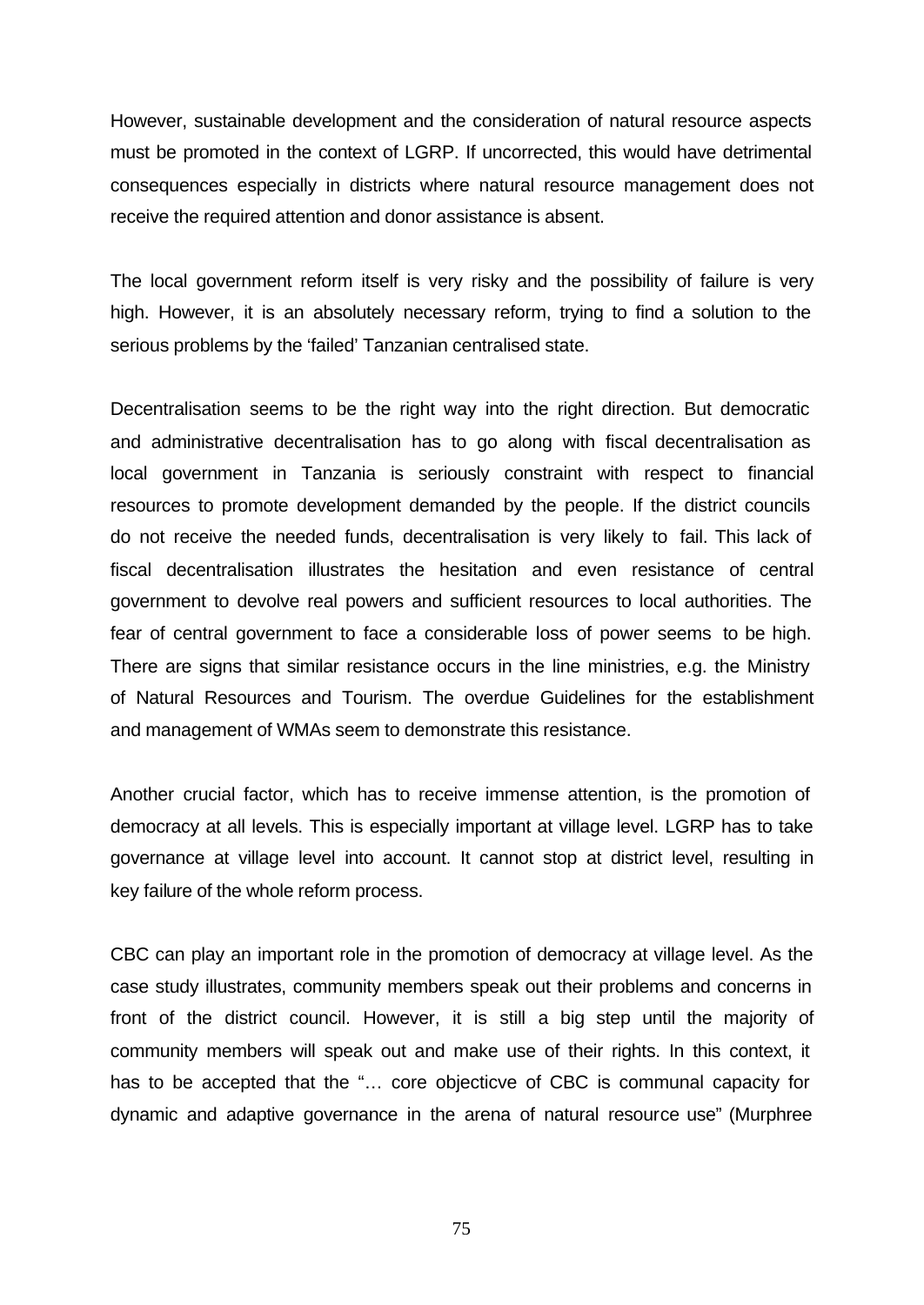1999: 3). In promoting CBC, people should be enabled to participate in the governance of their own lives (Murphree 1999).

As the case of Songea District illustrates, both CBC and LGRP are highly supported by donor agencies. If Songea District and the villages bordering SGR already face so many problems and difficulties of implementation, one may consequently argue that for less potential districts the local government reform and the implementation of CBC is a challenge beyond means.

As the involvement of donor agencies in the LGRP and CBC processes is remarkably high, strengthened donor coordination is absolutely essential for the successful implementation of the reforms. While the basket funding arrangement seems to assure good coordination in the LGRP process and donor exchange in the CBC process takes place regularly, insufficient coordination between the local government reform and other donor supported reform processes, i.e. in the line ministries, constitute major constraints.

The above discussion illustrates, that both CBC and LGRP are no panaceas to solve Tanzania's problems in wildlife conservation and governance. However, both are absolutely necessary reforms and processes in the right direction.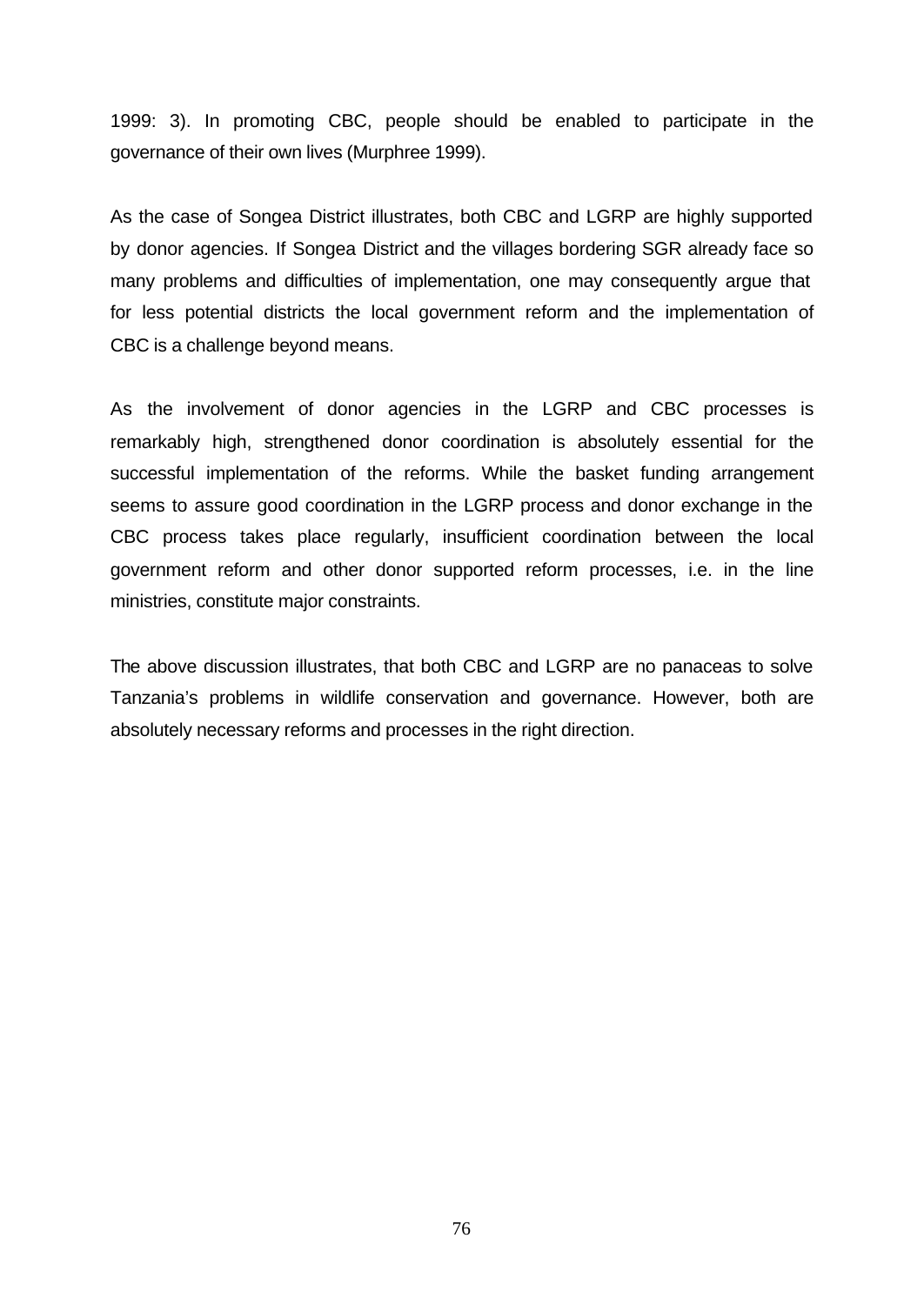# **REFERENCES**

- Adams, W. and Hulme, D. 2001. Conservation and Community: Changing Narratives, Policies and Practices in African Conservation. In Hulme, D. and Murphree, M. (eds.), African Wildlife and Livelihoods: The Promise and Performance of Community Conservation. Oxford: James Currey.
- Adams, W. and Infield, M. 2001. Park Outreach and Gorilla Conservation: Mgahinga Gorilla National Park, Uganda. In Hulme, D. and Murphree, M. (eds.), African Wildlife and Livelihoods: The Promise and Performance of Community Conservation. Oxford: James Currey.
- Ainslie, A. 1999. When 'Community' is not Enough: Managing Common Property Natural Resources in South Africa. *Development Southern Africa*, 16,3:375-401.
- Alexander, J. and McGregor, J. 2000. Wildlife and Politics: CAMPFIRE in Zimbabwe. *Development and Change*, 31:605-627.
- Barrow, E., Gichohi, H. and Infield, M. 2001. The Evolution of Community Conservation and Policy and Practice in East Africa. In Hulme, D. and Murphree, M. (eds.), African Wildlife and Livelihoods: The Promise and Performance of Community Conservation. Oxford: James Currey.
- Barrow, E. and Murphree, M. 2001. Community Conservation: From Concept to Practice. In Hulme, D. and Murphree, M. (eds.), African Wildlife and Livelihoods: The Promise and Performance of Community Conservation. Oxford: James Currey.
- Blackburn, J. 1998. Conclusion. In Blackburn, J. and Holland, J. (eds.), Who Changes? Institutionalizing Participation in Development. London: Intermediate Technology Publications.
- Blackburn, J. and Holland, J. (eds.) 1998. Who Changes? Institutionalizing Participation in Development. London: Intermediate Technology Publications.
- BMZ. 2000. Tansania Länderkonzept, September 2000. German Federal Ministry for Economic Cooperation and Development (BMZ), Bonn.
- Bond, I. 2001. CAMPFIRE and the Incentives for Institutional Change. In Hulme, D. and Murphree, M. (eds.), African Wildlife and Livelihoods: The Promise and Performance of Community Conservation. Oxford: James Currey.
- Bornstein, L. 2000. Politics and District Development in Mozambique. *Journal of Contemporary African Studies*, 18,2:243-264.
- Botes, L. and Rensburg, D. van 2000. Community Participation in Development: Nine Plagues and Twelve Commandments. *Community Development Journal*, 35,1:41-58.
- Chambers, R. 1983. Rural Development: Putting the Last First. Harlow: Longman.
- Chambers, R. 1995. Poverty and Livelihoods: Whose Reality Counts?. *IDS Discussion Paper*, 347.
- Chambers, R. 1997. Whose Reality Counts? Putting the First Last. London: Intermediate Technology Publications.
- Chitsike, L.T. 2000. Decentralisation and Devolution of CAMPFIRE in Zimbabwe. Harare: CASS, University of Zimbabwe.
- Daily News. 29/11/2000. People's hunting blocs in pipeline. Dar es Salaam: Daily News.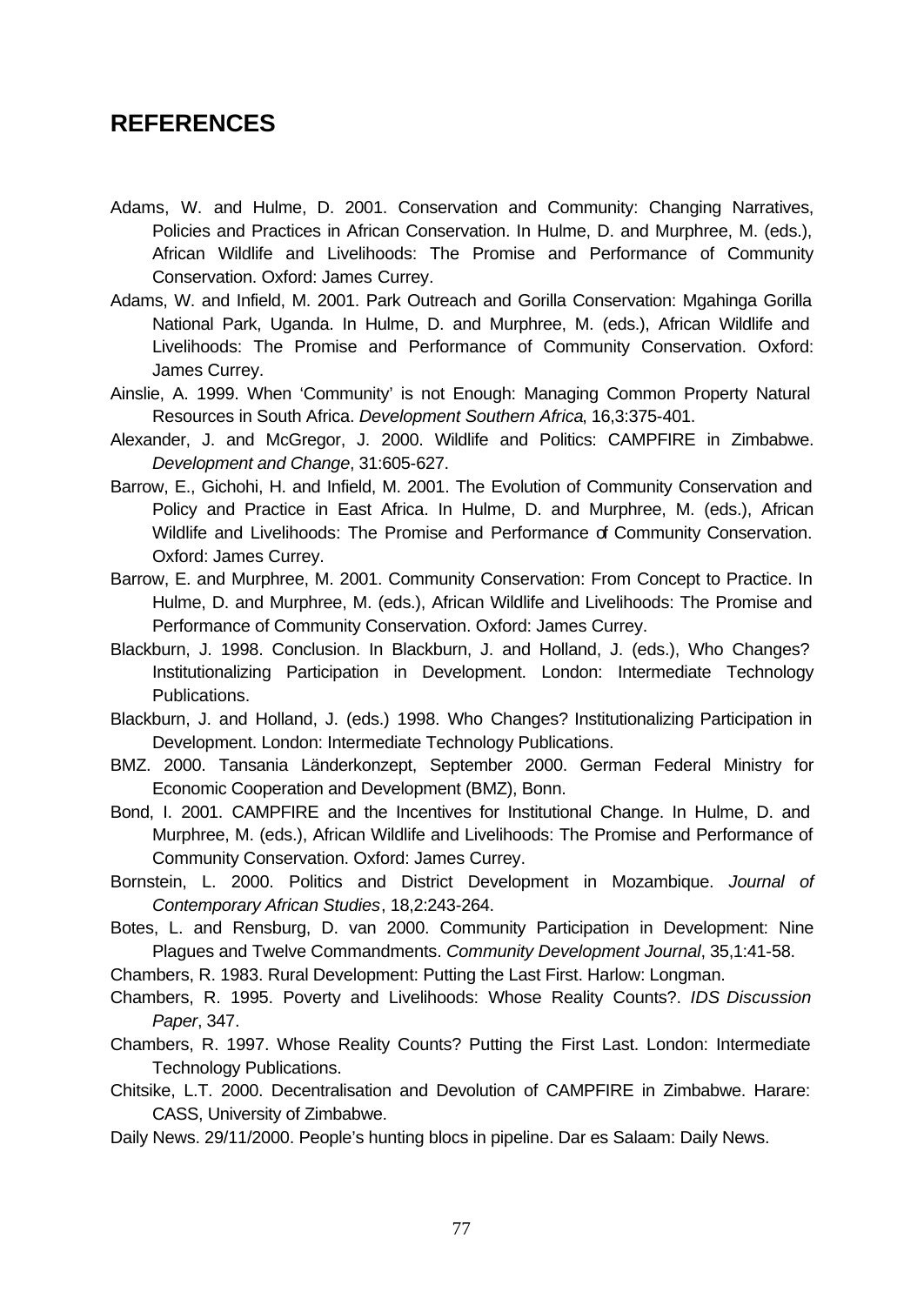- Drescher. 1999. Entwicklungspolitischer Zweijahresbericht Tansania. Embassy of the Federal Republic of Germany, Dar es Salaam.
- Egger, P. and Majeres, J. 1992. Local Resource Management and Development: Strategic Dimensions of People's Participation. In Ghai, D. and Vivian, J.M. (eds.), Grassroots Environmental Action: People's Participation in Sustainable Development. London: Routledge.
- Emerton, L. 2001. The Nature of Benefits and the Benefits of the Nature: Why Wildlife Conservation has not Economically Benefited Communities in Africa. In Hulme, D. and Murphree, M. (eds.), African Wildlife and Livelihoods: The Promise and Performance of Community Conservation. Oxford: James Currey.
- Engel, A. 1999. Decentralization in Africa: New Scope for Regional Rural Development. *Agriculture + Rural Development*, 1/99:7-10.
- EPIQ, Tanzania. 1999. The Role of Village By-Laws in Community-Based Natural Resource Management in Tanzania: Legal Background and Guidelines for Facilitators. Environmental Policy and Institutional Strengthening, Dar es Salaam.
- EPIQ, Tanzania. 2000. Community Based Conservation (CBC) Experience in Tanzania: An Assessment of Lessons Learned. USAID – Environmental Policy and Institutional Strengthening, Dar es Salaam.
- Eylers, H. and Forster, R. 1998. Taking on the Challenge of Participatory Development at GTZ: Searching for Innovation and Reflecting on the Experience. In Blackburn, J. and Holland, J. (eds.), Who Changes? Institutionalizing Participation in Development. London: Intermediate Technology Publications.
- Ghai, D. and Vivian, J.M. (eds.) 1992. Grassroots Environmental Action: People's Participation in Sustainable Development. London: Routledge.
- Gibson, C. and Marks, S. 1995. Transforming Rural Hunters into Conservationists: An Assessment of Community-Based Wildlife Management in Africa. *World Development*, 23,6:941-957.
- GTZ. 1999a. Tanzanian German Development Cooperation. Dar es Salaam: German Agency for Technical Cooperation.
- GTZ. 1999b. Land Use Planning: Methods, Strategies and Tools. Eschborn, Germany: German Agency for Technical Cooperation.
- Hardin, G. 1968. The Tragedy of the Commons. *Science*, 1968:1243-1248.
- Hasler, R. 1996. Agriculture, Foraging and Wildlife Resource Use in Africa: Cultural and Political Dynamics in the Zambezi Valley. London: Kegan Paul.
- Havnevik, K., Rwebangira, M. and Tivell, A. 2000. Land Management Programme in Tanzania. Sida Evaluation 00/4. Stockholm: Swedish International Development Cooperation Agency.
- Hoben, P., Peters, P. and Rocheleau, D. 1998. Participation, Civil Society, and Foreign Assistance to Africa. In Veit, P. (ed.), Africa's Valuable Assets: A Reader in Natural Resource Management. Washington, DC: World Resources Institute.
- Holmberg, J., Thompson, K. and Timberlake, L. 1993. Facing the Future: Beyond the Earth Summit. London: International Institute for Environment and Develop-ment (IIED).
- Hope, K.R. Snr. 2000. Decentralisation and Local Governance Theory and the Practice in Botswana. *Development Southern Africa*, 17,4:519-534.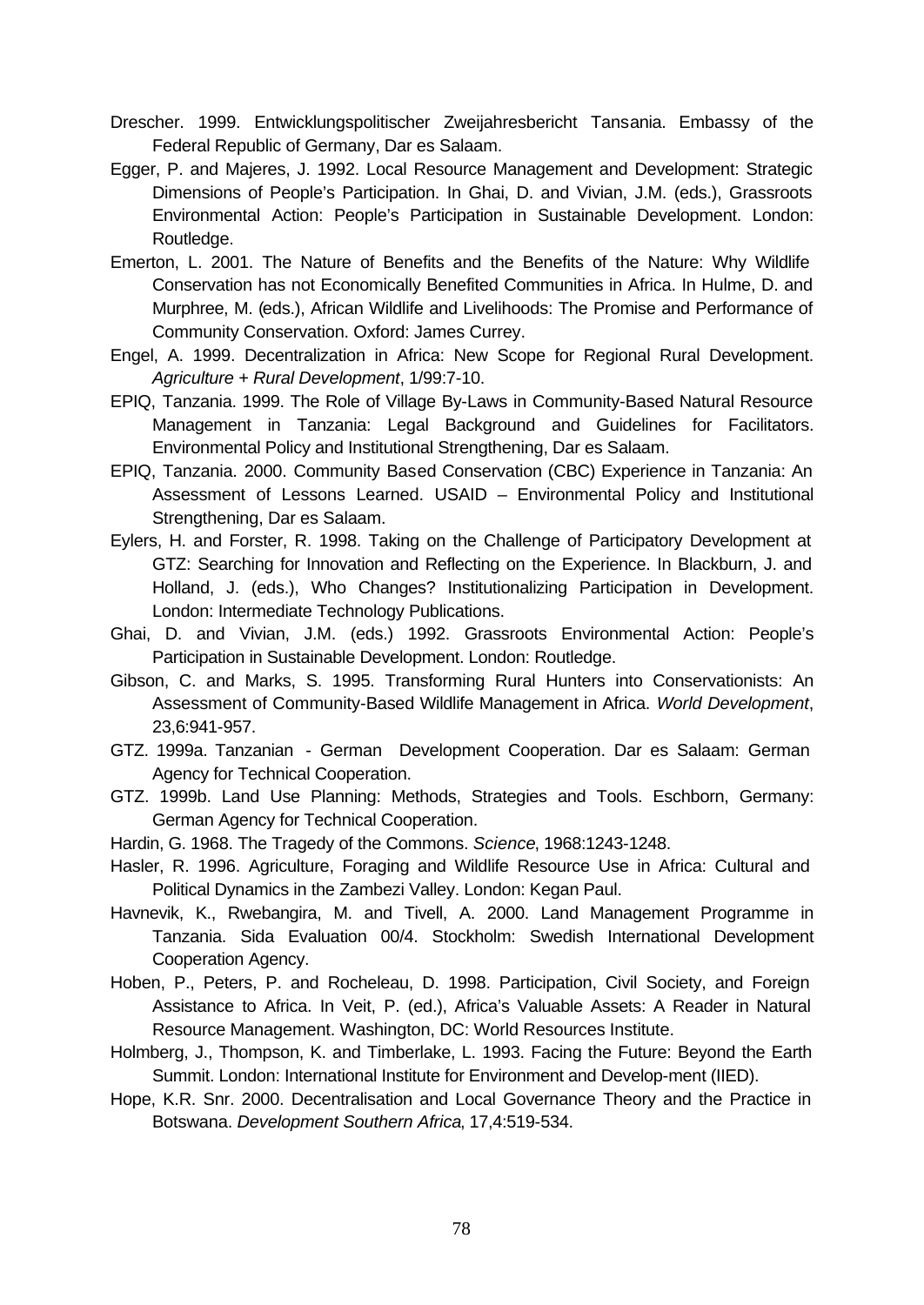- Hulme, D. and Infield, M. 2001. Park Outreach and Gorilla Conservation: Mgahinga Gorilla National Park, Uganda. In Hulme, D. and Murphree, M. (eds.), African Wildlife and Livelihoods: The Promise and Performance of Community Conservation. Oxford: James Currey.
- Hulme, D. and Murphree, M. 1999. Communities, Wildlife and the 'New Conservation' in Africa. *Journal of International Development*, 11:277-285.
- Hulme, D. and Murphree, M. (eds.) 2001. African Wildlife and Livelihoods: The Promise and Performance of Community Conservation. Oxford: James Currey.
- IIED. 1994. Whose Eden? An Overview of Community Approaches to Wildlife Management. London: International Institute for Environment and Development.
- Infield, M. and Adams, W. 1999. Institutional Sustainability and Community Conservation: A Case Study from Uganda. *Journal of International Development*, 11:305-315.
- Ingham, B. 1993. The Meaning of Development: Interactions Between "New" and "Old" Ideas. *World Development*, 21,11:1803-1821.
- Jones, B. 1999. Policy Lessons from the Evolution of a Community-Based Approach to Wildlife Management, Kunene Region, Namibia. *Journal of International Development*,11:295-304.
- Jones, B. 2001. The Evolution of a Community-based Approach to Wildlife Management at Kunene, Namibia. In Hulme, D. and Murphree, M. (eds.), African Wildlife and Livelihoods: The Promise and Performance of Community Conservation. Oxford: James Currey.
- Kangwana, K. and Mako, R.O. 2001. Conservation, Livelihoods and the Intrinsic Value of Wildlife: Tarangire National Park, Tanzania. In Hulme, D. and Murphree, M. (eds.), African Wildlife and Livelihoods: The Promise and Performance of Community Conservation. Oxford: James Currey.
- Kepe, T. 1997. Communities, Entitlements and Nature Reserves: The Case of the Wild Coast, South Africa. *IDS Bulletin*, 28,4:47-58.
- Kepe, T. 1998. The Problem of Defining "Community": Challenges for the Land Reform Programme in Rural South Africa. *Land Reform and Agrarian Change in Southern Africa – An Occasional Paper Series*, 6. Cape Town: PLAAS, University of the Western Cape.
- Kikula, I.S., Dalal-Clayton, B., Comoro, C. and Kiwasila, H. 1999. A Survey of Some Current Approaches to Participatory Planning at District Level. Ministry of Regional Administration and Local Government and UNDP. Institute of Resource Assessment (IRA), University of Dar es Salaam and IIED.
- Kullenberg, L. and Porter, D. 1999. Decentralization and Accountability: Recent Experience from Uganda. *Agriculture + Rural Development*, 1/99:11-14.
- Leach, M., Mearns, R. and Scoones, I. 1997. Challenges to Community-Based Sustainable Development: Consensus or Conflict?. *IDS Bulletin*, 28,4:1-14.
- Lipp, H.J. 1999. Policy Framework for Decentralisation in Tanzania. Paper presented at the GTZ - SNRD "Symposium on Decentralisation and Rural Development", Dikhololo Resort, Pretoria, South Africa, 12-16 October 1999.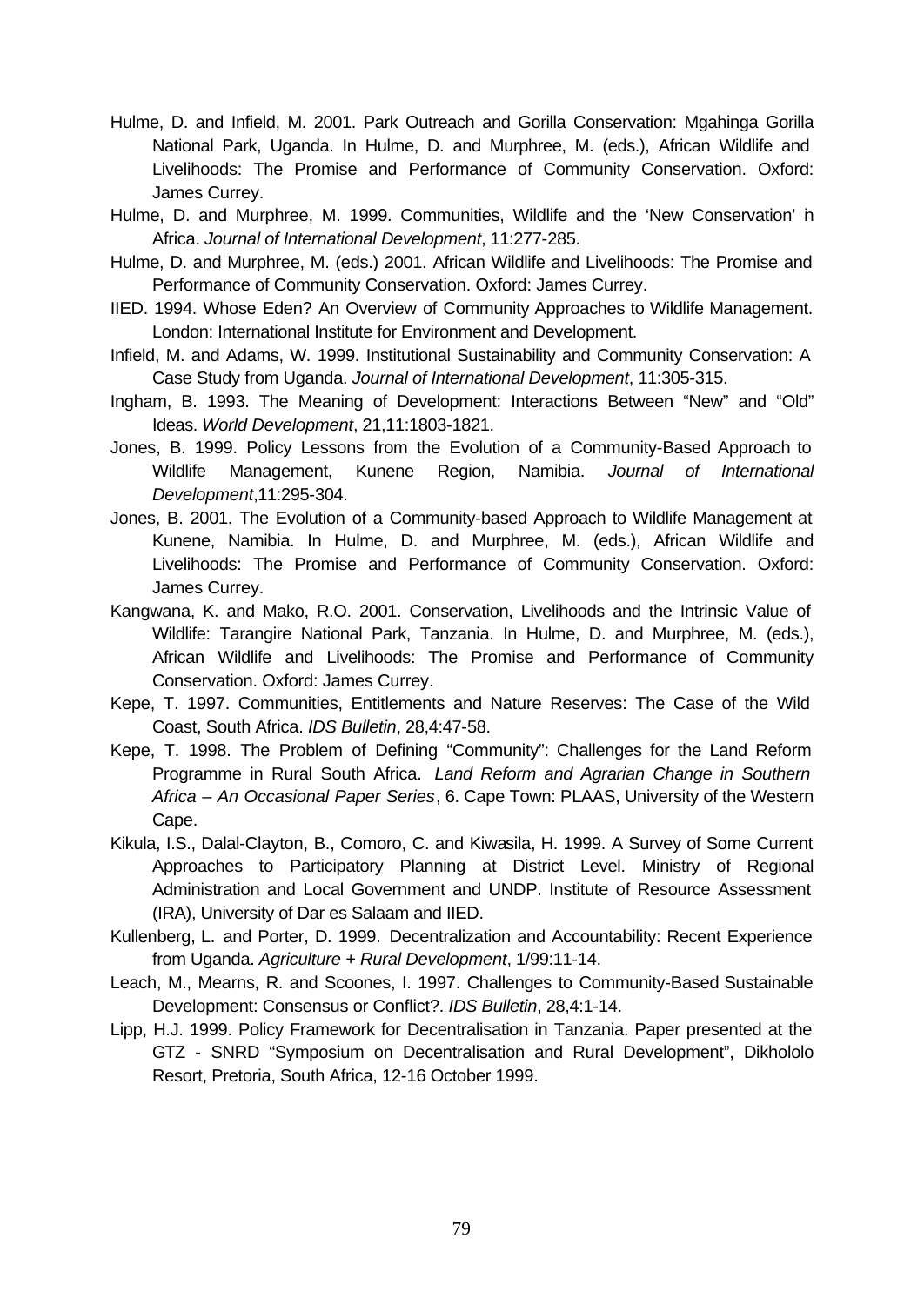- Little, P.D. 1994. The Link Between Local Participation and Improved Conservation: A Review of Issues and Experiences. In Western, D. and Wright, R.M. (eds.), Natural Connections: Perspectives on Community-Based Conservation. Washington DC: Island Press.
- Liviga, A. and Mfunda, M.I. 1999. Tanzania: Local Government Democratisation and Decentralisation – Constraints and Prospects. In Reddy, P.S. (ed.), Local Government Democratisation and Decentralisation: A Review of the Southern African Region. Kenwyn, South Africa: Juta.
- Mamimine, P.W. 2000. How far from the Destination? Decentralisation and Devolution in CAMPFIRE, Zimbabwe. *Commons Southern Africa*, 2,2:11-14.
- Manor, J. 1995. Democratic Decentralization in Africa and Asia. *IDS Bulletin*, 26, 2:81-88.
- Manor, J. 1999. The Political Economy of Democratic Decentralization. Washington, DC: World Bank.
- Manor, J. 2001. Depoliticisation: The Politics of Decentralisation. Paper presented at the Workshop on International Perspectives on Decentralisation and Local Governance, Lusaka, Zambia, 26-27 March.
- Masunzu, C. 1998. Assessment of Crop Damage and Application of Non-Lethal Deterrents for Crop Protection East of the Selous Game Reserve. *Tanzania Wildlife Discussion Paper*, 24. Dar es Salaam: GTZ-SCP.
- Matowanyika, J., Garibaldi, V. and Musimwa, E. (eds.) 1995. Indigenous Knowledge Systems and Natural Resource Management in Southern Africa. Report of the Southern Africa Regional Workshop, Harare, Zimbabwe, 20-24 April 1994. IUCN-ROSA, Harare.
- Mikkelson, B. 1995. Methods for Development Work and Research. London: Siege.
- Mujakachi, L. 2000. Institutional Issues and the Governance of CBNRM: Some Lessons from the SADC Natural Resources Management Programme. Presentation at the  $2^{nd}$ Regional Meeting 'CBNRM in Southern Africa' held at the School of Government, University of the Western Cape, South Africa, 16-17 October 2000.
- Murombedzi, J.C. 1999. Devolution and Stewardship in Zimbabwe's CAMPFIRE Programme. *Journal of International Development*, 11:287-293.
- Murphree, M. 1999. Governance and Community Capacity. Presentation at the CBNRM in Southern Africa Inaugural Programme Workshop, Kadoma Ranch Motel, Zimbabwe, 21-23 September 1999.
- Ndunguru, I.F. and Hahn, R. 1998. Reconciling Human Interests with Conservation in the Selous Game Reserve (Tanzania). International Workshop on Community-Based Natural Resource Management, Washington, DC, May 10-14 1998.
- Pasteur, D. 1999. Democratic Decentralisation: A Review of the African Experience. In Reddy, P.S. (ed.), Local Government Democratisation and Decentralisation: A Review of the Southern African Region. Kenwyn, South Africa: Juta.
- Rauch, T. 1999. Coping with Decentralisation and Local Governance. Paper presented at the GTZ - SNRD workshop "Revision of RRD-Update: Regional Rural Development Strategies for Sub-Saharan Africa". Dikhololo Lodge, Pretoria, South Africa, 17-21 October 1999.
- Rauch, T., Bartels, M. and Engel, A. Forthcoming. Regional Rural Development: A Regional Reponse to Rural Poverty. Eschborn, Germany: GTZ.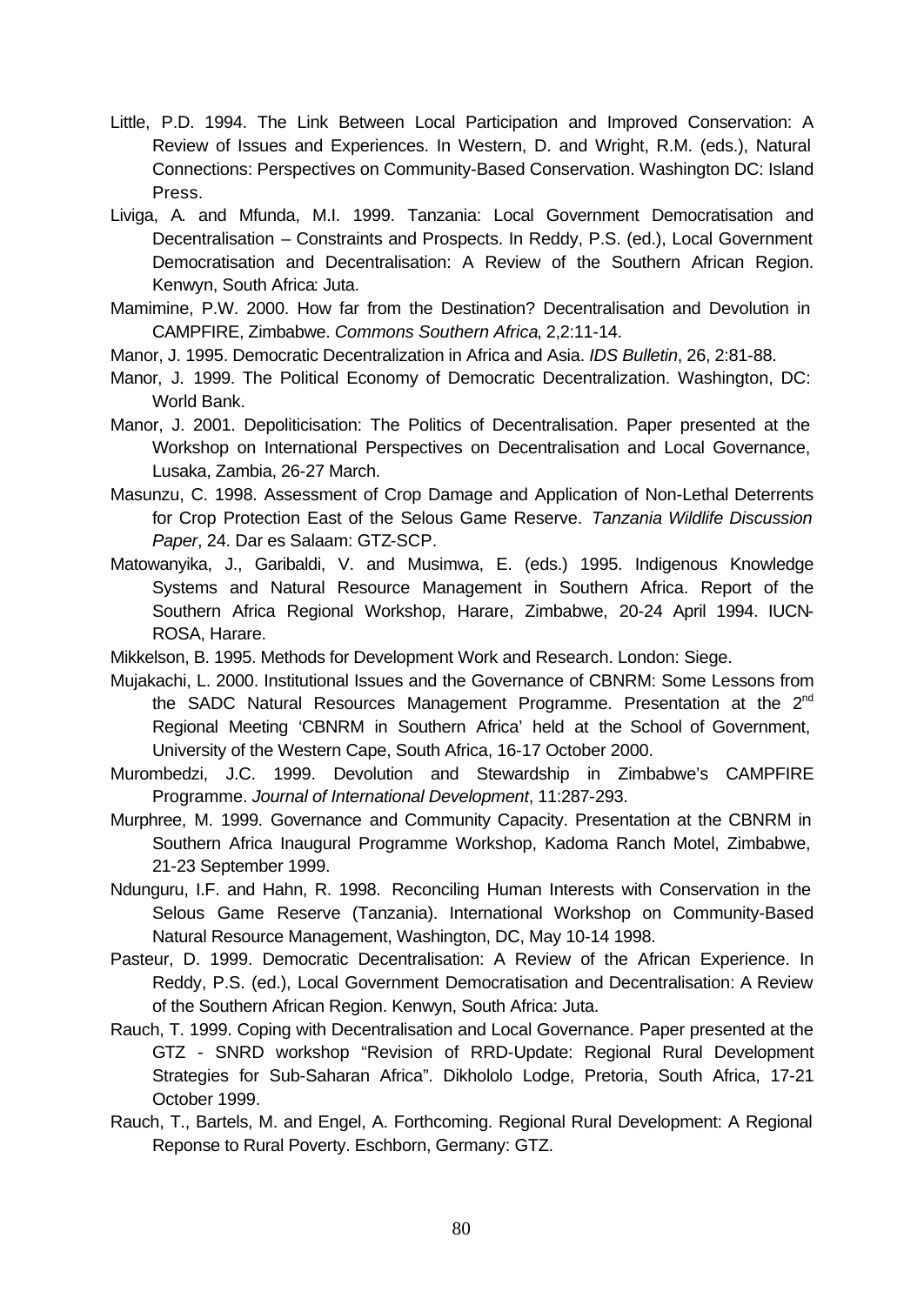- Reddy, P.S. (ed.) 1999a. Local Government Democratisation and Decentralisation: A Review of the Southern African Region. Kenwyn, South Africa: Juta.
- Reddy, P.S. 1999b. Local Government Democratisation and Decentralisation: Theoretical Considerations, and Recent Trends and Developments. In Reddy, P.S. (ed.), Local Government Democratisation and Decentralisation: A Review of the Southern African Region. Kenwyn, South Africa: Juta.
- Rohde, R., Hoffmann, T. and Cousins, B. 1999. Experimenting with the Commons. *Land Reform and Agrarian Change in Southern Africa – An Occasional Paper Series*, 12. Cape Town: PLAAS, University of the Western Cape.
- Rondinelli, D.A. and Cheema, G.S. 1983. Decentralisation and Implementation in Developing Countries. London: Sage Publications.
- Schmidt, S. 1997.  $\frac{1}{5}$  Small Beautiful? The Significance of Decentralisation in Local Self-Government in the Context of Recent Processes of Democratisation in Africa. In Hofmeister, W. and Scholz, I. (eds.), Traditional and Comtemporary Forms of Local Participation and Self-Government in Africa. Johannesburg: Konrad Adenauer Foundation.
- Scholz, I. 1997. Promotion of Self-Government in Africa as a Task of the Konrad Adenauer Foundation: Experiences and Prospects. In Hofmeister, W. and Scholz, I. (eds.), Traditional and Comtemporary Forms of Local Participation and Self-Government in Africa. Johannesburg: Konrad Adenauer Foundation.
- SCP. 1998. ZOPP Planning Workshop Selous Conservation Programme Report. ZOPP Planning Workshop, 09-12 February 1998. German Agency for Technical Cooperation, Dar es Salaam.
- Shackleton, S., Maltitz, G. von and Evans, J. 1998. Factors, Conditions and Criteria for the Successful Management of Natural Resources Held Under a Common Property Regime: A South African Perspective. *Land Reform and Agrarian Change in Southern Africa – An Occasional Paper Series*, 8. Cape Town: PLAAS, University of the Western Cape.
- Sharma, K. 1999. Botswana: Decentralisation for Democratisation and Strengthening of Local Government. In Reddy, P.S. (ed.), Local Government Democratisation and Decentralisation: A Review of the Southern African Region. Kenwyn, South Africa: Juta.
- Shauri, V. 2000. The Legal Aspects of Governance in CBNRM in Tanzania. Presentation at the 2<sup>nd</sup> Regional Meeting 'CBNRM in Southern Africa' held at the School of Government, University of the Western Cape, South Africa, 16<sup>th</sup> - 17<sup>th</sup> October 2000.
- Shivji, I. and Peter, C.M. 2000. The Village Democracy Initiative: A Review of the Legal and Institutional Framework of Governance at Sub-District Level in the Context of Local Government Reform Programme. Final (Draft) Report for Ministry of Regional Administration and Local Government and UNDP. Dar es Salaam: University of Dar es Salaam.
- Siege, L. 2000. From Decline to Recovery: The Elephants of the Selous. *Tanzania Wildlife Discussion Paper*, 27. Dar es Salaam: GTZ-SCP.
- Songea District Council. 1998. Songea District Development Plan and Forwarding Budget 1999-2001. Songea District Council, Songea, Tanzania.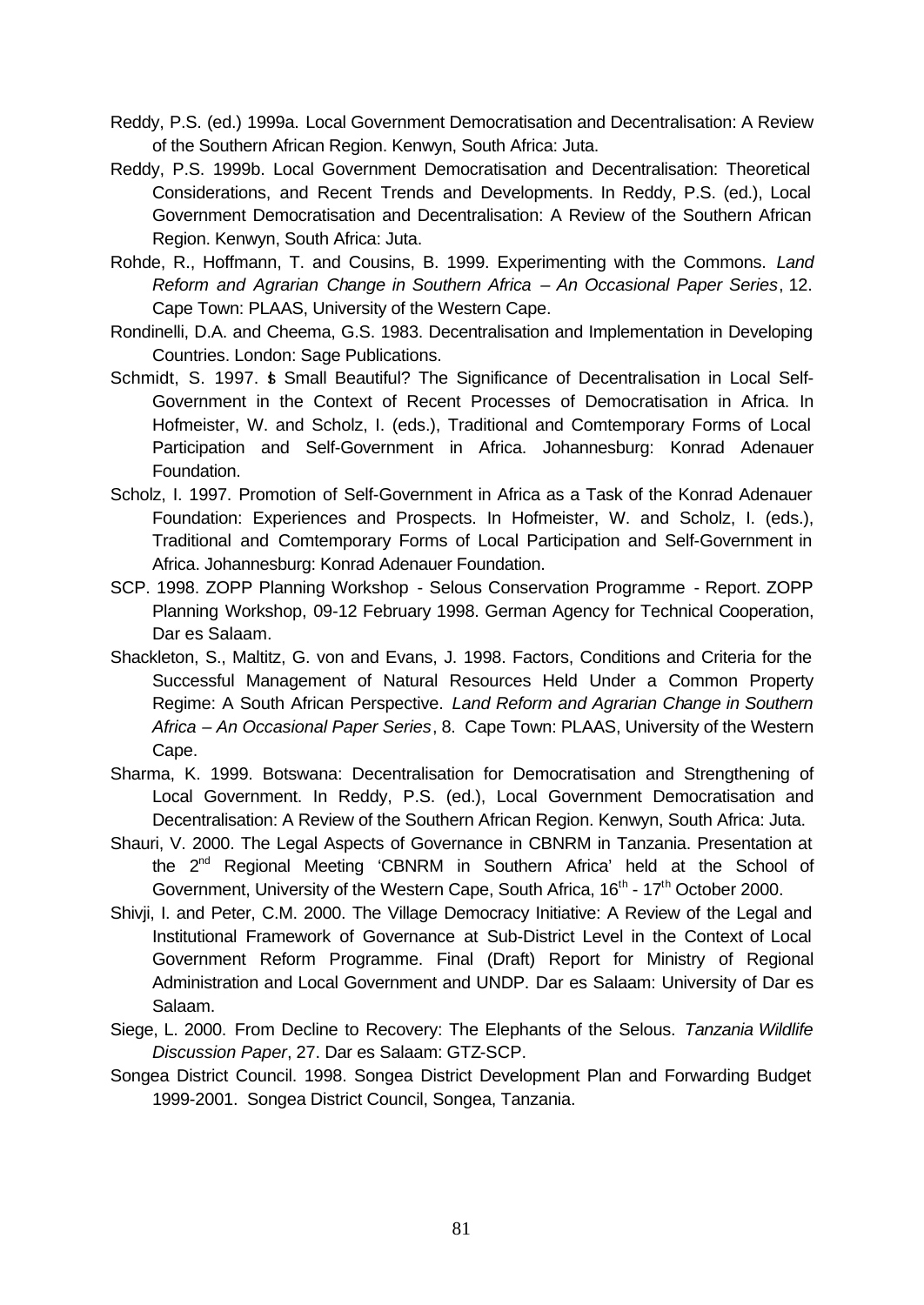- Songorwa, A.N., Bührs, K. and Hughey, K. 2000. Community-Based Wildlife Management in Africa: A Critical Assessment of the Literature. *Natural Resources Journal*, 40,2:603- 643.
- Stockmayer, A. 1999. Decentralization: Global Fad or Recipe for Sustainable Local Development?. *Agriculture + Rural Development*, 1/99:3-6.
- The Guardian. 24/05/2000. EU says corruption blocking reforms in Tanzania. The Guardian, Dar es Salaam.
- The Guardian. 04/12/2000. Corruption hinders poverty eradication. The Guardian, Dar es Salaam.
- Thomas-Slayter, B. 1994. Structural Change, Power Politics, and Community Organizations in Africa: Challenging the Patterns, Puzzles and Paradoxes. *World Development*, 22,10:1479-1490.
- Transparency International. 2001. 2001 Corruption Perception Index. Berlin: Transparency International.
- United Nations Conference on Environment and Development (UNCED). 1992. Declaration on the Environment and Development: Statement of Governments at the UNCED, 3-4 June 1992, Rio de Janeiro, Brazil. New York: United Nations.
- United Nations Capital Development Fund (UNCDF). 2000. Decentralisation and Local Governance in Sub Sahara Africa. Concept Paper/ AIDE Memoire-Africa Regional Conference, 8 November 2000.
- United Nations Development Programme (UNDP). 2000a. The UNDP Role in Decentralization and Local Governance. New York: UNDP.
- United Nations Development Programme (UNDP). 2000b. Programme Support Documet "Strenghtening Capacities for Good Governance in Local Government". UNDP – Programme of the Government of Tanzania, Dar es Salaam.
- United Republic of Tanzania. 1996. The Local Government Reform Agenda 1996 -2000. The Civil Service Reform Programme Secretariat – President's Office, Dar es Salaam.
- United Republic of Tanzania. 1997a. National Environmental Policy. Vice-President's Office, Dar es Salaam.
- United Republic of Tanzania. 1997b. The Regional Administration Act (Act No. 19 of 1997). Dar es Salaam.
- United Republic of Tanzania. 1998a. National Poverty Eradication Strategy. Dar es Salaam.
- United Republic of Tanzania. 1998b. The Tanzania Development Vision 2025. Planning Commission, Dar es Salaam.
- United Republic of Tanzania. 1998c. The Forest Policy of Tanzania. Ministry of Natural Resources and Tourism, Dar es Salaam.
- United Republic of Tanzania. 1998d. The Wildlife Policy of Tanzania. Ministry of Natural Resources and Tourism, Dar es Salaam.
- United Republic of Tanzania. 1998e. Policy Paper on Local Government Reform. Ministry of Regional Administration and Local Government, Dar es Salaam.
- United Republic of Tanzania. 1998f. Guidelines for Participatory Village Land Use Management in Tanzania. National Land Use Planning Commission – Ministry of Lands and Human Settlements Development, Dar es Salaam.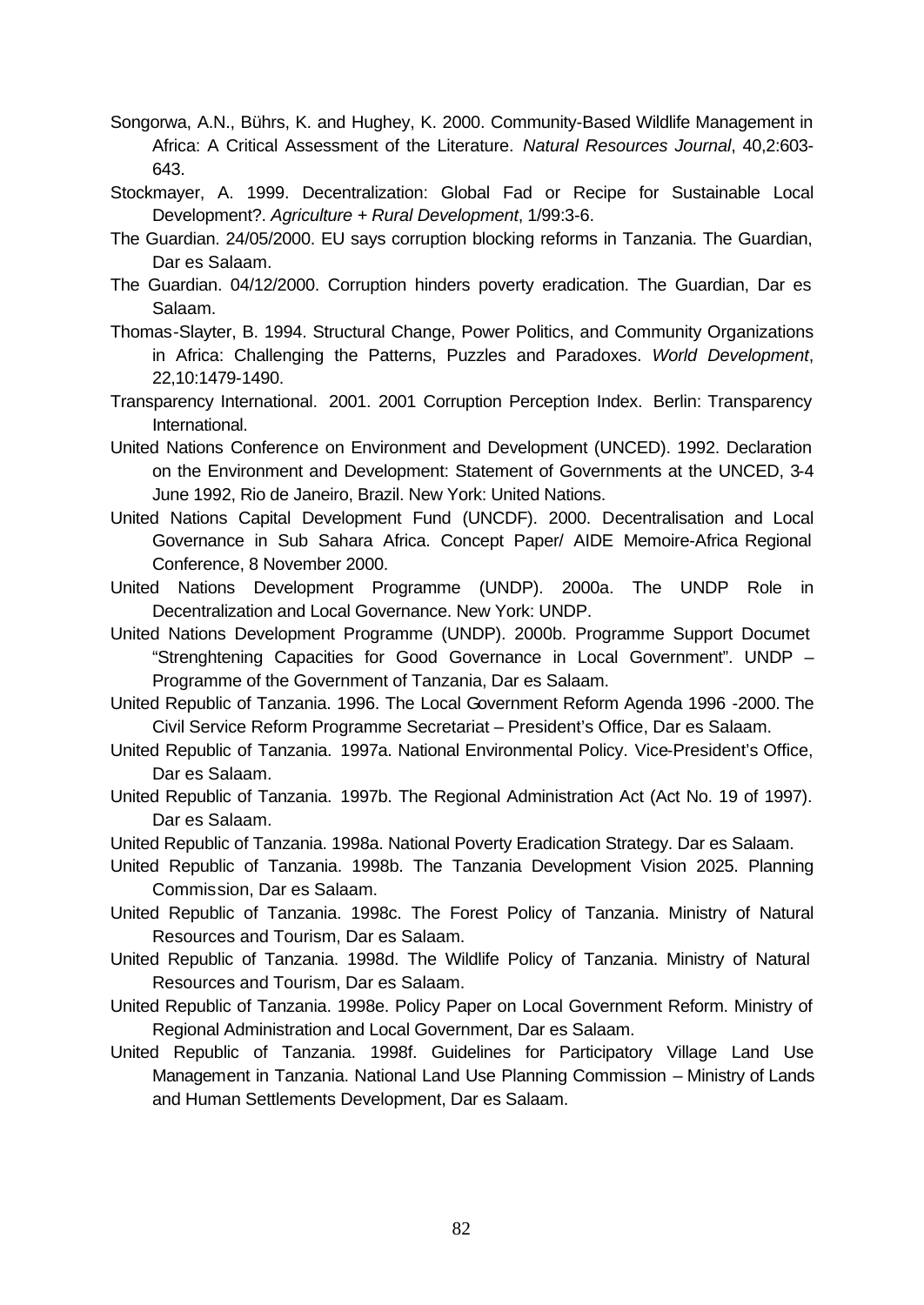- United Republic of Tanzania. 1999a. Appraisal of the Local Government Reform Programme Tanzania. Final Report submitted by the Joint Appraisal Mission, Pretoria and Oslo, April 16 1999.
- United Republic of Tanzania. 1999b. Local Government Reform Programme: Action Plan and Budget July 1999 - December 2004. Ministry of Regional Administration and Local Government, Dar es Salaam.
- United Republic of Tanzania. 1999c. The Land Act , 1999 (Act No. 6 of 1999). Dar es Salaam.
- United Republic of Tanzania. 1999d. The Village Land Act, 1999 (Act No. 7 of 1999). Dar es Salaam.
- United Republic of Tanzania. 2000a. Tanzania Assistance Strategy: A Medium Term Framework for Promoting Local Ownership and Development Partnership. Consultation Draft 1. Ministry of Finance, Dar es Salaam.
- United Republic of Tanzania 2000b. Poverty Reduction Strategy Paper (PRSP). Dar es Salaam.
- Veit, P. (ed.) 1998. Africa's Valuable Assets: A Reader in Natural Resource Management. Washington, DC: World Resources Institute.
- Veit, P., Mascarenhas, A. and Ampadu-Agyei, O. 1998. African Development that Works. In Veit, P. (ed.), Africa's Valuable Assets: A Reader in Natural Resource Management. Washington, DC: World Resources Institute.
- Vivian, J.M. 1992. Foundations for Sustainable Development: Participation, Empowerment and Local Resource Management. In Ghai, D. and Vivian, J.M. (eds.), Grassroots Environmental Action: People's Participation in Sustainable Development. London: Routledge.
- Warioba, M. 1999. Management of Local Government in Tanzania: Some Historical Insights and Trends. Mzumbe, Tanzania: Institute of Development Management.
- Weimer, B. and Fandrych, S. 1999. Mozambique: Administrative Reform A Contribution to Peace and Democracy?. In Reddy, P.S. (ed.), Local Government Democratisation and Decentralisation: A Review of the Southern African Region. Kenwyn, South Africa: Juta.
- Wells, M., Brandon, K. and Hannah, L. 1992. People and Parks: Linking Protected Areas with Local Communities. Washington DC: World Bank.
- Western, D. and Wright, R.M. (eds.) 1994. Natural Connections: Perspectives on Community-Based Conservation. Washington DC: Island Press.
- WCED. 1987. Our Common Future. Report of the World Commission on Environment and Development. Oxford: Oxford University Press.
- White, S. 1996. Depoliticising Development: The Uses and Abuses of Participation. *Development in Practice*, 6,1:6-15.
- World Bank. 1995. World Bank Participation Sourcebook. Washington, DC: World Bank.
- World Bank. 1997. World Development Report 1997: The State in a Changing World. New York: Oxford University Press.
- World Bank. 1999. World Development Report 1999/2000: Entering the 21<sup>st</sup> Century. New York: Oxford University Press.
- World Bank. 2000a. World Development Report 2000/2001: Attacking Poverty. Oxford: Oxford University Press.
- World Bank. 2000b. World Development Indicators Database. [http://www.worldbank.org].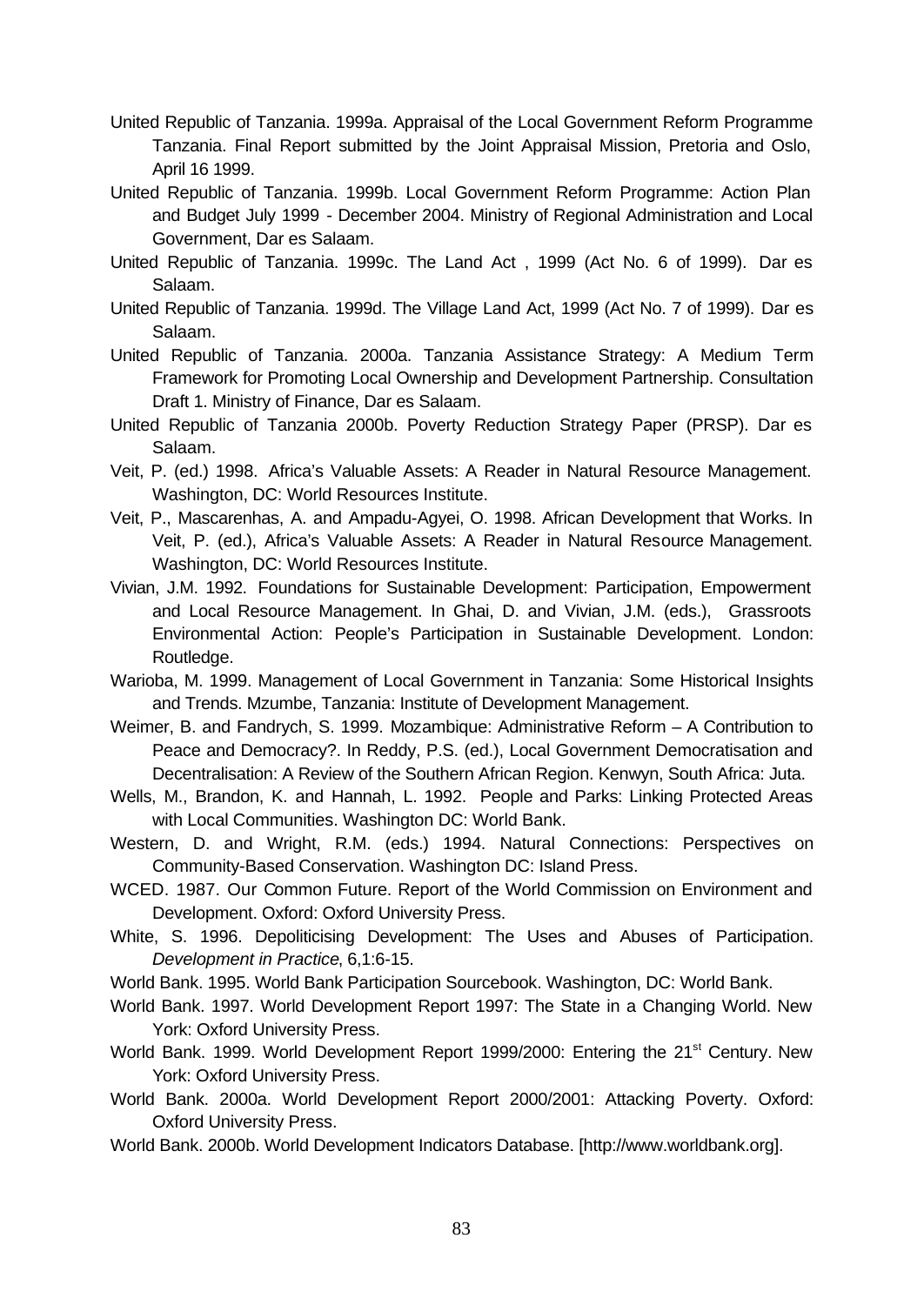# **APPENDIX I**

# **Tanzania Data Profile**<sup>38</sup>

| Surface area                                                 | 945.1 thousand sq km                             |
|--------------------------------------------------------------|--------------------------------------------------|
| Demographic profile                                          | 32.9 million                                     |
|                                                              | 75.7% rural population                           |
|                                                              | 51% women                                        |
|                                                              | 46% under the age of 15                          |
| Population density (people per sq km)                        | 37.3                                             |
| Population growth (annual %)                                 | 2.4                                              |
| Life expectancy at birth (years)                             | 45                                               |
| Infant mortality rate (per 1,000 live births)                | $\overline{90}$                                  |
| Under-5 mortality rate                                       | $\overline{141}$                                 |
| (per 1,000 live births)                                      |                                                  |
| Access to safe water                                         | Total: 54                                        |
| (% of total population)                                      | Urban: 80                                        |
|                                                              | Rural: 42                                        |
| Population without access to health services                 | 58                                               |
| (%) 1990-95                                                  | Male: 84                                         |
| Adult literacy rate (% 15+)                                  |                                                  |
|                                                              | Female: 76                                       |
| Gross Primary School Enrolment Ratio (%)                     | Male: 77                                         |
|                                                              | Female: 76                                       |
| Net Primary School Enrolment Ratio (%)                       | <b>Male: 56</b>                                  |
|                                                              | Female: 57<br>Male: 6                            |
| Secondary School Enrolment (%)                               | Female: 5                                        |
| Per capita GNP (current US \$)                               | 240                                              |
| Annual growth of GNP                                         | 3.8 % (1995-1998)                                |
| GDP                                                          | 8.8 billion US \$ (1999)                         |
| GDP growth (annual %)                                        | 4.7 (1999)                                       |
| Debt stock                                                   | Total: US \$ 9.2 billion                         |
|                                                              | Domestic: US \$ 1.3 billion                      |
|                                                              | Foreign: US \$ 7.9 billion                       |
|                                                              | 50.3% multi-lateral debt                         |
|                                                              | 42.8% bi-lateral debt                            |
|                                                              | (all as of end December 1998)                    |
| Agriculture as % of GDP                                      | 44.8                                             |
|                                                              | - provides 85% of exports                        |
|                                                              | - about 80% of population engaged in agriculture |
| Potential agricultural land                                  | 55% (only 15% under cultivation)                 |
| Protected area network as % of total land area <sup>39</sup> | 28%                                              |
|                                                              | 19% (PAs where no human settlement is allowed)   |
|                                                              | 9% (PAs where wildlife co-exists with humans)    |

[*Source*: UNDP 2000; UNICEF 2000; World Bank 2000<sup>40</sup>]

 $\overline{\phantom{a}}$  $38$  All data from 1999 except where marked seperately.

<sup>39</sup> *Source*: Wildlife Policy of Tanzania, 1998

 $40$  UNDP Human Poverty Profile and Index [http://www.undp.org]; UNICEF Statistics – Africa [http://www.unicef.org]; World Bank – World Development Indicators Database [http://www.worldbank.org].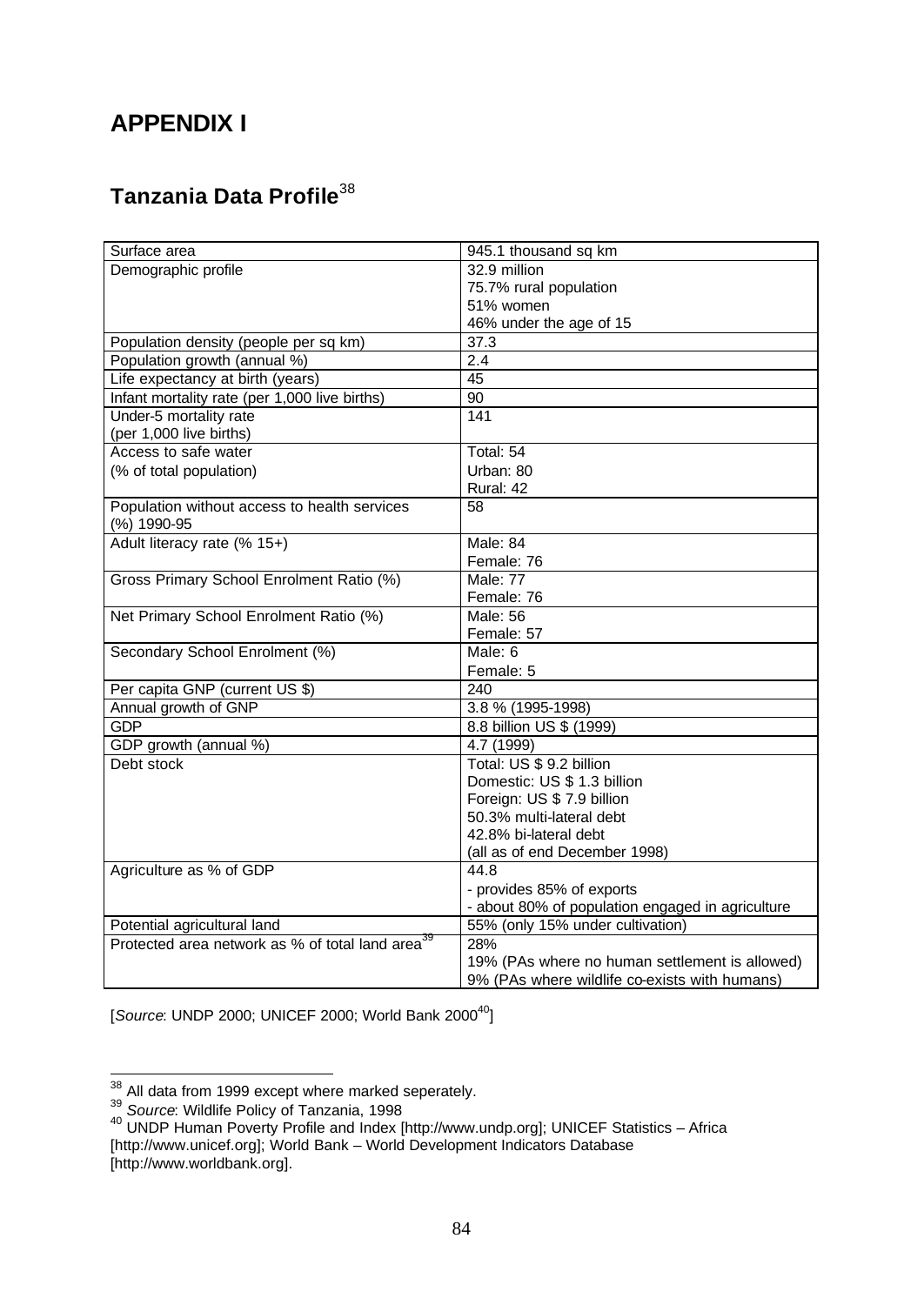# **APPENDIX II**

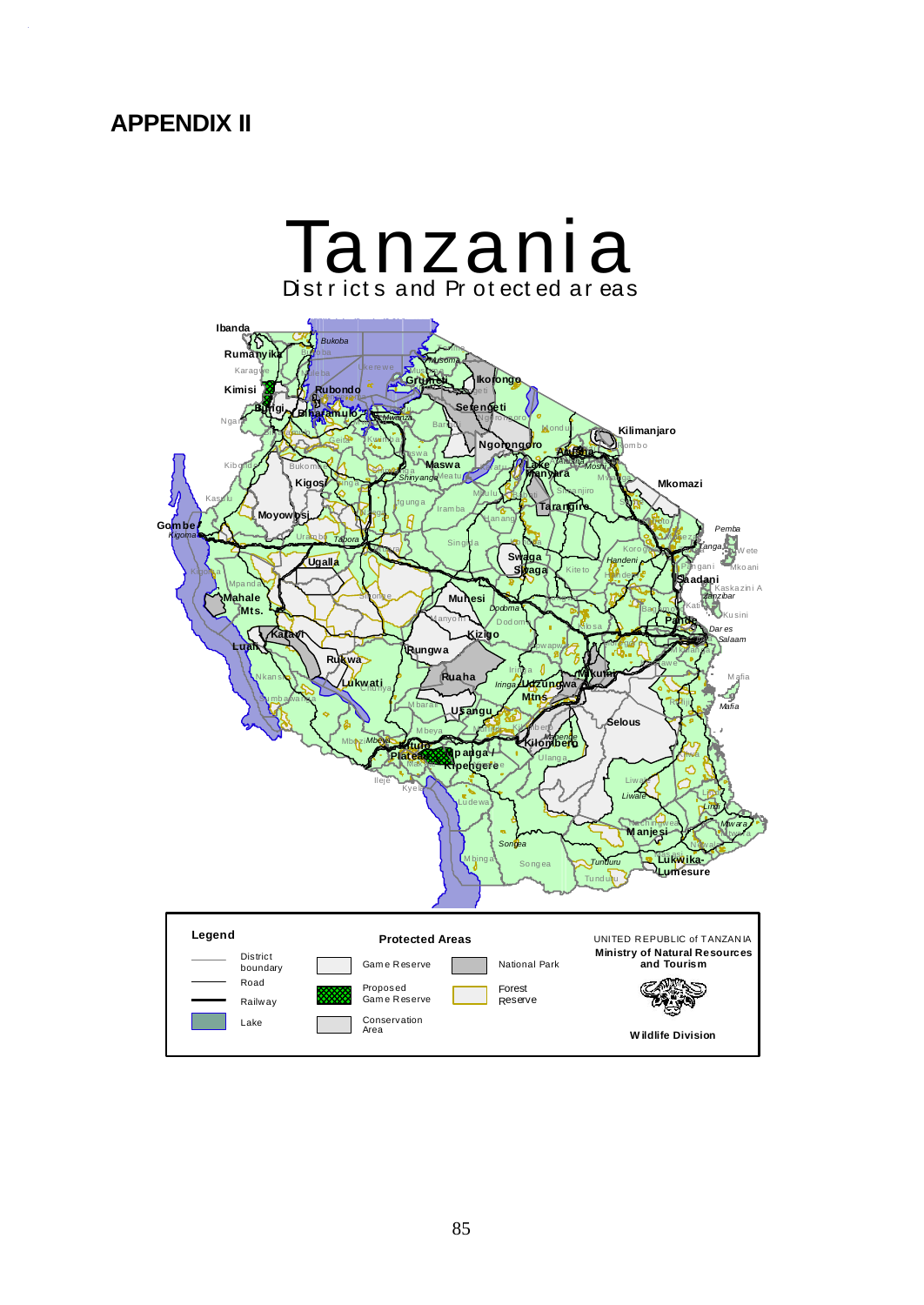# **APPENDIX III**

#### **Selous Game Reserve and Bufferzone Areas**



 *Source*: Selous Conservation Programme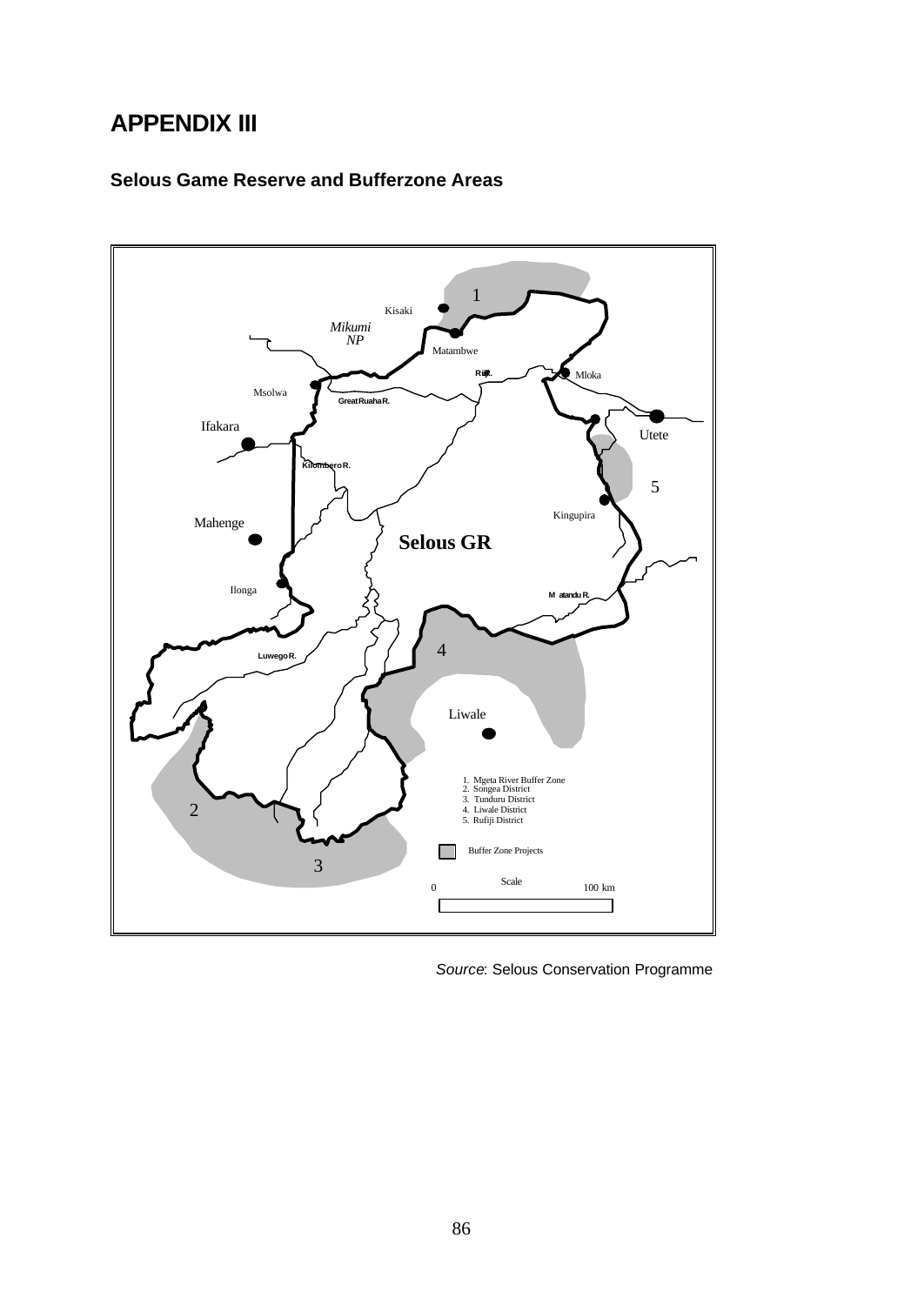# **APPENDIX IV**

# **LIST OF INTERVIEWS**

### **Individual interviews:**

1. **Association of Local Authorities of Tanzania (ALAT)**

Mr. M.I. Mfunda, Secretary General, Dar es Salaam, 26/10/2000

2. **University of Dar es Salaam - Department of Political Science** Dr. A. Liviga, Senior Lecturer, Dar es Salaam, 26/10/2000

# 3. **Royal Danish Embassy**

Mr. T. Lindquist, Counsellor (Development) Dar es Salaam, 30/10/2000

4. **Embassy of Finland**

Dr. M. Eirola, First Secretary, Dar es Salaam, 31/10/2000

# 5. **SNV – Netherlands Development Organisation**

Mr. J. Vloet, Senior Programme Officer (Local Government Programme) Dar es Salaam, 01/11/2000

# 6. **Royal Norwegian Embassy**

Mr. Finanger, Dar es Salaam, 02/11/2000

# 7. **UNDP – Governance Unit**

Ms. M. Baek, Programme Specialist (Governance and Local Government) Dar es Salaam, 03/11/2000

# 8. **Embassy of the Federal Republic of Germany**

Dr. R. Drescher, First Secretary (Development Cooperation) Dar es Salaam, 07/11/2000

# 9. **Songea District Council**

Mr. B.J. Kilonzo, District Executive Director, Songea, 10/11/2000

# 10. **Songea District**

Mr. N. Madatta, Community Wildlife Management Officer, Songea, 13/11/2000

# 11. **Tunduru District**

Mr. D. Koishwa, Community Wildlife Mangement Officer, Tunduru, 13/11/2000

#### 12. **Songea District**

Mr. A.D. Shola, District Natural Resources Officer, Songea, 20/11/2000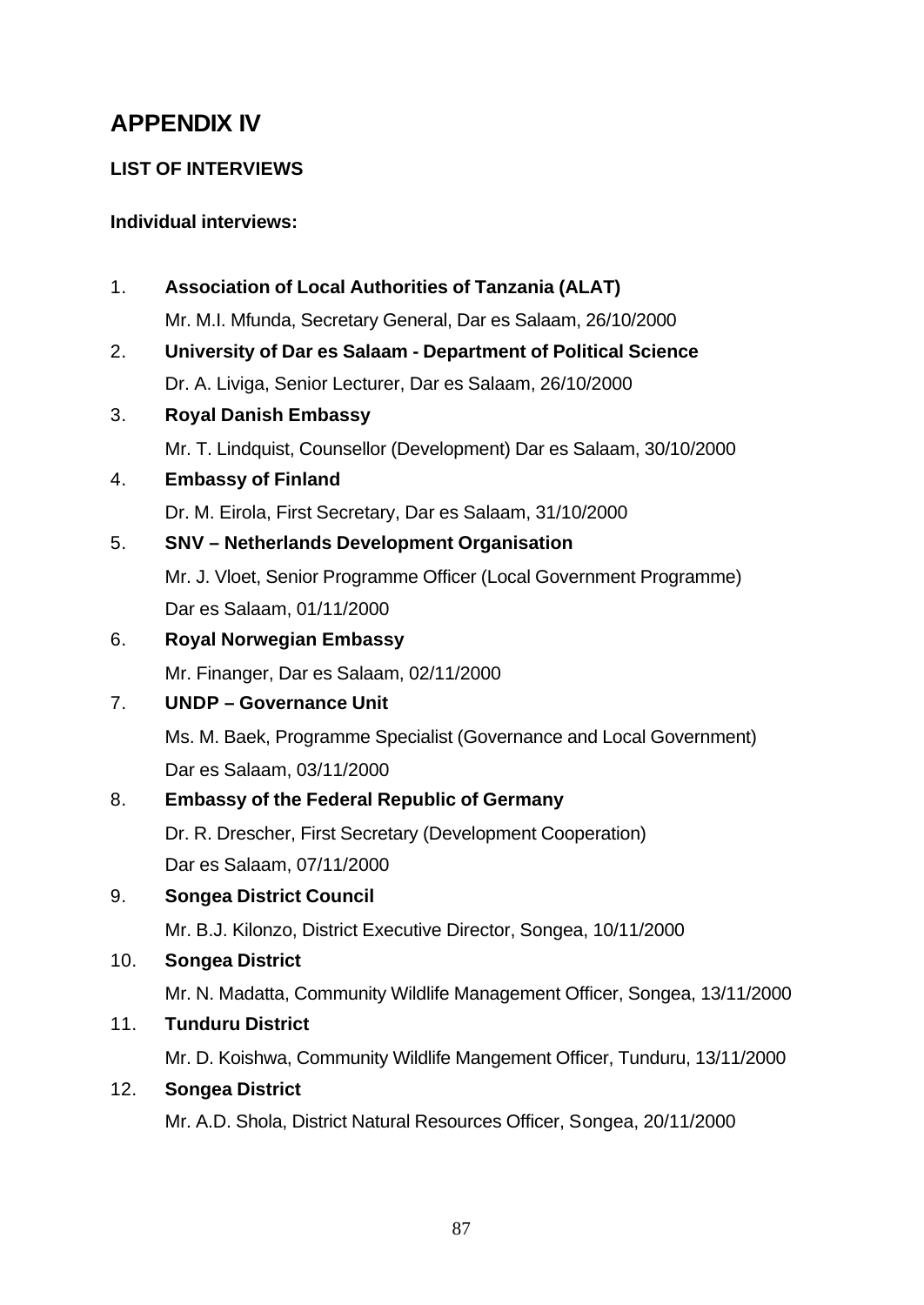#### 13. **Songea District**

Mr. Mchome, District Planning Officer, Songea, 20/11/2000

#### 14. **Songea District**

Ms. A. Ngali, Chairperson of Gender Task Force, Songea, 20/11/2000

#### 15. **JUKUMU Society**

Mzee A. Mwinyihija, Chairperson of, Dar es Salaam, 27/11/2000

# 16. **GTZ – NRM & Buffer Zone Development Programme - Lushoto District**

Mr. H.J. Lipp, Project Coordinator, Dar es Salaam, 28/11/2000

#### 17. **Morogoro District**

Mr. J. Mnyune, Village Development Officer, Duthumi, 02/12/2000

#### 18. **Morogoro District**

Mr. P.F. Kauzeni, Community Wildlife Management Officer,

Dar es Salaam, 02/12/2000

#### 19. **GTZ – SCP**

Mr. R. Hahn, Dar es Salaam, 04/12/2000

# 20. **Local Government Reform Team**

Mr. B. Kasegge, Competence Manager, Dar es Salaam, 11/12/2000

#### 21. **GTZ – SCP**

Dr. L. Siege, E-mail interview, 17/01/2001

# **Group interviews at village level:**

# **Nambecha Village, Songea District**, 16-17/11/2000

- 1. Village Natural Resources Committee: Mr. I. Ndomondo, Secretary and Ms. J. Komba, Assistant Secretary, 16/11/2000
- 2. Village game scouts (4), 16/11/2000
- 3. Village Government (1 woman, 6 men), 17/11/2000
- 4. Three Wives of Village Game Scouts, 17/11/2001

# **Kitanda Village, Songea District**, 18-19/11/2000

1. Village Natural Resources Committee: Mzee A. Athuman, Chairperson; Ms. M. Fusi, Secretary; J. Komba, Member, 18/11/2000